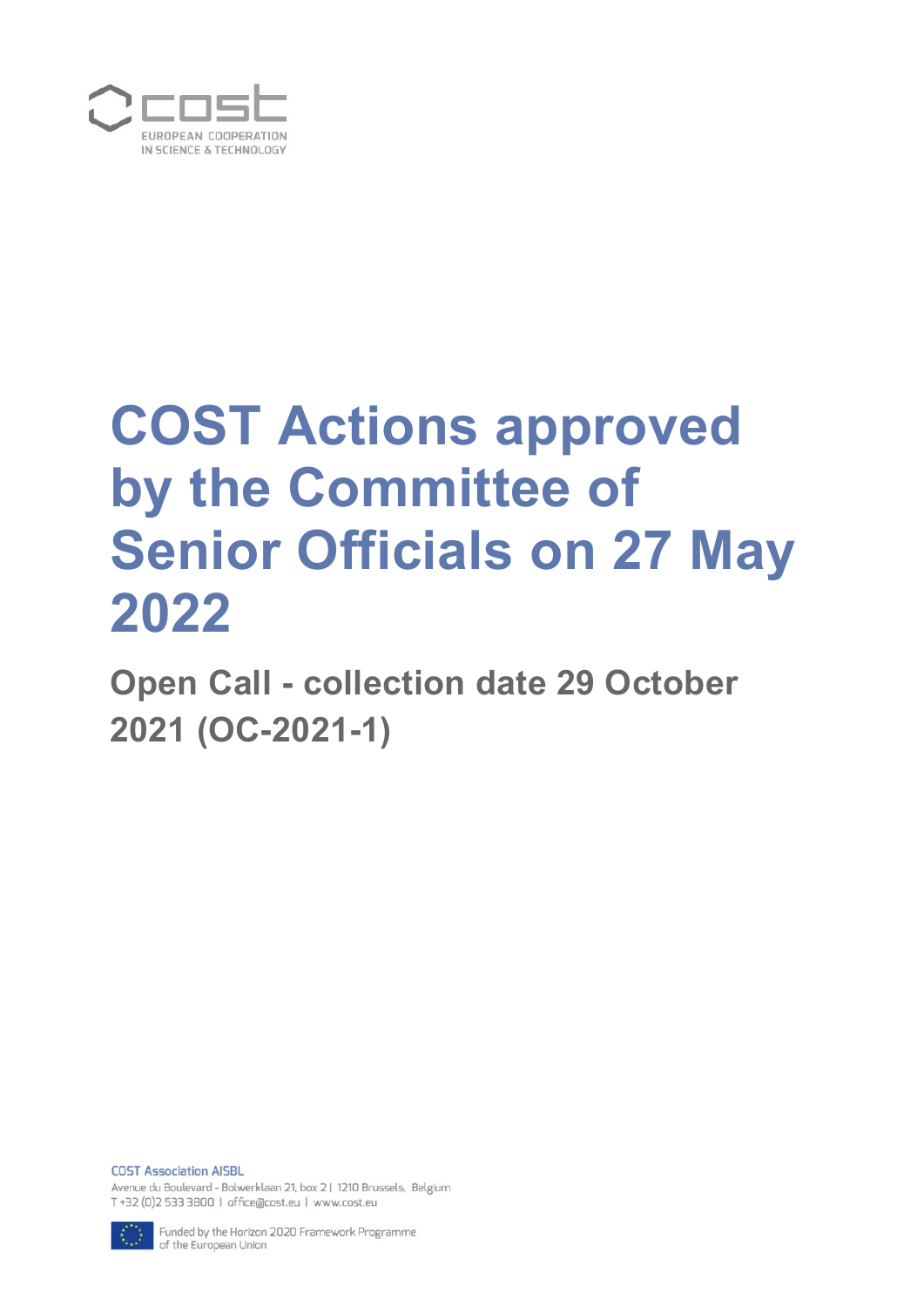

# **LIST OF 70 ACTIONS**

| Action N. | Title                                                                                                      | Page           |
|-----------|------------------------------------------------------------------------------------------------------------|----------------|
| CA21101   | CONFINED MOLECULAR SYSTEMS: FROM A NEW GENERATION OF MATERIALS TO THE STARS                                | $\overline{4}$ |
| CA21102   | <b>Toolkit of Care</b>                                                                                     | 5              |
| CA21103   | Implementation of Circular Economy in the Built Environment                                                | 6              |
| CA21104   | Pan-European Network for Sustainable Hydropower                                                            | 7              |
| CA21105   | Blastocystis under One Health                                                                              | 8              |
| CA21106   | COSMIC WISPers in the Dark Universe: Theory, astrophysics and experiments                                  | 9              |
| CA21107   | Work inequalities in later life redefined by digitalization.                                               | 10             |
| CA21108   | European Network for Skin Engineering and Modeling                                                         | 11             |
| CA21109   | Cartan geometry, Lie, Integrable Systems, quantum group Theories for Applications                          | 12             |
| CA21110   | Building an open European Network on OsteoArthritis research                                               | 13             |
| CA21111   | One Health drugs against parasitic vector borne diseases in Europe and beyond                              | 14             |
| CA21112   | Offshore freshened groundwater: An unconventional water resource in coastal regions?                       | 15             |
| CA21113   | Genome Editing to Treat Humans Diseases                                                                    | 16             |
| CA21114   | CLIL Network for Languages in Education: Towards bi- and multilingual disciplinary literacies              | 17             |
| CA21115   | Iron-sulphur (FeS) clusters: from chemistry to immunology                                                  | 18             |
| CA21116   | Identification of biological markers for prevention and translational medicine in pancreatic cancer        | 19             |
| CA21117   | The role of IMMUnity in tackling PARKinson's disease through a Translational NETwork                       | 20             |
| CA21118   | Platform Work Inclusion Living Lab                                                                         | 21             |
| CA21119   | International network for harmonization of atmospheric aerosol retrievals from ground based photometers 22 |                |
| CA21120   | History of Identity Documentation in European Nations: Citizenship, Nationality and Migration              | 23             |
| CA21121   | European network for the Mechanics of Matter at the Nano-scale                                             | 24             |
| CA21122   | PROmoting GeRiAtric Medicine IN countries where it is still eMerGing                                       | 25             |
| CA21123   | Cancer- Understanding Prevention in Intellectual Disabilities                                              | 26             |
| CA21124   | LIFT: Lifting farm animal lives – laying the foundations for positive animal welfare                       | 27             |
| CA21125   | A European forum for revitalisation of marginalised mountain areas                                         | 28             |
| CA21126   | Carbon molecular nanostructures in space                                                                   | 29             |
| CA21127   | Techno-economic analysis of carbon mitigation technologies                                                 | 30             |
| CA21128   | PROton BOron Nuclear fusion: from energy production to medical applicatiOns                                | 31             |
| CA21129   | What are Opinions? Integrating Theory and Methods for Automatically Analyzing Opinionated                  | 32             |
| CA21130   | P2X receptors as a therapeutic opportunity                                                                 | 33             |
| CA21131   | Enabling multilingual eye-tracking data collection for human and machine language processing research      | 34             |
| CA21132   | European Swine Influenza Network                                                                           | 35             |
| CA21133   | Globalization, Illicit Trade, Sustainability and Security                                                  | 36             |
| CA21134   | Towards zer0 Pesticide AGRIculture : European Network for sustainability                                   | 37             |
| CA21135   | Modelling immunotherapy response and toxicity in cancer                                                    | 38             |
| CA21136   | Addressing observational tensions in cosmology with systematics and fundamental physics                    | 39             |
| CA21137   | Ethics in Dementia                                                                                         | 40             |
| CA21138   | Joint effects of CLimate Extremes and Atmospheric depositioN on European FORESTs                           | 41             |
| CA21139   | 3Rs concepts to improve the quality of biomedical science                                                  | 42             |
| CA21140   | INTercEption of oRal CancEr develoPmenT                                                                    | 43             |
| CA21141   | Grassroots of Digital Europe: from Historic to Contemporary Cultures of Creative Computing                 | 44             |
| CA21142   | Fruit tree Crop REsponses to Water deficit and decision support Systems applications                       | 45             |
| CA21143   | Transnational Family Dynamics in Europe                                                                    | 46             |
| CA21144   | SUPERCONDUCTING NANODEVICES AND QUANTUM MATERIALS FOR COHERENT                                             | 47             |
| CA21145   | European Network for diagnosis and treatment of antibiotic-resistant bacterial infections                  | 48             |
| CA21146   | Fundamentals and applications of purple bacteria biotechnology for resource recovery from waste            | 49             |
| CA21147   | European Network on Optimising Treatment with Therapeutic Antibodies in chronic inflammatory<br>diseases   | 50             |
| CA21148   | Research and International Networking on Emerging Inorganic Chalcogenides for Photovoltaics                | 51             |
| CA21149   | Reducing acrylamide exposure of consumers by a cereals supply-chain approach targeting asparagine          | 52             |
| CA21150   | Parental Leave Policies and Social Sustainability                                                          | 53             |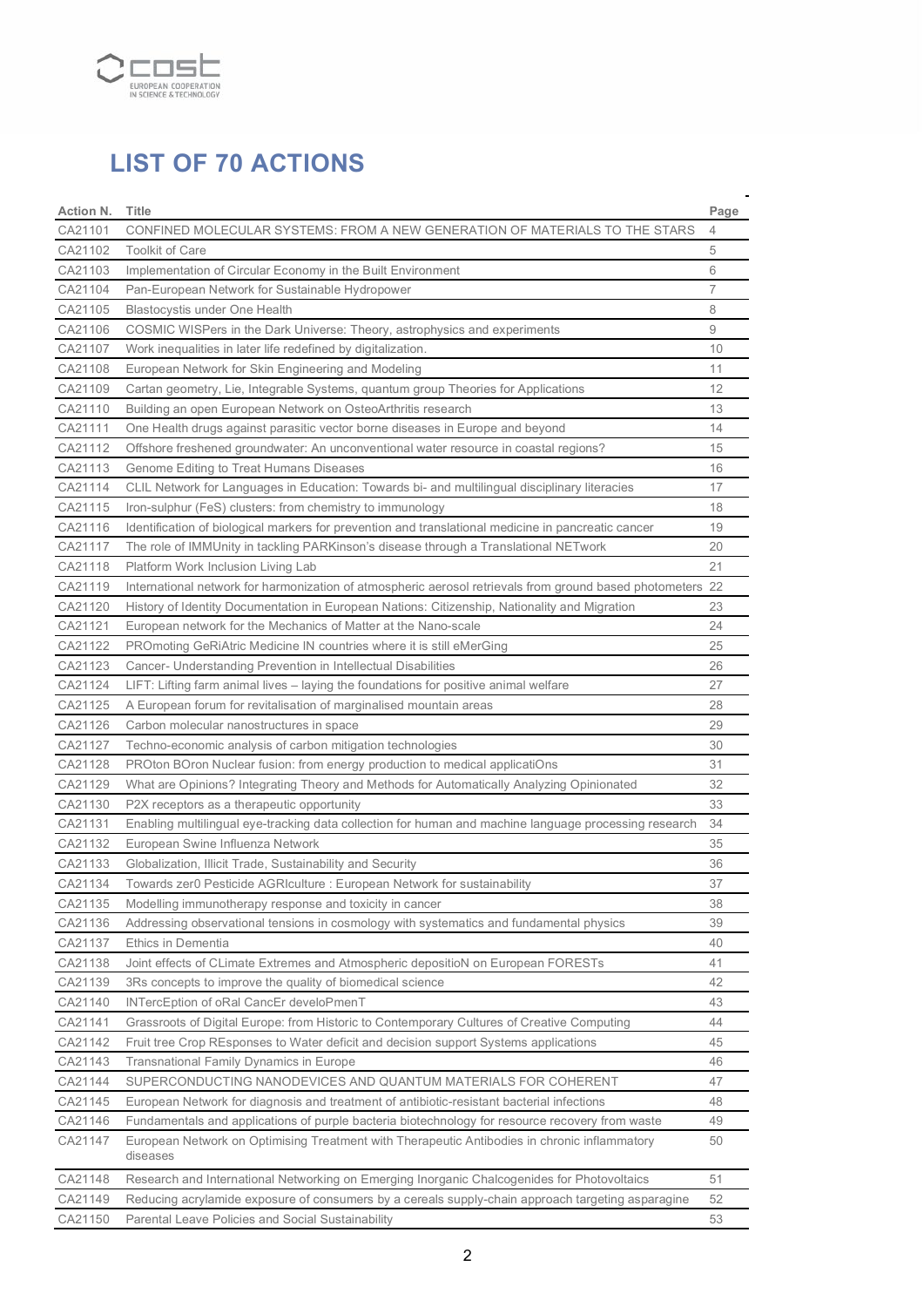

| CA21151 | GENERATION OF HUMAN INDUCED PLURIPOTENT STEM CELLS FROM HAPLO-SELECTED<br><b>CORD BLOOD SAMPLES</b>                 | 54 |
|---------|---------------------------------------------------------------------------------------------------------------------|----|
| CA21152 | Implementation Network Europe for Cancer Survivorship Care                                                          | 55 |
| CA21153 | Network for implementing multiomics approaches in atherosclerotic cardiovascular disease<br>prevention and research | 56 |
| CA21154 | Translational control in Cancer European Network                                                                    | 57 |
| CA21155 | Advanced Composites under HIgh STRAin raTEs loading: a route to certification-by-analysis                           | 58 |
| CA21156 | european network for FOstering Large-scale ImplementAtion of energy GEostructure                                    | 59 |
| CA21157 | European Network for Innovative Woody Plant Cloning                                                                 | 60 |
| CA21158 | Enhancing Small-Medium Isands resilience by securing the sustainability of Ecosystem Services                       | 61 |
| CA21159 | Understanding interaction light - biological surfaces: possibility for new electronic materials and devices         | 62 |
| CA21160 | Non-globular proteins in the era of Machine Learning                                                                | 63 |
| CA21161 | A new ecosystem of early music studies                                                                              | 64 |
| CA21162 | Establishing a Pan-European Network on Computational Redesign of Enzymes                                            | 65 |
| CA21163 | Text, functional and other high-dimensional data in econometrics: New models, methods, applications                 | 66 |
| CA21164 | TowArDs an improVement in diAgNostiCs and trEatment strategies for TB control                                       | 67 |
| CA21165 | Personalized medicine in chronic kidney disease: improved outcome based on Big Data                                 | 68 |
| CA21166 | Social Sciences and Humanities for Transformation and Climate Resilience                                            | 69 |
| CA21167 | Universality, diversity and idiosyncrasy in language technology                                                     | 70 |
| CA21168 | Improving outcome of Juvenile Inflammatory Rheumatism via universally applicable clinical practice                  | 71 |
| CA21169 | Information, Coding and Biological Function: the Dynamics of Life                                                   | 72 |
| CA21170 | Prevention, anticipation and mitigation of tick-borne disease risk applying the DAMA protocol                       | 73 |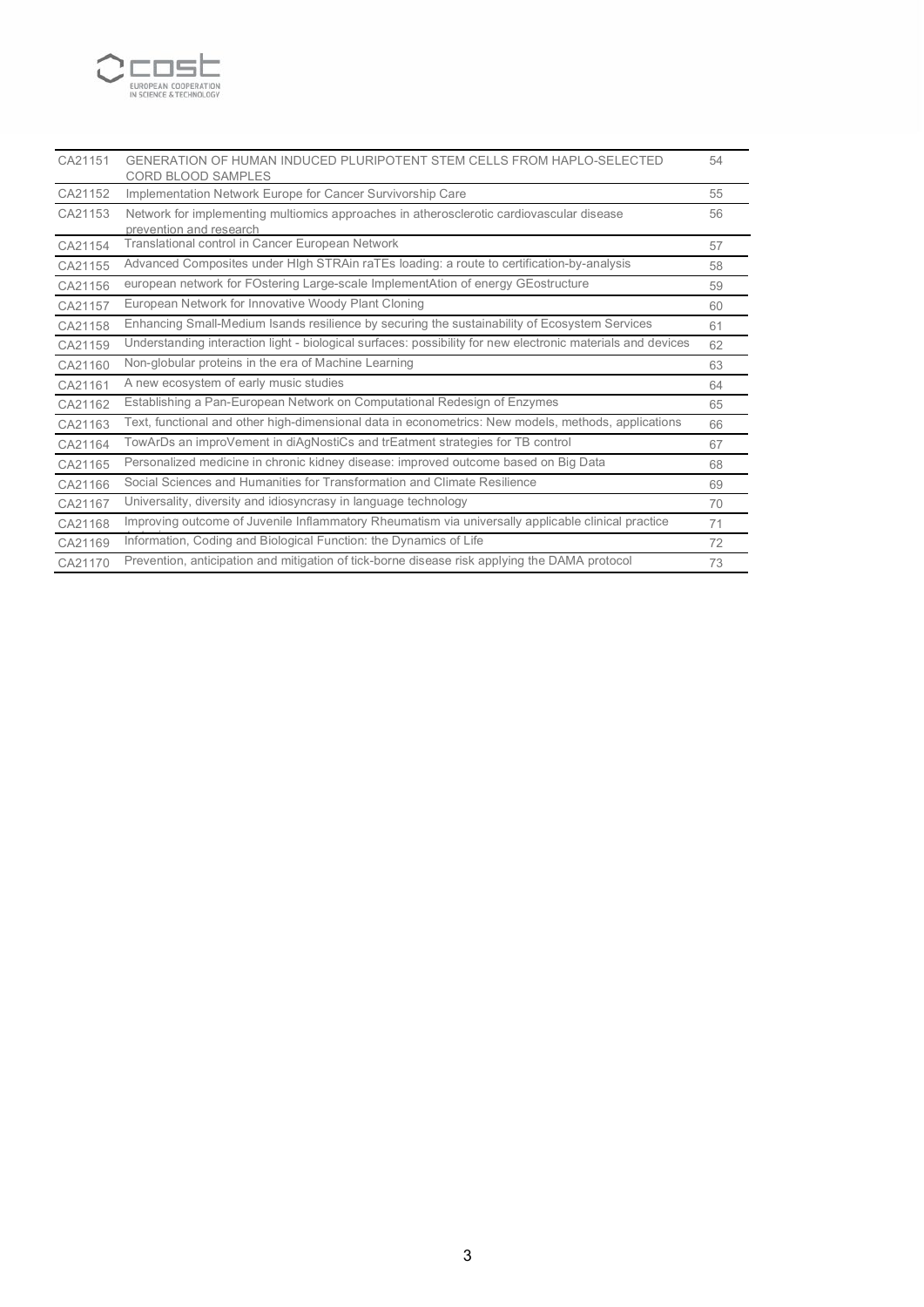

# CA21101 - CONFINED MOLECULAR SYSTEMS: FROM A NEW GENERATION OF MATERIALS TO THE STARS

#### **SUMMARY**

This e-COST Action aims to provide a computationally and experimentally sound foundation for the fundamental understanding and control of confined molecular systems. The resulting outcome will be translated into useful knowledge forming the basis for applications. These range from creating a new generation of materials including bio- materials, with immediate transfer to industry, to disclosing the chemistry occurring in space. To this end, we will combine new cutting-edge experimental techniques for the synthesis of novel nanomaterials and highresolution characterization thereof, with state-of- the-art first principles modelling. The most advanced methods for molecular motion as well as modern artificial intelligence, machine learning technologies, and big data science will be applied. COSY will tackle these and other challenges through five strongly correlated work packages: 1. Accurate description of the intermolecular interaction between a molecule and its confining environment through modern first principles tools. 2. Efficient description of molecular motion in confined structures, including coarse- grained, atomistic, and meso-scale molecular dynamics of metal-organic frameworks and biomolecular environments. 3. Synthesis and characterization of the stability and novel properties of metal and metal- oxide nanoparticles and subnanometric clusters for applications such as luminescence, sensing, bio-imaging, theranostics, energy conversion, and (photo-)catalysis. 4. Synthesis, deposition, and properties screening of high-purity innovative nanomaterials, using the very cold and practically inert environment provided by superfluid helium nanodroplets. 5. Accurate characterization of phenomena of astrochemical relevance such as the chemistry and physics occurring on the confining surface of interstellar clouds, using the most advanced spectroscopic techniques, and the highest level ab initio theories and methods for quantum nuclear motion.

# SCIENTIFIC SCOPE

| Areas of Expertise                                                                                                                                                                                                                                                                                                              | Keywords                                                                                                                        |
|---------------------------------------------------------------------------------------------------------------------------------------------------------------------------------------------------------------------------------------------------------------------------------------------------------------------------------|---------------------------------------------------------------------------------------------------------------------------------|
| • Physical Sciences: Atomic, molecular and chemical<br>physics<br>• Materials engineering: Characterization methods of<br>materials for material engineering applications<br>• Chemical sciences: Physical chemistry<br>• Chemical sciences: Surface science<br>• Physical Sciences: Astrophysics, astronomy, space<br>sciences | • CONFINED<br>MOLECULAR SYSTEMS<br>• METAL CLUSTERS<br>• HELIUM<br><b>NANODROPLETS</b><br>• QUANTUM EFFECTS<br>• ASTROCHEMISTRY |
|                                                                                                                                                                                                                                                                                                                                 |                                                                                                                                 |

# COST Countries

Main Proposer: ES Network of Proposers: AT, BA, BE, BG, CH, CZ, DE, DK, EE, EL, ES, FI, FR, HR, HU, IT, LT, LU, NL, PL, RO, RS, SE, SK, TR, UK Main and secondary proposers: 5% ECI / 33% Women / 50% ITC

#### International Cooperation

**International Partner Country:** Argentina, China, India, Mexico, United States **European RTD Organisation:** Portugal

#### Industrial Dimension

**SMEs:** GERMANY, NETHERLANDS, SPAIN, SWITZERLAND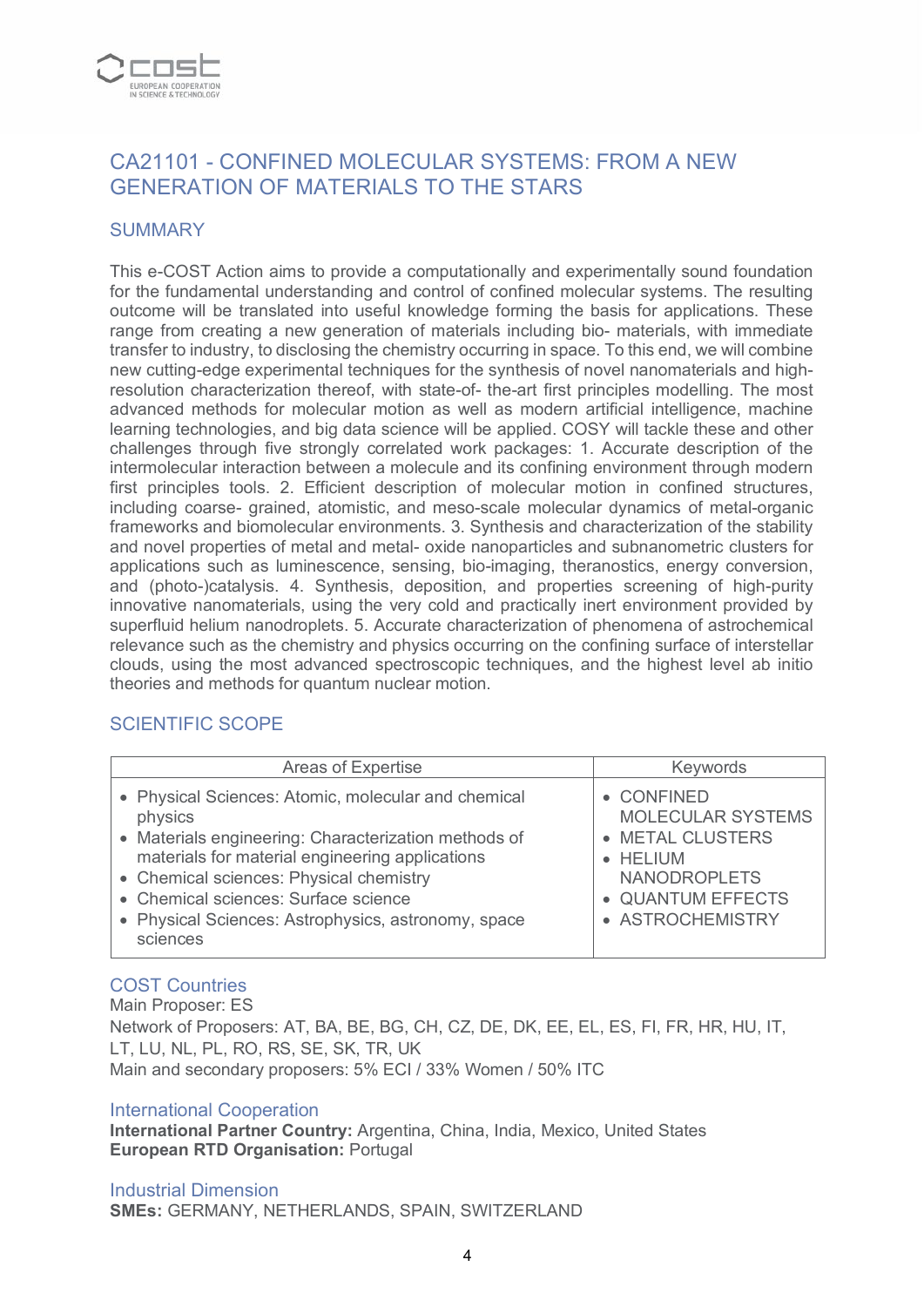

# CA21102 - Toolkit of Care

# SUMMARY

The Covid-19 pandemic has further exacerbated existent inequalities worldwide. The cultural sector, which is very often described as precarious work, is one of the worst hit.

The arts have been particularly hit hard by the pandemic in Inclusiveness Target, and Near Neighbour, countries, where governments provide minimal, if at all, financial support to creative practitioners and NGOs. More than just affecting the cultural production of these particular countries, there are international ramifications in that the rest of the world is also denied easy access to creative/technological advances and innovation that still takes place in the former in other academic or other contexts. It is, then, especially relevant and timely to form critical networks of care within the creative industry of support communities. An interdisciplinary group of creative practitioners, academics, researchers and arts/crafts organisations that specialise in creative technologies and that have considerable experience in the production and dissemination of this kind of knowledge across Europe and internationally, have come together to form a "critical network of care". The Action's network will collaborate to share their collective expertise and technical knowledge employed in creative ways to develop knowledge and methodologies of care. The main aim is to produce a well formulated and integrated TOOLKIT OF CARE and comprising articles, prototypes, audiovisual documentation, technical manuals, theoretical analysis, prototypes, and data. It will act as a model of how to successfully share knowledge and expertise across different geographical regions and social groups.

#### SCIENTIFIC SCOPE

| <b>Areas of Expertise</b>                      | <b>Keywords</b>                                                                                                    |
|------------------------------------------------|--------------------------------------------------------------------------------------------------------------------|
| • Arts: Visual arts<br>• Arts: Performing arts | • creative technologies<br>• critical technologies<br>• post-pandemic support<br>critical art<br>• toolkit of care |

#### COST Countries

Main Proposer: CY Network of Proposers: BG, CY, EL, FR, HR, LT, RO, RS, SE, UK Main and secondary proposers: 13% ECI / 50% Women / 60% ITC

#### International Cooperation

**International Partner Country:** United States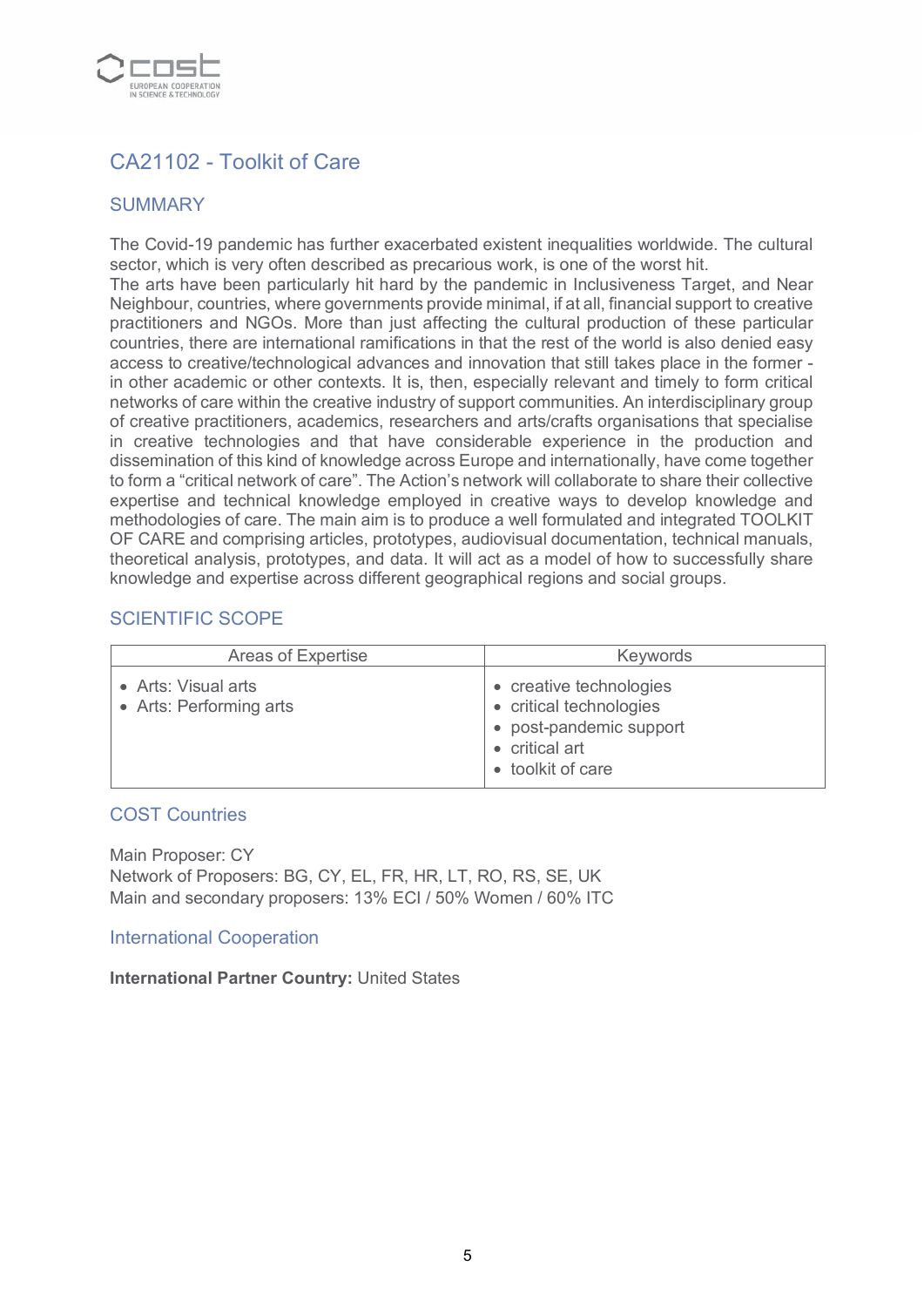

# CA21103 - Implementation of Circular Economy in the Built Environment

## **SUMMARY**

Governments and society require a more efficient and sustainable built environment. An emergent trend is the Circular Economy (CE), which aims at decoupling economic growth from resource consumption. Construction has been identified as a field of action by the European Commission's Circular Economy Action Plan (CEAP). However, the lack of a common understanding and open tools to classify buildings' circularity, at any stage in their lifecycle, is a barrier in the application of circular thinking. Thus, this Action aims at defining the methodology to develop an international circularity framework for new and existing buildings to support decision making and assess the implementation level of CEAP. It will be based on Key Performance Indicators (KPIs), selected according to international best practices, current CE state-of-the-art, CEAP, and COST countries' construction practices. The KPIs framework will be developed with enough flexibility to be locally applied by different COST countries or regions. To accomplish this, a benchmark database will be developed (based on each country conditions, culture and traditions), allowing for the direct use of the KPIs to support both designers in developing more sustainable buildings and national/local governments in assessing and promoting their CE targets, as well as evaluating how CEAP is being implemented in practice. The KPIs will also be integrated into the Open BIM workflow for use in BIM models. Construction, assembly, adaptability, de-construction, value chain management and CE business models guidelines will be developed for new and existing buildings to enhance and promote stakeholder's knowledge.

## SCIENTIFIC SCOPE

| <b>Areas of Expertise</b>                                                                                                                                                                                                                               | Keywords                                                                                                          |
|---------------------------------------------------------------------------------------------------------------------------------------------------------------------------------------------------------------------------------------------------------|-------------------------------------------------------------------------------------------------------------------|
| • Civil engineering: Sustainable engineering,<br>adaptation to long-term environmental<br>changes<br>• Civil engineering: Architecture engineering<br>• Other engineering and technologies:<br>Sustainability for other engineering and<br>technologies | • Circular Economy<br><b>Buildings</b><br>• Real Estate<br>• Built Environment<br>• Sustainable Development Goals |

#### COST Countries

Main Proposer: PT Network of Proposers: AT, BA, BE, BG, CH, CY, CZ, DE, EL, ES, FI, HR, IE, IT, LV, ME, MK, MT, NL, NO, PL, PT, RO, RS, SE, SI, TR, UK Main and secondary proposers: 11% ECI / 49% Women / 53% ITC

#### International Cooperation

#### **European RTD Organisation:** Belgium

#### Industrial Dimension

**SMEs:** BELGIUM, BULGARIA, GERMANY, NETHERLANDS, NORWAY, PORTUGAL, **SPAIN** 

**Large companies:** CZECH REPUBLIC, GREECE, MONTENEGRO, NETHERLANDS, UNITED KINGDOM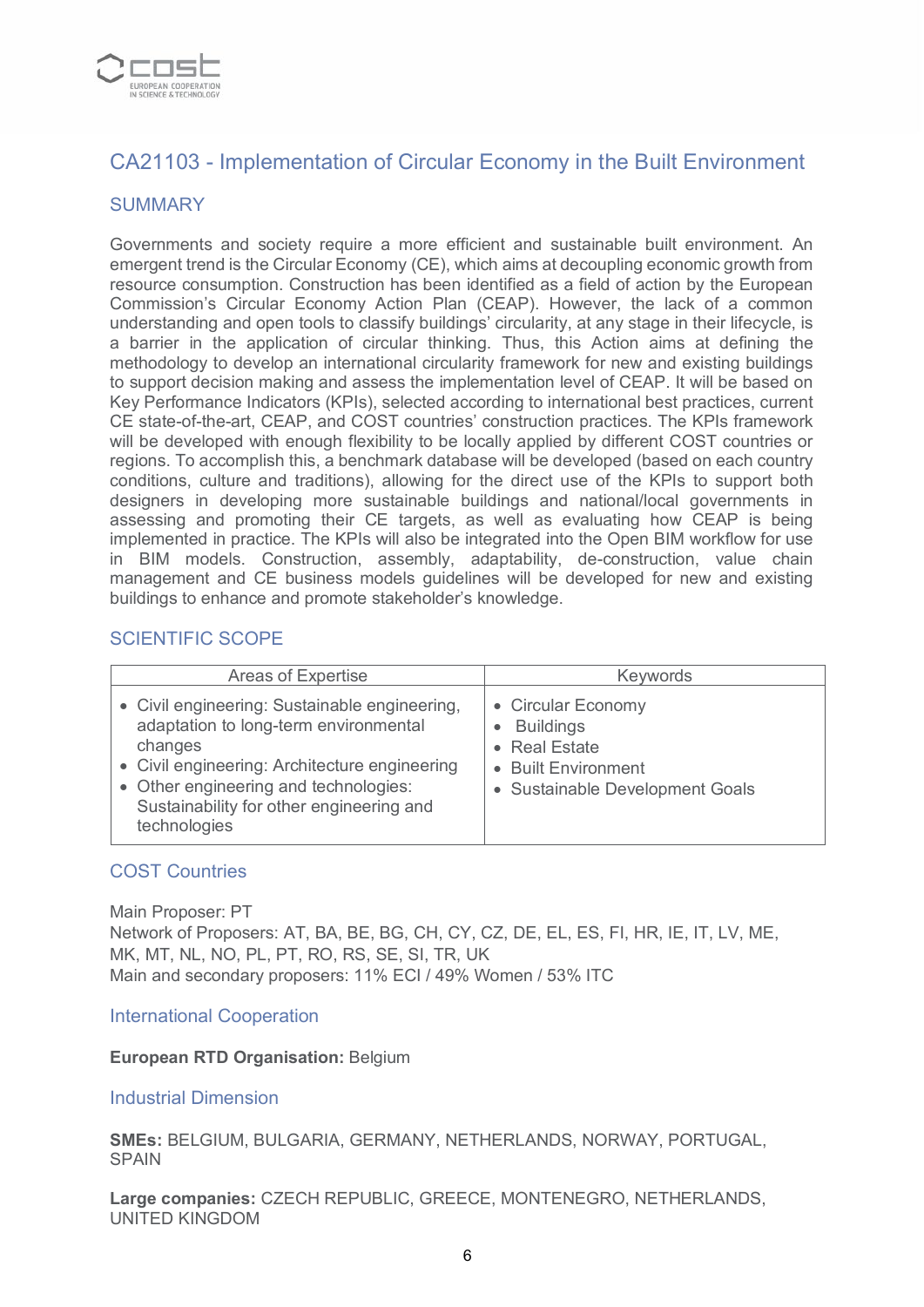

# CA21104 - Pan-European Network for Sustainable Hydropower

#### **SUMMARY**

Hydropower (HP) played an essential role in Europe over decades, providing a unique combination of safe, low-cost, and clean electricity production. It is still one of the largest renewable energy sources (RES), adding up to about 35% of the electricity generated from RES. Predictions show that by 2024-2025 all RES will contribute almost 34% to the worldwide electricity production, and HP will provide approx. 50%. Europe shows an almost equal share of electricity from volatile wind (36.5%) and predictable hydropower sources (34.3%) for 2019. This trend of an increasing quantity of unregulated energy (wind plus solar) involves market requirements for flexibility and dynamics such as energy storage and fast response. In that case, HP has the potential to balance a renewable energy system on a short term (seconds to minutes) and on a medium to long term (months or even years) basis by using pumped-storage technology. New requirements in terms of operation and maintenance of Hydropower plants as well as co-generation of electricity with other RES needs substantial future research. As past funding of research projects was low, this new initiative should work together for a better knowledge exchange, capacity building of young researchers to meet the needs of the future. The main objective of this Action is to establish a Pan-European network for a sustainable, digitalised Hydropower contributing to the Clean Energy Transition (CET), a united network of researchers, engineers, scholars, and other stakeholders, such as representatives from industry, policy and civil society, to facilitate close collaboration among European research groups through projects supporting sustainable Hydropower.

## SCIENTIFIC SCOPE

| <b>Areas of Expertise</b>                                                                                                                                                                                                                                                                                                                                                                                                             | <b>Keywords</b>                                                                                                             |
|---------------------------------------------------------------------------------------------------------------------------------------------------------------------------------------------------------------------------------------------------------------------------------------------------------------------------------------------------------------------------------------------------------------------------------------|-----------------------------------------------------------------------------------------------------------------------------|
| • Mechanical engineering: Applied mechanics,<br>thermodynamics<br>• Electrical engineering, electronic engineering,<br>Information engineering: Energy aspects of electrical<br>and electronic engineering<br>• Civil engineering: Sustainable engineering,<br>adaptation to long-term environmental changes<br>• Economics and business: Sustainability<br>• Earth and related Environmental sciences:<br>Hydrology, water resources | • HYDROPOWER<br><b>CLEAN ENERGY</b><br><b>TRANSITION</b><br>• SUSTAINABILITY<br>• LOW-CARBON ECONOMY<br>• CAPACITY BUILDING |

#### COST Countries

Main Proposer: AT Network of Proposers: AL, AT, BE, BG, CH, CZ, DE, EE, EL, ES, FR, HR, IS, IT, LT, LV, ME, MK, MT, NL, NO, PL, PT, RO, RS, SE, SI, TR Main and secondary proposers: 17% ECI / 33% Women / 57% ITC

#### International Cooperation

**International Partner Country:** Canada, India, Nepal

Industrial Dimension **SMEs:** BELGIUM, CANADA, CROATIA, MALTA

**Large companies:** CANADA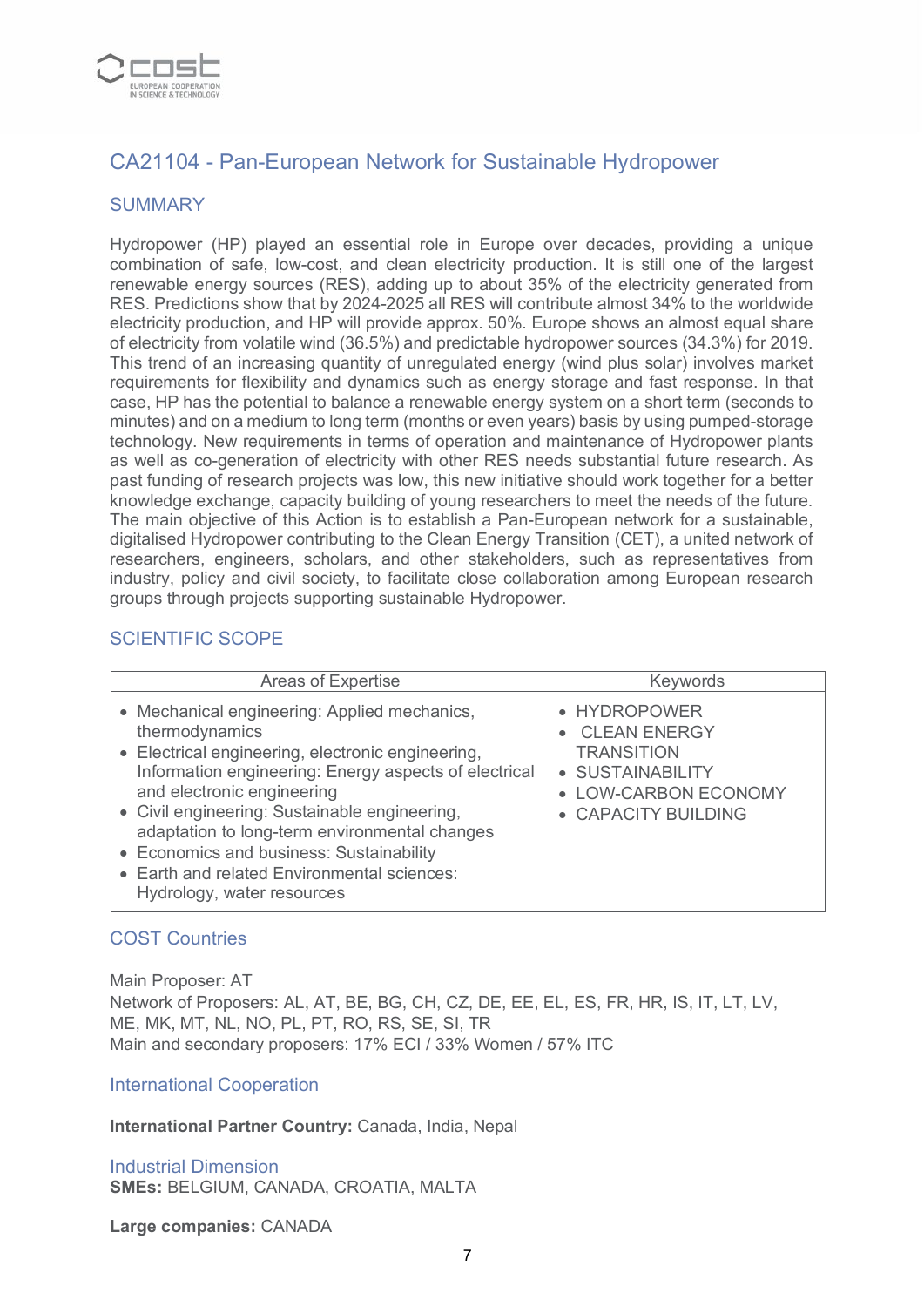

# CA21105 - Blastocystis under One Health

## SUMMARY

Blastocystis colonizes at least one billion people making it the most prevalent intestinal microbial eukaryote. Emerging data indicates higher prevalence in animals. A high proportion of carriers are asymptomatic. Despite numerous studies, pathogenicity of Blastocystis remains controversial. Currently, at least 26 genetic subtypes (STs) exist. Of these, ST1-ST9 and ST12 have been found in humans, while the rest have been isolated only from non-human hosts. Information on prevalence, geographic distribution and host specificity of STs is incomplete. Significant gaps also exist on environmental presence of Blastocystis. Collectively, this paucity of data blurs the Blastocystis landscape considerably. The specific objectives of this framework are to: (1) Support advancement of Blastocystis research by bringing together professionals from various disciplines and countries; (2) Foster information sharing on current methodologies, especially in the areas of subtyping, host-Blastocystis-microbiome interactions and Blastocystis-omics; (3) Promote capacity building via a transdisciplinary network of international collaboration; (4) Open avenues of communication with veterinarians, physicians and general public. By the end of this initiative, participants will be able to: (i) Apply state-ofthe-art tools for molecular identification of Blastocystis; (ii) Harmonise methodologies for subtyping Blastocystis and identifying its role within the gut; (iii) View Blastocystis under One Health approach; (iv) Generate novel hypotheses to test role of Blastocystis in the gut ecosystem, health and disease.

#### SCIENTIFIC SCOPE

| Areas of Expertise                                                                                                                                                                                                                                                                                                      | <b>Keywords</b>                                                                                                                                                                 |
|-------------------------------------------------------------------------------------------------------------------------------------------------------------------------------------------------------------------------------------------------------------------------------------------------------------------------|---------------------------------------------------------------------------------------------------------------------------------------------------------------------------------|
| • Biological sciences: Parasitology<br>Biological sciences: Biodiversity,<br>comparative biology<br>• Health Sciences: Epidemiology<br>• Biological sciences: Systems evolution,<br>biological adaptation, phylogenetics,<br>systematics<br>Biological sciences: Genomics, comparative<br>genomics, functional genomics | • Blastocystis in health and disease<br>• Blastocystis epidemiology<br>Blastocystis diversity and evolution<br>• One Health approach<br>Blastocystis in 'omics era<br>$\bullet$ |

#### COST Countries

Main Proposer: UK Network of Proposers: BE, CY, CZ, DK, EL, ES, FR, HR, HU, IE, IT, LT, LV, MK, NO, PL, RO, RS, SI, TR, UK Main and secondary proposers: 22% ECI / 48% Women / 57% ITC

#### International Cooperation

**International Partner Country:** Canada, Colombia, Japan, Peru, Saudi Arabia, Singapore, Thailand, United States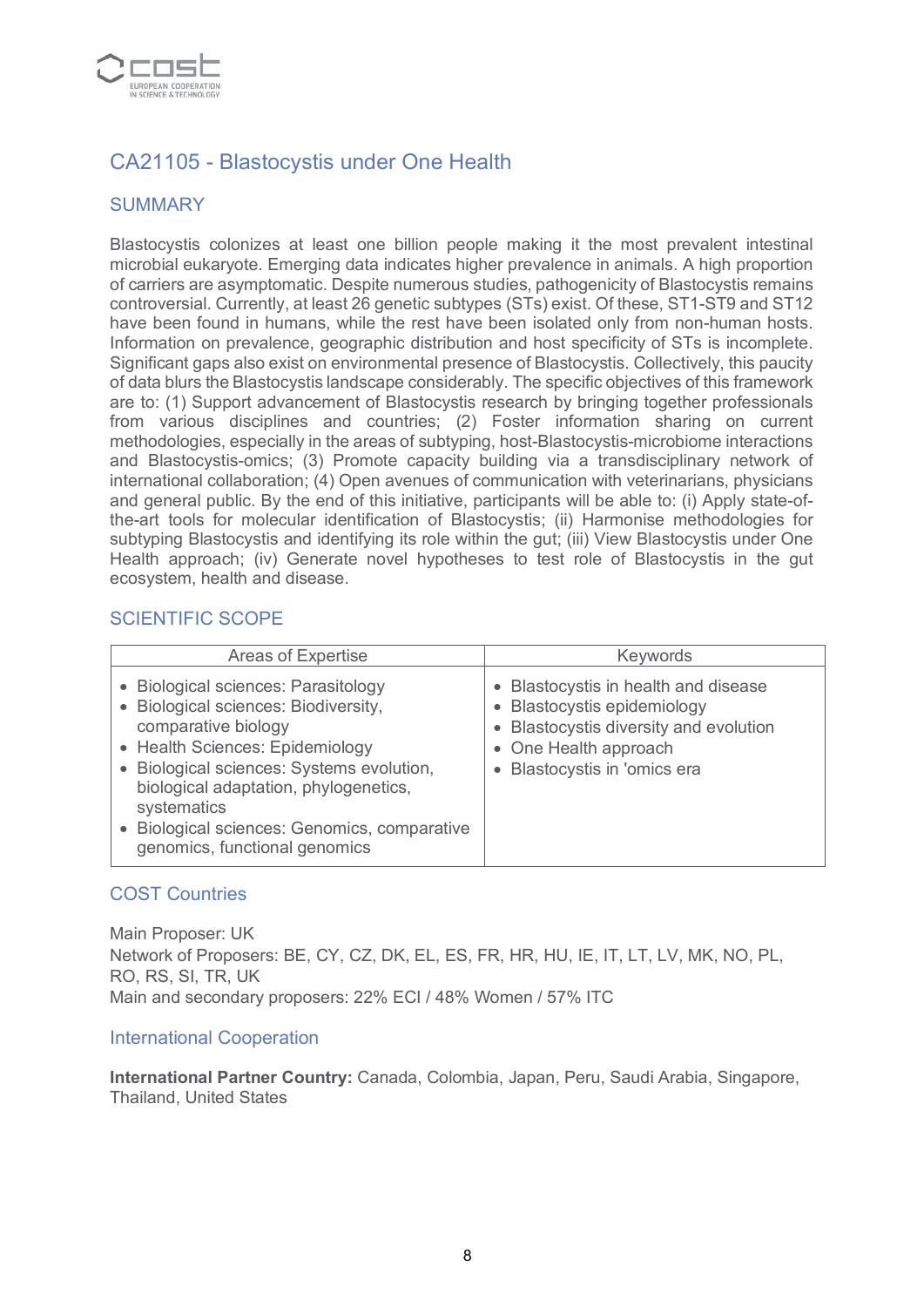

# CA21106 - COSMIC WISPers in the Dark Universe: Theory, astrophysics and experiments

#### **SUMMARY**

Axions and other very weakly interacting slim (m<GeV) particles (WISPs) are easily accommodated in several extensions of the Standard Model of Particle Physics. They may be non-thermally produced in the early universe and survive as constituents of the dark universe. The aim of this Action is an exhaustive study of these WISPs, notably axions, axion-like particles (ALPs) and hidden photons (HP), ranging from their theoretical underpinning, over their indirect observational consequences in astrophysics, to their search at colliders and beam-dump and their direct detection in laboratory experiments. Searches for WISPs are strongly motivated by our attempts to understand the nature of the dark matter and puzzling astrophysical and particle physics observations. A rich, diverse, and low-cost experimental program is already underway that has the potential for one or more game-changing discoveries. The aim of this Action is to coordinate and support WISPs searches in a synergic way at the boundary between particle physics, astrophysics and cosmology. It will provide a platform to benefit from the latest data from laboratory and astrophysical experiments. It will also offer a guidance for experimental efforts and theoretical investigations dealing with fundamental questions, like the strong CP problem and the nature of the dark matter.

## SCIENTIFIC SCOPE

| Areas of Expertise                                                                                                                                                                                                                   | <b>Keywords</b>                                                                                                                                           |
|--------------------------------------------------------------------------------------------------------------------------------------------------------------------------------------------------------------------------------------|-----------------------------------------------------------------------------------------------------------------------------------------------------------|
| • Physical Sciences: Particle physics (theory)<br>• Physical Sciences: Fundamental interactions<br>and fields (theory)<br>• Physical Sciences: High energy and<br>particles astronomy, X-rays, cosmic rays,<br>gamma rays, neutrinos | • axions and hidden photons theory<br>• axion dark matters searches<br>• axions and hidden photon astrophysics<br>• axions and hidden photons experiments |

#### COST Countries

Main Proposer: IT Network of Proposers: AL, AT, BG, CH, CY, CZ, DE, DK, EE, ES, FR, HR, HU, IL, IT, MT, NL, NO, PL, PT, RO, SE, SI, TR, UK Main and secondary proposers: 18% ECI / 29% Women / 52% ITC

International Cooperation

**International Partner Country:** Australia, Chile, China, Japan, South Korea, United States

Industrial Dimension

**SMEs:** ITALY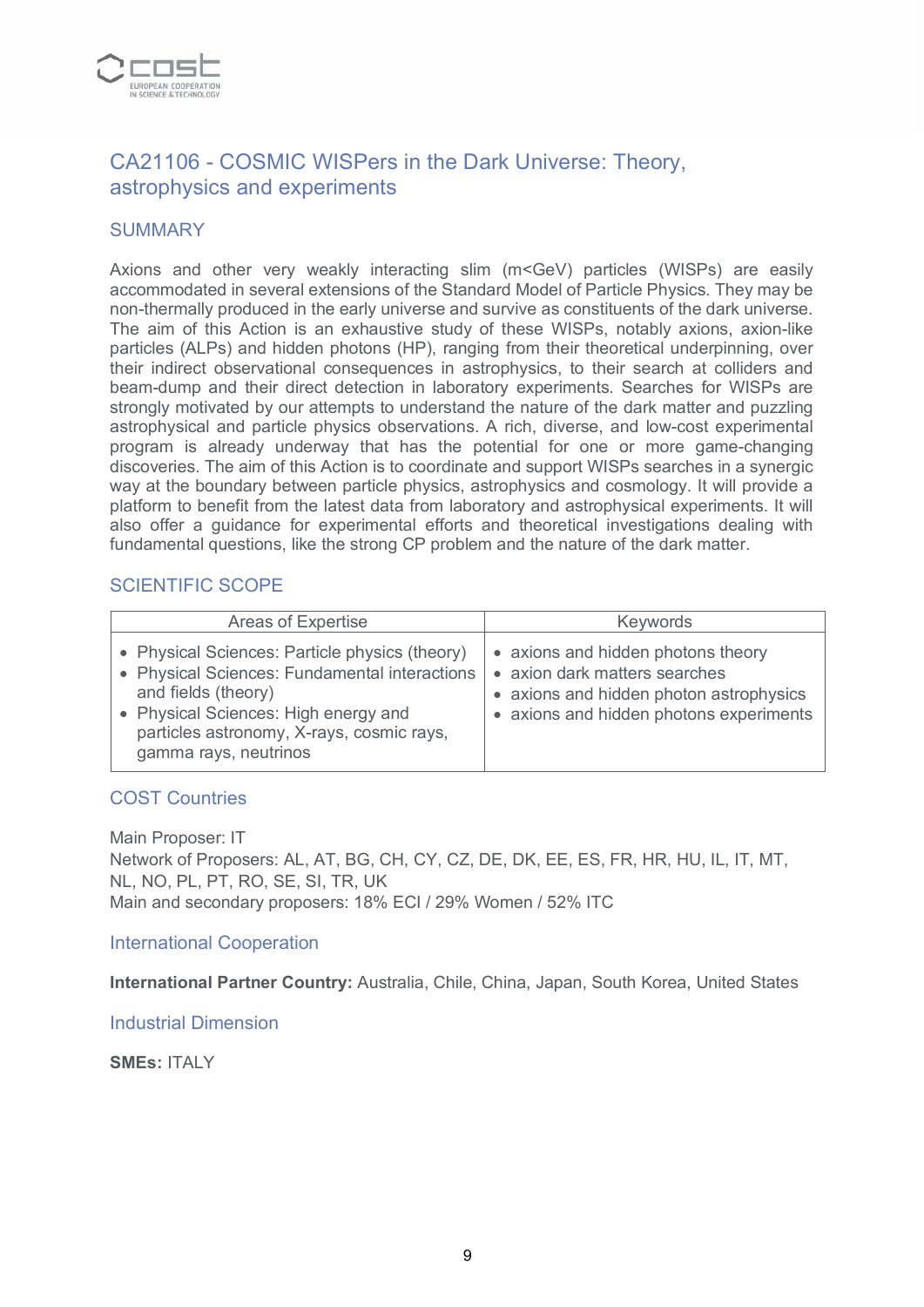

# CA21107 - Work inequalities in later life redefined by digitalization.

## **SUMMARY**

The aim of this Action is to enhance scientific knowledge and attention to the topic of aging at work in the era of digitalization by integrating the different disciplines and schools of thought. by developing collaborations with public policy officials, international policy bodies, nonacademic professionals, civil society NGOs, trade unions, management of organisations and older workers themselves. These objectives will be met by stimulating scientific and public interest, and by developing a new generation of researchers in the field. Expected deliverables include: a) the creation of an internet-based web-site; that will act as a platform for the Action and become an international 'hub' for the study of ageing at work in the era of digitalization, by sharing and publishing knowledge, connecting researchers, stakeholders and activists in the field; b) the creation of a depository database of scientific measures and tools for the assessment of inequalities and challenges of aging and digitalization, as well as for good practices. Policy reports will be posted in order to make links outside the research community to address policy makers and stakeholders; c) the facilitation of research and dissemination events, including Short Term Scientific Missions (STSMs) and scientific Training Schools (TS) for Early Stage Researchers (ESRs) and established researchers, public conferences and policy workshops hosting experts and relevant stakeholders from COST and International Partner Countries (IPC); and d) a series of publications including scientific reports, conference proceedings, academic publications, collaborative recommendation papers derived from Action Working Groups, and an edited book.

## SCIENTIFIC SCOPE

| <b>Areas of Expertise</b>                    | <b>Keywords</b>         |
|----------------------------------------------|-------------------------|
| • Sociology: Ageing                          | • inequalities          |
| • Sociology: Social structure, inequalities, | $\bullet$ later life    |
| social mobility, social exclusion, income    | • digitalisation        |
| distribution, poverty                        | • extended working life |
| • Sociology: Work and professions            | • gender                |

#### COST Countries

Main Proposer: CZ Network of Proposers: AL, AT, BA, BE, BG, CY, CZ, DE, EE, EL, FI, IE, IS, LT, LU, LV, ME, MK, NL, PL, PT, RO, RS, SE, SK, TR Main and secondary proposers: 24% ECI / 57% Women / 65% ITC

#### International Cooperation

#### **International Partner Country:** Chile

Industrial Dimension

**SMEs:** BOSNIA AND HERZEGOVINA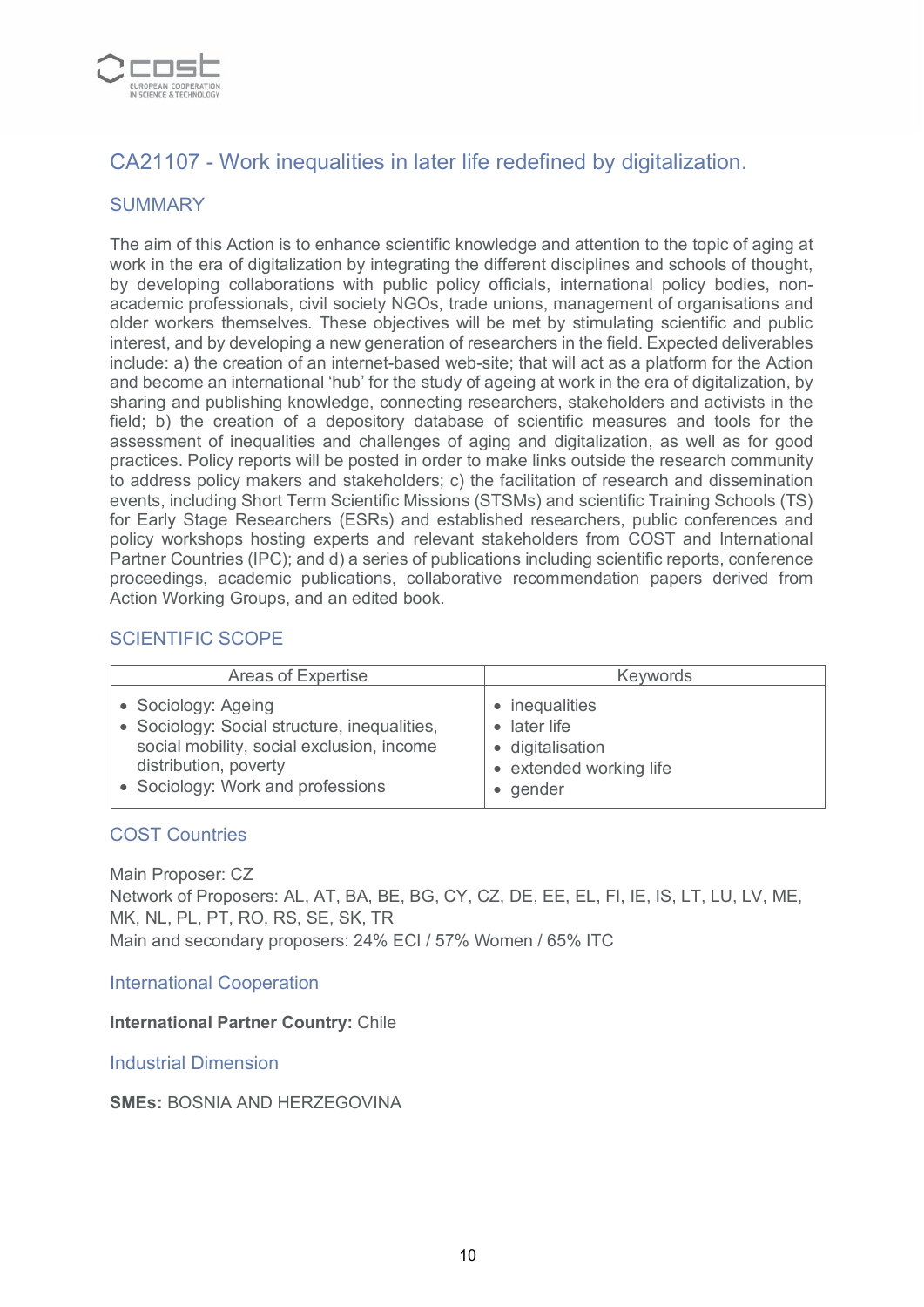

# CA21108 - European Network for Skin Engineering and Modeling

## **SUMMARY**

Over the past years, investigative and experimental dermatology has developed various approaches, ranging from utilisation of ex-vivo skin tissues to establishment of reconstructed in-vitro and in-silico skin models as tools in both basic and translational skin research. These models have the strong potential to increase the significance of scientific and clinical outcomes and to reduce animal experimentation. Nevertheless, current skin models lack sophistication and standardisation, thereby hampering their wider acceptance by the scientific community and regulatory bodies. This is partly caused by a lack of cross talk between relevant stakeholders - regulatory bodies, basic scientists, clinicians, and industry - whereby advances in new technologies have not delivered their full potential in this field. In the proposed Action, interdisciplinary and intersectoral research and coordinated initiatives will drive the development and validation of standout sophisticated cell-based and computational skin models, including the development of artificial intelligence models for dermatological research. Furthermore, the Action has ambitions to develop ethical and sustainable reagents required for the elaboration of organotypic skin models, based on a strong partnership between network academia and industries. Harmonisation of scientific and technological knowledge and an enduring bottom-up dynamic in the field will be ensured by dissemination of leading-edge know-how among research intensive and research moderate European territories. Moreover, next-generation scientists will be trained for the long-term propagation and continued development of skin models. Action outcomes will turbocharge the field of skin models to meet rising scientific, clinical, economic, environmental and regulatory expectations, making Europe the epicentre of research in this field.

#### SCIENTIFIC SCOPE

| Areas of Expertise                        | Keywords                |
|-------------------------------------------|-------------------------|
| • Biological sciences: Biological systems | $\bullet$ Skin          |
| analysis, modelling and simulation        | • 3R principles         |
| • Basic medicine: Organ physiology        | • Skin models           |
| • Industrial biotechnology: Biomaterials  | • In silico skin models |
| synthesis                                 | • Skin bioprinting      |

#### COST Countries

Main Proposer: AT Network of Proposers: AT, BE, BG, CH, CY, CZ, DE, DK, EE, EL, ES, FR, HR, HU, IE, IL, IT, LT, LU, MK, MT, NL, NO, PL, PT, RO, RS, SE, SI, SK, TR, UK Main and secondary proposers: 15% ECI / 52% Women / 53% ITC

#### International Cooperation

#### **International Partner Country:** Brazil

#### Industrial Dimension

**SMEs:** AUSTRIA, BELGIUM, ESTONIA, FRANCE, GERMANY, HUNGARY, NORWAY, **SWITZERLAND** 

**Large companies:** GERMANY, GREECE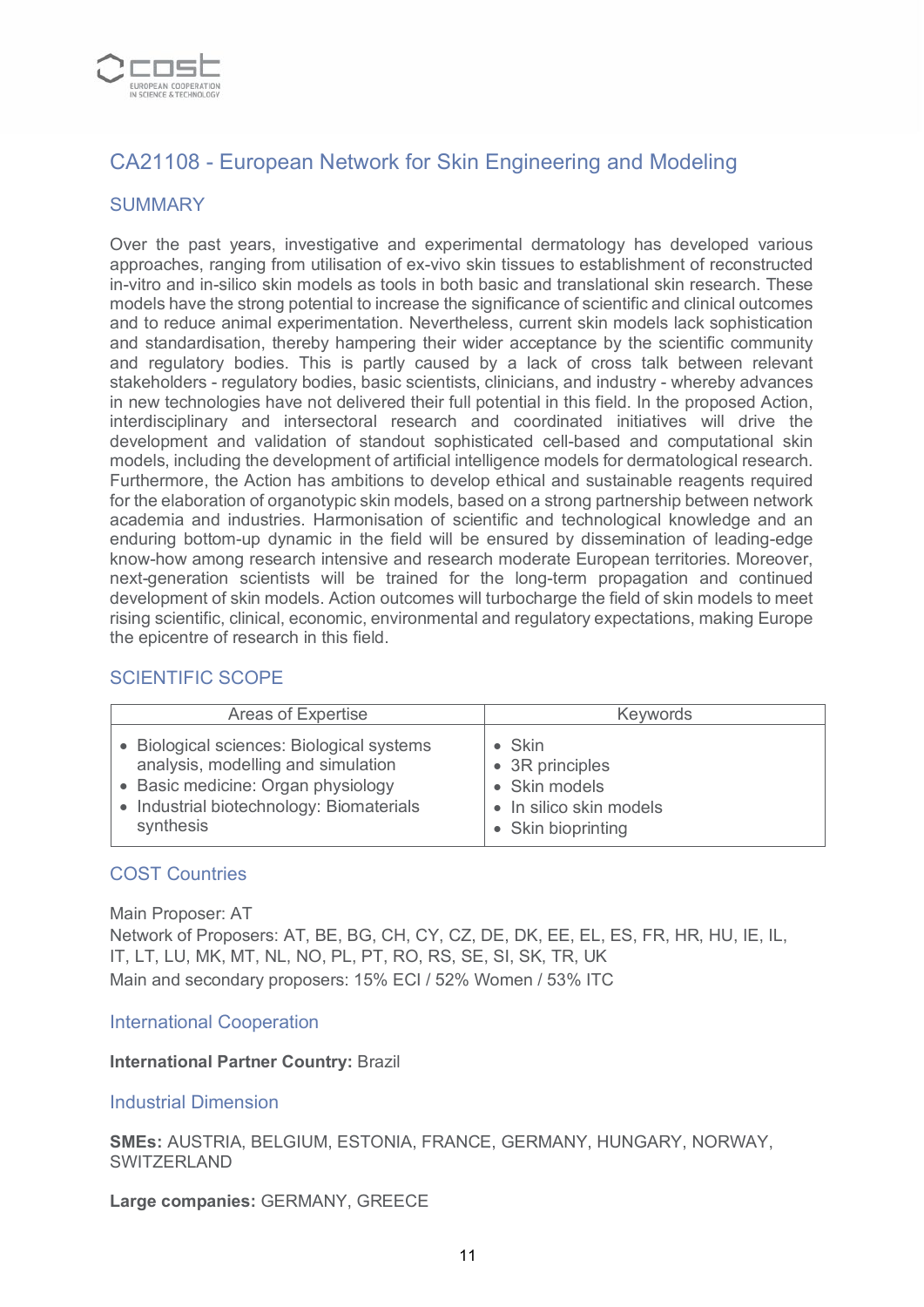

# CA21109 - Cartan geometry, Lie, Integrable Systems, quantum group Theories for Applications

## SUMMARY

Symmetry is a central unifying theme in mathematics and physics. In this proposal we focus our attention on symmetries realized through Lie groups and Lie algebras. In addition to the spectacular achievements in representation theory, and differential geometry, Lie theory is also exceptionally important for the formalization of fundamental physical theories. CaLISTA aims to advance cutting-edge research in mathematics and physics through a systematic application of the ideas and philosophy of Cartan geometry, a thoroughly Lie theoretic approach to differential geometry. In addition to making major progress in Cartan geometry itself, CaLISTA aims to develop crucial applications to integrable systems and supersymmetric gauge theories. Quantum groups and their quantum homogeneous spaces come into the play as a bridge between these topics: quantum groups stem originally from the R-matrix formulation in integrable systems, and their homogeneous spaces offer prototypical examples of noncommutative parabolic geometries. Parabolic geometry is the first and possibly the most important example of Cartan geometry, and one of the main aims of CaLISTA is to obtain a quantum generalization. Surprisingly, Lie theory and Cartan geometry play a role in an exciting new interpretation of the differential structure, and related dynamics, of models for popular algorithms of vision like Deep Learning and the more recent Geometric Deep Learning. CaLISTA aims to investigate and improve on these techniques. CaLISTA will provide essential mathematical models with far-reaching applications, placing Europe among the leading actors in these innovative research areas.

# SCIENTIFIC SCOPE

| Areas of Expertise                                                                                              | <b>Keywords</b>                                                                         |
|-----------------------------------------------------------------------------------------------------------------|-----------------------------------------------------------------------------------------|
| • Mathematics: Lie groups, Lie algebras<br>• Mathematics: Geometry<br>• Physical Sciences: Mathematical physics | • Lie Theory<br>• Cartan Geometry<br>• Quantum Groups<br>• Integrable Systems<br>Vision |

#### COST Countries

Main Proposer: IT Network of Proposers: AT, BG, CH, CZ, DE, ES, FR, HR, IT, ME, NL, NO, PL, PT, RO, RS, SI, SK, TR, UK Main and secondary proposers: 13% ECI / 28% Women / 55% ITC

International Cooperation

**International Partner Country:** New Zealand, United States

Industrial Dimension

**SMEs:** UNITED STATES

**Large companies:** FRANCE, ITALY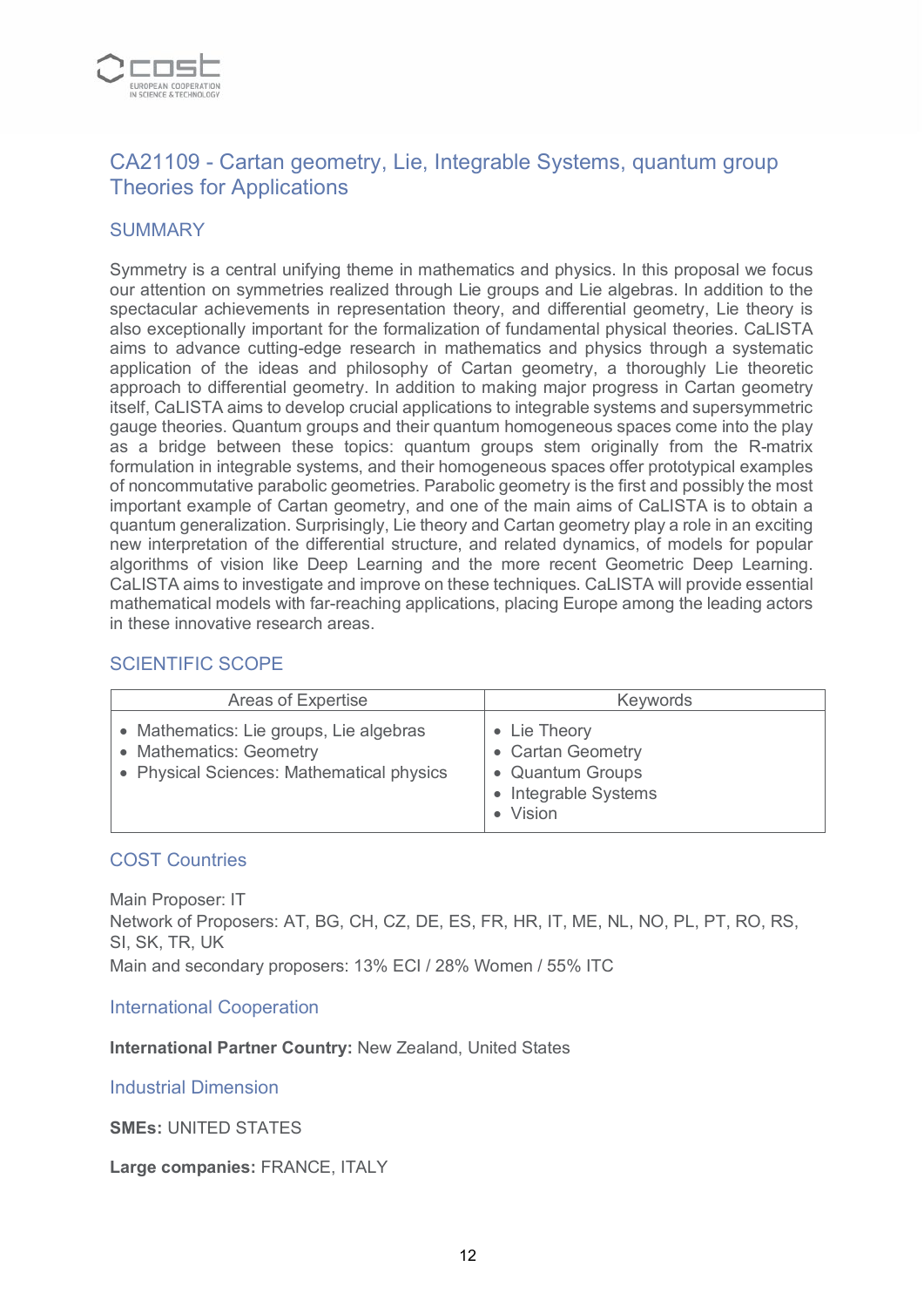

# CA21110 - Building an open European Network on OsteoArthritis research

#### **SUMMARY**

Osteoarthritis (OA) is the most common form of arthritis and the single most common cause of pain and physical disability in older adults. An estimated 10% to 15% of all adults aged over 60 have some degree of OA, with prevalence being higher among women than men and likely representing underreporting which is common in many disease prevalence studies. Despite the growing OA epidemic and major socio-economic impact, the population is facing a staggering lack of disease-modifying therapies that can bring symptomatic relief and preserve joint function by preventing cartilage- and joint degeneration and thus delaying OA progression. The research specifically aimed at OA management in Europe is scattered and not strategically coordinated, although several networks have OA partly in focus, it minor part of their agenda en lacks the focus and dedicated commitment to coordinate progress. The main aim of EU-netwOArk is to set up the European Society for Osteoarthritis (ESOA), with three major stakeholder groups, 1) patients, 2) clinicians and 3) researchers, both from academia and industry. The COST Action will allow us to start the process of building such a European Society, with the aim of coordinating and stimulating more interdisciplinary and transdisciplinary research, technological development and translation of the results to the clinic, aimed at improving the quality of life of those affected by OA in Europe. The area's to be addressed in this Action are Primary prevention, Diagnostics, Treatment, Interaction (comorbidities) and Care Management. EU-netwOArk aims to boost new scientific breakthroughs on the five main OA themes.

## SCIENTIFIC SCOPE

| Areas of Expertise                                          | <b>Keywords</b>                                                                       |
|-------------------------------------------------------------|---------------------------------------------------------------------------------------|
| • Health Sciences: Health services, health<br>care research | • OsteoArthritis<br>• Health Sciences<br>• Translational research<br>• Patient driven |

#### COST Countries

Main Proposer: NL Network of Proposers: BE, BG, CH, CY, DE, ES, FI, FR, HU, LT, NL, PT, RO, RS, SE, SI, TR

Main and secondary proposers: 7% ECI / 48% Women / 52% ITC

International Cooperation

#### **International Partner Country:** Australia, United States

Industrial Dimension

**SMEs:** BELGIUM, SLOVENIA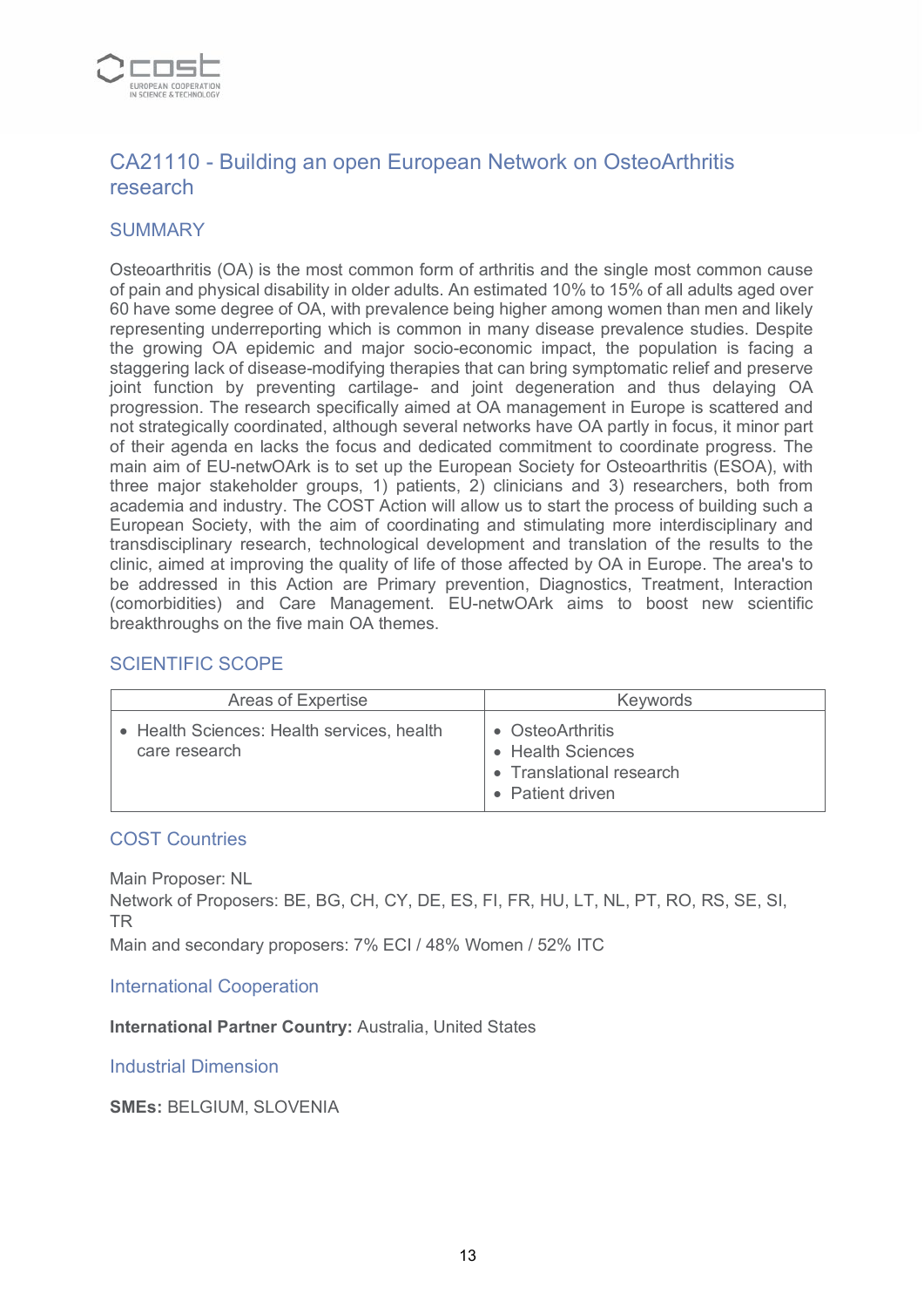

# CA21111 - One Health drugs against parasitic vector borne diseases in Europe and beyond

#### **SUMMARY**

The recent COVID19 pandemic infection has undisclosed long-standing issues in the translation of drugs from animals to humans or vice-versa. Nearly 75% of emerging human infections worldwide originated from animals; existing drugs for human and animal (H&A) vector-borne diseases (VBD) are scarce, with limited efficacy, toxicity, and finite resources. Emerging environmental problems in pharmaceutical use/manufacturing increase attention in the field. The two drug pipelines are developed independently. Hence, cooperation is needed among different expertise to define how it is possible to develop new drugs in a more sustainable approach.

Drugs4VBD aims at coordinating the discovery of drugs halting H&A VBD keeping with the principles of optimal profile for both organisms, increasing the quality and delivery technologies The COST Action is the ideal platform aiming at the integration and generation of synergies among drug R&D experts from the chemical/biological/ earth and veterinary science within academies, SMEs, industries, governments. The platform encompasses pre-clinical drug discovery, animal studies, and drug delivery. Strategies such as bioinformatics, PROTAC, nanotechnology will be enhanced.

DrugsxVBD will impact Europe and in disease-endemic countries. The Action will provide a compounds database and a white chart about the discovery of new drugs for H&A infections. Expected benefits include the transfer of academia-industry and Northern-Southern world knowledge. Conferences, training schools for advanced technologies, and STM are planned. Novel communication technologies to disseminate the Action results to a broad audience including scientists, stakeholders, and citizens are planned. ECIs will be trained on advanced techniques and the sharing of novel ones.

#### SCIENTIFIC SCOPE

| Areas of Expertise                           | <b>Keywords</b>                   |
|----------------------------------------------|-----------------------------------|
| • Chemical engineering: Medicinal chemistry, | • Drug discovery                  |
| drug synthesis                               | • human and animal diseases       |
| • Health Sciences: Parasitology              | • vector borne parasitic diseases |
| • Biological sciences: Molecular biology and | • One Health approach             |
| interactions                                 | Integrated approach               |

#### COST Countries

Main Proposer: IT Network of Proposers: BE, CH, CZ, DE, EL, ES, FI, FR, HR, HU, IL, IT, LV, MK, MT, NL, PL, PT, RS, SE, SI, SK, TR, UK Main and secondary proposers: 14% ECI / 50% Women / 50% ITC

#### International Cooperation

**International Partner Country:** Brazil, Cameroon, Canada, Saudi Arabia, Trinidad and **Tobago European RTD Organisation:** Germany

Industrial Dimension **SMEs:** EGYPT, KOSOVO\*, SWITZERLAND **Large companies:** GERMANY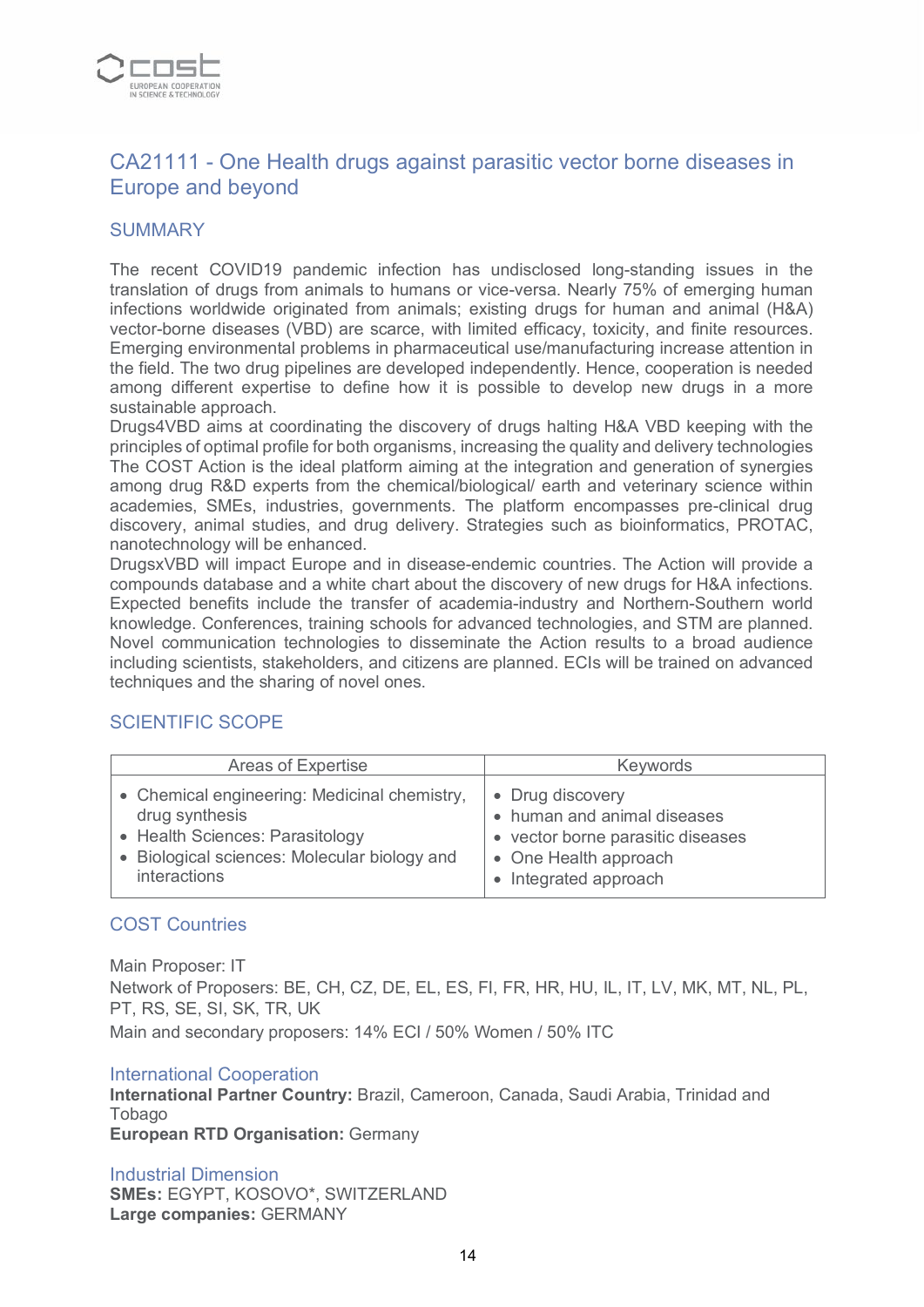

# CA21112 - Offshore freshened groundwater: An unconventional water resource in coastal regions?

## **SUMMARY**

Freshwater resources in coastal regions are under enormous stress due to population growth, pollution, climate change and political conflicts, and many coastal cities have already suffered extreme water shortages. OFF-SOURCE will address if and how offshore freshened groundwater (OFG) – groundwater stored in the sub-seafloor with a total dissolved solid concentration below that of seawater - can be used as an unconventional source of freshwater in coastal regions. Specifically, the Action will identify where OFG is found in waters of COST Member Countries and in which volumes, delineate the most appropriate approaches to characterise OFG, identify the most cost-effective strategy to utilise this resource, and assess the environmental and legal challenges to sustainable OFG use. These activities will be carried out by a new scientific, gender-balanced and inclusive network of experienced and earlycareer scientists and stakeholders from ten diverse and complementary scientific disciplines. Such a network will foster cross- disciplinary and inter-sectoral interaction between currently isolated fields of research to reduce the gap between science, policy making and society. This interaction will enhance the development of new ideas and concepts that will lead to breakthroughs in OFG characterisation and exploitation, translate into future market applications, and deliver recommendations to support effective resource management. By providing high quality training opportunities for early career investigators, particularly from less research intensive countries, the Action will develop a pool of experts to address future scientific challenges related to OFG. The Action is ultimately expected to enable Europe to become a global leader in OFG research and exploitation.

# SCIENTIFIC SCOPE

| <b>Areas of Expertise</b>                                                                                                                                                                                                                                                                                                                                                                                                                              | <b>Keywords</b>                                                                                                                                                                |
|--------------------------------------------------------------------------------------------------------------------------------------------------------------------------------------------------------------------------------------------------------------------------------------------------------------------------------------------------------------------------------------------------------------------------------------------------------|--------------------------------------------------------------------------------------------------------------------------------------------------------------------------------|
| • Earth and related Environmental sciences: Hydrology,<br>water resources<br>• Earth and related Environmental sciences: Geological<br>oceanography<br>• Earth and related Environmental sciences: Databases,<br>data mining, data curation, computational modelling<br>• Environmental engineering: Exploration and exploitation<br>of crustal resources (water, oil, natural gas)<br>• Environmental engineering: Water management and<br>technology | • offshore freshened<br>groundwater<br>unconventional water<br>$\bullet$<br>resource<br>resource assessment<br>$\bullet$<br>• sustainable management<br>• environmental impact |

# COST Countries

Main Proposer: MT Network of Proposers: AL, CZ, DE, EL, ES, FR, HR, IL, IT, LT, MT, NL, NO, PL, PT, RO, TR, UK

Main and secondary proposers: 27% ECI / 51% Women / 50% ITC

#### International Cooperation

**International Partner Country:** Brazil, Canada, China, Colombia, New Zealand, United **States** 

# Industrial Dimension

**SMEs:** CANADA, FRANCE, GREECE, ITALY, NETHERLANDS, NORWAY, SPAIN, UNITED KINGDOM, UNITED STATES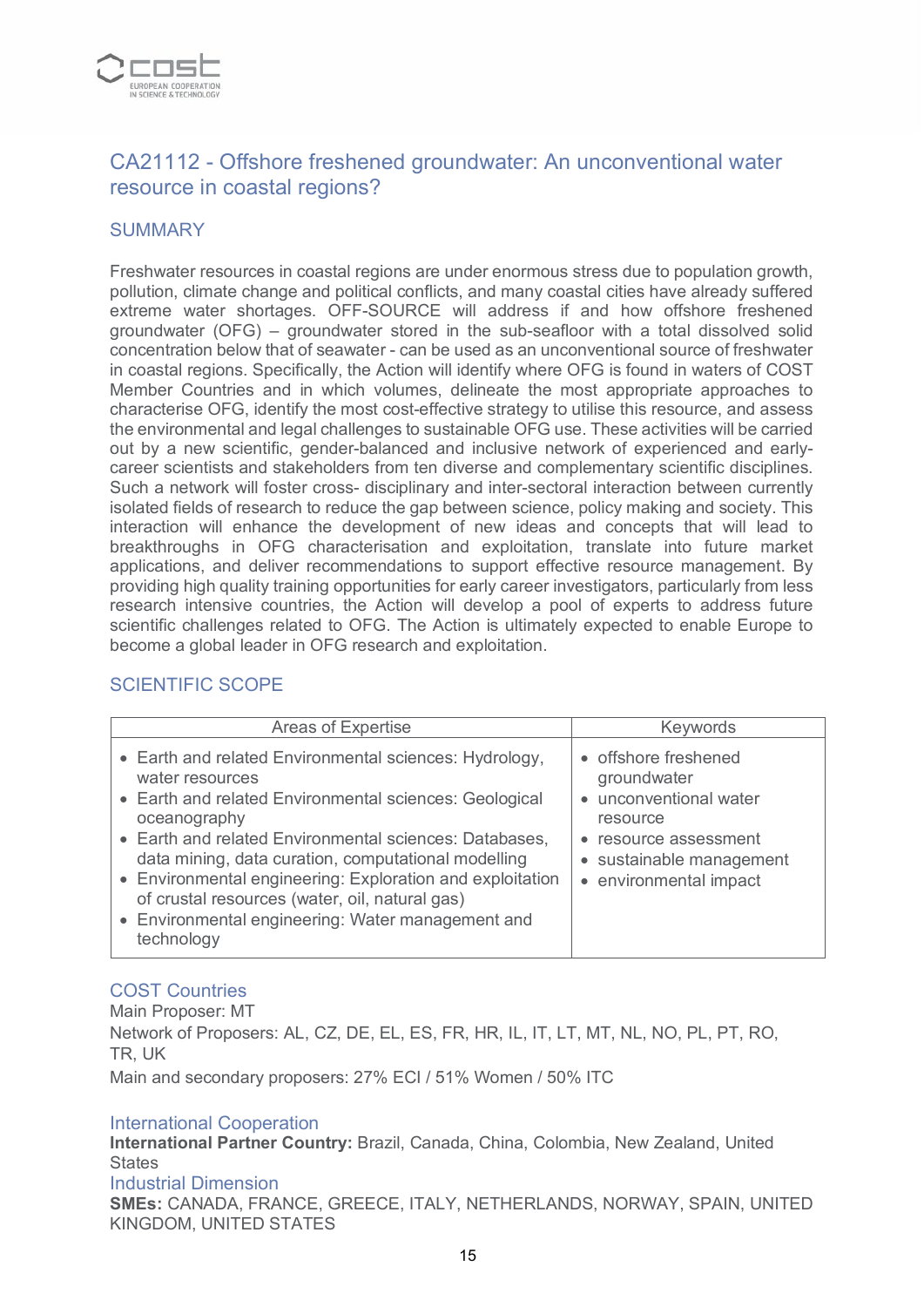

# CA21113 - Genome Editing to Treat Humans Diseases

## SUMMARY

Recent advances on genome editing (GE) technologies have opened the possibility of treating diseases through precise modifications of patients' genomes. Impressive results have been achieved on animal models of several genetic disorders, infectious diseases as well as cancer and several clinical trials are already on going. However, the inadequate integration of the results of academic research into the research development strategy of pharmaceutical companies, the insufficient interest of academic institution in regulatory science and the absence of established standards to well acceptable risk- benefit ratio by regulatory agencies, preclude its general application for treating human diseases. Therefore, the translation of the GE technologies to address public health needs, require a strong collaboration between basic and clinical research, regulatory bodies and the different stake holders involved for each application. There are several networks to improve or analyse GE technologies for different applications, however, no one cover all the actors involved in gene therapy translation. The principal aim of the GenE-HumDi Action is to bring together pharmaceutical companies, academic institution, science and regulatory agencies, biotechnology firms, patient advocacy association and information technology, in order to tackle knowledge fragmentation with the aim to accelerate the translation of GE technologies to the treatment of human diseases.

#### SCIENTIFIC SCOPE

| Areas of Expertise                                                                                              | <b>Keywords</b>                                                                           |
|-----------------------------------------------------------------------------------------------------------------|-------------------------------------------------------------------------------------------|
| • Medical biotechnology: Gene therapy, stem<br>cell therapy, regenerative medicine for<br>medical biotechnology | • Genome editing<br>$\bullet$ ATMPs<br>• zinc finger nuclease<br>• TALEN<br>• CRISPR/Cas9 |

#### COST Countries

Main Proposer: ES

Network of Proposers: CY, DE, DK, ES, FR, HR, IL, IT, LT, LU, NL, PL, RO, SI, TR, UK Main and secondary proposers: 20% ECI / 46% Women / 50% ITC

International Cooperation

**International Partner Country:** Qatar

Industrial Dimension

**SMEs:** FRANCE, LITHUANIA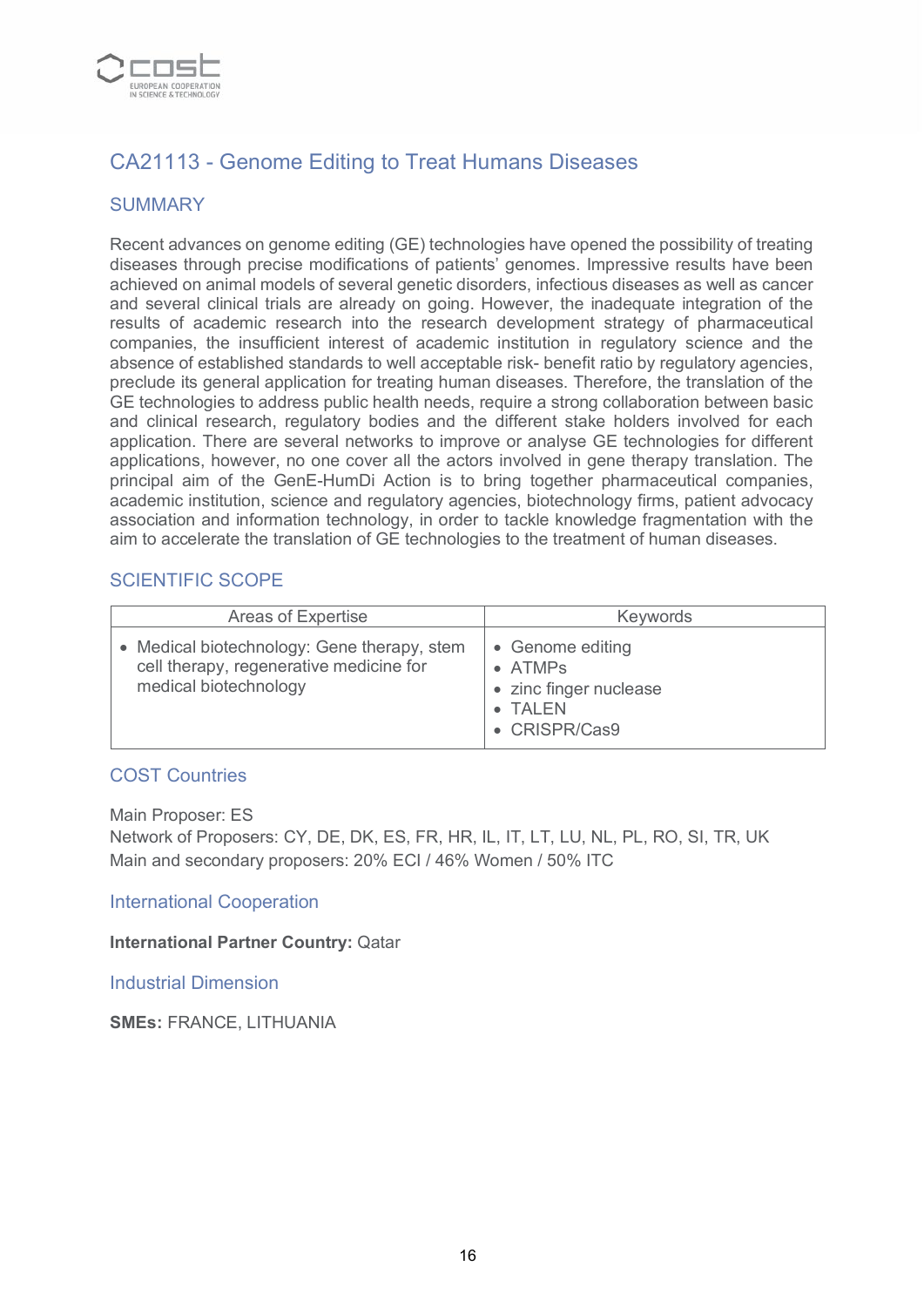

# CA21114 - CLIL Network for Languages in Education: Towards bi- and multilingual disciplinary literacies

#### **SUMMARY**

This Action responds to the move into mainstream education of Content-and- Language-Integrated-Learning (CLIL), i.e., the teaching of non-language subjects through a foreign language. Ongoing challenges in CLIL practice and research negatively affect the realisation of CLIL's full potential, which lies primarily in helping school-leavers achieve the competence to use at least one foreign language confidently for professional and academic purposes. Young Europeans clearly require such bi/multilingual disciplinary literacies, complementing that in their first language, to succeed in employment and higher education.

Through connecting researchers across Europe, this Action will develop an impactful, shared research agenda and dissemination strategy, targeting CLIL's educational potential to support the development of bi/multilingual disciplinary literacies. This Action, for the first time, integrates research clusters from Language Education, focusing on CLIL and Subject Education experts working on education through the main language of education. To allow for a holistic understanding of the use and development of bi/multilingual disciplinary literacies, further expertise on digital media and multilingual schools is included.

Aims of this Action are to:

1. develop a shared conceptualisation and research agenda for the investigation of bi/multilingual disciplinary literacies in CLIL

2. provide an accessible collection of standardised research instruments and research training 3. identify patterns of use, development and existing good practices in terms of supporting bi/multilingual disciplinary literacies at school, focusing on grades 5-13

4. disseminate information on supporting the development of bi/multilingual disciplinary literacies in CLIL classes primarily to educational stakeholders and within academia, but also to post-secondary and industry stakeholders and the general public

#### SCIENTIFIC SCOPE

| Areas of Expertise                                                                                                                        | <b>Keywords</b>                                                                                                                                                |
|-------------------------------------------------------------------------------------------------------------------------------------------|----------------------------------------------------------------------------------------------------------------------------------------------------------------|
| Languages and literature: Second language<br>teaching and learning<br>• Educational sciences: Education: training,<br>pedagogy, didactics | • Content and Language Integrated<br>Learning<br>• Language Education<br>• Subject Education<br>• Disciplinary Literacy<br>• Teacher Education and Development |

#### COST Countries

Main Proposer: AT

Network of Proposers: AT, CZ, DE, ES, FI, HU, IT, LU, NL, NO, PL, PT, RS, SE, SK, TR Main and secondary proposers: 22% ECI / 85% Women / 50% ITC

#### International Cooperation

**International Partner Country:** Canada, Hong Kong SAR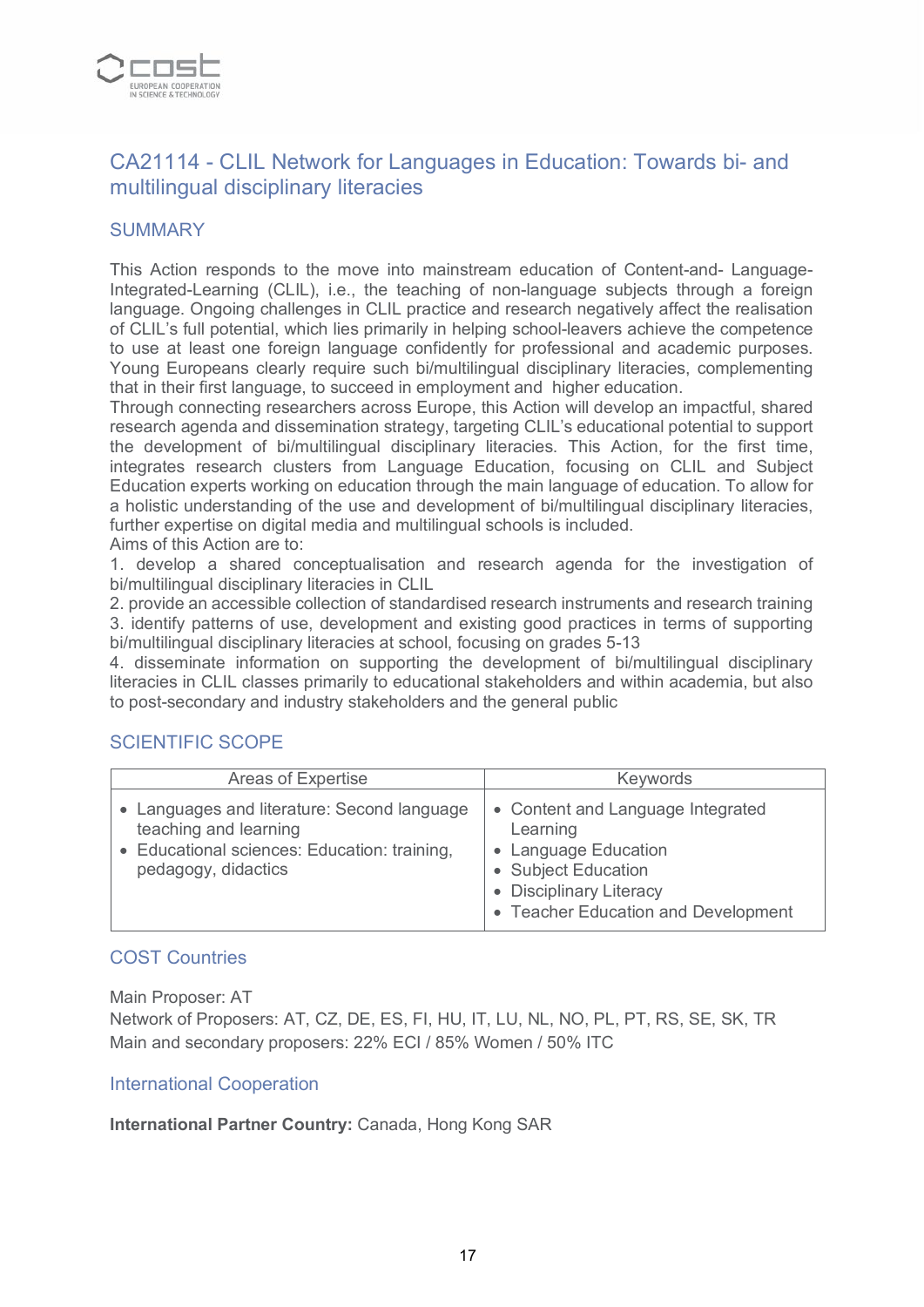

# CA21115 - Iron-sulphur (FeS) clusters: from chemistry to immunology

## **SUMMARY**

FeS clusters are the oldest biological cofactors. They play a role in various cellular processes, in all steps of the innate immune response to pathogens and the replication process of many viruses like SARS-CoV-2. Consequently, understanding the chemistry and biology of FeS clusters is essential for understanding the mechanism of cell development, the functioning of the immune response to pathogens, and the viral replication process. To elucidate the roles of FeS clusters and proteins in these processes and use the fundamental knowledge for developing therapeutics, we aim to build a coordinated effort applying multidisciplinary approaches combining stem cell biology, immunology and virology, metabolomics, bioinorganic chemistry, and computational and medicinal chemistry. The resulting knowledge will reveal new therapeutic targets or approaches to treating many human diseases, including viral infection, neurodegeneration and cancer. Bridging these fields is not possible without access to a Network, where experts in these fields can share their findings, exchange ideas, and develop new research agendas and projects.

This Action aims to coordinate a multidisciplinary pan-European Network to address the challenges, bringing together the required expertise across Europe. The Action will create a unique opportunity to develop new joint research projects, build knowledge utilization activities, access facilities and infrastructure, and support next-generation leaders and scientists. We expect that in the long-term, the S&T activities of the Action generate new translational research and development to help Europe lead the path towards treating infectious diseases like COVID-19.

#### SCIENTIFIC SCOPE

| Areas of Expertise                           | <b>Keywords</b>               |
|----------------------------------------------|-------------------------------|
| • Biological sciences: Biochemistry          | • FeS biogenesis              |
| • Biological sciences: Molecular biology and | • FeS enzymes                 |
| <i>interactions</i>                          | • Immune response             |
| • Biological sciences: Metabolomics          | • Spectroscopy                |
| • Biological sciences: Virology              | • Metabolomics and proteomics |

#### COST Countries

Main Proposer: UK Network of Proposers: CZ, DE, EL, FR, HU, IT, NL, PL, PT, RO, RS, SI, UK Main and secondary proposers: 6% ECI / 50% Women / 53% ITC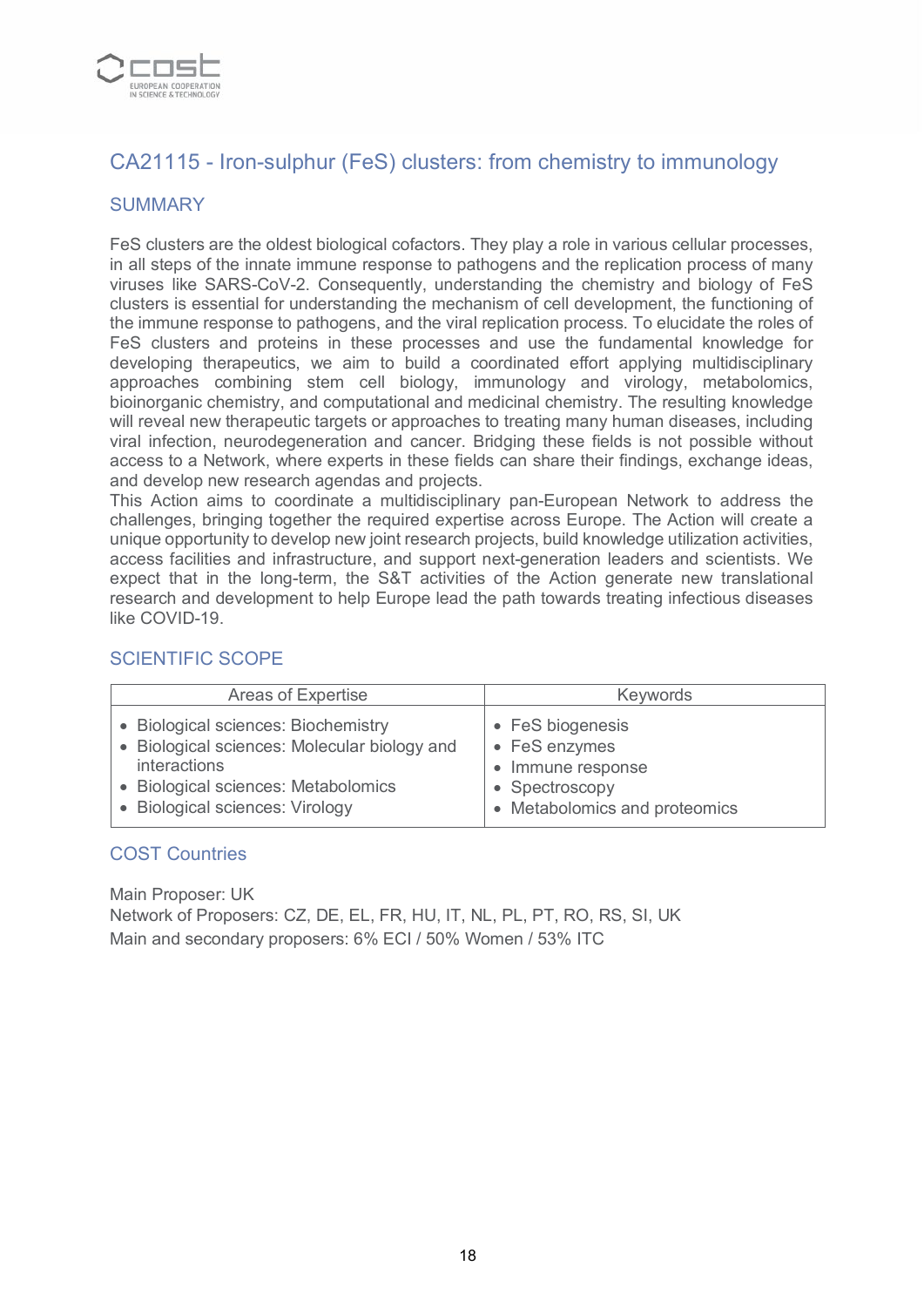

# CA21116 - Identification of biological markers for prevention and translational medicine in pancreatic cancer

#### **SUMMARY**

Pancreatic cancer (PC) has a high mortality rate and is projected to become a massive public health problem in Europe. This Action will boost research on prevention of PC, particularly in the discovery of genetic risk factors, risk stratification, identification of biomarkers for early detection and patient monitoring, elucidation of biological mechanisms and functional pharmacogenomics for personalized medicine. These aims will be attained by expanding an existing interdisciplinary network.

The Action will be organized in the following working groups:

- Disease risk profiling. This WG will use germline genetic variants, epigenetics, transcriptomics and environmental factors to model disease risk and apply risk stratification scores to better select individuals eligible to be screened for PC or its precursors.
- Non-invasive biomarkers. This WG will apply state-of-the-art liquid biopsies for the detection and characterization of circulating tumor cells and DNA, tumor-derived exosomes, tumor-educated platelets, epigenetic markers, and will test their diagnostic value for PC precursors and early-stage PC.

Tumor profiling. Genomic, epigenomic and transcriptional profiling of PC and its precursors in a multiregional analysis fashion will be used to identify novel biomarkers with prognosis and predictive value for PC patient stratification. Functional genomics and therapy. This WG will functionally validate candidate genetic variants from germline or tumor studies by using cuttingedge approaches such as CRISPR-Cas9 gene editing. It will also generate novel approaches such as organoids / zebrafish avatars to implement (chemo)therapeutic strategies based on the patient in an effort to implement personalized medicine for PC.

#### SCIENTIFIC SCOPE

| <b>Areas of Expertise</b>       | <b>Keywords</b>                                                                                                        |
|---------------------------------|------------------------------------------------------------------------------------------------------------------------|
| • Health Sciences: Epidemiology | • Pancreatic cancer<br><b>Biomarkers</b><br>$\bullet$<br>• Genetic susceptibility<br>• Prevention<br>• Early detection |

#### COST Countries

Main Proposer: DE Network of Proposers: BE, CZ, DE, DK, EE, EL, ES, HR, HU, IE, IT, LT, LV, NL, PL, PT, RO, RS, SK, TR, UK Main and secondary proposers: 23% ECI / 45% Women / 57% ITC

International Cooperation

**International Partner Country:** Brazil, China, Japan

Industrial Dimension

**SMEs:** ITALY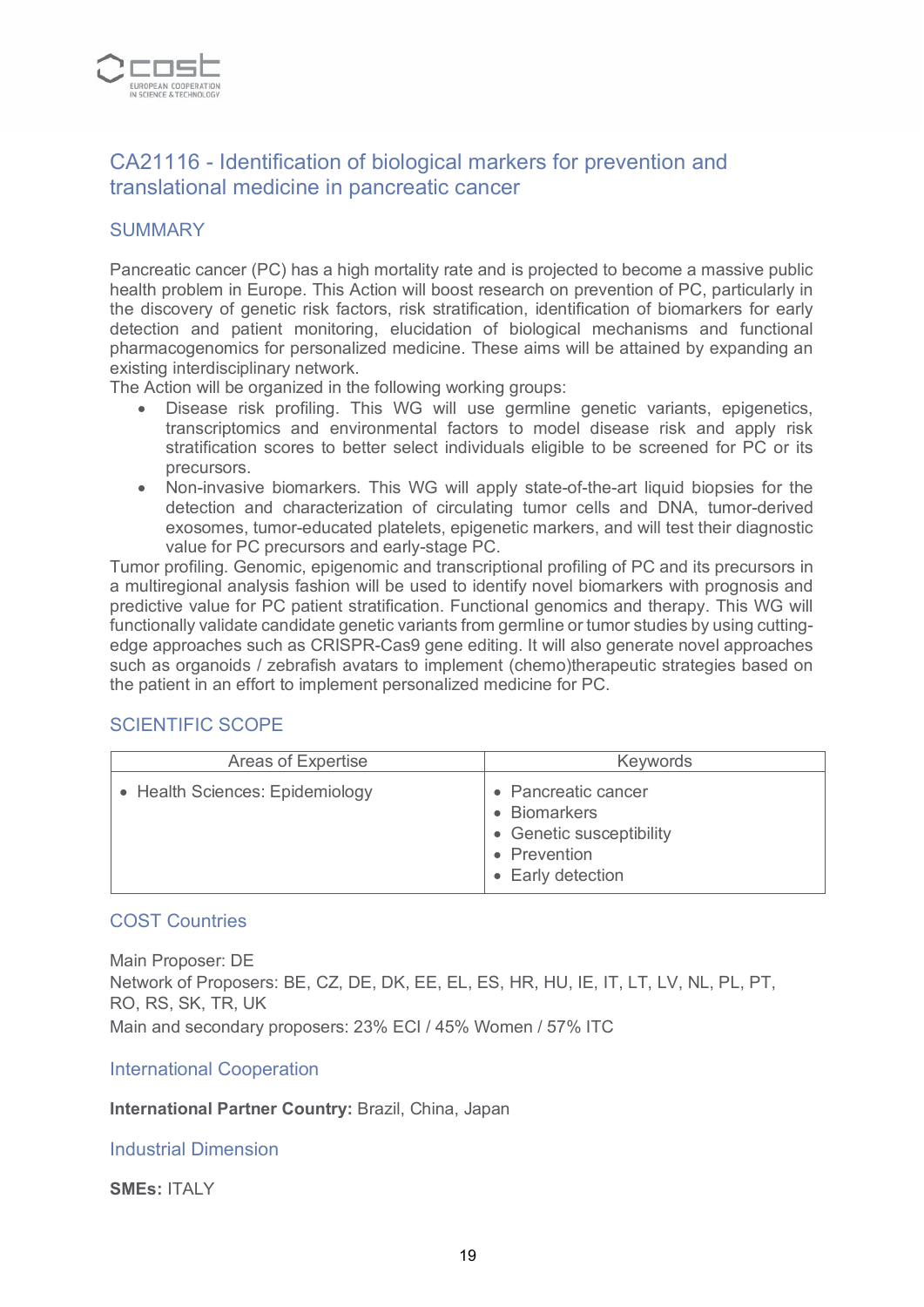

# CA21117 - The role of IMMUnity in tackling PARKinson's disease through a Translational NETwork

#### **SUMMARY**

Parkinson's disease (PD) is a widespread chronic disease affecting 600 000 people in the EU. It has no cure, hence patients rely only on symptomatic treatments. By consequence PD relentlessly results in serious disability, poor quality of life for patients, families and caregivers, causing high individual and societal costs.

PD etiology is largely unexplained and several pathogenetic hypotheses have been explored. The role of the immune system has been suggested by important studies, showing significant changes in both central and peripheral immunity. Several approaches exist to target the immune system, thus – would the contribution of immunity in PD be clarified – novel therapeutics could be developed. Currently only few research groups study the role of the immune system in PD; however methodological and technical approaches are highly variable. Moreover, networking and exchange of expertise between groups working on immunity in different pathologies is still underdeveloped, with the consequence that precious advances are not fully exploited or even precluded. The sharing of experiences, also taking advantage of the efforts made in similar neurodegenerative conditions, will provide unprecedented advantages. IMMUPARKNET focuses on such challenges and aims at establishing an innovative, multiinterdisciplinary Network, fostering exchange of expertise among outstanding experts, from different countries and institutions, involving scientists studying immunity in PD but also immunity in other neurodegenerative diseases. IMMUPARKNET will thus establish a first nucleus of a multidisciplinary ecosystem to fight the fragmentation of efforts and approaches, both in research and clinical practice, for boosting research towards the development of innovative treatments for PD.

#### SCIENTIFIC SCOPE

| <b>Areas of Expertise</b>                                                                                                                                                                                                                                             | Keywords                                                                                                            |
|-----------------------------------------------------------------------------------------------------------------------------------------------------------------------------------------------------------------------------------------------------------------------|---------------------------------------------------------------------------------------------------------------------|
| • Clinical medicine: Neurological disorders<br>(e.g. Alzheimer's disease, Huntington's<br>disease, Parkinson's disease)<br>• Clinical medicine: Adaptive immunity<br>• Clinical medicine: Clinical neurology<br>• Basic medicine: Neuroanatomy and<br>neurophysiology | • Parkinson's disease<br>• Immunity<br>• Translational medicine<br>• Neurodegenerative disease<br>• Neuroimmunology |

#### COST Countries

Main Proposer: IT

Network of Proposers: CZ, DE, DK, ES, FR, HR, HU, IT, LT, LU, LV, MT, PT, RO, RS, TR, UK

Main and secondary proposers: 22% ECI / 57% Women / 64% ITC

#### International Cooperation

**International Partner Country:** Chile, Singapore, United States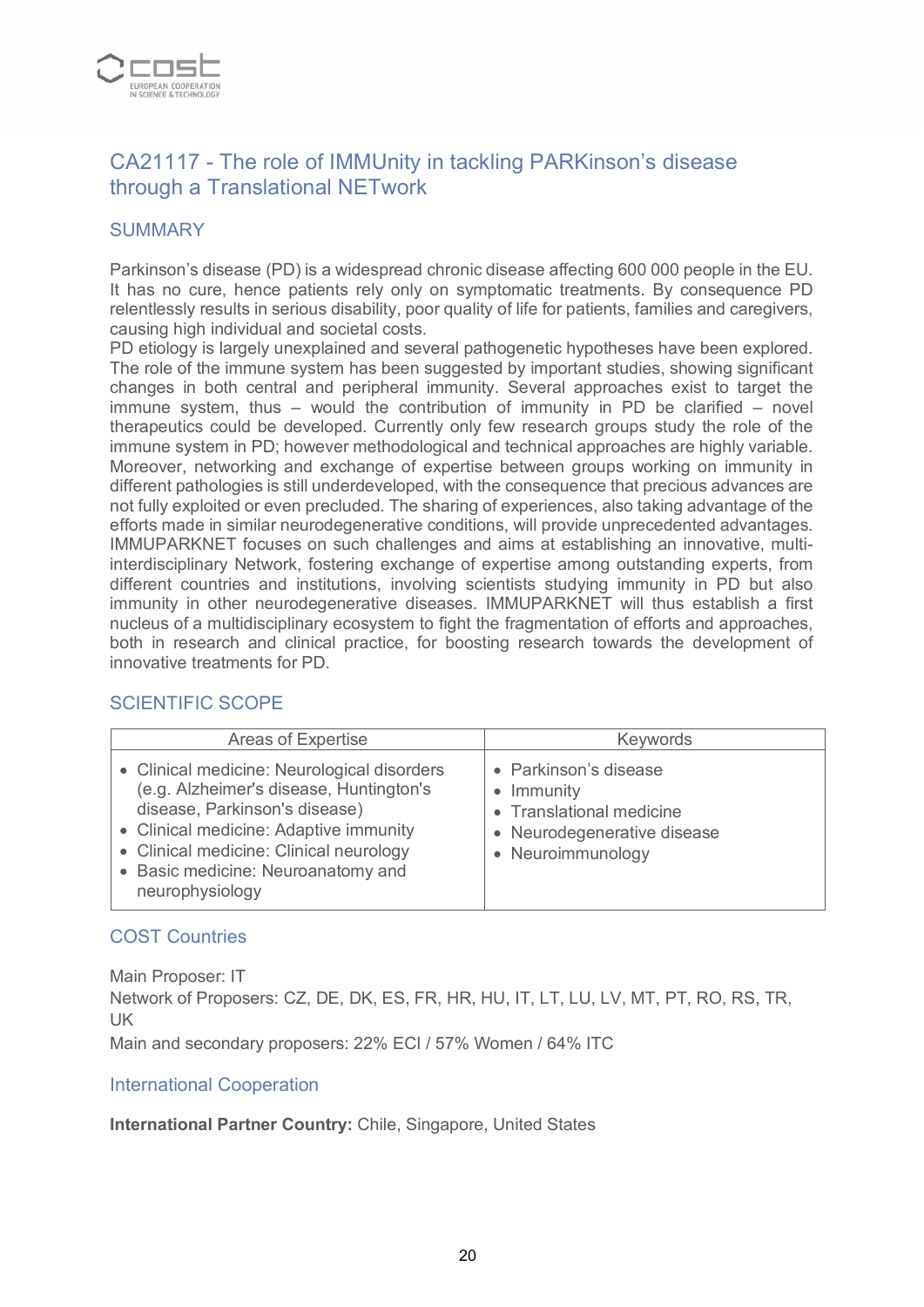

# CA21118 - Platform Work Inclusion Living Lab

#### **SUMMARY**

The platform economy (PE) has accelerated following the COVID-19 outbreak. Although several PE models exist, the PE predominant model is mostly characterised by poor working conditions, low pay, lack of social protection for workers, and increasing gender, racial and socioeconomic inequalities.

The main objective of the Platform Work Inclusion Living Lab (P-WILL) is to build a paneuropean interdisciplinary and transdisciplinary multistakeholder network including policymakers, industry leaders, civil society organisations, designers, researchers, and the main initiatives happening at the international level, to foster the upsurge of alternative scenarios in the frame of platform work.

P-WILL promotes the PE intersectional gender perspective and inclusion through increased well-being, economic justice, and rights for the traditionally excluded collectives (TEC) while aligning the PE with The EU Pillar of Social Rights and SDGs.

The aims of P-WILL are:

- To discuss and critique current elements of the discourse on platform work, incorporating an intersectional feminist approach and proposing a richer and inclusive definition of the phenomenon.
- To favour an interdisciplinary social and technical approach to PE.
- To develop a deeper understanding of the impact of the expansion of the PE connected to COVID-19 on traditionally excluded collectives.
- To foster transdisciplinary PE action-oriented evidence-based outcomes closing the gap between society, science, industry and policymaking through co-creation of novel, bottom-up ideas to challenge and improve policymaking institutions recommendations, alternative platform design models and technical design guidelines.
- To establish grounds for further research development heeding The European Pillar of Social Rights and SDGs, strengthening European research and innovation capacities.

# SCIENTIFIC SCOPE

| Areas of Expertise                                                                                                                                                                                                                       | Keywords                                                                                                                        |
|------------------------------------------------------------------------------------------------------------------------------------------------------------------------------------------------------------------------------------------|---------------------------------------------------------------------------------------------------------------------------------|
| • Economics and business: Labour economics<br>• Law: Labour law<br>• Sociology: Work and professions<br>• Computer and Information Sciences: Machine<br>learning algorithms<br>• Political Science: Public administration, public policy | • Platform Work<br>• Platform Economy<br>• Intersectional gender approach<br>• Digital technologies<br>• Policy recommendations |

#### COST Countries

Main Proposer: ES Network of Proposers: AL, AT, BA, BE, BG, CH, CY, CZ, DE, EE, EL, ES, FR, HR, HU, IE, IT, NL, NO, PL, PT, RS, SI, TR, UK Main and secondary proposers: 33% ECI / 58% Women / 52% ITC

#### International Cooperation

**International Partner Country:** Argentina, Brazil, Canada, Chile, United States

Industrial Dimension **SMEs:** BELGIUM, CYPRUS, ITALY, UNITED KINGDOM **Large companies:** UNITED STATES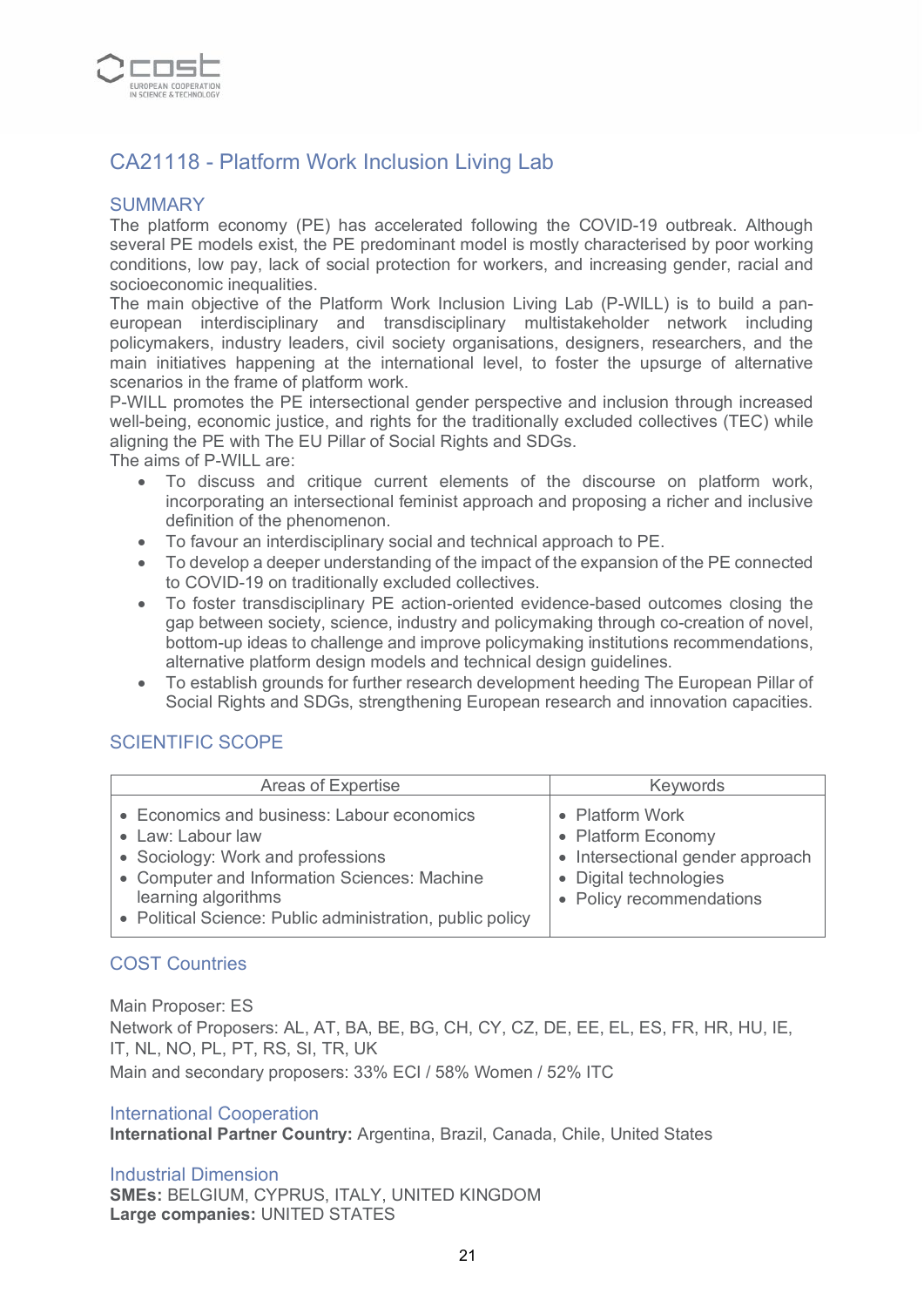

# CA21119 - International network for harmonization of atmospheric aerosol retrievals from ground based photometers

#### **SUMMARY**

Aerosols are particles floating in the Earth's atmosphere linked with the largest uncertainty on estimates and interpretations of the Earth's changing energy budget. Measurement principles differ depending on the desired derived aerosol optical parameter and on the measurement platform (surface or space).

The common aerosol columnar properties retrieval techniques, consists of direct measurement of a bright source of radiation (sun, star, moon, sky) with a multi-wavelength photometers. Several global photometric aerosol networks exist. However, there are several instrumental, algorithm and hardware based differences on their related aerosol products and a global standardization is needed. In addition, in order to improve and optimize sun- and moonphotometric aerosol measurements, a network of aerosol scientists and operators, aerosol measurement users and software, hardware developers is needed.

The objective of "ΗΑRΜΟΝΙΑ" action is to establish a network involving institutions, instrument developers, scientific and commercial end users, in order to improve and homogenize aerosol retrievals using mainly solar and sky but also lunar and star photometers from different networks. It aims bridging user needs and the science and technology expertise residing in academia and industry, through:

- Increasing the interactions and knowledge exchanges between several atmospheric aerosol network measurement scientists and users
- Standardizing and improving of existing aerosol products and tools, towards a "harmony"
- in the aerosol photometry
- Stimulating the communication between operational agencies and academia, with the aim to increase the applicability of aerosol products.
- Encouraging and organizing the dialogue between researchers and instrument manufacturers, towards innovation actions on current and future photometric-aerosol instrumentation.

# SCIENTIFIC SCOPE

| Areas of Expertise                          | <b>Keywords</b>       |
|---------------------------------------------|-----------------------|
| • Earth and related Environmental sciences: | • Atmospheric physics |
| Meteorology, atmospheric physics and        | • aerosols            |
| dynamics                                    | • photometry          |

#### COST Countries

Main Proposer: CH Network of Proposers: AT, BE, BG, CH, CY, CZ, DE, EE, EL, ES, FI, FR, HU, IS, IT, LT, MT, NL, PL, PT, RO, RS, SE, SK, TR, UK

Main and secondary proposers: 22% ECI / 34% Women / 50% ITC

#### International Cooperation

**International Partner Country:** Australia, Brazil, Canada, China, Kuwait, South Korea **European RTD Organisation:** Greece

#### Industrial Dimension **SMEs:** AUSTRIA, CANADA, FRANCE, GREECE **Large companies:** NETHERLANDS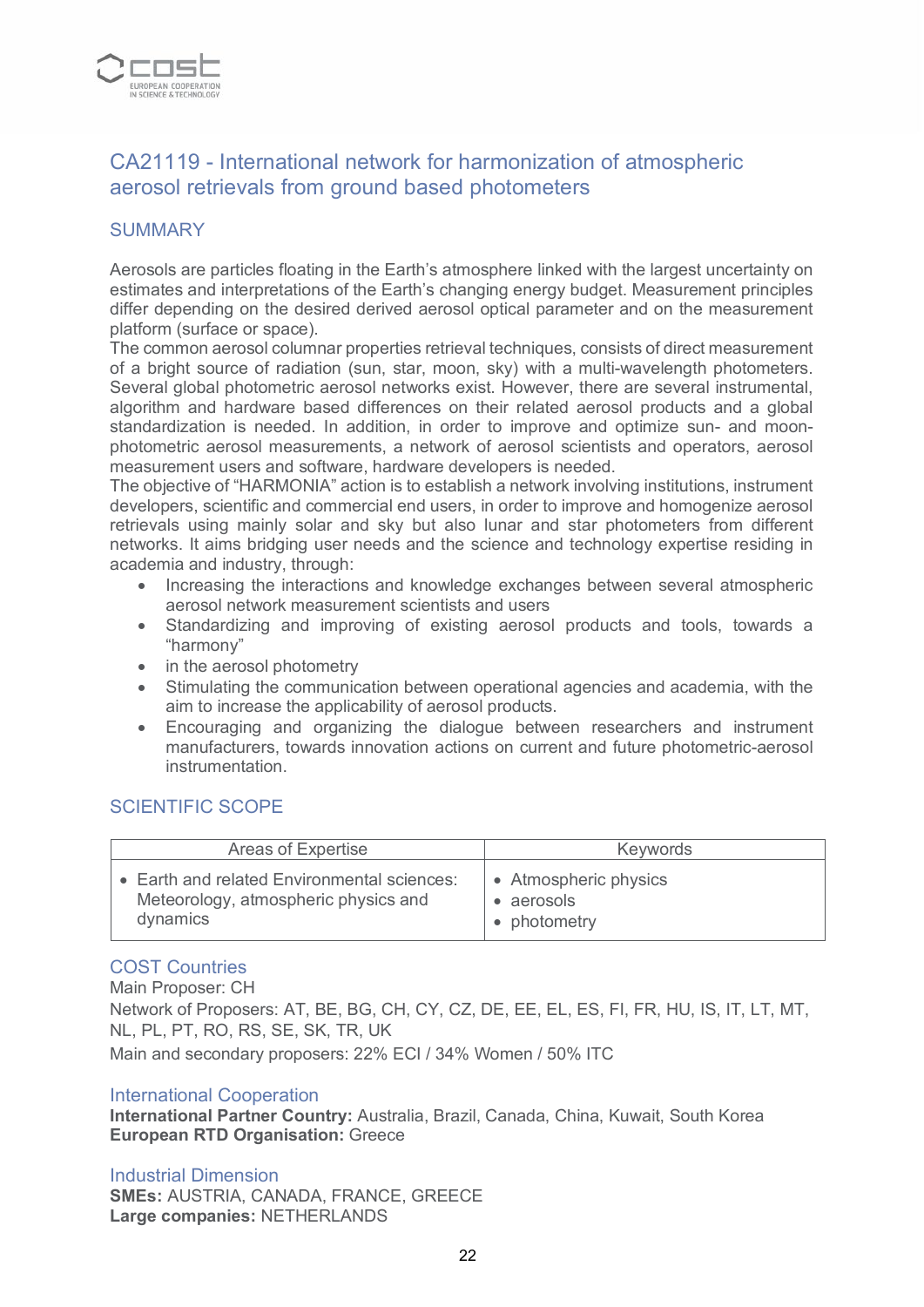

# CA21120 - History of Identity Documentation in European Nations: Citizenship, Nationality and Migration

## **SUMMARY**

Identity documentation has come to feature in every part of modern life. The History of Identity Documentation in European Nations (HIDDEN) network unites scholars in history, migration studies, geography, sociology, law, linguistics, postcolonial studies, human rights and more to look at the history of ID regimes in Europe and beyond, drawing connections between the past and present. In the context of UN Sustainable Development Goal 16.9 that everyone should have a legal identity by 2030, and the rise of new forms of biometric digital ID, such as the Covid-19 vaccination certificates, it is timely that an interdisciplinary and multidisciplinary group of scholars critically examine the antecedents of modern systems and contemporary practices which can increase societal inequalities.

ID is often linked to migration, a global challenge shaped by crises of climate, economics, pandemics, politics and war. Documents available to citizens fleeing crises is determined by place of birth, geopolitics, gender and colonial and family legacies. We take seriously the need to examine ID in the context of mobility, but extend this to an analysis of the role of ID in every day life. HIDDEN analyses how states hinder or help citizens accessing ID, the role technology plays and what ethics are involved in accessing past personal data.

HIDDEN explores issues of identity, citizenship and migration through connecting historical research on identity documents with modern, digital forms of identity documentation and the laws that create and determine them. HIDDEN will create academic and public-facing events to enhance public dialogue around ID.

# SCIENTIFIC SCOPE

| <b>Areas of Expertise</b>                                                                                                                                                                                                                                                                                       | Keywords                                                                                 |
|-----------------------------------------------------------------------------------------------------------------------------------------------------------------------------------------------------------------------------------------------------------------------------------------------------------------|------------------------------------------------------------------------------------------|
| • Law: International law<br>• History and Archeology: Colonial and post-<br>colonial history, global and transnational<br>history<br>• Sociology: Anthropology, ethnology, cultural<br>studies<br>• Sociology: Migration, interethnic relations<br>• History and Archeology: Modern and<br>contemporary history | • Identity documentation<br>• Passports<br>• Citizenship<br>• Nationality<br>• Migration |

#### COST Countries

Main Proposer: IE Network of Proposers: CY, CZ, DE, EE, ES, HR, HU, IE, MT, PT, RO, RS, UK Main and secondary proposers: 52% ECI / 26% Women / 69% ITC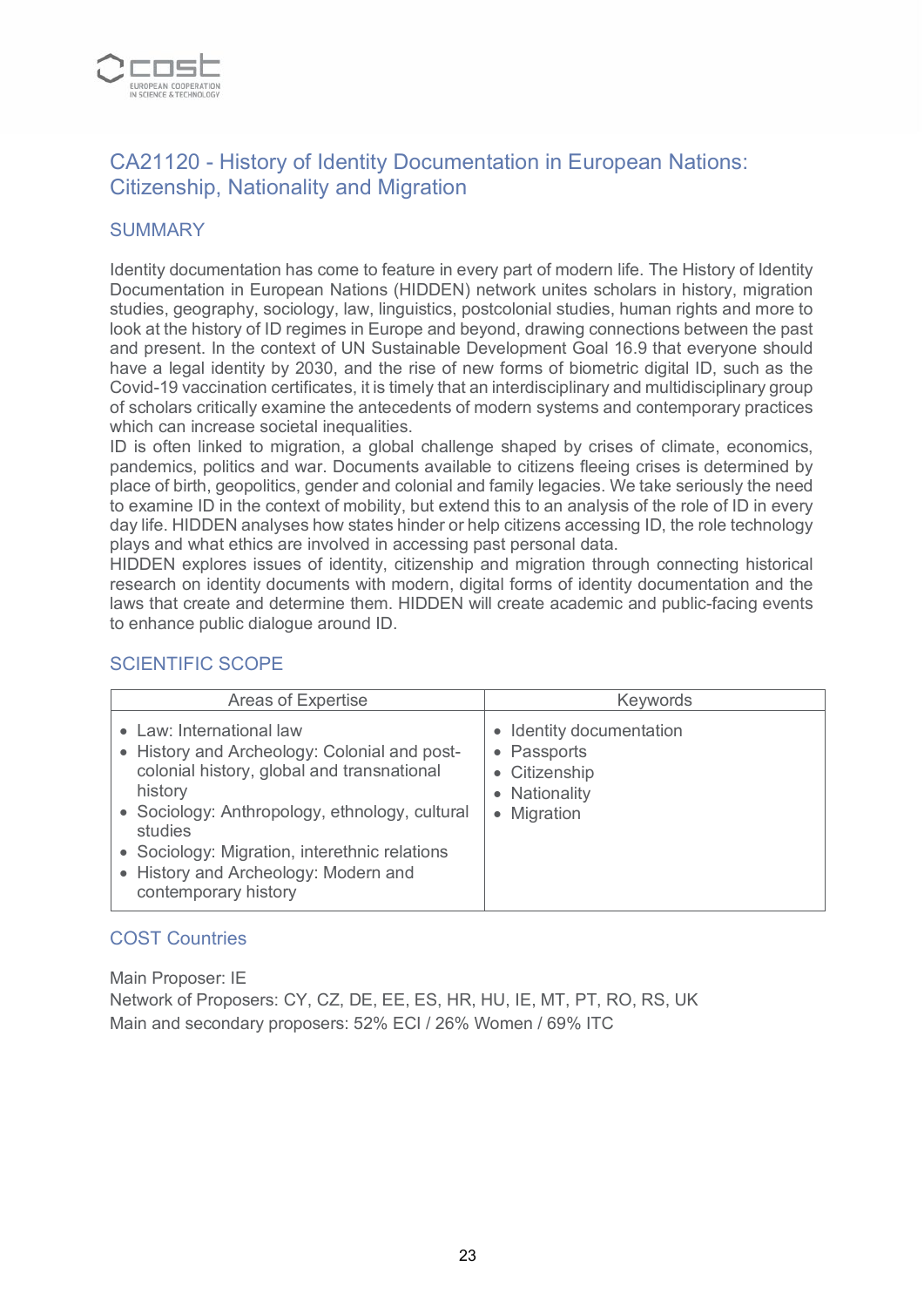

# CA21121 - European network for the Mechanics of Matter at the Nanoscale

#### **SUMMARY**

Our society urgently needs new materials with improved performance and durability in order to overcome its environmental crisis. Room for significant progress is available at the nanoscale, where all properties originate. Research at this length scale strongly intensified over the past two decades, but the knowledge remains very fragmented. As a consequence, a holistic understanding of how the nanoscale mechanical behavior gives rise to the macroscopic properties of the materials is still missing.

The Action ambitions to combine the expertise and resources of European researchers to overcome the different bottlenecks limiting the exploration of mechanical size effects. Synergetic gains will be achieved through a common agreement on the physical parameters to be measured and by promoting interoperability of the produced research data throughout the European Research Area (ERA). In addition, the experimental yield will be boosted by granting access to the latest techniques in nanomechanical testing, nanomechanical simulation and nanocharacterization to the whole community. Even more dramatic gains will be achieved by promoting the application of machine learning to nanomechanical research and favoring the development of interdisciplinary in situ techniques.

The transformative policies implemented by MecaNano will durably strengthen nanomechanical research in the ERA. They will foster the emergence of talented future scientific leaders, increase the number of female scientists engaging in nanoscience, as well as increase the visibility of research institutions in Inclusiveness Target Countries and allow their researchers to establish durable cooperations with their peers throughout the ERA.

| Areas of Expertise                                                                                                                                                                                                                                                                                                                                                                                 | Keywords                                                                                                                        |
|----------------------------------------------------------------------------------------------------------------------------------------------------------------------------------------------------------------------------------------------------------------------------------------------------------------------------------------------------------------------------------------------------|---------------------------------------------------------------------------------------------------------------------------------|
| • Materials engineering:<br>• Characterization methods of materials for<br>material engineering applications<br>• Materials engineering: Mechanical and<br>acoustical properties of condensed matter<br>for materials engineering applications<br>• Nano-technology: Nano-materials and nano-<br>structures<br>• Nano-technology: Metrology and<br>measurement for nano-technology<br>applications | • micromechanical / nanomechanical<br>testing<br>• materials science & engineering<br>• nanocharacterization<br>• nanomaterials |

# SCIENTIFIC SCOPE

# COST Countries

Main Proposer: DE Network of Proposers: AT, BE, BG, CH, CY, CZ, DE, DK, EE, EL, ES, FI, FR, HR, HU, IE, IL, IT, LT, LU, LV, MT, NL, NO, PL, PT, RO, RS, SE, SI, SK, UK Main and secondary proposers: 34% ECI / 36% Women / 50% ITC

#### Industrial Dimension

**SMEs:** SWITZERLAND

**Large companies:** FRANCE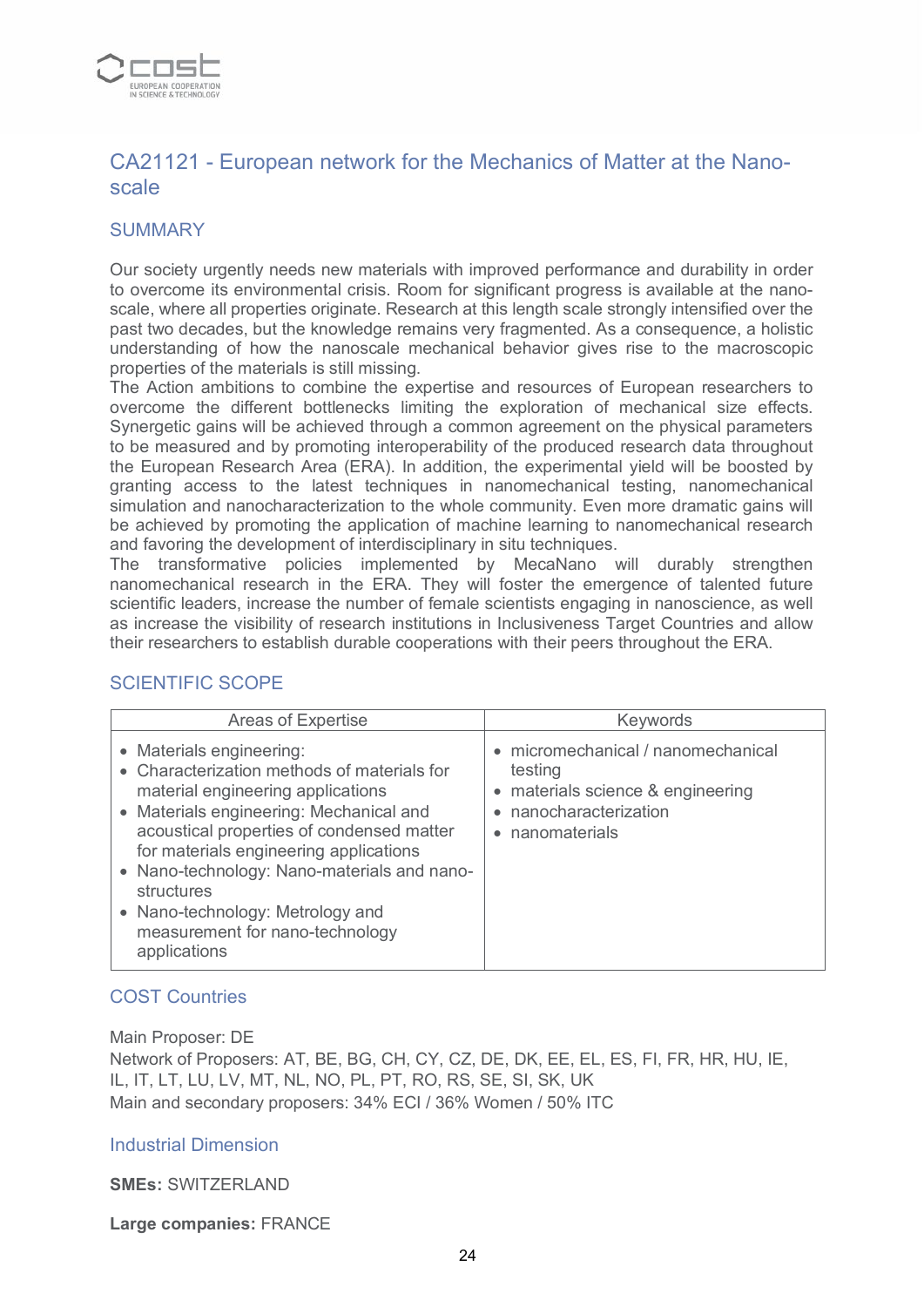

# CA21122 - PROmoting GeRiAtric Medicine IN countries where it is still eMerGing

## **SUMMARY**

Geriatric Medicine (GM), which is the field of medicine that is concerned with the health and well-being of older adults, can play a crucial role in the alignment of health systems to the needs of the constantly growing older populations. However, countries have varying GM development backgrounds.

This Action's objective is the definition of the content of targeted education and training activities in GM for health care professional across various clinical settings, destined mainly for countries where GM is still emerging and adapted to the local context, the needs and assets of stakeholders and the pragmatic possibilities of involved settings.

This will be accomplished by the description of the state-of-the-art of GM in involved countries, the identification of the global and more specific local needs regarding the development of GMrelated clinical skills and competencies of medical doctors and allied healthcare professionals involved in the care of older people across all the spectrum of health care services, the definition of the content of a training course in GM destined to non-geriatricians, by adjusting international standards to local needs and pragmatic possibilities, and the dissemination of results on identified needs and proposed solutions to stakeholders, policy makers and the public. Countries with well-established GM systems will contribute with their experience and know-how in clinical and academic GM.

Pragmatic solutions that aim to address the specialized health care needs or older people, such as tailored education and training of existing workforce, are feasible, affordable and exponentially efficient, and, thus, highly relevant.

# SCIENTIFIC SCOPE

| Areas of Expertise                                                                                                     | <b>Keywords</b>                                                                     |
|------------------------------------------------------------------------------------------------------------------------|-------------------------------------------------------------------------------------|
| • Clinical medicine: Geriatrics and gerontology<br>• Educational sciences: Education: training,<br>pedagogy, didactics | • Geriatric Medicine<br>• Professional Education<br>• Older people<br>• Health care |

#### COST Countries

Main Proposer: EL Network of Proposers: AT, BE, BG, CH, CY, CZ, DE, EE, EL, ES, FR, HR, IT, LT, LU, MK, MT, NO, PL, PT, RO, RS, TR, UK Main and secondary proposers: 25% ECI / 65% Women / 58% ITC

#### Industrial Dimension

**SMEs:** CYPRUS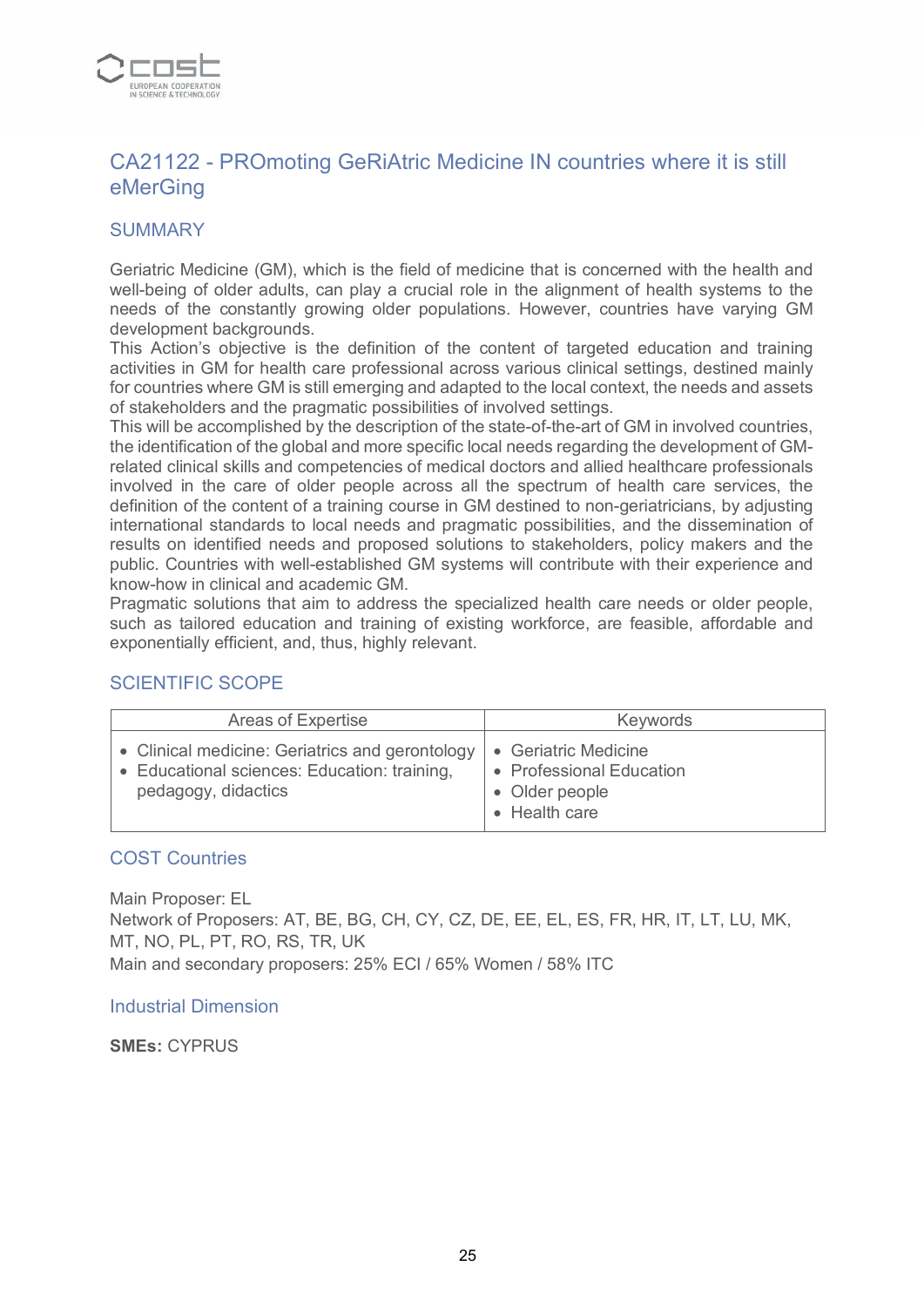

# CA21123 - Cancer- Understanding Prevention in Intellectual Disabilities

## **SUMMARY**

There is poor understanding of cancer prevention among people with intellectual disabilities. CUPID will establish a research agenda and knowledge base to improve this in the European Union and beyond. Among the European intellectual disabilities population, many cancer diagnoses are symptomatic presentations following on from behavioural distress or physical changes. Cancer deaths among this population occur up to 20 years earlier than the general population. Factors influencing unequal health status and premature death amongst people with intellectual disabilities warrant further investigation. Article 25 of the United Nations Convention on the Rights of People with Disabilities acknowledges their right to healthcare. The Council of Europe Disability Strategy 2017-2023 recognises health systems failure to engage with and include people with disabilities. Many external and internal factors influence healthcare engagement among this population resulting in long- term health consequences. External factors include diagnostic overshadowing, paternalism and cancer screening delays during the COVID-19 pandemic. For the person challenges with communication, cognitive ability and decision- making capacity influence healthcare engagement. It is timely to develop collaborative links with the EU research and service provider communities to reach consensus on addressing these challenges. CUPID establishs active working partnerships with academics, researchers, non-governmental organisations, carers, people with intellectual disabilities and policy makers. CUPID will establish a research agenda and exchange information regarding cancer prevention in the intellectual disability population. Short term scientific exchanges, training schools, conferences and seminars using a hybrid approach will explore highlighted issues. Other network funding streams will not support this kind of activity.

## SCIENTIFIC SCOPE

| Areas of Expertise                           | <b>Keywords</b>             |
|----------------------------------------------|-----------------------------|
| • Health Sciences: Health services, health   | • Cancer                    |
| care research                                | • Screening                 |
| • Sociology: Social structure, inequalities, | • Intellectual Disabilities |
| social mobility, social exclusion, income    | • Prevention                |
| distribution, poverty                        | • Adults                    |

#### COST Countries

Main Proposer: IE Network of Proposers: BA, BE, BG, CH, CY, CZ, DE, EL, HR, HU, IE, IT, LT, LV, MK, NL, PL, PT, RO, RS, SI, SK, TR, UK Main and secondary proposers: 31% ECI / 54% Women / 66% ITC

#### International Cooperation

#### **International Partner Country:** United States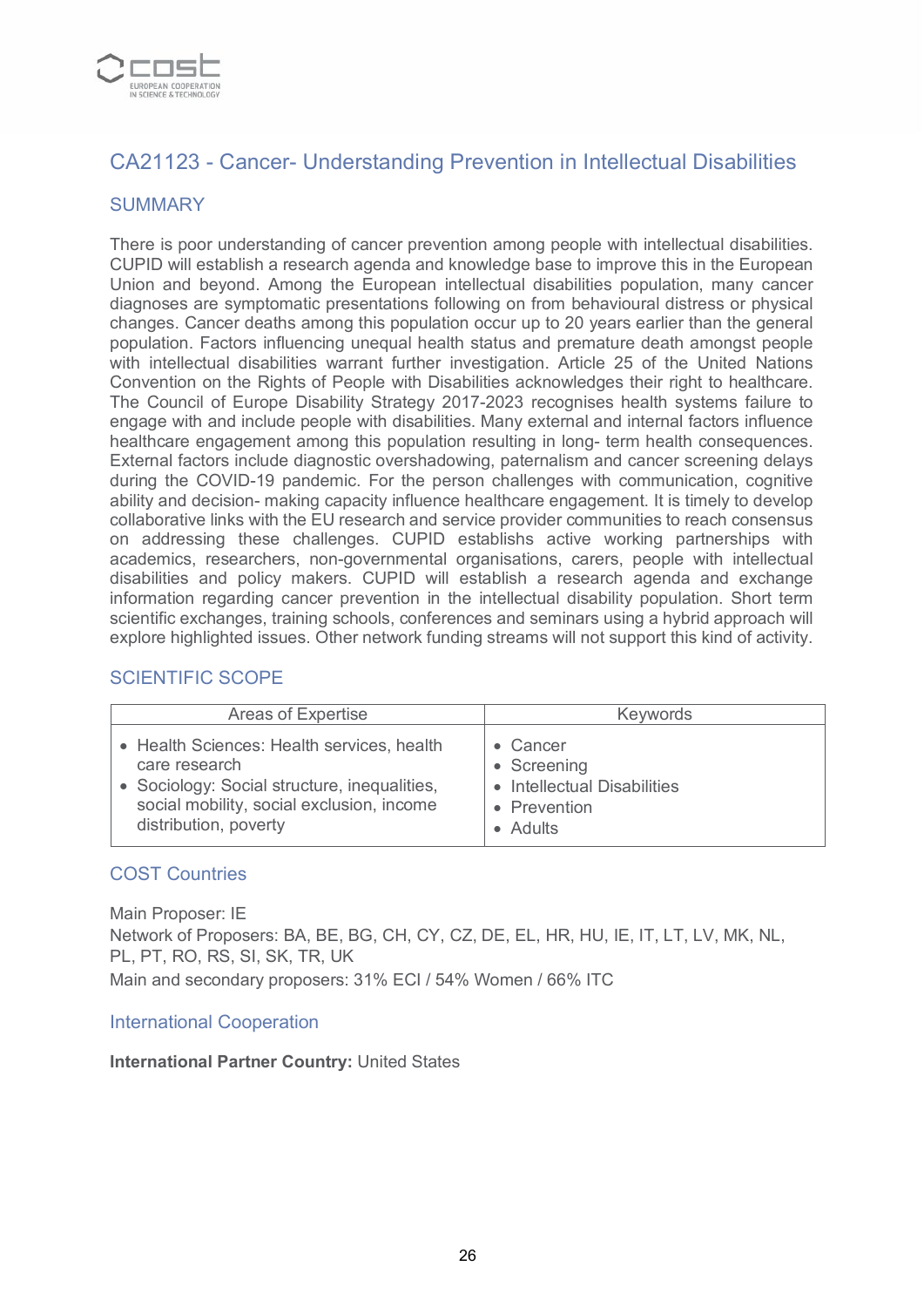

# CA21124 - LIFT: Lifting farm animal lives – laying the foundations for positive animal welfare

#### **SUMMARY**

The COST Action 'LIFT' will provide the background for including positive welfare in farm animal welfare assessment.

The traditional approach to animal welfare was to prevent suffering and there is consequently a large bias in the science of animal welfare towards the study of negative experiences. Recent advances, however, are leading to considerations of positive experiences, also referred to as positive welfare, which is more in line with consumer and citizen expectations. There is currently no agreement among researchers on what constitutes positive animal welfare, or what kinds of techniques, tests and procedures are sound methodologies to assess positive experiences in farm animals. Consequently, no welfare assessment scheme currently includes direct animal-based indicators of positive experiences.

The Cost Action will progress this research area in a multidisciplinary scientific approach by cross-discipline knowledge sharing, training and Europe-wide collaboration to lay the foundations for this growing area of research. The main aims are to 1) define positive farm animal welfare and clarify its concepts, 2) identify valid approaches to assess positive animal welfare, and 3) select methods suitable for on-farm use and provide recommendations for the inclusion of aspects of positive welfare in farm animal welfare assessment schemes. Throughout, stakeholders responsible for welfare assurance schemes from industry, government and NGOs, as well as veterinary organisations and advisory bodies for farmers are involved to ensure practical feasibility and to improve the animal production sector's sustainability.

# SCIENTIFIC SCOPE

| Areas of Expertise                                                | <b>Keywords</b>                                                                                       |
|-------------------------------------------------------------------|-------------------------------------------------------------------------------------------------------|
| • Animal and dairy science: Ethics of animal<br>and dairy science | • Positive welfare<br>• farm animals<br>• affective states<br>• methodologies<br>• welfare assessment |

#### COST Countries

Main Proposer: DK Network of Proposers: AL, AT, BE, CZ, DE, DK, EE, ES, FR, HR, HU, IT, LT, LV, MK, NL, NO, PL, PT, SE, SI, TR, UK Main and secondary proposers: 23% ECI / 59% Women / 52% ITC

International Cooperation

**International Partner Country:** New Zealand, United States

Industrial Dimension

**SMEs:** DENMARK

**Large companies:** PORTUGAL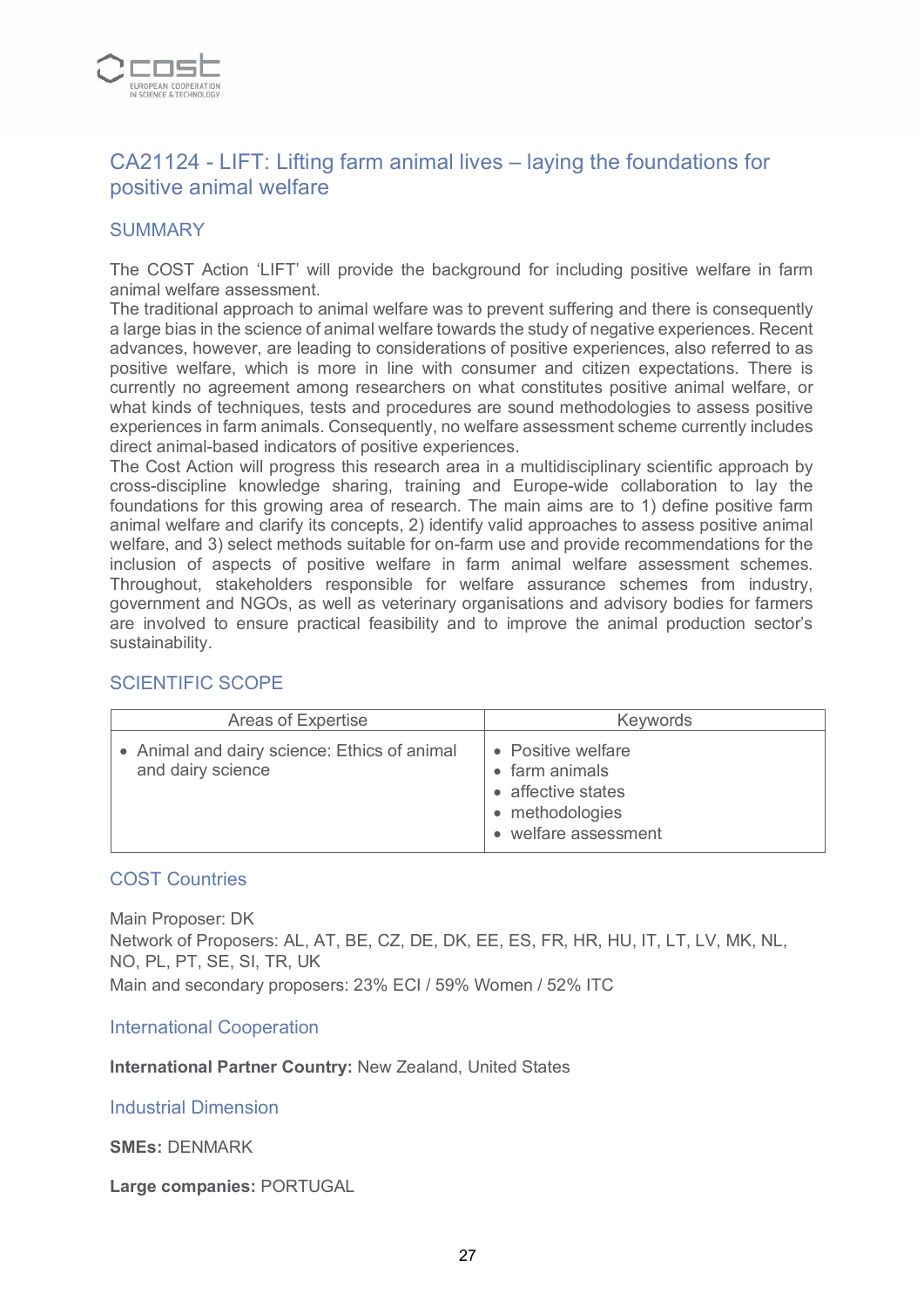

# CA21125 - A European forum for revitalisation of marginalised mountain areas

## **SUMMARY**

Mountainous areas are characterized by disparity, poorer territorial cohesion, unbalanced use and conservation of ecosystem services, rich and exploited natural resources, and marginalization. MARGISTAR forum reflects collaboratively on natural, environmental, social and economic inter- relationships and interactions in mountainous areas, and identifies a range of environmental, social, economic, and political challenges. It enables innovation through a range of physical and virtual meetings to co- design innovative pathways for the transformation of marginalized mountainous areas towards their green, digital and healthy futures. It establishes an online society-science-policy platform of Fairway in Europe to stimulate the dialogue between scientists, policy makers, mountain actors, NGOs, SMEs, public bodies and private organizations and the establishment of local Knowledge and Information Systems. MARGISTAR uses task groups (TGs) to co-creatively move towards the solutions. TG 1 is responsible for coordination/networking.TG 2 critically assesses the situation and identifies viable bottom- up visions of post marginalized areas and pathways towards their revitalization. TG3 facilitates capacity building and outreach.

Key scientific impacts are anticipated by using the innovative concepts of "pinching the policy maker" and "resilience erosion". Societal and policy impacts are primarily secured by challenging business-as-usual discourses, facilitating the engagement of young and ITC researchers, and supporting agricultural, land use and rural policies. MARGISTAR uses multi- /inter-/transdisciplinary approach to support the EU's efforts for inclusive, competitive and green economies and societies and excels in knowledge exchange, co-creation and capacity building for socially just green recovery and climate mitigation and adaption for the revitalization of marginalized mountainous areas across Europe to leave no one behind.

#### SCIENTIFIC SCOPE

| Areas of Expertise                                                                                                                                                                                                                                                                                                              | Keywords                                                                                                                               |
|---------------------------------------------------------------------------------------------------------------------------------------------------------------------------------------------------------------------------------------------------------------------------------------------------------------------------------|----------------------------------------------------------------------------------------------------------------------------------------|
| • Political Science: Political systems and<br>institutions, governance<br>• Earth and related Environmental sciences:<br>Terrestrial ecology, land cover change<br>• Social and economic geography: Spatial<br>development, land use, regional planning<br>• Economics and business: Microeconomics,<br>institutional economics | • Social-ecological traps<br>• territorial cooperation<br>• Social innovation<br>• Environment governance<br>• transformation pathways |

#### COST Countries

Main Proposer: FI

Network of Proposers: AT, BA, BG, CH, CZ, DE, EL, ES, FI, FR, HR, HU, IS, IT, LT, MK, NL, NO, PL, PT, RO, RS, SI, SK, UK

Main and secondary proposers: 28% ECI / 51% Women / 52% ITC

#### Industrial Dimension

#### **SMEs:** HUNGARY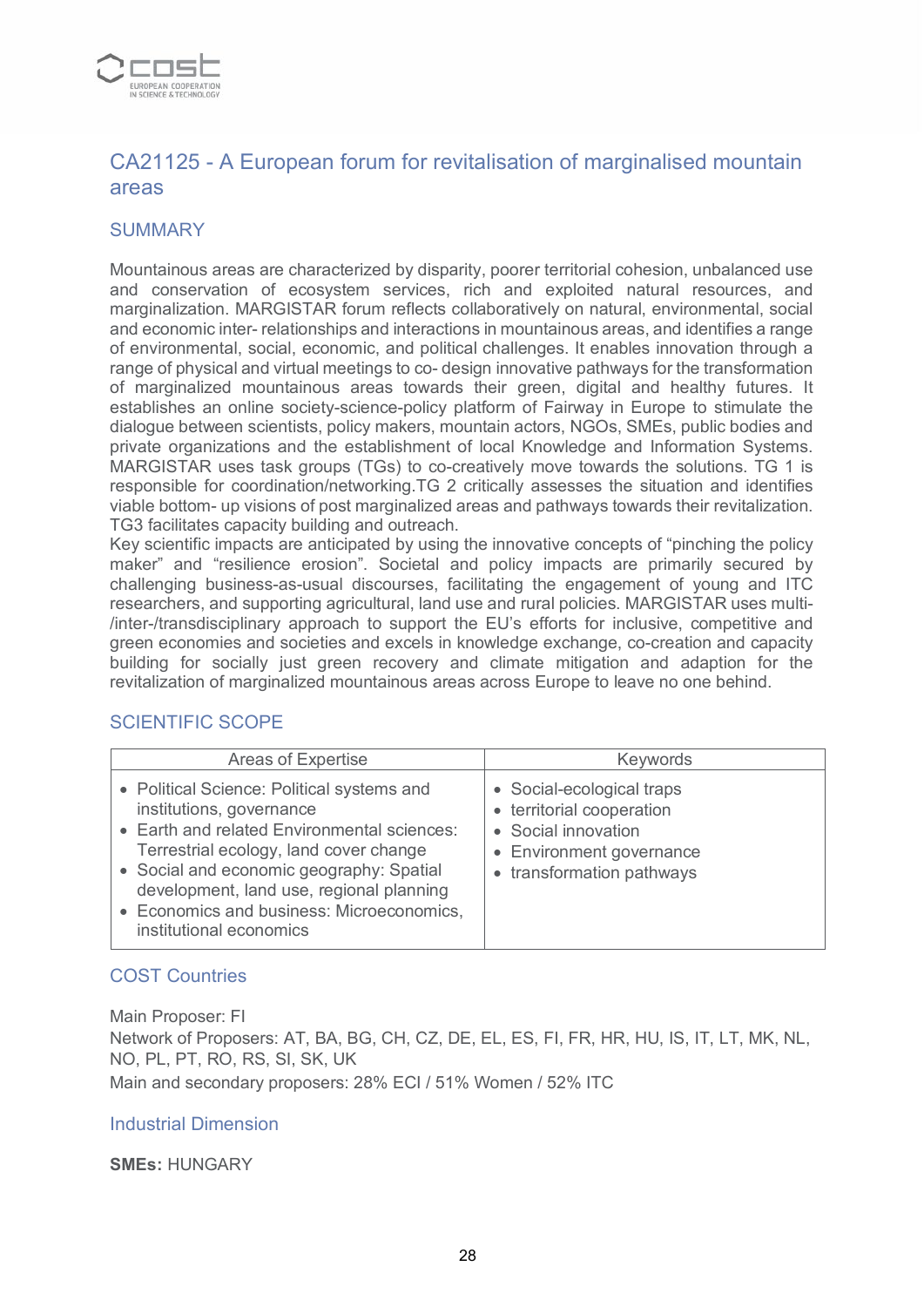

# CA21126 - Carbon molecular nanostructures in space

#### **SUMMARY**

The aim of NanoSpace is to determine the abundance, formation mechanisms and astrochemical role of carbonaceous nanoparticles in space. Carbon is ubiquitous in space; from small carbon and hydrocarbon molecules to fullerenes and large but currently unidentified polycyclic aromatic hydrocarbons, carbonaceous dust particles and ultimately life. The clear identification of C60 in the interstellar medium and around planetary nebulae has provided us with a tangible key to unlock the mysteries and complexities of cosmic carbon. We will exploit this opportunity through the synergistic combination of expertise from observational astronomy, laboratory astrophysics, spectroscopy, molecular reaction dynamics, theoretical chemistry, data science, synthetic chemistry, material science and astrobiology. This Action will provide a common basis for the different communities to interact and learn from each other, training a new generation of researchers with the laboratory, theoretical, observational and numerical skills to drive the field forward. The leading role of European researchers in this new field will be enhanced by integrating teams from ITC and involving and enabling early career researchers to take leading roles. The potential of current and upcoming observational satellites and large-scale user facilities will be fully exploited to understand the formation and astrochemical consequences of complex cosmic nano-carbons. NanoSpace will have a significant legacy, delivering the scientific community with a structured database containing relevant information on nano-carbons for use in future projects, providing new tools and knowledge to unravel key mysteries in astrochemistry and a new generation of interdisciplinary researchers with valuable translational skills to drive socioeconomic development.

## SCIENTIFIC SCOPE

| <b>Areas of Expertise</b>                                                                                                                                                                                                                                                                                              | <b>Keywords</b>                                                                                                                                                                         |
|------------------------------------------------------------------------------------------------------------------------------------------------------------------------------------------------------------------------------------------------------------------------------------------------------------------------|-----------------------------------------------------------------------------------------------------------------------------------------------------------------------------------------|
| • Physical Sciences: Astrophysics, astronomy,<br>space sciences<br>• Physical Sciences: Interstellar medium<br>• Physical Sciences: Atomic, molecular and<br>chemical physics<br>• Chemical sciences: Spectroscopic and<br>spectrometric techniques<br>• Chemical sciences: Theoretical and<br>computational chemistry | • Carbon nanostructures<br>• Astrochemistry<br>• Theoretical/computational molecular<br>chemistry/physics<br>• Interstellar and circumstellar<br>chemistry<br>• Observational astronomy |

#### COST Countries

Main Proposer: ES

Network of Proposers: AL, AT, BA, BE, BG, CH, CY, CZ, DE, DK, EE, EL, ES, FI, FR, HR, HU, IE, IS, IT, LT, LU, LV, MD, ME, MK, MT, NL, NO, PL, PT, RO, RS, SE, SI, SK, TR, UK

Main and secondary proposers: 26% ECI / 36% Women / 57% ITC

#### International Cooperation

**International Partner Country:** Canada, China, Hong Kong SAR, Japan, United States

Industrial Dimension **SMEs:** FRANCE, ITALY, NETHERLANDS, UNITED STATES **Large companies:** GERMANY, RUSSIAN FEDERATION, UNITED KINGDOM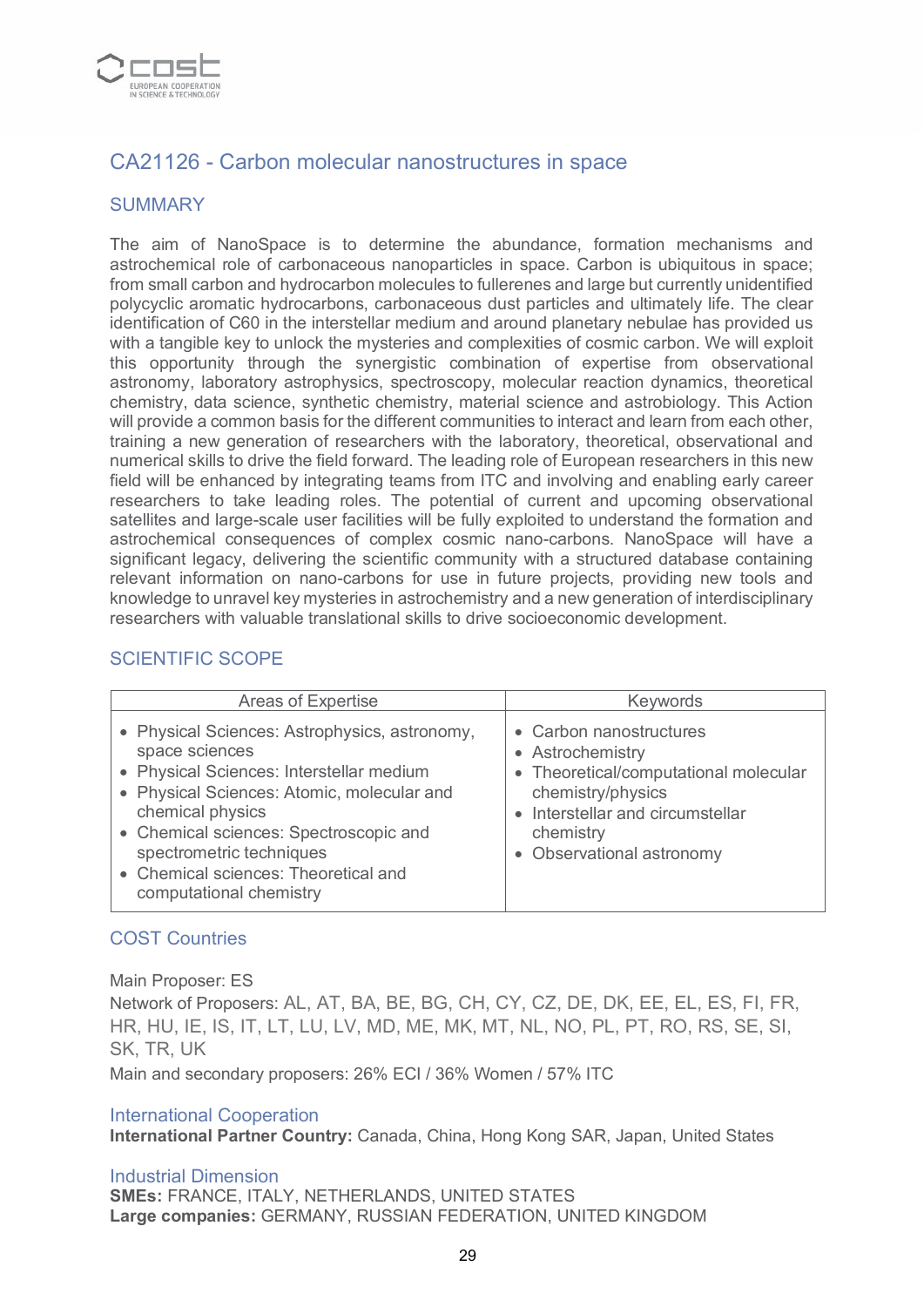

# CA21127 - Techno-economic analysis of carbon mitigation technologies

## **SUMMARY**

TrANsMIT proposes a COST Action on the techno-economic analysis (TEA) of the overall, integrated CO2 Capture, Utilisation, and Storage (CCUS) value chain. It aims to bring together academia, research institutes and industry into a cutting-edge, pan-European knowledge network. The Action advances the research frontier of CCUS TEA from partially unharmonized and disciplinary research to harmonized, holistic pan-European, coordinated research on the full CCUS system, facilitating development of the most technologically, economically and commercially feasible CCUS technologies and systems. It will be achieved by harmonizing and coordinating the methods and tools used for CCUS TEA in Europe, leveraging the knowledge created by our partners in national or international research projects. The project focuses most on holistic assessment of the CCUS chain, and on those areas where most development is needed (e.g. CO2 capture from air, CO2 utilization). The created science will be an essential means to steer CCUS R&D and deployment in a direction that allows reaching climate targets on-time and in a cost-effective manner, while harnessing the competitiveness of European industry. TrANsMIT will have a strong focus on knowledge sharing and career development, tackling existing disparities in knowledge distribution and career opportunities. It will foster strong collaboration between the more and the less research intensive countries in Europe, improving the access of the latter to State-of-the-Art science and new research projects. It will put into leadership roles early-career researchers and minorities, helping to fasttrack their career development. TrANsMIT will lead to top-tier techno-economic analysis of CCUS systems across European countries.

#### SCIENTIFIC SCOPE

| Areas of Expertise                                                                                                                                                                                                                                                                                                                                                                              | <b>Keywords</b>                                                                                                                                                                                |
|-------------------------------------------------------------------------------------------------------------------------------------------------------------------------------------------------------------------------------------------------------------------------------------------------------------------------------------------------------------------------------------------------|------------------------------------------------------------------------------------------------------------------------------------------------------------------------------------------------|
| • Environmental engineering: Engineering of<br>energy production and energy systems, energy<br>distribution and application<br>• Environmental engineering: Energy and fuels<br>• Chemical engineering: Chemical engineering:<br>processes and products (others)<br>• Chemical engineering: Sustainable engineering<br>• Environmental engineering: Environmental and<br>geological engineering | • CO2 capture, utilization and storage<br>• negative emission technologies and<br>direct air capture<br>• economic system analysis<br>• process modelling and analysis<br>• climate neutrality |

#### COST Countries

Main Proposer: PL

Network of Proposers: CH, CZ, EE, ES, HR, IT, NL, NO, PL, PT, RO, RS, SE, TR, UK Main and secondary proposers: 52% ECI / 50% Women / 53% ITC

#### International Cooperation

#### **International Partner Country:** Mexico

Industrial Dimension **SMEs:** NETHERLANDS, SWEDEN, UNITED KINGDOM

**Large companies:** CZECH REPUBLIC, POLAND, SERBIA, SPAIN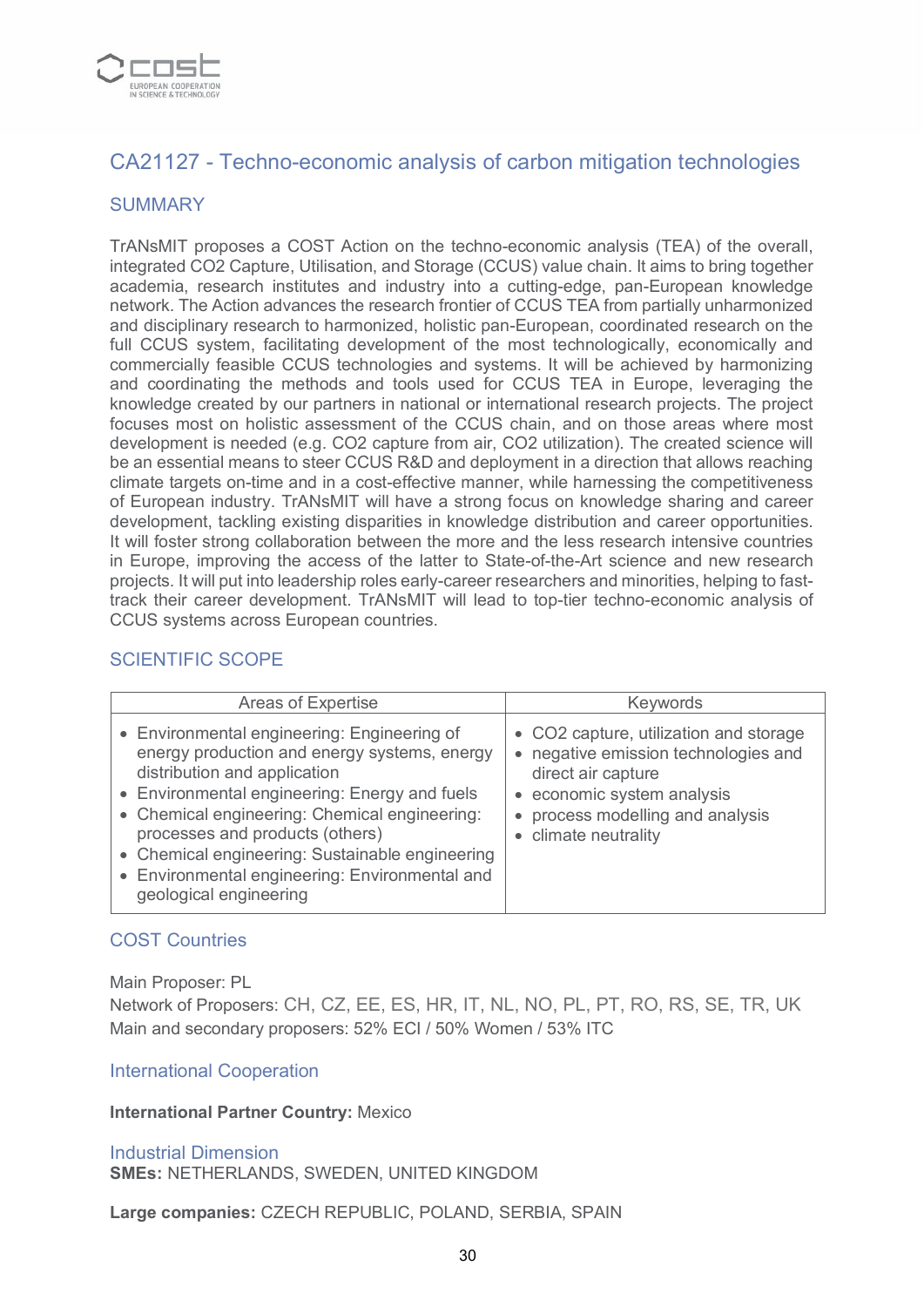

# CA21128 - PROton BOron Nuclear fusion: from energy production to medical applicatiOns

## **SUMMARY**

Recent experiments with high-intensity lasers have shown record production of alpha particles by irradiating boron-hydrogen targets. This opens the way to completely new studies on pB fusion with multiple goals:

i) studies related to nuclear fusion. The proton-boron fusion reaction produces 3 a-particles and releases a large energy. It is considered an interesting alternative to deuterium-tritium fusion because it produces no neutrons, therefore no activation and radioactive wastes. However, it is also considered too difficult due to the enormous temperatures needed to trigger it. Laser-driven experiments may offer an interesting non-thermal fusion approach, alternative to classical inertial fusion schemes. In addition, it will be possible to address still unanswered key questions like determining the penetration of a-particles in dense plasmas.

ii) generation of novel laser-driven a-particle sources . Currently there are no high-current and compact a-particle sources (they are typically produced from radioactive materials or from accelerating He-ions in large-size cyclotrons). Laser-driven a-particle sources are promising due to the high brightness implied by the small size of the laser-plasma interaction point and the short particle bunch duration. Such sources could be used for multidisciplinary applications, including medical ones (e.g. radioisotope production for cancer therapy or PET).

The Action's work will aim at understanding the physics involved in the emerging topic of laserdriven pB fusion, facilitating access to experimental infrastructures, maximizing production of new knowledge and achieving breakthrough discoveries, boosting career of young researchers by fostering opportunities for training, and finally interconnecting researchers across countries building a well-organized community focused on pB research.

| Areas of Expertise                                                                                                                                                                                                       | <b>Keywords</b>                                                                                                                                                                |
|--------------------------------------------------------------------------------------------------------------------------------------------------------------------------------------------------------------------------|--------------------------------------------------------------------------------------------------------------------------------------------------------------------------------|
| • Physical Sciences: Lasers, ultra-short lasers<br>and laser physics<br>• Physical Sciences: Gas and plasma physics<br>(theory)<br>• Physical Sciences: Nuclear physics (theory)<br>• Physical Sciences: General physics | • alpha-particle generation<br>• proton-boron fusion<br>energy production<br>$\bullet$<br>• radioisotope production<br>• development of high-brightness a-<br>particle sources |

# SCIENTIFIC SCOPE

#### COST Countries

Main Proposer: PL

Network of Proposers: BG, CZ, DE, EL, ES, FR, HU, IL, IT, PL, PT, RO, RS, SI, UK Main and secondary proposers: 14% ECI / 26% Women / 53% ITC

#### International Cooperation

**International Partner Country:** Australia, Canada, China, India, Japan, United States

#### Industrial Dimension

**SMEs:** AUSTRALIA, SLOVENIA, UKRAINE, UNITED STATES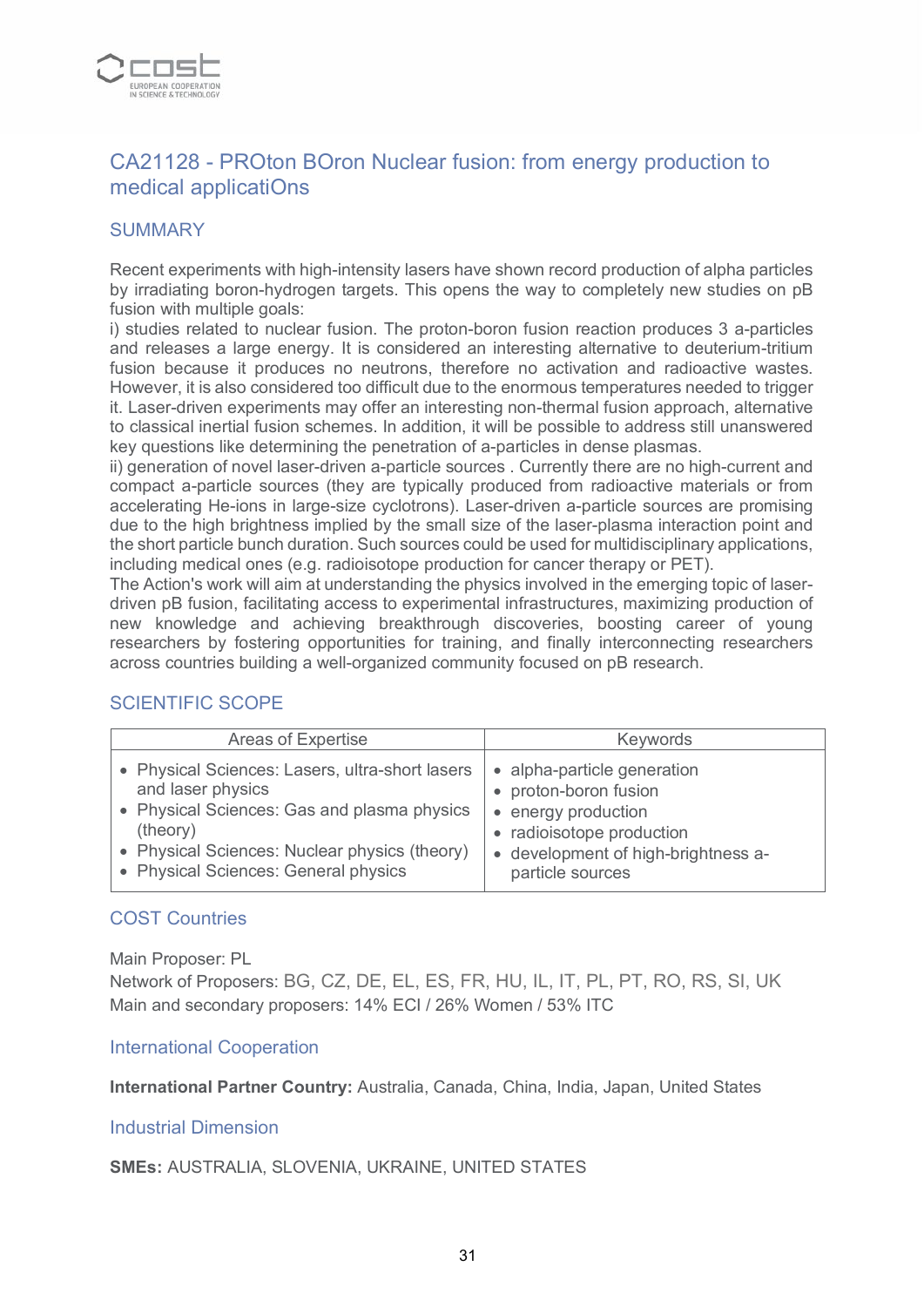

# CA21129 - What are Opinions? Integrating Theory and Methods for Automatically Analyzing Opinionated Communication

#### **SUMMARY**

OPINION will establish the field of textual opinion research, a critical upgrade for the emerging field of computational communication science. For the first time bringing together researchers studying opinionated text across and beyond Europe, the Action aims to provide the muchneeded conceptual grounding, methodological integration and training to significantly advance the use of computational methods for studying digital text. OPINION convenes early- and midcareer researchers from 30 European countries, Israel, Russia and the US, integrating cuttingedge expertise from different disciplines (notably, communication science, computational linguistics, IT) while networking the many, hitherto largely disconnected language communities of textual researchers. The Action will develop united conceptual foundations and research agendas, as well as versatile computational measurement strategies for the study of opinionated text, while advancing computational skills and building a community of computational textual opinion researchers. Thereby, OPINION turns the linguistic and politicalcultural fragmentation of European digital discourses into a key asset toward the development of a truly multilingual, culturally sensitive field of computational text analysis. This bid comes at a critical moment, challenging the primacy of US-focused, corporate-driven, Englishlanguage computational text research, establishing a powerful counterweight of collaborative academic research and tool development committed to open science principles and inclusive training. OPINION will provide research and industry with the robust tools needed to analyze digital text; equip politicians with the perspectives needed to regulate online deliberation spaces; aid citizen initiatives in maneuvering political landscapes; and create dialogue with tech giants about the impact of the algorithmic affordances on public deliberation and democracy.

#### SCIENTIFIC SCOPE

| <b>Areas of Expertise</b>                                                                                                                                                                                                                                                                                                     | <b>Keywords</b>                                                                |
|-------------------------------------------------------------------------------------------------------------------------------------------------------------------------------------------------------------------------------------------------------------------------------------------------------------------------------|--------------------------------------------------------------------------------|
| • Media and communications: Media and<br>communications, social aspects of information science<br>and surveillance, socio-cultural communication<br>• Media and communications: Databases, data mining,<br>data curation, computational modelling<br>• Other social sciences: Quantitative methods for the<br>social sciences | • opinion<br>• textual analyis<br>• computational methods<br>• evaluative text |

# COST Countries

Main Proposer: IL

Network of Proposers: AL, AT, BG, CH, CY, CZ, DE, DK, EE, EL, ES, FR, HR, HU, IE, IL, IT, LT, LU, MK, NL, NO, PL, PT, RO, RS, SE, SI, SK, TR, UK Main and secondary proposers: 38% ECI / 59% Women / 54% ITC

#### International Cooperation

#### **International Partner Country:** United States

Industrial Dimension **Large companies:** GERMANY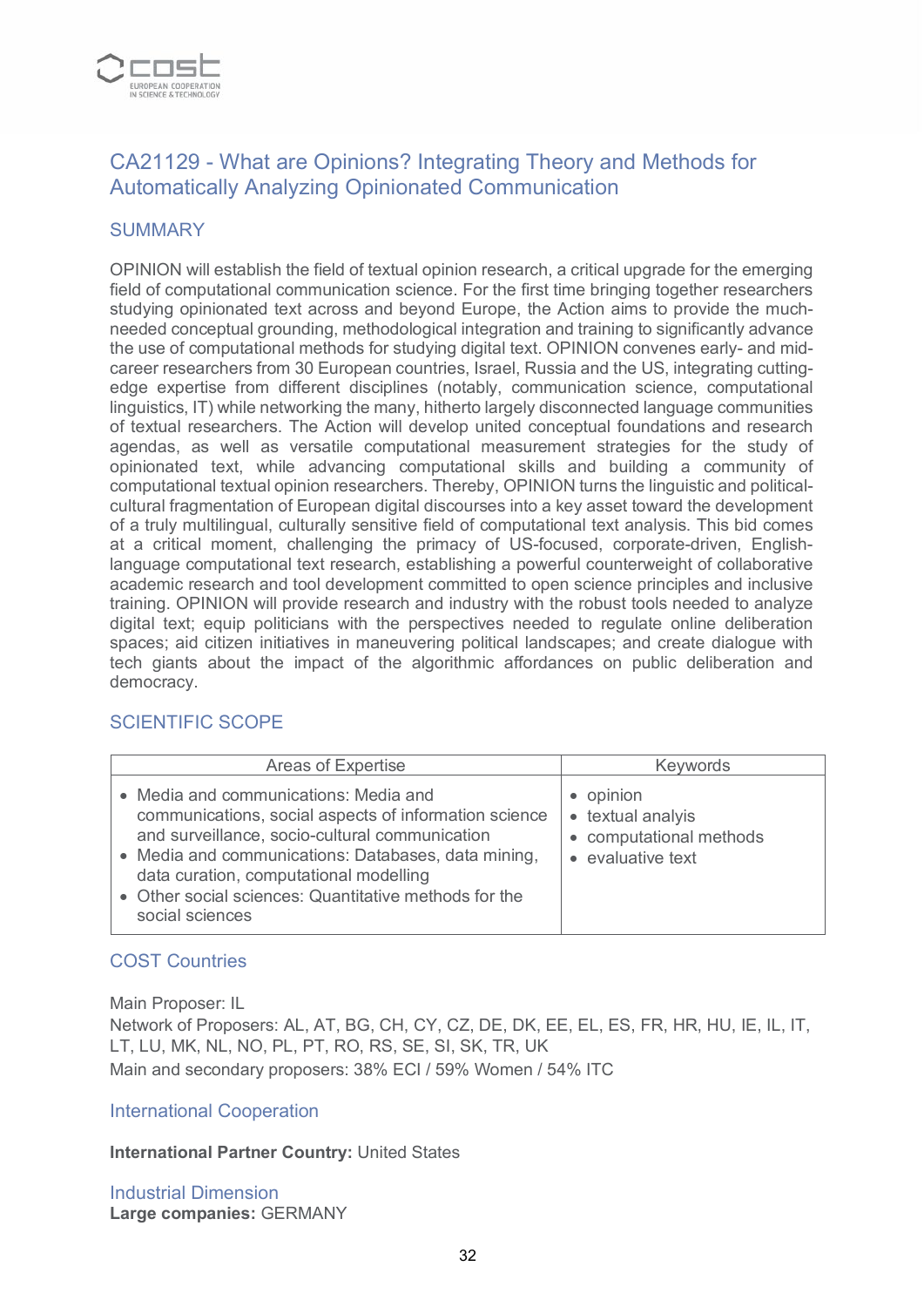

# CA21130 - P2X receptors as a therapeutic opportunity

## **SUMMARY**

P2X receptors (P2XRs) are ATP-gated ion channels involved in intercellular communication with an established role in neurodegeneration, infection, inflammation, cancer growth, and progression. In vitro and in vivo evidence, generated mainly by leading Europe-based laboratories, shows that P2XRs might be an ideal pharmacological target in these diseases and many others. Over the years, highly selective agonists and antagonists have been synthesized, and therapeutic antibodies targeting the P2XRs have been raised. However, the transfer of this wealth of knowledge from research laboratories to the patients' bed has been slow, and clinical trials so far carried out have been unsatisfactory. We strongly believe that this was due to a noticeable lack of coordinated effort by basic research, clinical and industrybased investigators. The PRESTO Action aims at accelerating the transition of P2XRs knowledge to clinical applications. PRESTO will be accomplishing these goals by 1) promoting a coordinated effort by leading basic and clinical science experts and Industry-based investigators aimed at the selection of the most appropriate pathologies amenable to P2XRtargeted therapy; 2) identifying the best- suited P2XR-directed drugs to take through the clinical pipeline; 3) establishing validated experimental protocols and tools; 4) setting criteria for the validation of P2XRs as diagnostic and prognostic biomarkers; 5) promoting dedicated clinical trials; 6) training a new, multicultural, transdisciplinary, generation of young researchers skilled in the P2XR field; 7) disseminating in the scientific community, biomedical students, charities, local and national health authorities and the general public, the awareness of the importance of P2XR-based research.

#### SCIENTIFIC SCOPE

| <b>Areas of Expertise</b>                                                                                                                                                                                                                                                                                                                                              | <b>Keywords</b>                                                                                              |
|------------------------------------------------------------------------------------------------------------------------------------------------------------------------------------------------------------------------------------------------------------------------------------------------------------------------------------------------------------------------|--------------------------------------------------------------------------------------------------------------|
| • Basic medicine: Cell signalling and cellular<br>interactions<br>• Basic medicine: Pharmacology, pharmacogenomics,<br>drug discovery and design, drug therapy<br>• Clinical medicine: Biological basis of immunity<br>related disorders<br>• Basic medicine: Neurochemistry and<br>neuropharmacology<br>• Biological sciences: Biochemistry of signal<br>transduction | • extracellular ATP and P2X<br>receptors<br>• Ion channel<br>• inflammation<br>• neurotransmission<br>cancer |

#### COST Countries

Main Proposer: IT Network of Proposers: BG, CH, CZ, DE, DK, EE, ES, FI, FR, HU, IE, IT, PL, PT, RO, RS, SI, SK, TR, UK Main and secondary proposers: 12% ECI / 50% Women / 55% ITC

#### International Cooperation

#### **International Partner Country:** Brazil

#### Industrial Dimension

**SMEs:** GERMANY, ITALY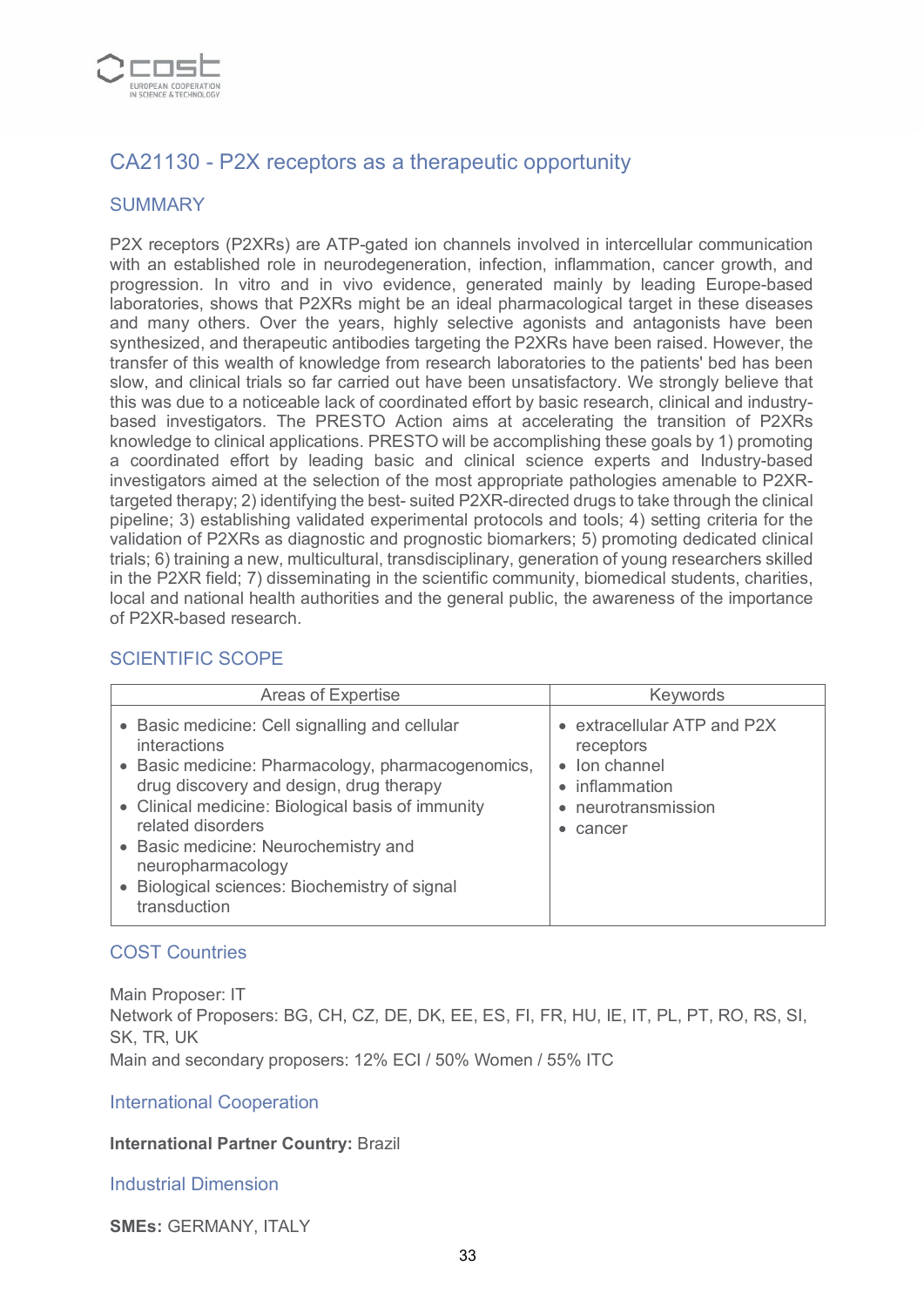

# CA21131 - Enabling multilingual eye-tracking data collection for human and machine language processing research

#### **SUMMARY**

The MultiplEYE COST Action aims to foster an interdisciplinary network of research groups working on collecting eye tracking data from reading in many languages. The goal is to support the development of a large multilingual eye tracking corpus and enable researchers to collect data by sharing infrastructure and their knowledge between various fields, including linguistics, psychology, and computer science. This data collection can then be used to study human language processing from a psycholinguistic perspective as well as to improve and evaluate computational language processing from a machine learning perspective.

The MultiplEYE COST Action has three core goals: (1) To provide a platform for discussing the desiderata and reaching a common ground between psycholinguists and computational linguists for a multilingual eye-tracking and self-paced reading data collection. This includes developing and reaching a consensus concerning experiment design, stimulus selection, stimulus layout, experimental procedure, and data preprocessing. (2) To enable discussions on the psycholinguistic research questions that can be addressed with multilingual eye movement data and providing a broad network to initiate collaborations focusing on crosslinguistic and multilingual projects. (3) To advance the natural language processing and machine learning applications that leverage eye- tracking data and improve their crosslinguistic generalization abilities by bringing researchers from psycholinguistics and computational linguistics closer together.

#### SCIENTIFIC SCOPE

| <b>Areas of Expertise</b>                                                                                                                                                                                                                                                     | <b>Keywords</b>                                                                                                              |
|-------------------------------------------------------------------------------------------------------------------------------------------------------------------------------------------------------------------------------------------------------------------------------|------------------------------------------------------------------------------------------------------------------------------|
| • Languages and literature: Databases, data<br>mining, data curation, computational<br>modelling<br>• Psychology: Psycholinguistics: acquisition<br>and knowledge of language, language<br>pathologies<br>• Computer and Information Sciences:<br>Machine learning algorithms | $\bullet$ eye tracking<br>• natural language processing<br>• multilingual<br>• psycholinguistics<br>• low resource languages |

#### COST Countries

Main Proposer: DK Network of Proposers: AL, CH, CY, CZ, DE, DK, EE, ES, HR, IL, LT, LV, MK, MT, NL, PL, PT, RO, RS, SE, SI, TR, UK Main and secondary proposers: 26% ECI / 36% Women / 57% ITC

#### International Cooperation

**International Partner Country:** Canada, United States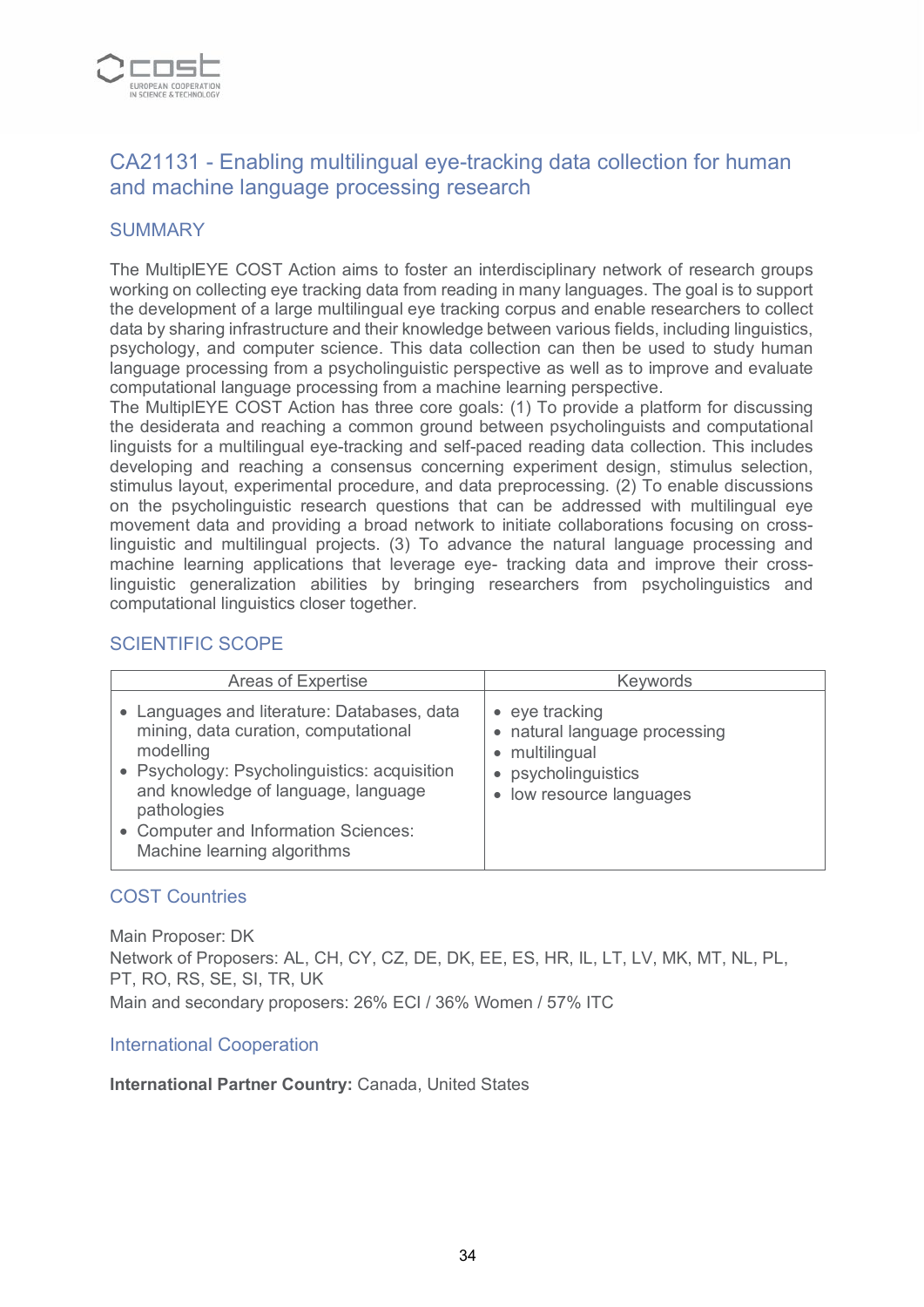

# CA21132 - European Swine Influenza Network

## **SUMMARY**

Swine influenza is a highly contagious respiratory disease in pigs caused by influenza A viruses (swIAV) which leads to production losses. The intensification of pork production systems and free livestock movement across borders fosters the spread of the virus in Europe. New variants, some with zoonotic potential, constantly emerge. Recent human pandemics have highlighted the zoonotic and reverse zoonotic potential of swine influenza and its risks for both animal and public health. Despite the burdens caused by swine influenza, surveillance across Europe is scanty and fragmented. Disease awareness is low in some European countries, diagnostic protocols are not harmonized, most countries lack standardised procedures and vaccinecoverage is inconsistent. An interdisciplinary expert network is needed to develop a comprehensive view of the disease and its impacts to better manage swine influenza in Europe. ESFLU will:

- Facilitate data sharing and analysis for swIAV surveillance with national and international agencies
- Establish the network as the European OFFLU counterpart and support global surveillance and pandemic preparedness
- Strengthen capability in Europe to detect, identify and characterize swIAV virus
- Establish guidelines for swIAV management and control in pig herds
- Promote dialog between stakeholders and inform policymakers and the general public on swine flu disease burden and the risks to public health.

ESFLU gathers 76 experts in an interdisciplinary One Health approach. The Action will advance scientific knowledge concerning swIAV, improve disease surveillance and management capabilities, benefit pork production and reduce risks to both animal and human health.

#### SCIENTIFIC SCOPE

| <b>Areas of Expertise</b>                                                                                                                                                                                                                                                                                                                                                                        | Keywords                                                                                                            |
|--------------------------------------------------------------------------------------------------------------------------------------------------------------------------------------------------------------------------------------------------------------------------------------------------------------------------------------------------------------------------------------------------|---------------------------------------------------------------------------------------------------------------------|
| • Veterinary science: Veterinary medicine (miscellaneous)<br>• Biological sciences: Virology<br>• Health Sciences: Infectious diseases<br>• Animal and dairy science: Prevention and treatment of<br>infection by pathogens (e.g. vaccination, antibiotics,<br>fungicide)<br>• Animal and dairy science: Agriculture related to animal<br>husbandry, dairying, livestock raising, animal welfare | • Swine Influenza A virus<br>• OneHealth<br>• Animal health<br>• Sustainable pig production<br>• Zoonotic infection |

# COST Countries

Main Proposer: FR Network of Proposers: AL, AT, BA, BE, BG, CZ, DE, DK, ES, FR, HR, HU, IE, IT, ME, MK, NL, NO, PL, PT, RO, RS, SE, SI, SK, UK Main and secondary proposers: 29% ECI / 56% Women / 53% ITC

#### Industrial Dimension

#### **SMEs:** Portugal

**Large companies:** FRANCE, NETHERLANDS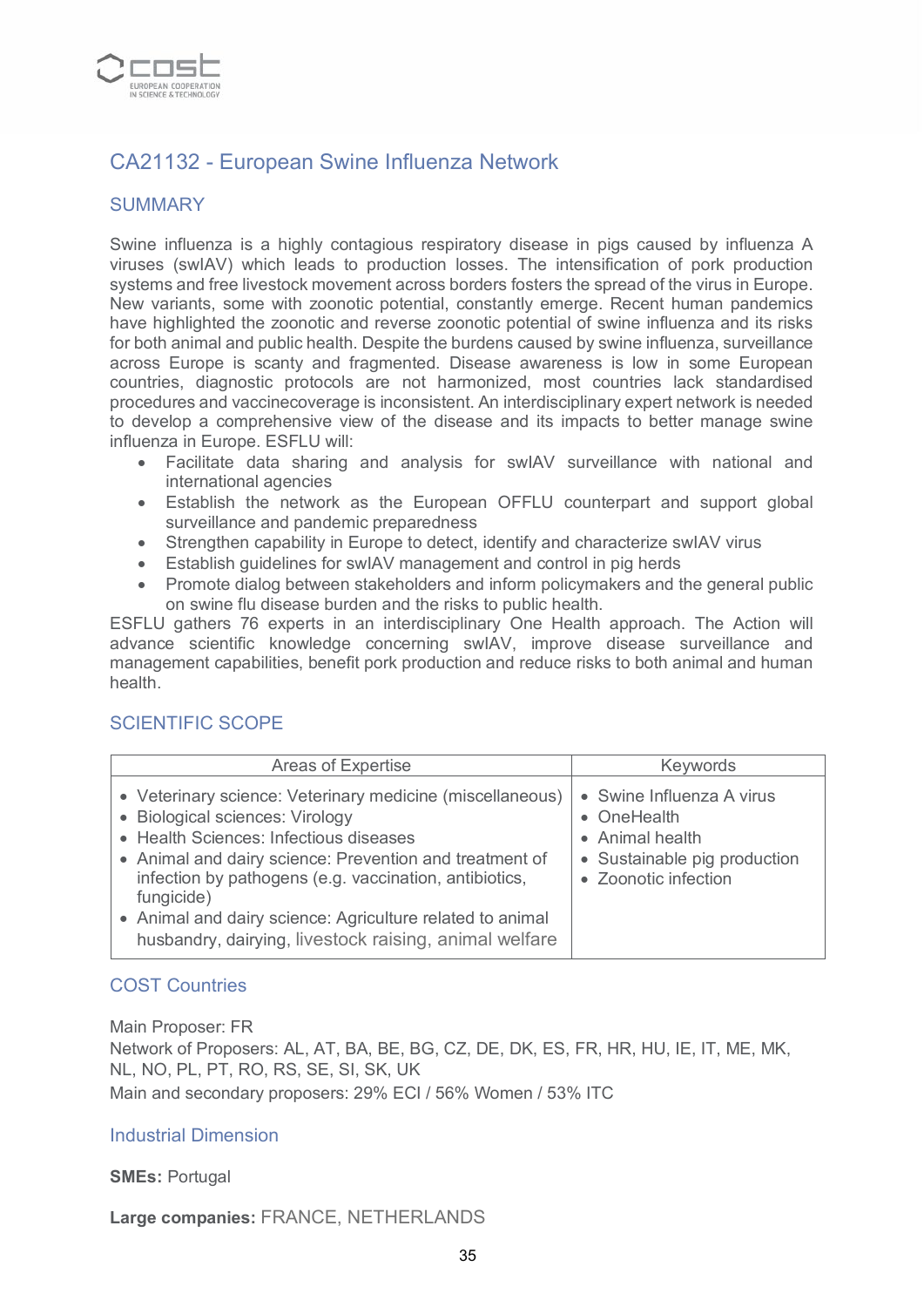

# CA21133 - Globalization, Illicit Trade, Sustainability and Security

## **SUMMARY**

Illicit trade affects all aspects of contemporary societies. By definition, the term "illicit" signals practices that are not permitted by law or disapproved of by society. It enables security threats to materialise, such as natural-resource-fuelled conflicts and terrorism. It presents safety hazards, such as those created by counterfeit medicines and drugs. It threatens the sustainability of our societies by consuming excessive planetary resources and undermining the regulated functioning of international markets. Yet, despite this obvious objective relevance, the discussion on illicit trade remains compartmentalized within disciplinary boundaries. It requires an interdisciplinary approach instead. The Globalization, Illicit Trade, Sustainability and Security (GLITSS) COST Action contributes to filling a research gap. Three working groups are established, focusing on the phenomena of illicit trade (the smuggling and trafficking of goods and money), the platforms behind it (norms, actors and regulations) and the responses to it (enforcement, alternative measures and legalisation). GLITSS creates an interdisciplinary research network characterised by the inclusiveness and epistemological diversity that defines the research field today. The objectives of the Action are to create a holistic research agenda on illicit trade practices, to increase public awareness with a view to enhancing societal resilience and to explore how technological innovation facilitates illicit trade, but can also be used to fight it. Governmental agencies, civil organizations and academics will benefit from a Europe-wide discussion on illicit trade. Ultimately, GLITSS will advise stakeholders on how to create a more resilient and sustainable society by identifying, understanding and countering illicit trade.

## SCIENTIFIC SCOPE

| Areas of Expertise                                                                          | <b>Keywords</b>                                               |
|---------------------------------------------------------------------------------------------|---------------------------------------------------------------|
| • Political Science: Political systems and<br>institutions, governance<br>Law: Criminal law | • Illicit Trade<br>• Security<br>• Sustainability<br>• Safety |

#### COST Countries

Main Proposer: NL

Network of Proposers: AL, AT, BA, BE, BG, CH, CZ, DE, DK, EE, EL, ES, FI, FR, HR, IE, IS, IT, LT, LV, MD, ME, MK, MT, NL, NO, PL, PT, RO, SE, SI, SK, TR, UK Main and secondary proposers: 24% ECI / 36% Women / 52% ITC

#### International Cooperation

#### **International Partner Country:** United States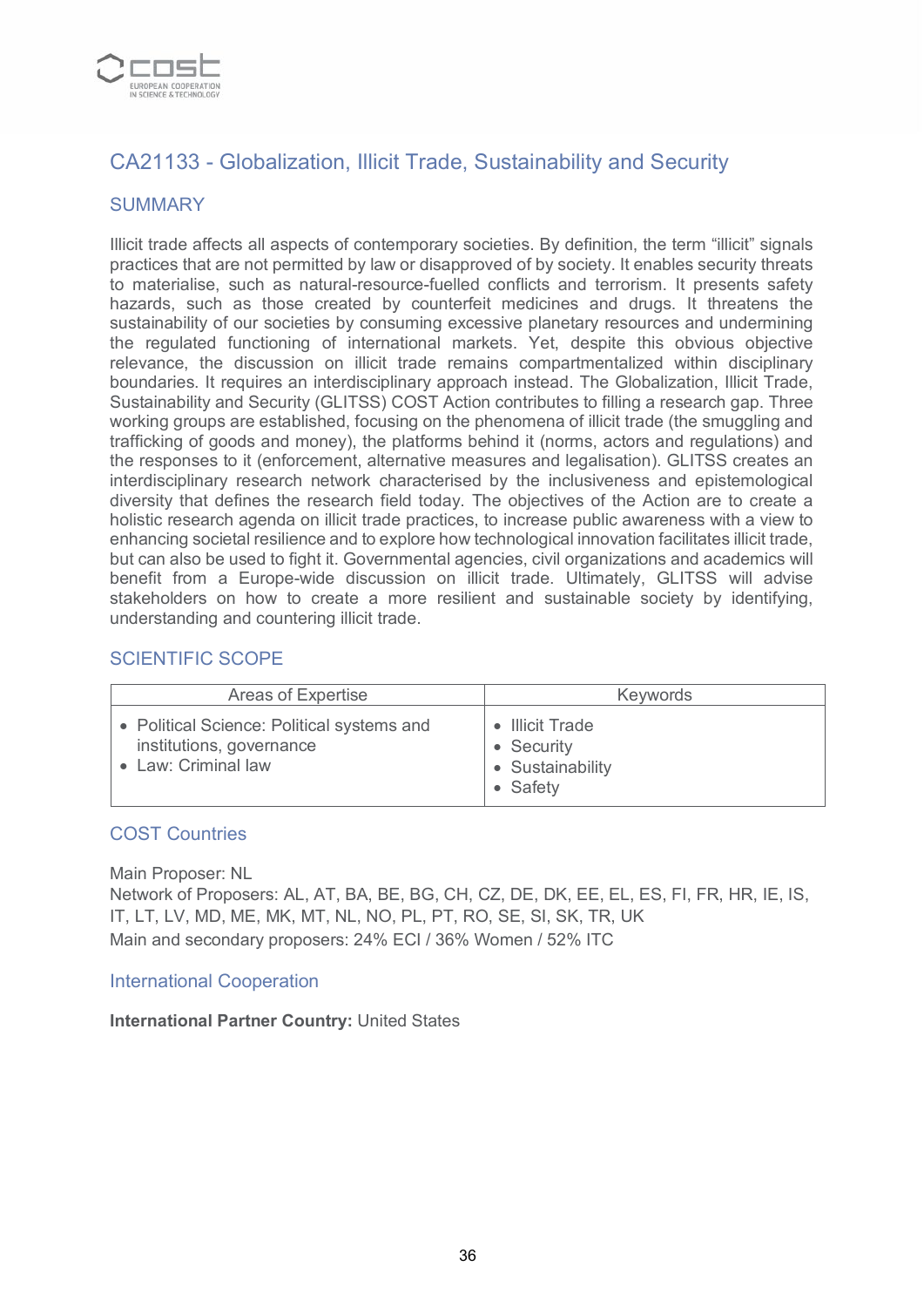

# CA21134 - Towards zer0 Pesticide AGRIculture : European Network for sustainability

#### **SUMMARY**

Current crop protection in EU agriculture is heavily reliant on chemical pesticides to suppress weeds, pests and pathogens. In view of the serious health and environmental consequences, European public authorities, consumers, and society at large are demanding drastically reduced use of chemical pesticides, in the context of a production of safe, high-quality and affordable food. Furthermore, farmers are calling for research and innovation solutions to protect crops with non-chemical means while maintaining a viable farm economy. A change of direction and paradigm is needed to foster this transition, emphasizing preventive crop protection based on agroecological practices that to prevent pest outbreaks and infestations. The proposed Cost Action T0P-AGRI-Network targets the transition "Towards zer0 Pesticide AGRIculture", aiming at preparing the future of an agriculture free of synthetic pesticides and of nature-derived pesticides that negatively impact environment and human health. T0P-AGRI-Network tackles this challenge by create and organize a wide research community with the aim to form a European leading network with high and transdisciplinary expertise around the common objective of pesticide-free agriculture, with a particular focus on young scientists. To enable a redesign of the food system as a whole, T0P-AGRI-Network will promote a concerted mobilization of scientists, farmers, processing industries, public authorities and consumers by associating them closely with the activities that will be carried out in the Cost Action.

#### SCIENTIFIC SCOPE

| Areas of Expertise                                                                                                                                                                                                                                                                                                  | <b>Keywords</b>                                                                                        |
|---------------------------------------------------------------------------------------------------------------------------------------------------------------------------------------------------------------------------------------------------------------------------------------------------------------------|--------------------------------------------------------------------------------------------------------|
| • Agriculture, Forestry, and Fisheries:<br>Agriculture related to crop production, soil<br>biology and cultivation, applied plant biology,<br>crop protection<br>• Agriculture, Forestry, and Fisheries:<br>Sustainable Agriculture<br>• Agriculture, Forestry, and Fisheries:<br>Biodiversity, comparative biology | • chemical pesticides<br>• agroecology<br>• sustainable agriculture<br>• crop protection<br>transition |

#### COST Countries

Main Proposer: FR Network of Proposers: BE, BG, CH, CZ, DE, DK, EL, FR, HR, HU, IT, LT, LV, PL, PT, RO, SE, SK Main and secondary proposers: 25% ECI / 46% Women / 55% ITC

International Cooperation

**International Partner Country:** Argentina, Chile

Industrial Dimension

**SMEs:** FRANCE, GERMANY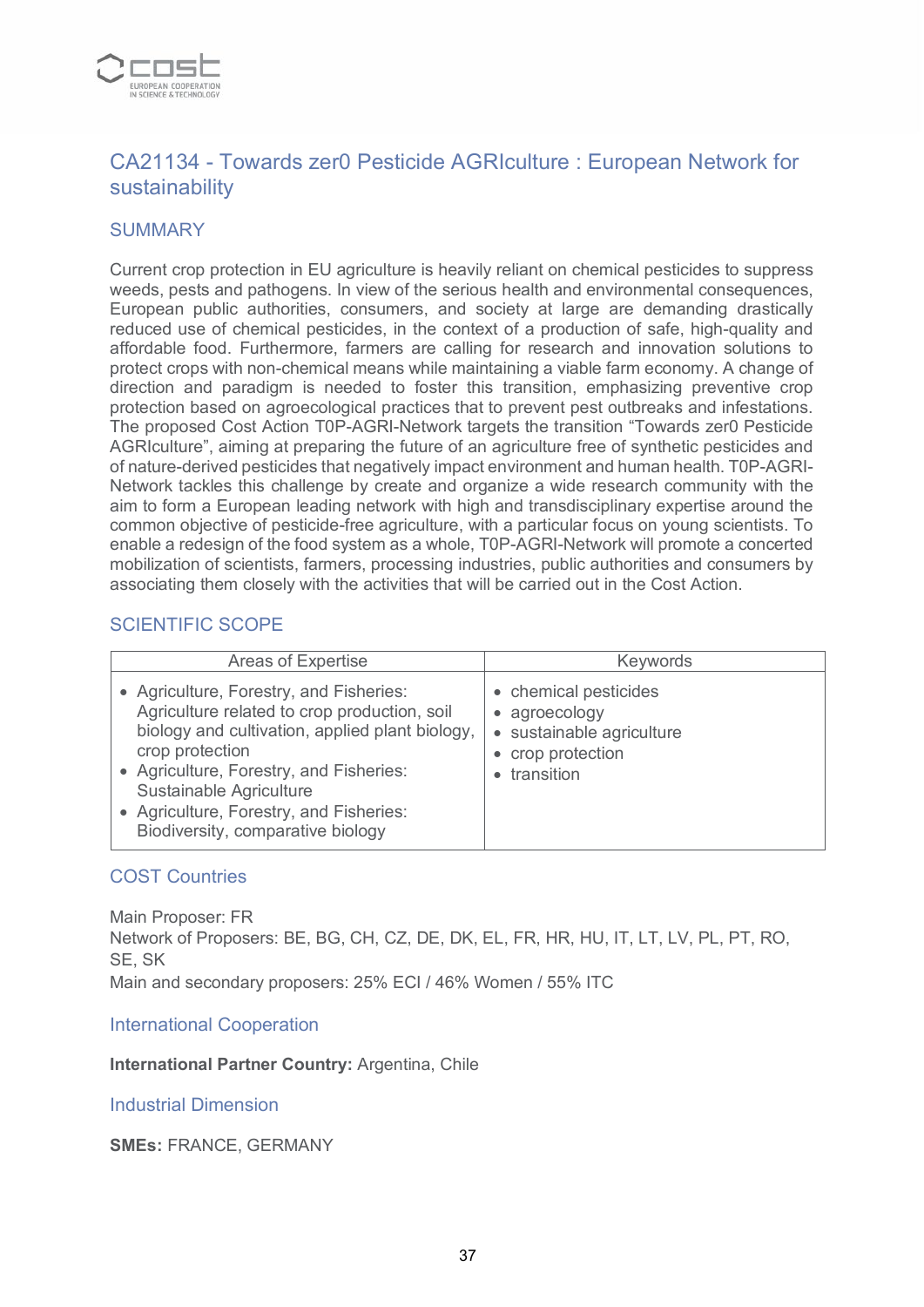

# CA21135 - Modelling immunotherapy response and toxicity in cancer

### **SUMMARY**

The IMMUNO-model COST Action aims to foster research and innovation in the field of preclinical immuno-oncology models with the ultimate goal of advancing in the treatment of cancer patients by improving their outcomes and quality of life.

The unprecedented change that immunotherapy has represented in the treatment of cancer is best illustrated by the spectacular results obtained in previously incurable malignancies, such as metastatic melanoma. However, the widespread use of these therapies has been hindered by their limited effectiveness and associated toxicities. A better understanding on the complex interactions between tumor cells and the immune system is strictly required to address these problems, and to develop more effective and safer immunotherapies. However, one of the most important obstacles in immuno- oncology research is the scarcity of preclinical models that faithfully recapitulate human immunity and contribute to identify novel therapeutic targets, characterize biomarkers of therapeutic response and toxicity, and generate reliable data on drug synergies.

IMMUNO-model will bring together European researchers from diverse sectors (academia, clinical, industry) with the common goal of establishing a Network that endorses immunooncology research by specifically promoting the sharing, standardization and application of immunotherapy preclinical models. This Action will allow the implementation of a broad, creative and collaborative hub through the organization of community-building activities, the creation of synergies among European and non-European scientists, and the training of future researchers in the field. The ultimate aim of this Action is to contribute to translate novel scientific discoveries into benefits to cancer patients and the society.

#### SCIENTIFIC SCOPE

| Areas of Expertise                                                                                                               | <b>Keywords</b>                                                                           |
|----------------------------------------------------------------------------------------------------------------------------------|-------------------------------------------------------------------------------------------|
| • Clinical medicine: Oncology<br>• Medical biotechnology: Medical<br>biotechnology, other<br>• Basic medicine: Adaptive immunity | $\bullet$ cancer<br>• immunotherapy<br>• preclinical models<br>• toxicity<br>• biomarkers |

#### COST Countries

Main Proposer: ES Network of Proposers: AT, DE, ES, HR, HU, IT, LV, MT, NL, PL, PT, RO, SI, UK Main and secondary proposers: 20% ECI / 45% Women / 57% ITC

#### International Cooperation

#### **International Partner Country:** United States

#### Industrial Dimension

#### **SMEs:** GERMANY, SPAIN, UNITED KINGDOM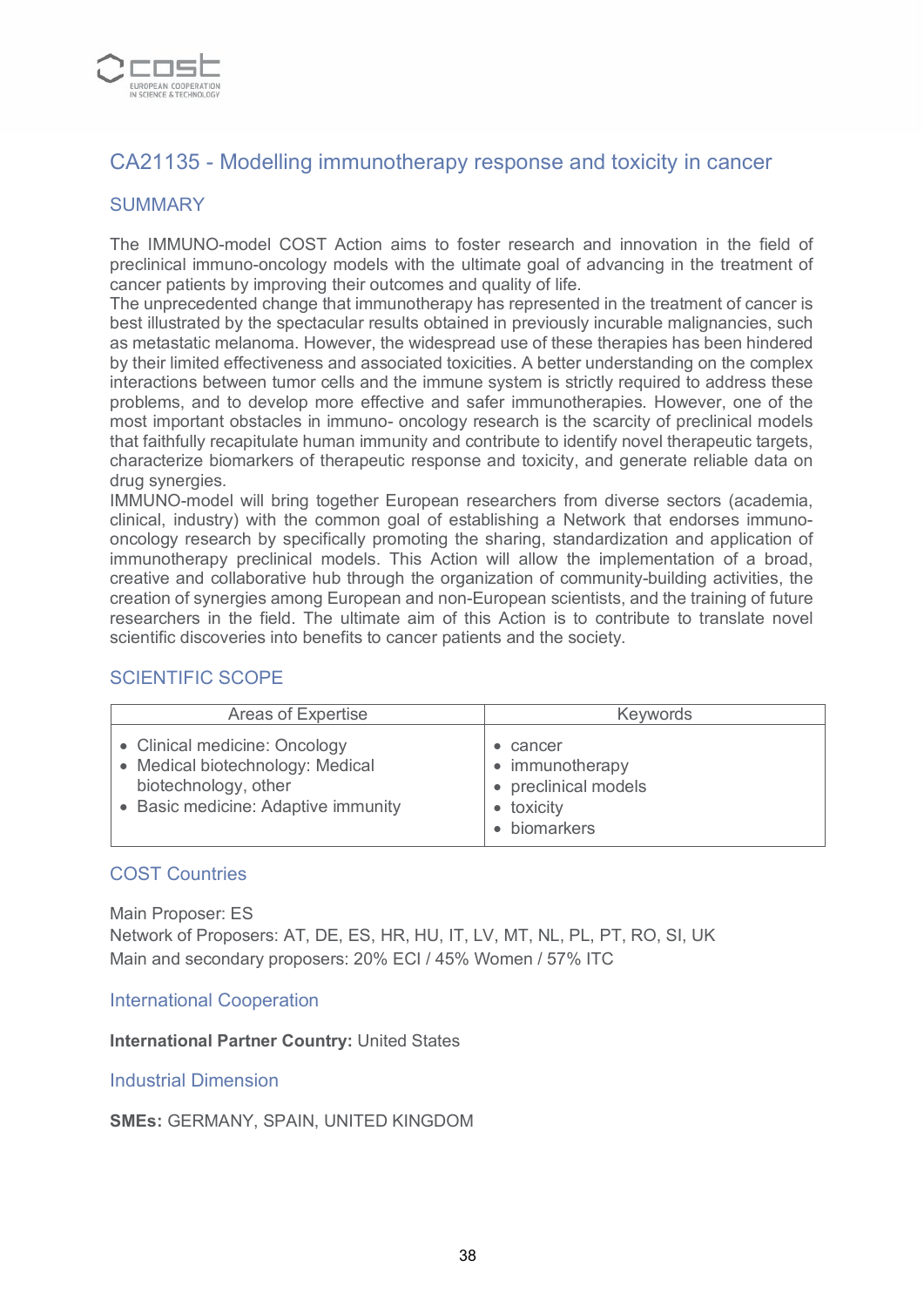

# CA21136 - Addressing observational tensions in cosmology with systematics and fundamental physics

### **SUMMARY**

Our understanding of the Universe is at a turning point with the predictions of the standard model of cosmology (or concordance model) and the observations from different surveys showing tensions in several key areas. The disagreement is expressed in the value of cosmic expansion as well as in the growth of large-scale structure in the Universe. New cosmological surveys, many of which are European, may expose tension in additional areas of the concordance model. The question of cosmological tensions can be confronted in a number of ways. Firstly, survey data needs to be further analyzed for potential systematic uncertainties or biases. It would also be interesting to explore predictions from possible combined survey data, which is something survey collaborations cannot normally explore. Secondly, there have been numerous advances in approaches to data analysis and statistical approaches, some of which provide less dependence on cosmological models to make cosmological parameter estimates. Lastly, there are a plethora of new proposals from fundamental physics which range from novel neutrino physics to dark energy proposals (and others) which may contribute to a solution to the cosmological tensions problem. These represent the three research themes through which cosmological tensions will either be alleviated or resolved.

The main aim of CosmoNET is to establish a synergy between these research areas and foster a sustainable network based on interdisciplinary research in order to confront the growing challenges of tensions in cosmological survey data. CosmoNET will take a harmonized approach involving all key communities.

### SCIENTIFIC SCOPE

| Areas of Expertise                                                                                                                                 | <b>Keywords</b>                                                                                                                        |
|----------------------------------------------------------------------------------------------------------------------------------------------------|----------------------------------------------------------------------------------------------------------------------------------------|
| • Physical Sciences: Cosmology<br>• Physical Sciences: Dark matter, dark energy<br>• Physical Sciences: Astrophysics, astronomy,<br>space sciences | • Cosmological surveys<br>• Observation systematics<br>Gravitation<br>$\bullet$<br>• Fundamental physics<br>• Dark Energy, Dark Matter |

#### COST Countries

Main Proposer: MT Network of Proposers: BA, BG, CH, CZ, DE, DK, EE, EL, ES, FI, FR, HU, IT, MT, PL, PT, RO, SE, TR, UK Main and secondary proposers: 31% ECI / 50% Women / 50% ITC

#### International Cooperation

**International Partner Country:** Mexico, United States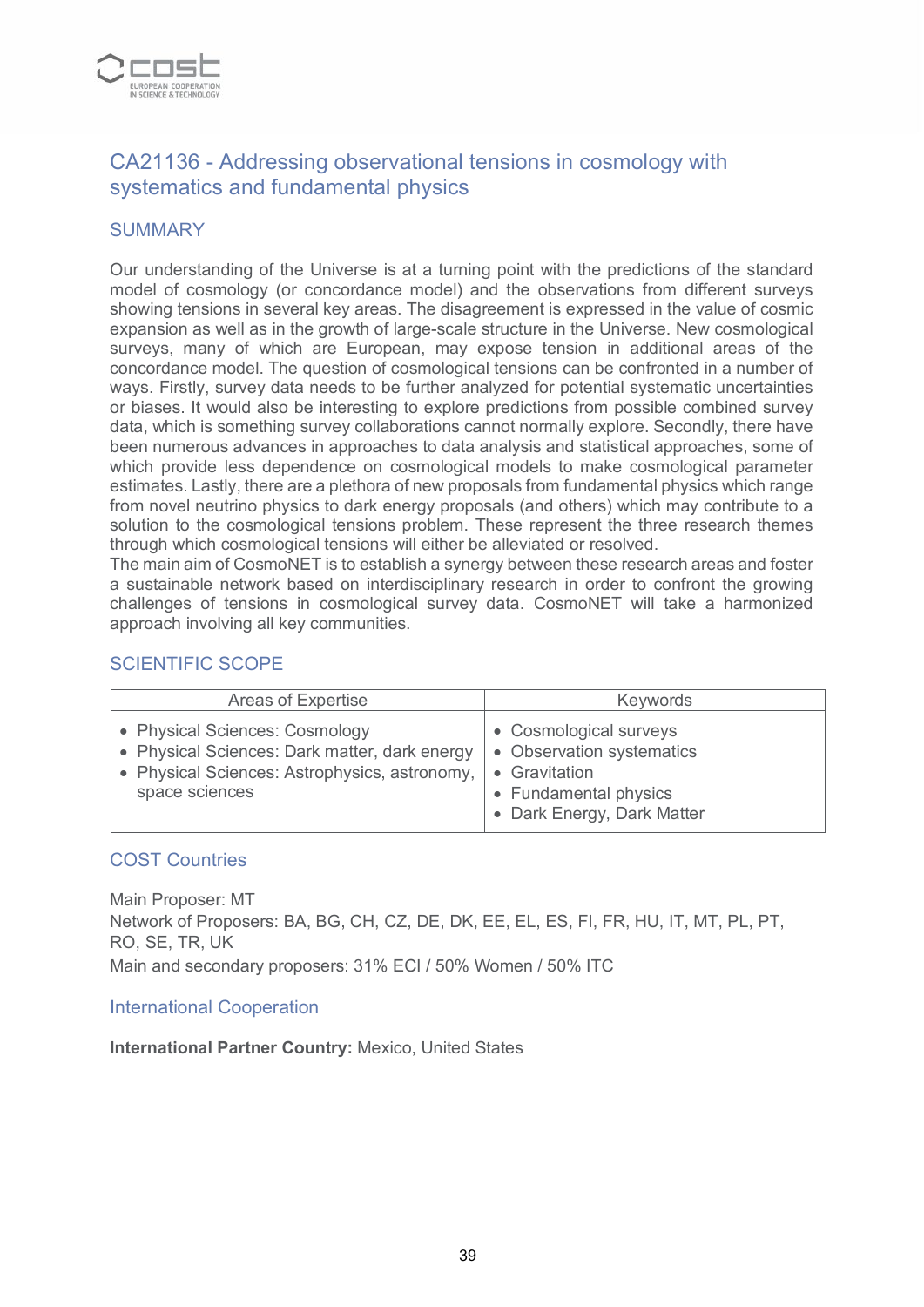

# CA21137 - Ethics in Dementia

### SUMMARY

The main aim of the Ethics in Dementia (EDEM) COST Action is to reduce burnout and moral distress among caregivers and promote the dignity, autonomy, and quality of life of people with dementia.

Dementia is a health challenge on the rise. The overall number of people with dementia in Europe is expected to almost double from 1.57% of the population in 2018, to 3% in 2050. There is no effective treatment for any of the 200 known dementia diseases. It is not possible to halt or reverse the cognitive decline caused by dementia.

This makes care the most important health intervention for people with dementia.

However, there are profound ethical difficulties involved in caring for people with dementia. Their gradual cognitive loss complicates retainment of autonomy and agency, and causes a number of ethical care dilemmas, including: balancing safety with freedom, deciding what is in their best interests and recognising that the needs of the person with dementia may sometimes conflict with the needs of others who also deserve consideration. Legal frameworks and guidelines are helpful in guiding practice and decision-making, but they need to be interpreted and applied to specific situations.

EDEM addresses this challenge. By involving a multitude of stakeholders in developing an ethical framework, recommendations and an educational toolkit available for use across Europe, EDEM aims at improving dignity, autonomy and quality of life of people with dementia, as well as reducing burnout and moral distress among caregivers.

### SCIENTIFIC SCOPE

| Areas of Expertise                                                                                            | <b>Keywords</b>                                                                   |
|---------------------------------------------------------------------------------------------------------------|-----------------------------------------------------------------------------------|
| • Health Sciences: Medical ethics<br>• Philosophy, Ethics and Religion: Ethics and<br>morality, social ethics | Dementia<br>$\bullet$ Ethics<br>• Autonomy<br>• Dignity<br>• Person centered care |

#### COST Countries

Main Proposer: DK

Network of Proposers: AL, BE, CZ, DE, DK, EE, HU, IE, MT, NO, PL, RS Main and secondary proposers: 22% ECI / 55% Women / 58% ITC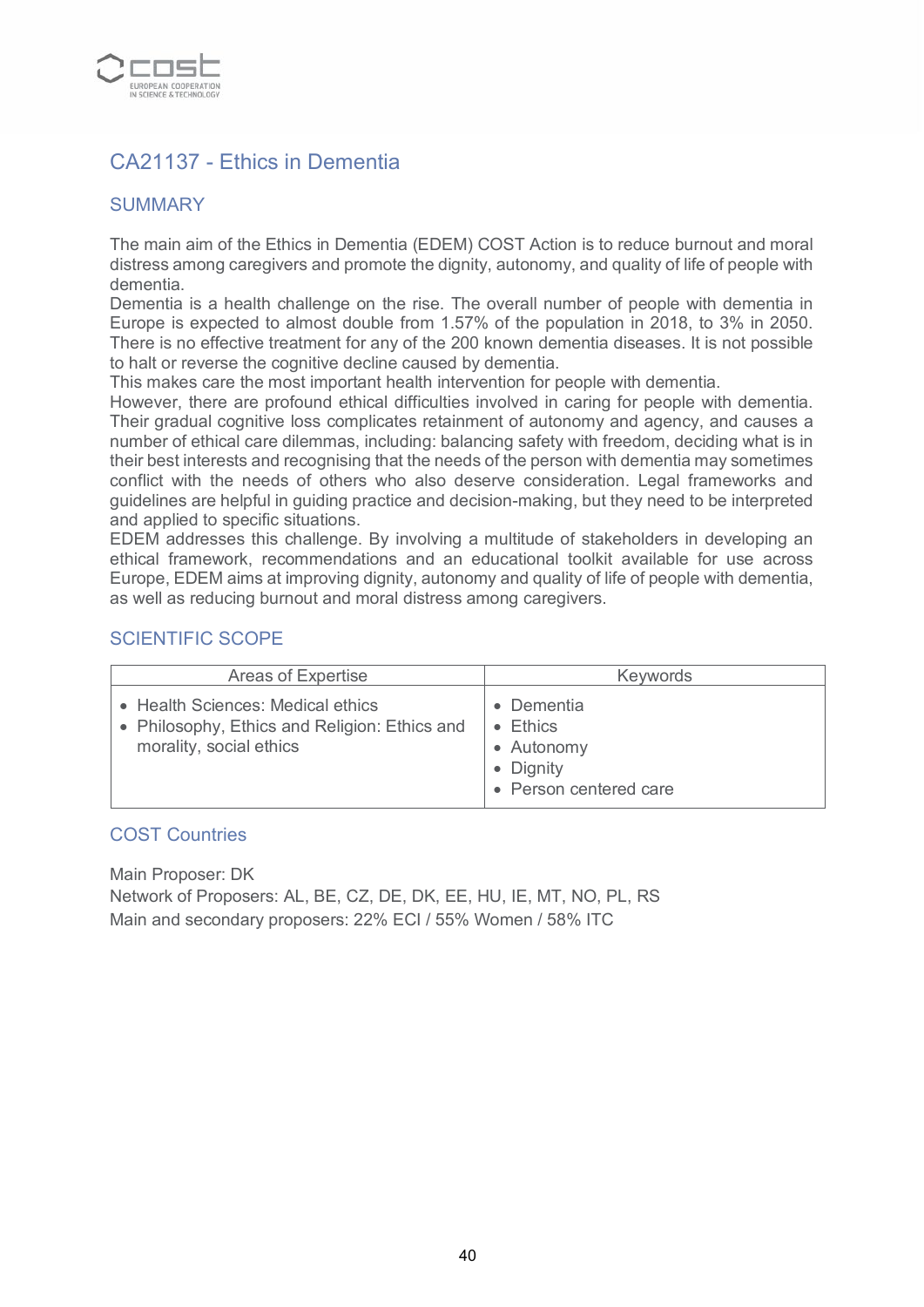

# CA21138 - Joint effects of CLimate Extremes and Atmospheric deposition on European FORESTs

### **SUMMARY**

The ability of forests to continue mitigating climate change depends on their ability to cope and adapt to global change drivers, such as more frequent climate extreme events and changes in atmospheric pollutants (namely carbon dioxide, reactive nitrogen and sulphur compounds). Different global change drivers could play a synergistic, antagonistic or predisposing role in affecting forest ecosystem functioning and health. All these drivers, however, are generally considered in isolation, and their effects on key processes (at tree, soil and ecosystem levels) are investigated separately in natural, periurban and urban forests, thus leading to uneven, uncoordinated and scattered information among different research communities. Without taking a holistic view on forest's responses to global change, the future trajectory of Europe's forests and their climate change mitigation potential can be fundamentally mis-assessed. CLEANFOREST will establish an inclusive and multidisciplinary pan-European network, which capitalizes on existing expertise and infrastructures (monitoring networks, manipulation experiments) to i) coordinate research efforts (e.g. data collection), ii) compare approaches and define common protocols to standardize measurements and methods used in global change studies, and iii) foster collaboration among different research groups to exchange and synthesize data, thus contributing to advancing scientific knowledge, identifying research gaps and providing suggestions for the next generation manipulation experiments and monitoring networks. Finally, CLEANFORST will benefit from the participation of key stakeholders (policymakers, small companies developing low-cost and effective instruments for environmental monitoring, citizen associations), by promoting mutual synergies to fulfil the urgent need of evidence-based solutions to policy, societal and technological challenges.

### SCIENTIFIC SCOPE

| <b>Areas of Expertise</b>                                                                                                                                                                                                                                                                                                                                                   | <b>Keywords</b>                                                                                                                       |
|-----------------------------------------------------------------------------------------------------------------------------------------------------------------------------------------------------------------------------------------------------------------------------------------------------------------------------------------------------------------------------|---------------------------------------------------------------------------------------------------------------------------------------|
| • Earth and related Environmental sciences:<br>Terrestrial ecology, land cover change<br>• Earth and related Environmental sciences:<br>Biogeochemistry, biogeochemical cycles<br>• Agriculture, Forestry, and Fisheries: Biochemistry<br>• Biological sciences: Plant biology, Botany<br>• Earth and related Environmental sciences:<br>Geochemistry, isotope geochemistry | • Forest functioning<br>• Tree mortality<br>• Manipulation experiments<br>• Monitoring network<br>• Global change driver interactions |

### COST Countries

Main Proposer: IT Network of Proposers: AL, AT, BA, BE, BG, CH, CY, CZ, DE, EE, EL, ES, FI, FR, HU, IT, MD, NL, NO, PL, PT, RO, RS, SE, SI, SK, TR, UK Main and secondary proposers: 12% ECI / 35% Women / 53% ITC

#### International Cooperation

**International Partner Country:** China, Costa Rica, United States **European RTD Organisation:** Finland

Industrial Dimension **SMEs:** GREECE, ITALY, PORTUGAL, SPAIN **Large companies:** GREECE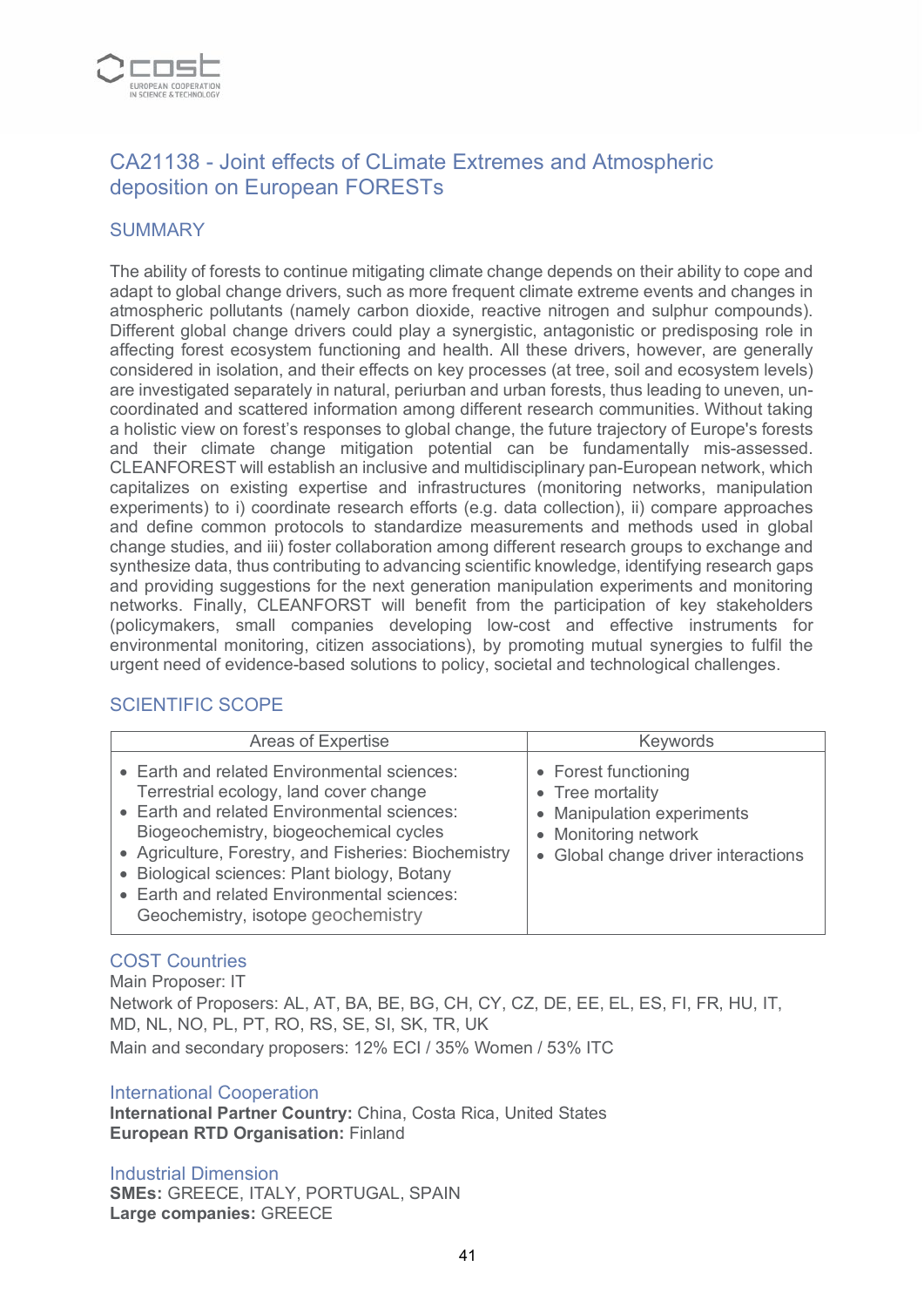

# CA21139 - 3Rs concepts to improve the quality of biomedical science

### **SUMMARY**

Awareness of the existence of a reproducibility and predictability crisis in biomedical science has increased in recent years. The reproducibility crisis refers to the problem that researchers struggle to replicate or reproduce scientific studies. There has been many publications reviewing why preclinical research is irreproducible and lack of predictability, pointing this to deficiencies in reporting and statistical practices. Confounding factors, which are part of the laboratory environment and will influence both the dependent and independent variables, continue to be identified, suggesting that our knowledge of their existence is far from complete. Better statistical methodology will play a central role in improving the reproducibility of science to produce robust and reproducible research. Another area of improvement is the development of novel methods to better define and assess replication success and improve predictability. Under this light, the development and introduction of new, powerful concepts for biomedical research is essential to reduce the production of non-reproducible and non-predictive data. This has immense scientific, economic and social significance. In this context, we propose that the findings and concepts from the 3Rs field can greatly help to improve biomedical research on several levels.

Therefore, the main aim of the COST Action IMPROVE is:

To establish a network which will work to refine, harmonise and promote 3Rs concepts, data and documents, in order to improve the quality of biomedical science.

### SCIENTIFIC SCOPE

| Areas of Expertise                                                                                                                                                       | Keywords                                                                                               |
|--------------------------------------------------------------------------------------------------------------------------------------------------------------------------|--------------------------------------------------------------------------------------------------------|
| • Social and economic geography: Socio-economic<br>aspects of individual sciences and technologies,<br>excluding environmental sciences, agriculture and<br>transport    | • reproducbility crisis<br>• predictability crisis<br>• frameworks for research quality<br>improvement |
| • Media and communications: Media and<br>communications, social aspects of information<br>science and surveillance, socio-cultural<br>communication                      | • ethical, social, political aspects for<br>quality improvement<br>Directive 63/2010/EU                |
| • Veterinary science: Veterinary medicine<br>(miscellaneous)                                                                                                             |                                                                                                        |
| Biological sciences: Ethics of biological sciences                                                                                                                       |                                                                                                        |
| • Health Sciences: Social biomedical sciences<br>(including family planning, sexual health, psycho-<br>oncology, political and social effects of biomedical<br>research) |                                                                                                        |

### COST Countries

Main Proposer: AT Network of Proposers: AT, BA, BE, CH, CZ, DE, EE, ES, HR, HU, IE, IT, LT, LU, LV, NL, NO, PT, RO, SE, SK Main and secondary proposers: 35% ECI / 65% Women / 52% ITC

#### Industrial Dimension

**SMEs:** BOSNIA AND HERZEGOVINA, CROATIA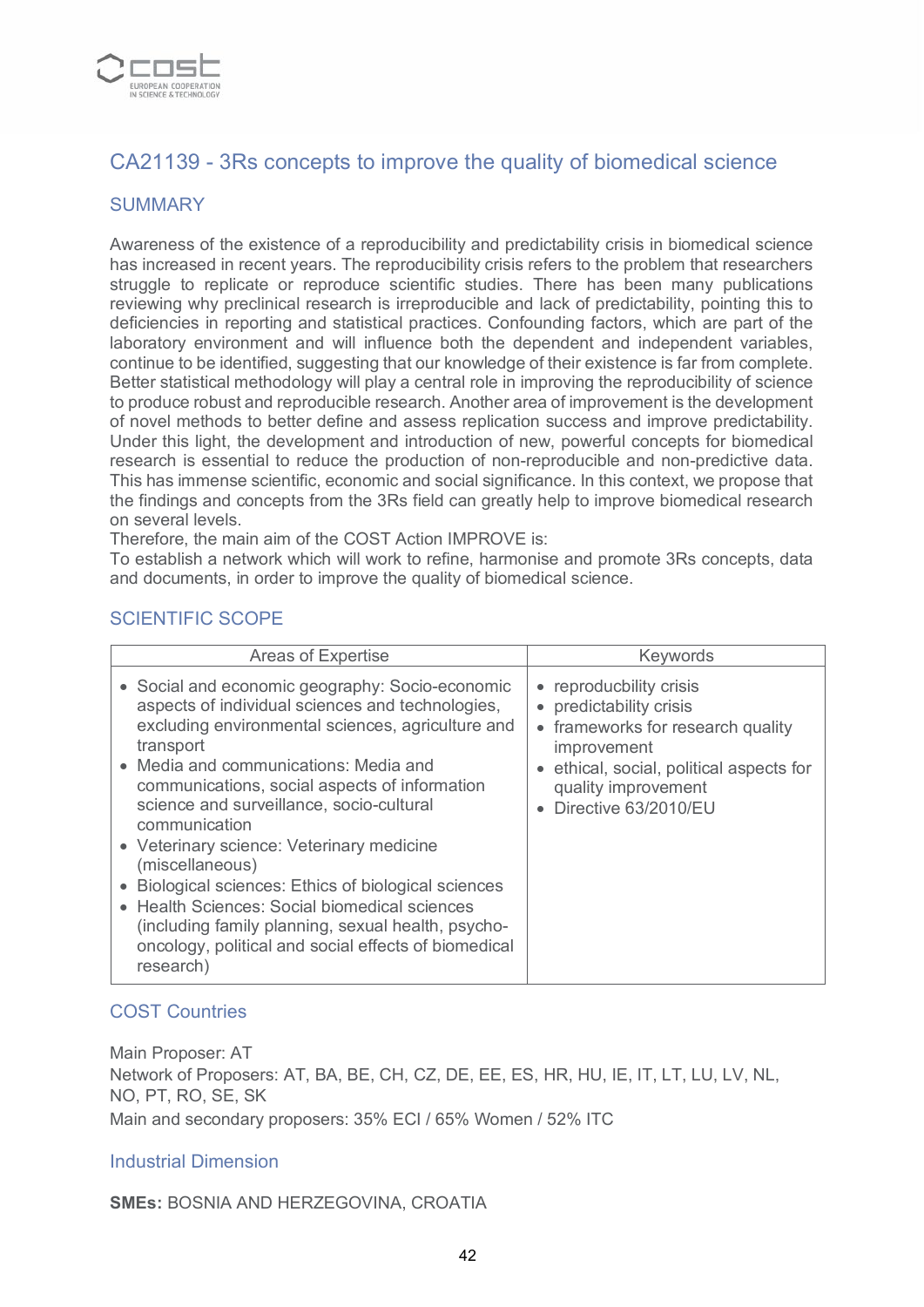

# CA21140 - INTercEption of oRal CancEr develoPmenT

### **SUMMARY**

The INTERCEPT (INTercEption of oRal CancEr develoPmenT) Cost Action addresses the challenge of unmet oral cancer prevention and bring new paradigm to disease management of oral potentially malignant disorders (OPMD). Relying on excellent translational research, patient care and education in Europe (EU) in the field of cancer medicine, INTERCEPT will develop future strategies of personalized OPMD preventive and care approaches. Pluridisciplinary expertise will involve and target a spectrum of keys actors to ensure a longterm success. At the level of the patients' medical histories, the Action will perform disease trajectory analysis based on healthcare data. At the level of the caregivers, the Action will improve patient's pathway by developing electronic-health tools for patients' monitoring. Unbiased techniques to improve early detection of OPMD will be explored. At the level of the clinical and translational researchers, the Action will: develop preclinical models to evaluate new pharmacological approaches to cancer interception; coordinate a network of centers to work on prospective clinical trials evaluating new preventive agents; coordinate the development of standardized procedures for sample collection, and comprehensively characterize OPMD to improve patient stratification.

At the level of the citizens, the Action will study the socio-economic and ethical impacts of developing personalized preventive medicine and work with policy makers and regulatory bodies to transfer our findings into real-life application.

The network will bring together 108 participants from 23 COST countries, and will facilitate the collaborative research work between involved stakeholders and promote efficient preventive measures for all citizens across EU.

### SCIENTIFIC SCOPE

| Areas of Expertise                                                                                                                                                                                                                                                                                                                                                                                                       | <b>Keywords</b>                                                                                                     |
|--------------------------------------------------------------------------------------------------------------------------------------------------------------------------------------------------------------------------------------------------------------------------------------------------------------------------------------------------------------------------------------------------------------------------|---------------------------------------------------------------------------------------------------------------------|
| • Clinical medicine: Oncology<br>• Clinical medicine: Databases, data mining, data<br>curation, computational modelling<br>• Health Sciences: Health services, health care research<br>• Health Sciences: Social biomedical sciences (including<br>family planning, sexual health, psycho-oncology,<br>political and social effects of biomedical research)<br>• Clinical medicine: Dentistry, oral surgery and medicine | • oral cancer<br>• Prevention<br>• Preneoplasia<br>• Disease care Management<br>• Oral leukoplakia and<br>dysplasia |

#### COST Countries

Main Proposer: FR Network of Proposers: BE, CH, CY, CZ, DE, DK, EE, ES, FR, HR, HU, IE, IL, IT, LT, LU, LV, NL, PL, PT, SI, TR, UK Main and secondary proposers: 12% ECI / 38% Women / 52% ITC

International Cooperation

**International Partner Country:** France

Industrial Dimension **SMEs:** FRANCE, ITALY, NETHERLANDS, Portugal

**Large companies:** LUXEMBOURG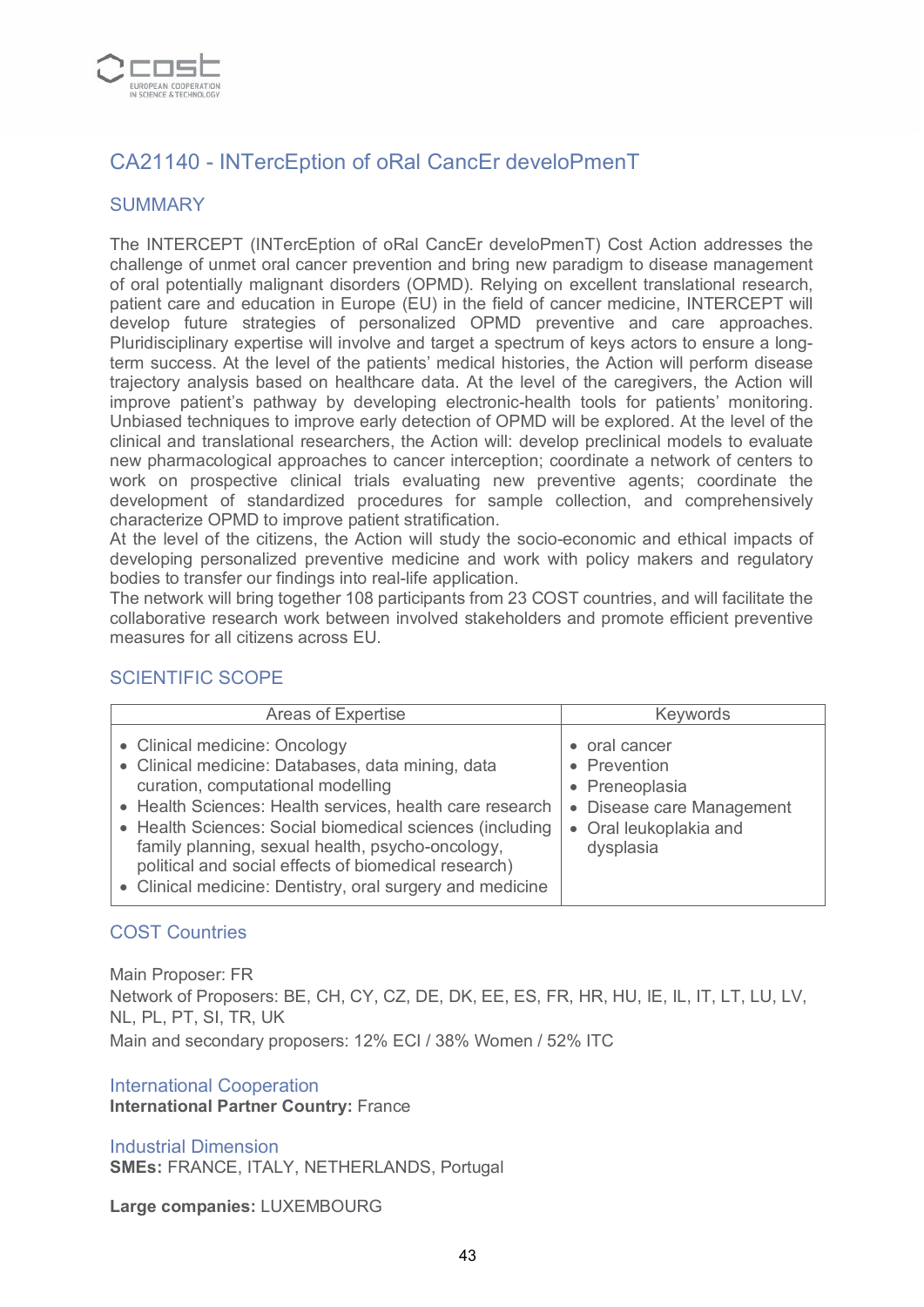

# CA21141 - Grassroots of Digital Europe: from Historic to Contemporary Cultures of Creative Computing

### **SUMMARY**

In a time when academics and citizens are increasingly concerned with surveillance capitalism, Europe takes on a leadership role in the global transformation towards a digital future that treats users fairly. It fosters initiatives such as the right to repair, pushes privacy and security policies such as the GDPR, and highlights citizens' digital rights. These developments have their historical precedents in the 1980s and 1990s, when enthusiasts across Europe started to take part in grassroots culture of creative computing, or the participatory use of computers for experimentation, self-expression, or activism. Besides laying groundwork for commercial successes, these communities created important specimens of digital cultural heritage (e.g. the demoscene or seminal computer games) and universally adopted technical solutions (e.g. the Linux operating system). To successfully implement the values of participation, social inclusion, and bottom-up innovation in today's technology policy, we need to understand these historical developments. However, the historical knowledge about creative computing in Europe has so far been fragmented and lacking in transnational and interdisciplinary dialog. GRADE aims to build a robust and diverse network of researchers from across Europe who will integrate the existing knowledge and work on new transnational projects. Within its work packages, the action will focus on investigating user communities, their interaction with state and European-level policies, and the preservation of digital cultural heritage. Together, GRADE will contribute to a participatory technological agenda for Europe that is informed by historical research and sensitive to the cultural contexts of the various regions of Europe.

### SCIENTIFIC SCOPE

| Areas of Expertise                                                               | <b>Keywords</b>                                                              |
|----------------------------------------------------------------------------------|------------------------------------------------------------------------------|
| • Media and communications: History and<br>philosophy of media and communication | • grassroot movements<br>• creative computing<br>· digital cultural heritage |

#### COST Countries

Main Proposer: FI Network of Proposers: CH, CZ, DK, EE, ES, FI, IE, IT, LT, MT, PL, PT, RO, SK, TR, UK Main and secondary proposers: 45% ECI / 35% Women / 56% ITC

#### International Cooperation

**International Partner Country:** Australia, India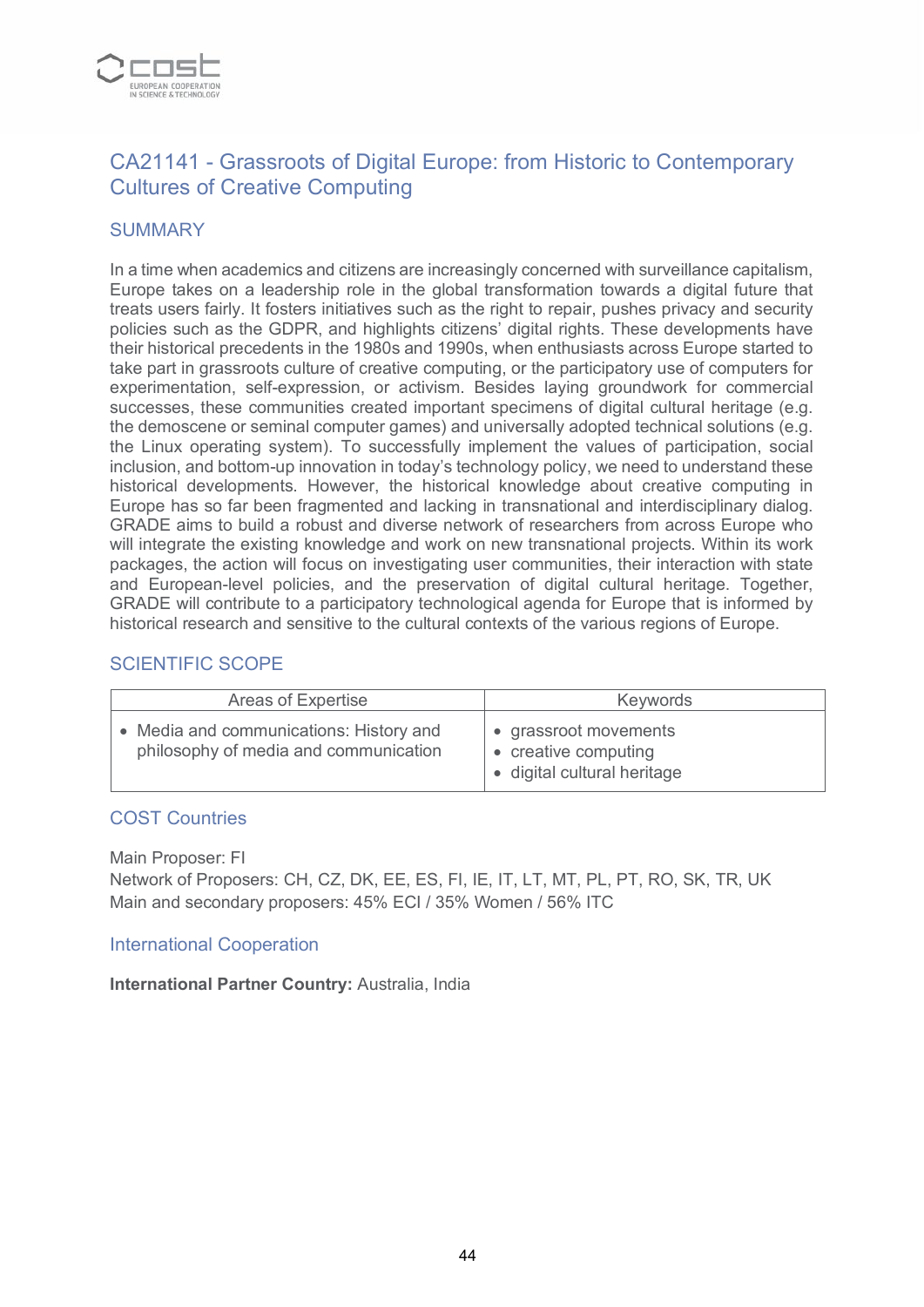

# CA21142 - Fruit tree Crop REsponses to Water deficit and decision support Systems applications

#### **SUMMARY**

Due to climate change water scarcity and increased evapotranspiration requirements are serious challenges for agriculture worldwide and are jeopardizing the future supply of many crop productions. As perennials, fruit tree crops are particularly threatened by this risk and growers need rational strategies to improve their orchards water use efficiency. This proposal aims at understanding the physiological behavior of fruit tree crops in response to drought stress, in different environments, and identifying the best tools to monitor plant water status in real time while allowing growers to precisely schedule irrigation through the adoption of new technologies. Activities will focus on 1) identifying the most useful physiological parameters to quantify drought stress using cost-effective and user-friendly sensor tools; 2) comparing and assessing the performance of existing models to quantify plant water needs under drought, for possible implementation in decision support systems (DSSs); 3) defining the most effective (deficit) irrigation strategies for different crops and environments and 4) identifying gaps for improving existing DSSs based on the knowledge generated by the network, while taking actions to facilitate their diffusion among stakeholders and adoption by end-users. Results from this Action will provide relevant information for making a step forward towards a more sustainable irrigation management of EU orchards. In cooperation with researchers, SMEs, service providers, local water authorities and fruit producers, knowledge resulting from this network activity will be disseminated to a wide spectrum of EU stakeholders and to the general public, making EU fruit production more resilient and raising awareness of the problems related to water scarcity.

### SCIENTIFIC SCOPE

| Areas of Expertise                                                                                                                                                                                                                  | <b>Keywords</b>                                                                            |
|-------------------------------------------------------------------------------------------------------------------------------------------------------------------------------------------------------------------------------------|--------------------------------------------------------------------------------------------|
| • Agriculture, Forestry, and Fisheries:<br>Sustainable Agriculture<br>• Agriculture, Forestry, and Fisheries:<br>Agriculture related to crop production, soil<br>biology and cultivation, applied plant biology,<br>crop protection | • Fruit crops<br>• Water scarcity<br>• Irrigation<br>• Plant Physiology<br>• Plant sensors |

#### COST Countries

Main Proposer: IT Network of Proposers: AL, BA, BE, CY, CZ, DE, EL, ES, FR, HU, IL, IT, NL, NO, PL, PT, RO, RS, SI, TR, UK Main and secondary proposers: 24% ECI / 31% Women / 52% ITC

International Cooperation

**International Partner Country:** United States

#### Industrial Dimension

**SMEs:** GERMANY, ISRAEL, ITALY, NETHERLANDS, SERBIA, SPAIN, UNITED KINGDOM, UNITED STATES

**Large companies:** FRANCE, ISRAEL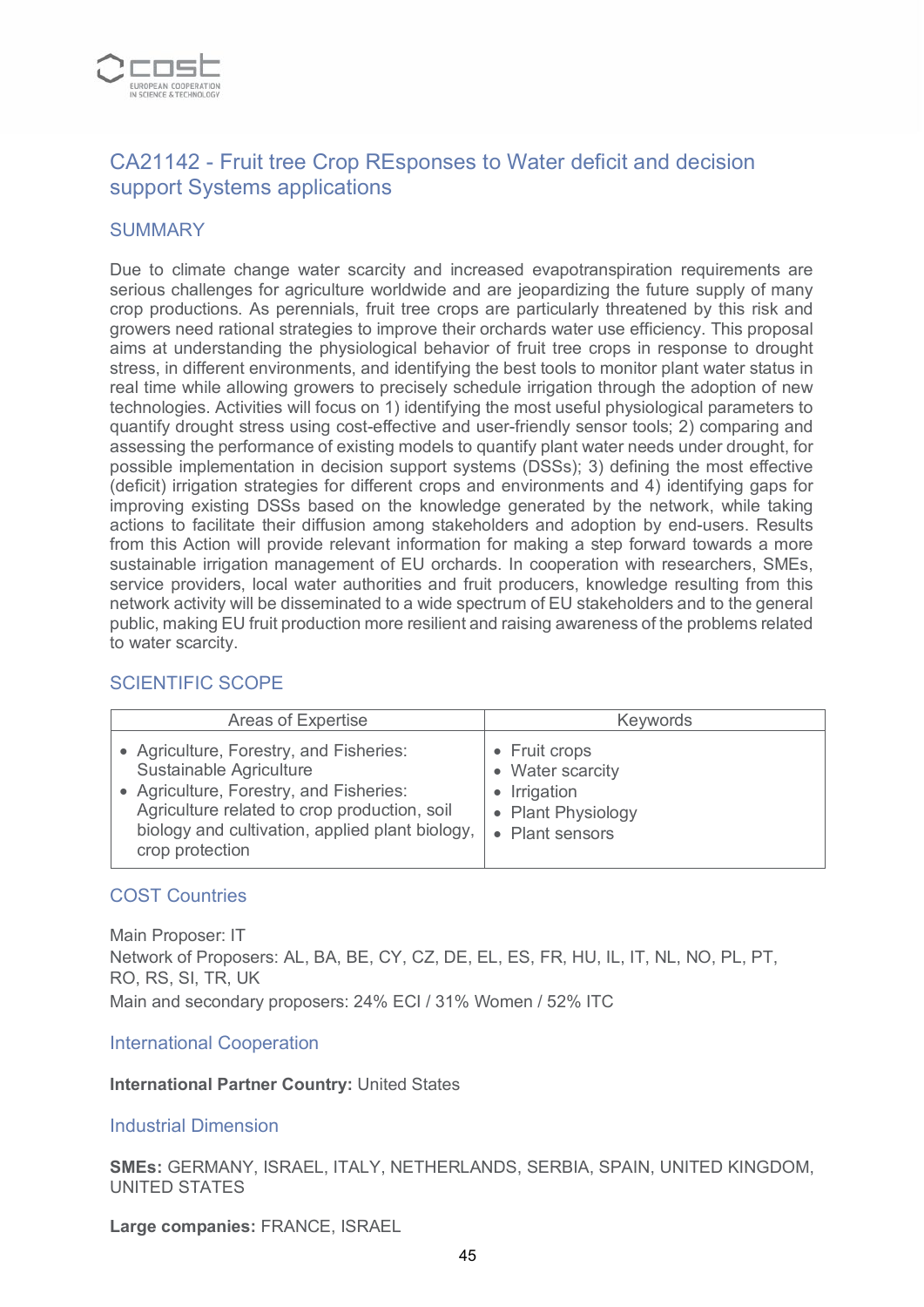

# CA21143 - Transnational Family Dynamics in Europe

### SUMMARY

This Action aims to deepen the knowledge of the growing, rapidly changing phenomenon and dynamics of transnational families (TNF) by bringing together researchers and stakeholders from different disciplines and countries to address the need for transnational insights and to formulate policy and practice-oriented recommendations with an impact on international, national, sub-local and local practices. This Action will closely monitor current trends in migration, technology and politics, and engage in an intensive dialogue with policy and practitioners, and, thus, address the need to deepen and broaden scientific and policy understanding of TNF.

The Action will develop a systematic exchange of knowledge, innovative interdisciplinary and international perspectives on TNF and tangible recommendations for stakeholders and policy makers. To achieve this, the Action is structured into 4 thematic working groups (WGs), which address critical areas that are gaining importance in research, practice and policy and therefore require significant theoretical and empirical development: WG 1: Kinkeeping within TNF in a global and digital era; WG 2: Integrating the perspective of vulnerable children and young people in social welfare and policy; WG 3: Social rights and social protection of transnational families; WG 4: Health and well-being of TNF. In addition, WG 5 will stimulate methodological progress and WG 6 will consolidate the recommendations of the other 5 working groups into clear and tangible recommendations for stakeholders and policy makers.

#### SCIENTIFIC SCOPE

| Areas of Expertise                                                           | <b>Keywords</b>                                                                                                           |
|------------------------------------------------------------------------------|---------------------------------------------------------------------------------------------------------------------------|
| • Sociology: Family studies<br>• Sociology: Migration, interethnic relations | • Transnational families<br>• Family policies<br>• Migration<br>• European integration & inclusion<br>• Social protection |

#### COST Countries

Main Proposer: BE Network of Proposers: BA, BE, BG, CH, CY, DE, HR, HU, IT, LT, LU, LV, NL, PL, PT, RO, RS, TR, UK Main and secondary proposers: 35% ECI / 65% Women / 68% ITC

#### International Cooperation

**International Partner Country:** Australia, Brazil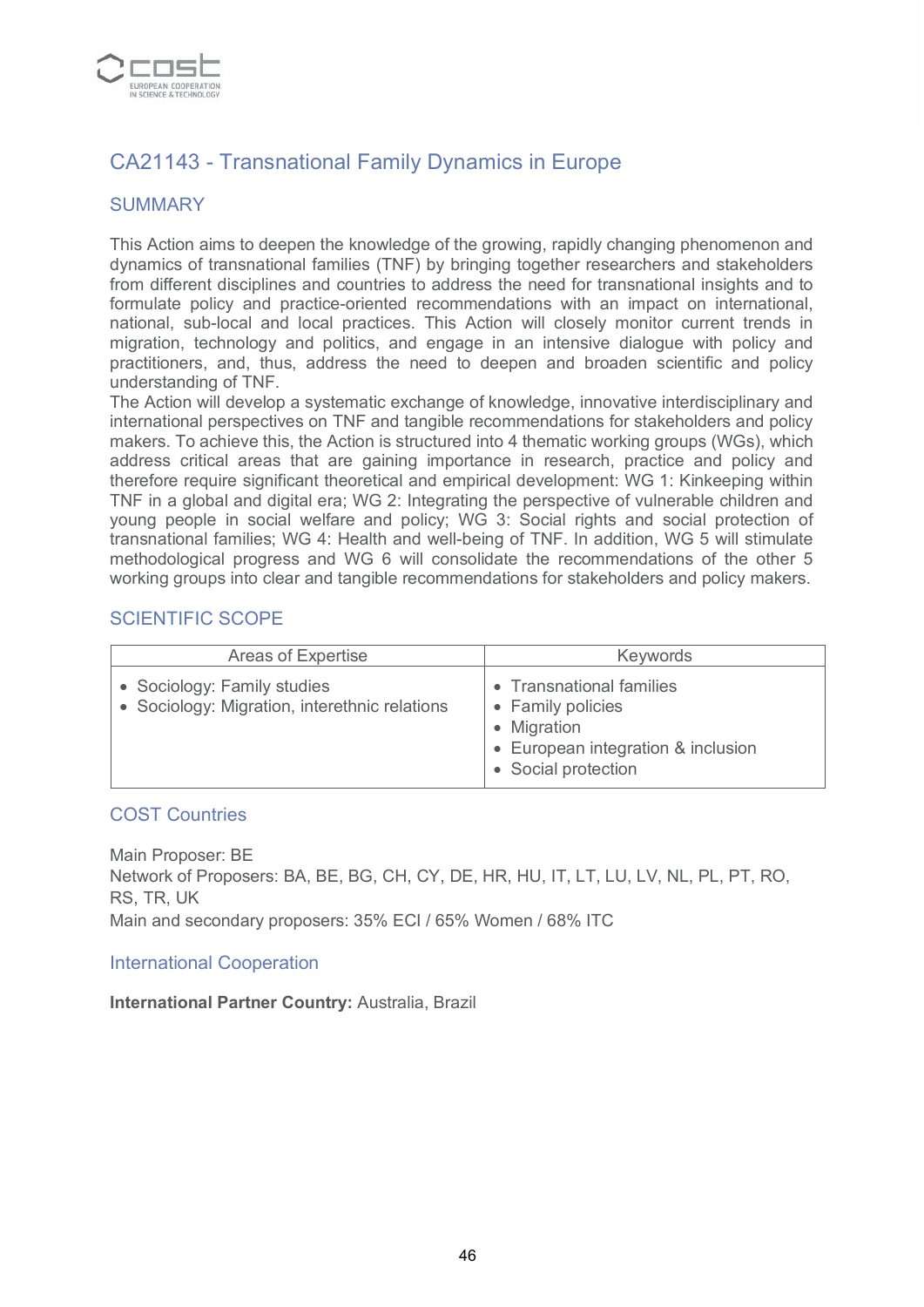

# CA21144 - SUPERCONDUCTING NANODEVICES AND QUANTUM MATERIALS FOR COHERENT MANIPULATION

#### **SUMMARY**

Recent years have seen a surge in superconducting quantum electronics, with rapidly rising number of promising devices and systems enabling quantum coherent manipulation and sensing. Present operating technologies use superconducting devices with a constantly increasing number and complexity of active elements. Quantum computation, for example, requires a perfect manipulation of a large number of qubits, often implemented as complex superconducting hybrid devices in arrangements manipulating quantum phase, flux or charge, among others. However, current technologies based on well-established processes face major difficulties in scaling of environment-protected superconducting qubits. Exploring novel quantum materials and phenomena is an alternative route to considerably improve superconducting devices and make a quantum leap in their stability and coherence. Addressing this goal is a huge challenge which requires going beyond presently available networks and projects. Here we propose a collaborative approach joining together efforts and groups all over Europe, structured around three pathways, (i) the synthesis and characterization of quantum materials with novel topological properties, (ii) the fabrication of sensors and devices exploiting novel superconducting functionalities, and (iii) the generation and coherent manipulation of superconducting states that can create new opportunities in superconducting quantum electronics. Using an open and inclusive approach that joins expertise and capabilities all over Europe, this project will foster collaborative efforts aiming at disruptive achievements in the field of superconductivity. The results will have impact far beyond the development of new quantum solutions for computation, including sectors such as health and energy.

#### Areas of Expertise **Keywords** • Physical Sciences: Superconductivity (theory) • Physical Sciences: Nanophysics: nanoelectronics, nanophotonics, nanomagnetism or classify • Superconductivity • Quantum devices • Quantum sensors • Strong electronic correlations • Magnetism

#### SCIENTIFIC SCOPE

#### COST Countries

Main Proposer: ES Network of Proposers: AT, BE, BG, CH, CZ, DE, DK, EE, EL, ES, FI, FR, HR, HU, IL, IT, LV, MD, ME, NL, PL, PT, RO, RS, SE, SI, SK, TR, UK Main and secondary proposers: 11% ECI / 26% Women / 51% ITC

#### Industrial Dimension

#### **SMEs:** GERMANY, ITALY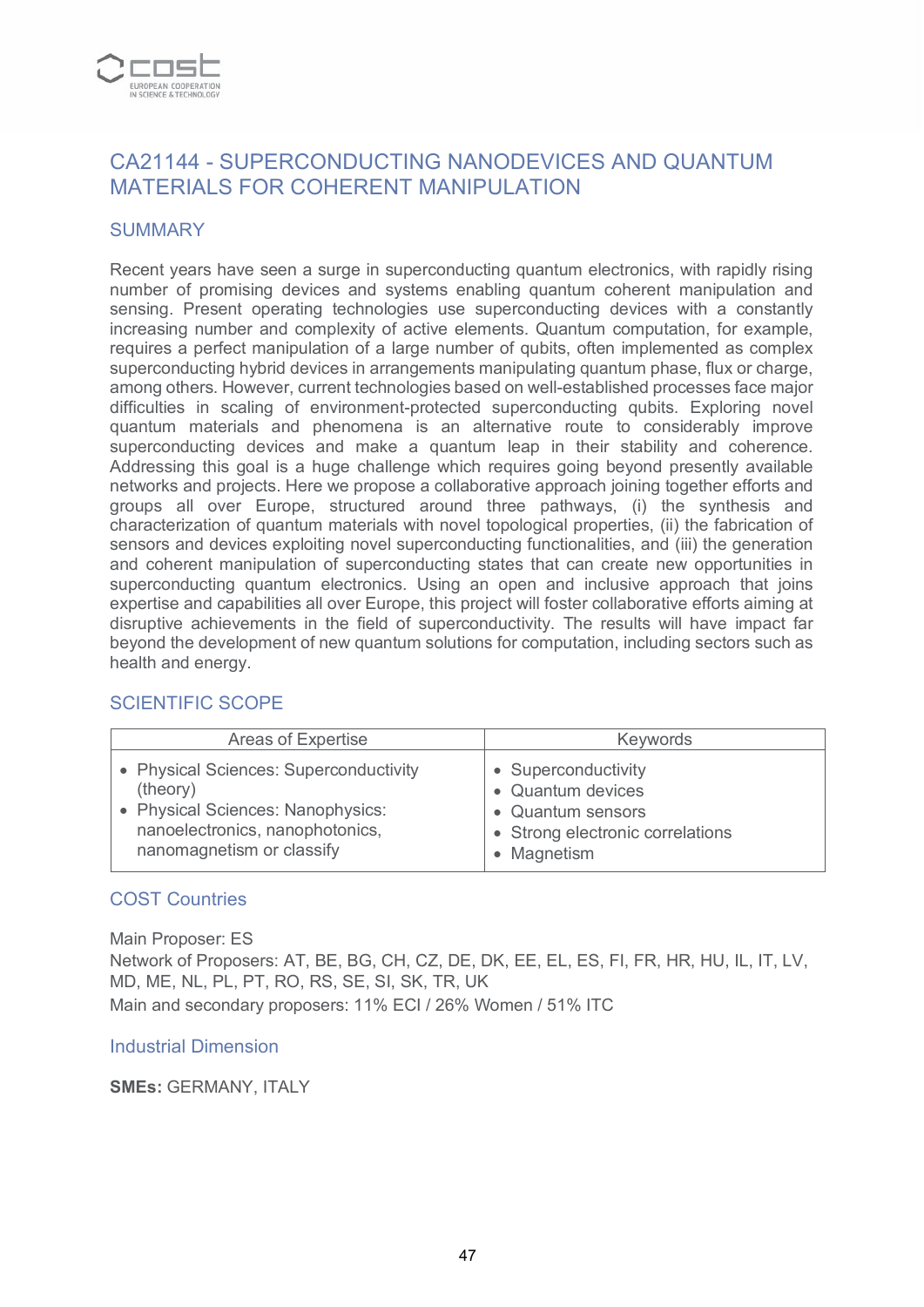

# CA21145 - European Network for diagnosis and treatment of antibioticresistant bacterial infections

#### **SUMMARY**

The emergence and spread of drug-resistant bacteria is an important health and socioeconomic threat with global dimensions, having the potential to evolve as a pandemic. No drugs are available to address the disease, while diagnostic tools are poorly effective, which notably impact the treatment and survival of critically ill patients. As such, drug resistant bacteria have the potential to outbreak and spread also outside hospital settings, representing a critical risk for the global population. Current research in the field is highly fragmented and mostly monodisciplinary, thus limiting the development of innovative diagnostic and therapeutic solutions.

This COST Action will bring together industrial and academic European researchers with different skills and expertise in a multidisciplinary and concerted initiative. The Action will combine disciplines such as chemistry, physics, bioinformatics, genetics, biology, immunology, and medicine in understanding the genetic and molecular bases of bacterial drug resistance, developing innovative diagnostic tools, and delivering lead/pre-clinical candidates, antibodies, and clinical-ready repurposed drugs towards the personalized treatment of infections by drugresistant bacteria. The further challenge of the Action is to enhance networking among European scientists and to increase the competitiveness of European research by promoting the exploitation of translational research outcomes, e.g., by the creation of novel SMEs. Finally, by knowledge creation and sharing, the Action will train a new generation of scientists skilled in the multiple aspects related to bacterial drug resistance. Career development of Early Career Investigators (ECIs) and research impulses in Inclusiveness Target Countries (ITC) will be considered as a priority in Action management.

#### SCIENTIFIC SCOPE

| <b>Areas of Expertise</b>                                                                                                                                                                                                                                                                                                                                                                                                                        | Keywords                                                                                                                      |
|--------------------------------------------------------------------------------------------------------------------------------------------------------------------------------------------------------------------------------------------------------------------------------------------------------------------------------------------------------------------------------------------------------------------------------------------------|-------------------------------------------------------------------------------------------------------------------------------|
| • Biological sciences: Glycomics<br>• Basic medicine: Pharmacology,<br>pharmacogenomics, drug discovery and<br>design, drug therapy<br>• Basic medicine: Prevention and treatment of<br>infection by pathogens (e.g. vaccination,<br>antibiotics, fungicide)<br>• Chemical sciences: Colloid chemistry,<br>macromolecular chemistry, polymer chemistry<br>• Chemical sciences: Databases, data mining,<br>data curation, computational modelling | • drug resistant bacteria<br>infections<br>٠<br>diagnosis<br>٠<br>• drug design and delivery<br>• microbiology and microbiota |

#### COST Countries

Main Proposer: IT Network of Proposers: BG, CZ, DE, DK, FR, IS, IT, LU, LV, PT, RO, RS, TR, UK Main and secondary proposers: 11% ECI / 66% Women / 57% ITC

#### Industrial Dimension

**SMEs:** DENMARK, UNITED KINGDOM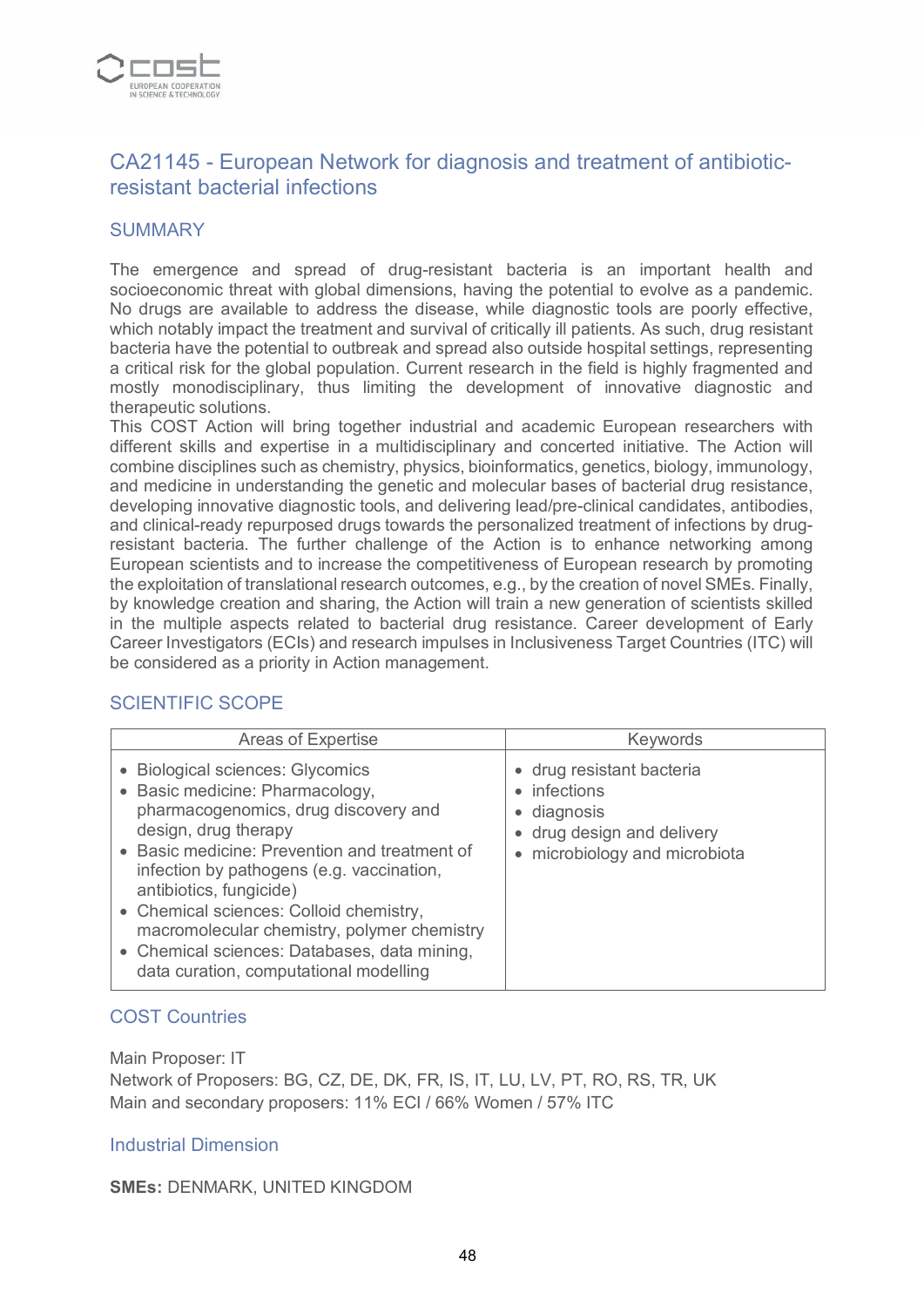

# CA21146 - Fundamentals and applications of purple bacteria biotechnology for resource recovery from waste

### **SUMMARY**

The biotechnological development of purple phototrophic bacteria (PPB) focuses on resource recovery from waste sources, contributing to a circular bioeconomy. The technology is being scaled-up. However, technological implementation faces several challenges, as: Knowledge transfer from pure to mixed cultures; Obtaining fundamental knowledge on nutrients uptake pathways; Developing mechanistic models; Steering cultures to selective and stable communities; Defining the targeted waste streams; Optimizing culture conditions based on light transfer; Optimizing downstream processing to extract products; Developing technoeconomic, social and environmental life cycle assessments. A holistic and multidisciplinary approach is required to overcome these bottlenecks. The combined efforts of basic and applied scientists and technologists from the industrial sector improve this emerging technology's competitiveness in the EU, ultimately leading to technology deployment and product commercialization. PURPLEGAIN aims to create a European network to share information, facilitating technology and knowledge transfer between the academic and industrial sectors, related to PPB applications for resource recovery from organic waste sources. Resource recovery includes wastewater or organic waste, open or closed environments, in single or chain processes. The network associates fundamental-focused and applied-research groups, improving lab-scale technology optimization through mechanistic modeling. It benefits the technology transfer from applied-research groups to industry, considerably improving process design. PURPLEGAIN also aims to create a database for techno-economic, social and environmental impacts studies, which facilitates the marketability of both the PPB-based technologies and the products to extract. Some focused products are polyhydroxyalkanoates, single-cell proteins, biomass for energy, biomass as fertilizer, biohydrogen, carotenoids, terpenoids, organic acids, coenzyme Q10, and 5-aminolevulinic acid.

#### SCIENTIFIC SCOPE

| Areas of Expertise                                                                                                                                                                                                                                                                                                                                                                         | <b>Keywords</b>                                                                                                                                                                            |
|--------------------------------------------------------------------------------------------------------------------------------------------------------------------------------------------------------------------------------------------------------------------------------------------------------------------------------------------------------------------------------------------|--------------------------------------------------------------------------------------------------------------------------------------------------------------------------------------------|
| • Chemical engineering: Chemical engineering for<br>waste management applications<br>• Environmental engineering: Waste treatment<br>(environmental engineering)<br>• Environmental biotechnology: Bioreactors and<br>applied microbiology for environmental engineering<br>• Environmental engineering: Environmental impact,<br>Life Cycle Assessment<br>• Physical Sciences: Biophysics | • Purple phototrophic bacteria<br>• Resource recovery from waste<br>• Bioreactor design and<br>processing<br>• Bioeconomy and Circular<br>Economy<br>• Development of novel<br>bioproducts |

#### COST Countries

Main Proposer: ES Network of Proposers: AL, AT, BE, BG, CH, CY, CZ, DE, EE, EL, ES, FR, HU, IT, NL, PL, PT, RS, SK, TR, UK Main and secondary proposers: 27% ECI / 56% Women / 52% ITC International Cooperation **International Partner Country:** Australia, China, India, Mexico, United States Industrial Dimension **SMEs:** BELGIUM, NETHERLANDS, SPAIN, UNITED KINGDOM **Large companies:** GREECE, SPAIN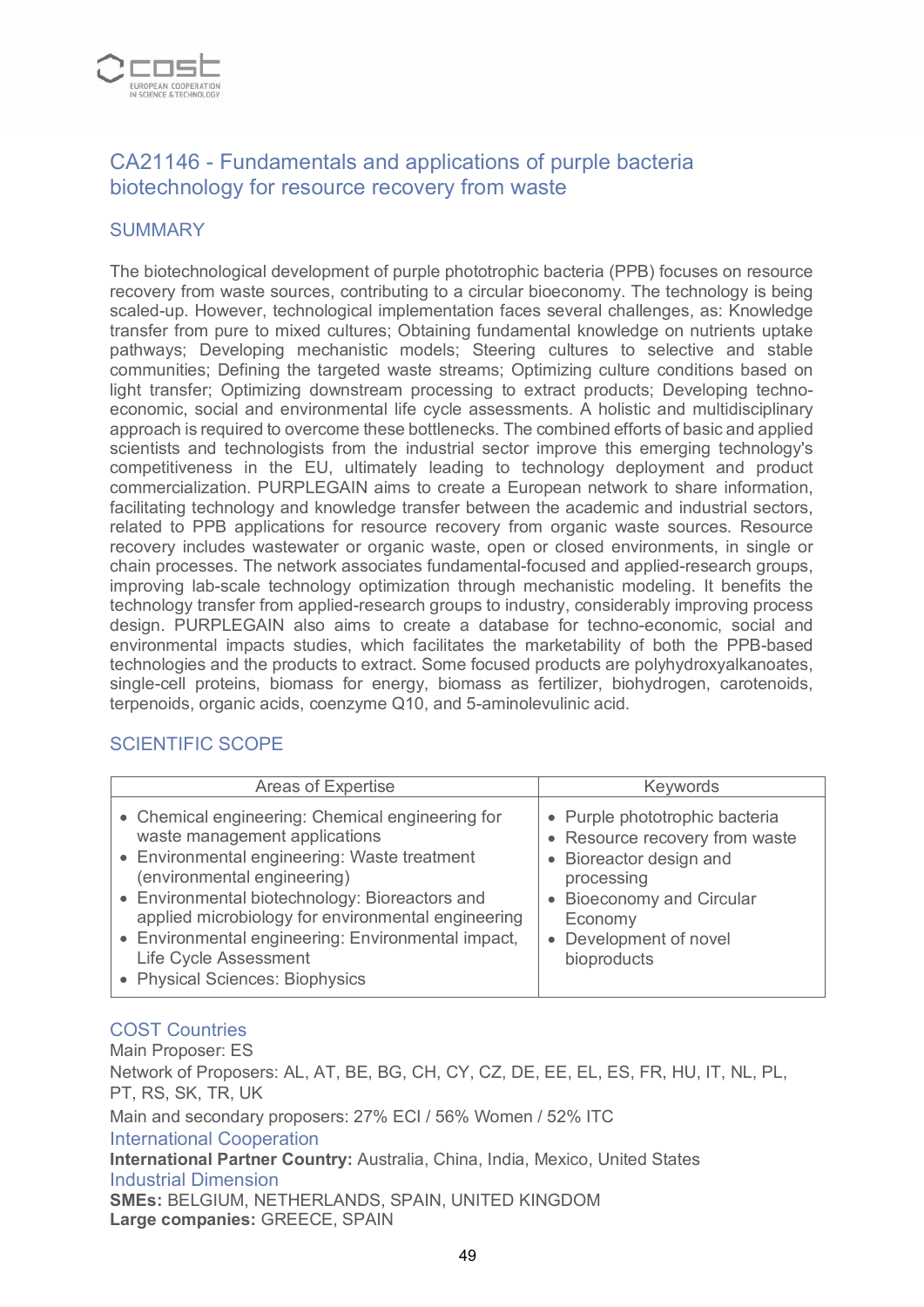

# CA21147 - European Network on Optimising Treatment with Therapeutic Antibodies in chronic inflammatory diseases

#### **SUMMARY**

Although treatment of chronic inflammatory diseases has been revolutionised with the introduction of targeted therapies with therapeutic antibodies, a large portion of patients do not respond to treatment or they lose response over time. This is mainly attributed to suboptimal dosing, immunogenicity and interpatient variability in pharmacokinetics. To overcome the problems of suboptimal treatment, researchers have started to focus on individualised treatment optimisation strategies based on development of patient stratification tools and therapeutic drug monitoring (TDM)-guided dose adaptations based on serum drug concentrations.

A substantial improvement in patient care will be realised by implementing individualized (TDM-guided) dosing schemes of therapeutic antibodies in daily clinical practice for treatment of chronic inflammatory diseases, which will ultimately result in a more cost-effective use of these expensive drugs ("the right drug at the right dose for the right patient"). However, expertise on individualised (TDM-guided) treatment optimisation is highly fragmented in Europe, and largely limited to a few pioneering centres. Transferring knowledge and techniques to other (peripheral) centres is challenging, especially due to the need for inhouse expertise and a lack of standardisation in TDM assays. Therefore, this Action will create an interdisciplinary, pan-European Network in order to defragment and structure the scientific research in this field and to facilitate the implementation of individualised (TDM-guided) costeffective dose optimisation of therapeutic antibodies in daily clinical practice for treatment of chronic inflammatory diseases.

### SCIENTIFIC SCOPE

| <b>Areas of Expertise</b>                                                                                                                                                                                                                                                                                               | Keywords                                                                                                                     |
|-------------------------------------------------------------------------------------------------------------------------------------------------------------------------------------------------------------------------------------------------------------------------------------------------------------------------|------------------------------------------------------------------------------------------------------------------------------|
| • Health Sciences: Health services, health<br>care research<br>• Medical engineering: Databases, data<br>mining, data curation, computational<br>modelling<br>• Clinical medicine: Rheumatology<br>• Clinical medicine: Gastroenterology and<br>hepatology<br>• Clinical medicine: Dermatology and venereal<br>diseases | • Inflammatory chronic diseases<br>• Biopharmaceuticals<br>• Cost-effectiveness<br>• Drug monitoring<br>• Precision medicine |

### COST Countries

Main Proposer: FR Network of Proposers: BE, BG, EE, ES, FR, HU, LT, MK, NL, PT, RS, SE, SI Main and secondary proposers: 33% ECI / 61% Women / 61% ITC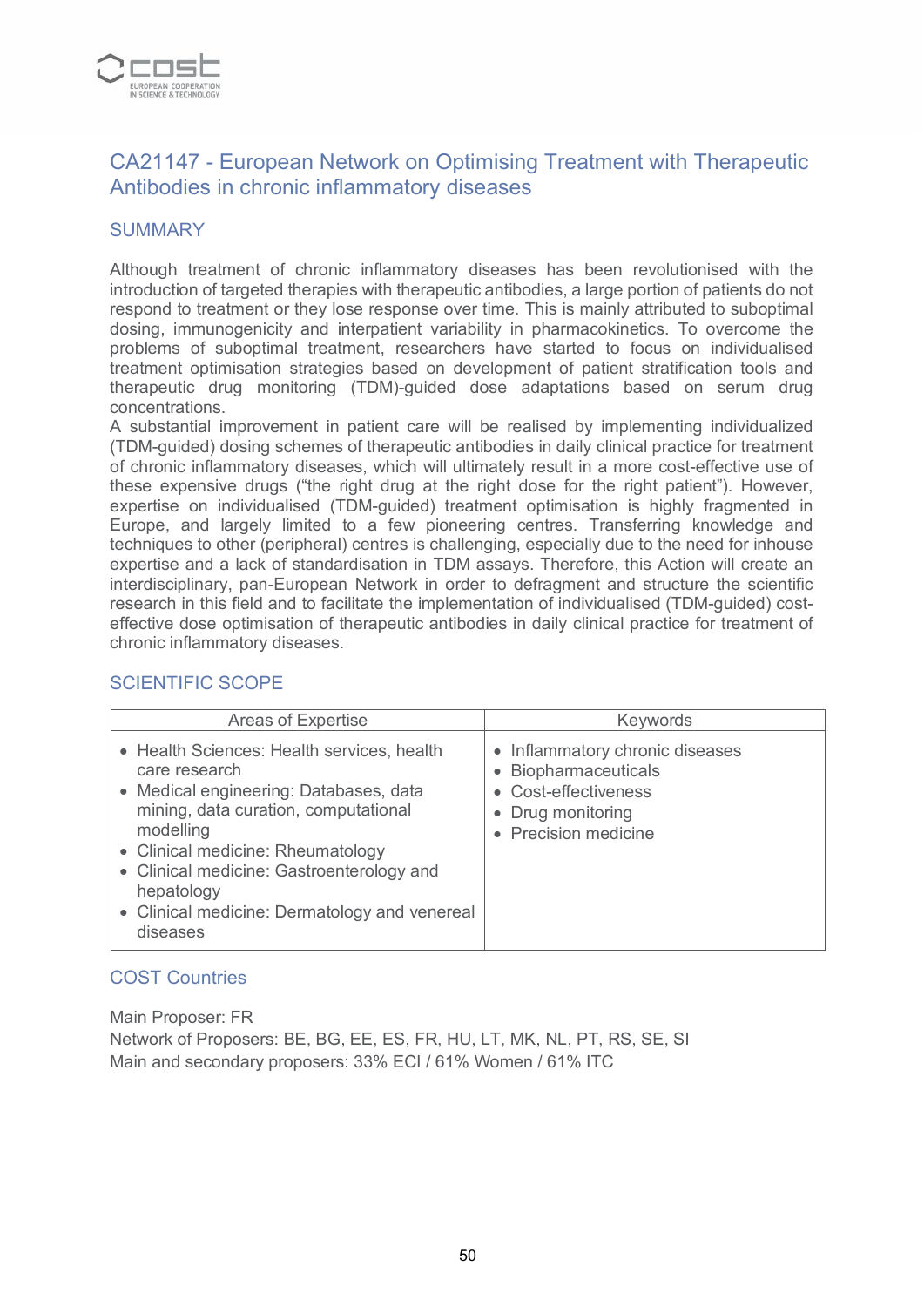

# CA21148 - Research and International Networking on Emerging Inorganic Chalcogenides for Photovoltaics

#### **SUMMARY**

The European Green Deal directives endorse the development of new renewable energy concepts using non-toxic materials with low environmental impact and low greenhouse gas emissions. To meet this goal, RENEW-PV brings together leading and pioneering academic and industry researchers from across Europe and worldwide, targeting to pool current and stimulate further research development and deployment of emerging inorganic chalcogenide thin-film PV technologies. THE ACTION AIMS to create a research and innovation networking environment that will allow exploiting the high stability, low environmental impact, low carbon footprint, and high technological flexibility potential of emerging inorganic chalcogenide PV technologies. RENEW-PV seeks to consolidate and strengthen the emerging PV ecosystem, providing generation and exchange of knowledge, enhancing creativity and collaboration. It will deliver a portfolio of technological benchmarking to establish performance indicators defining a technological roadmap for the development of a new type of PV technology capable of producing higher power densities, and with a wider application range than traditional Sibased PV. The challenge to overcome is to bridge the knowledge gaps between different research groups focused on materials and device modeling, thin-film materials and processes development, solar cells engineering, and material and device characterization. RENEW-PV Action will promote research excellence and foster the career development of early-career researchers and doctoral students (following the gender balance principles) through networking, training, mentoring, and integration into PV research collaborations, contributing to jobs creation and re- industrialization of Europe in a low-carbon economy and green society.

### SCIENTIFIC SCOPE

| <b>Areas of Expertise</b>                                                                                                                                                                                                                                                                                                                                                                                          | Keywords                                                                                                                                                            |
|--------------------------------------------------------------------------------------------------------------------------------------------------------------------------------------------------------------------------------------------------------------------------------------------------------------------------------------------------------------------------------------------------------------------|---------------------------------------------------------------------------------------------------------------------------------------------------------------------|
| • Physical Sciences: Semiconductors, material growth,<br>physical properties (theory)<br>• Chemical sciences: Chemistry of condensed matter<br>• Materials engineering: Semiconductors, material<br>growth, physical properties for materials engineering<br>applications<br>• Materials engineering: Thin films<br>• Materials engineering: New materials: oxides, alloys,<br>composite, organic-inorganic hybrid | • Emerging inorganic<br>chalcogenides<br>• Green-earth-abundant<br>elements<br>• Low cost thin-film PV<br>• Sustainable technology<br>• Research excellence network |

### COST Countries

Main Proposer: EE Network of Proposers: AT, BG, CH, CY, CZ, DE, DK, EE, EL, ES, FI, FR, HR, IT, LT, LU, LV, MD, NO, PL, PT, RO, SE, SK, TR, UK Main and secondary proposers: 21% ECI / 46% Women / 53% ITC

#### International Cooperation

**International Partner Country:** Australia, Brazil, China, Japan, Mexico, South Korea, United States, Uzbekistan

#### Industrial Dimension **SMEs:** AUSTRIA, ESTONIA, FRANCE, GERMANY, GREECE, LITHUANIA, SLOVAKIA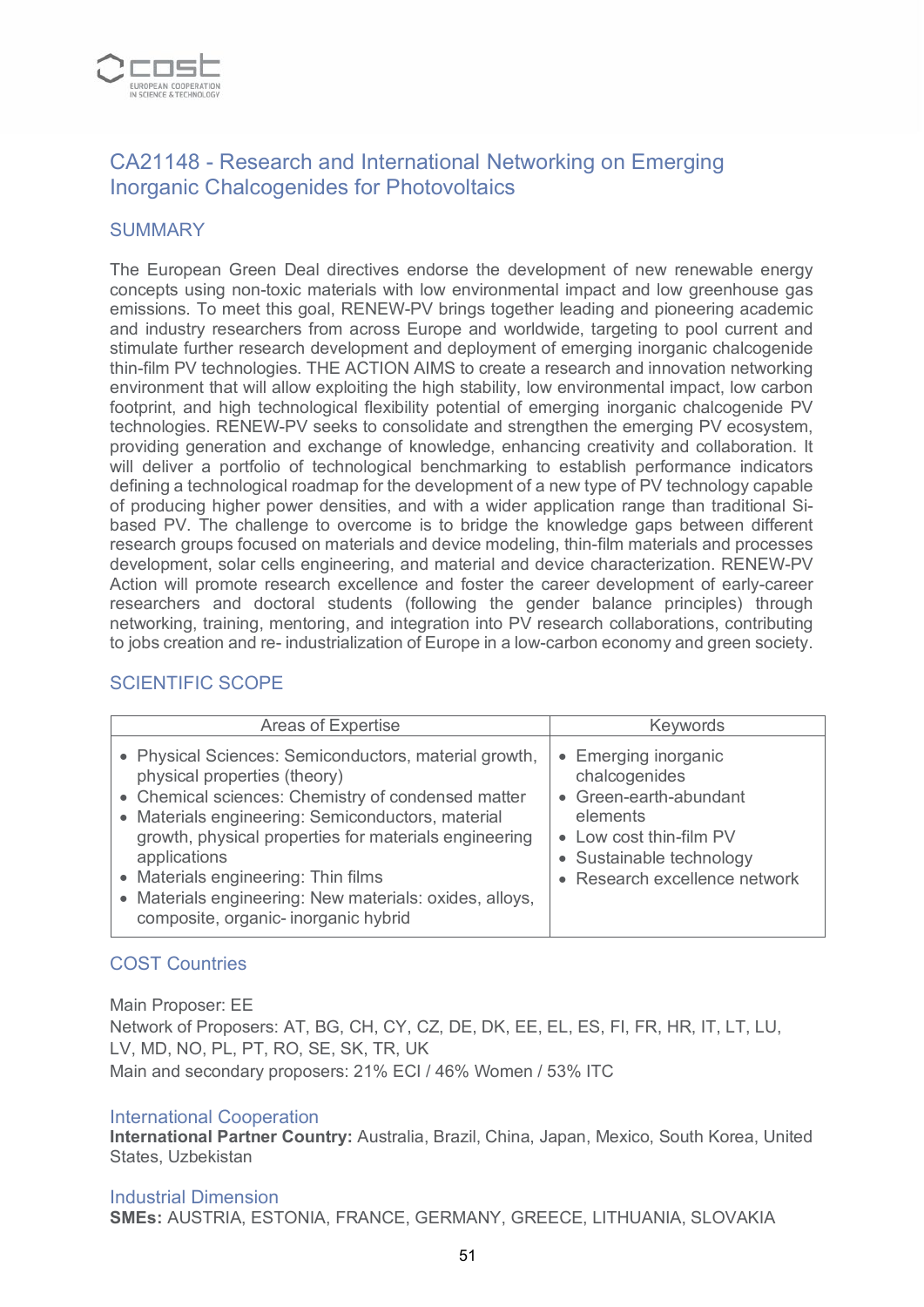

# CA21149 - Reducing acrylamide exposure of consumers by a cereals supply-chain approach targeting asparagine

### **SUMMARY**

Acrylamide in food is considered a potential health hazard. It may lead to increased risk of cancer. Acrylamide forms during industrial food processing and home cooking. For years, the cereals processing industry has been engaged in reducing acrylamide formation through production process optimisations and establishment of guidelines.

The 2017 EC Regulation on acrylamide sets benchmarks on acrylamide levels in food, which are considered to be either challenging or insufficient, depending on who is asked. However, if no drastic action is taken, future regulations may threaten the availability of cereals brands. ACRYRED's challenge is to establish a multi-disciplinary research and communication network on reducing acrylamide formation, involving the entire value chain from grains to consumer products. If asparagine levels can be reduced through better breeds and farming practices, downstream acrylamide formation in cereals-based products can be reduced significantly. The urgency to resolve the problem is compounded by the fact that there is no grain of guaranteed low asparagine concentration commercially available to meet requirements for different food categories. Further, the processing industry does not have a reliable tool to measure the level of free asparagine contained in raw material. ACRYRED brings together plant breeders, the agricultural grain farming community, grain traders, European food processors, toxicologists, public regulators and consumer interest groups to establish non-GMO research requirements on asparagine formation in plants, as well as investigate new economic models that encompass the full supply chain. The Action will also elaborate new approaches to inform catering/hospitality and consumers about responsible cooking of cereal-based foods.

### SCIENTIFIC SCOPE

| <b>Areas of Expertise</b>                                                                                                                                                                                                                                                                                                        | <b>Keywords</b>                                                             |
|----------------------------------------------------------------------------------------------------------------------------------------------------------------------------------------------------------------------------------------------------------------------------------------------------------------------------------|-----------------------------------------------------------------------------|
| • Agriculture, Forestry, and Fisheries: Agriculture<br>related to crop production, soil biology and<br>cultivation, applied plant biology, crop protection<br>• Health Sciences: Nutrition and dietetics<br>• Economics and business: Consumer choice,<br>behavioural economics<br>• Economics and business: International trade | • Acrylamide<br>• Asparagine<br>• Cereals<br>• Plant Breeding<br>• Agronomy |

#### COST Countries

Main Proposer: UK Network of Proposers: AT, BE, CH, CZ, DE, ES, FR, HU, IE, IT, LT, LV, NL, PL, PT, RO, RS, SE, SI, SK, TR, UK Main and secondary proposers: 15% ECI / 52% Women / 50% ITC

#### International Cooperation **International Partner Country:** United States

Industrial Dimension **SMEs:** CZECH REPUBLIC, UNITED KINGDOM

**Large companies:** FRANCE, GERMANY, NETHERLANDS, SWEDEN, SWITZERLAND, UNITED KINGDOM, UNITED STATES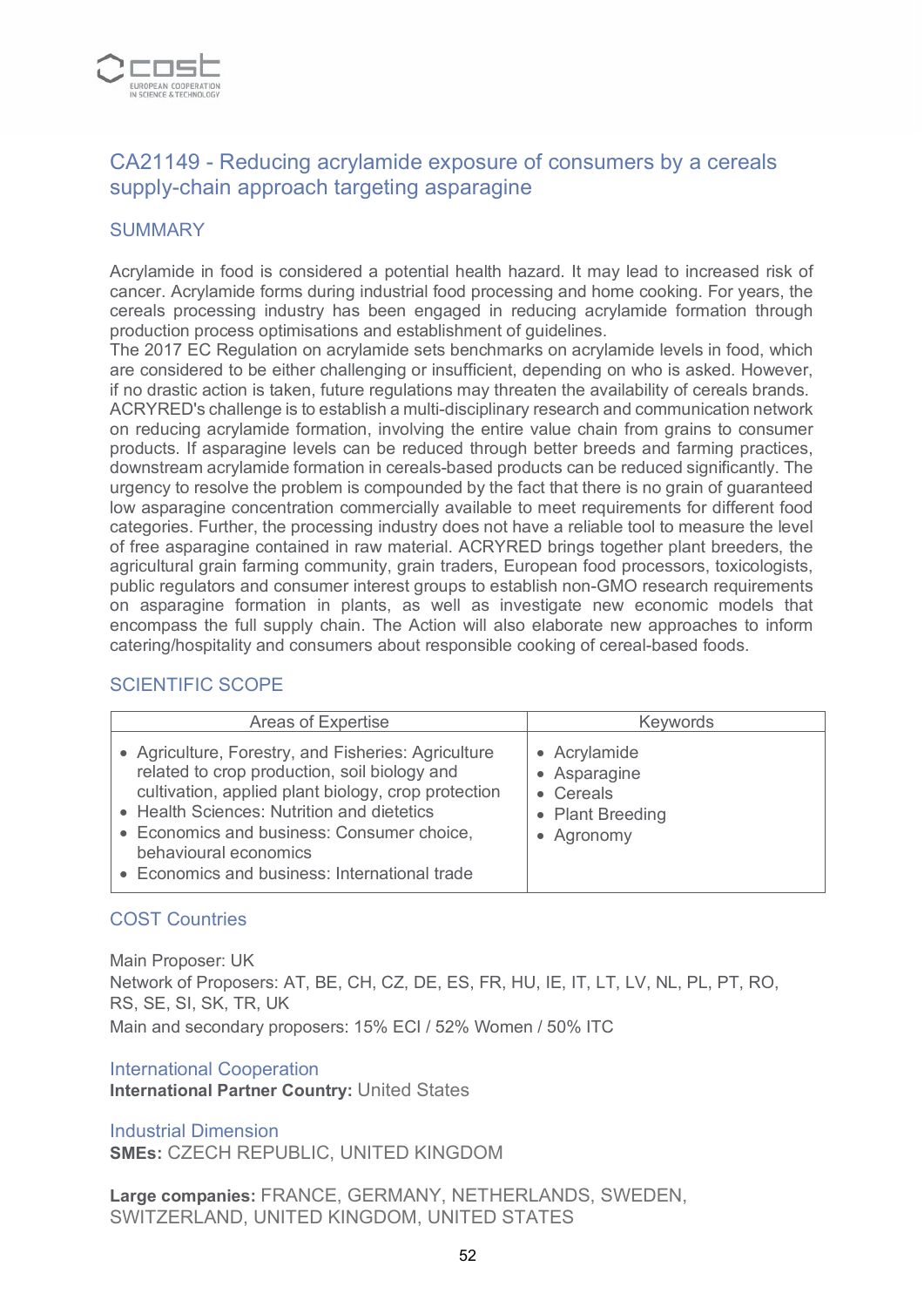

# CA21150 - Parental Leave Policies and Social Sustainability

### **SUMMARY**

The Action aims to advance and disseminate research and knowledge about the significance of paid parental leave (PPL) for the social sustainability of societies. Our aim is to set the scene for future PPL research from the new perspective of social sustainability while making the field more coherent across disciplines and beyond academia. The main challenges are to build the network, identify and fill gaps in PPL research, develop a future- oriented and cross-disciplinary PPL terminology, and facilitate future research by closing the PPL data gap. Five Working Groups (WGs) will be established to focus on: (1) The development of a theoretical framework; (2) the identification of social inequalities through PPL policies; (3) the relevance of PPL for child development; (4) providing a future- oriented PPL terminology and (5) the expansion of PPL data.

The initial network will consist of 32 members from 22 countries. The Action is dedicated to making the network more interdisciplinary, involving more Inclusiveness Target Countries (ITC), Near Neighbour Countries (NNC) and International Partner Countries (IPCs), and attracting participation from Young Researchers. The network will actively engage in efforts to minimize the gender gap in European PPL research and also ensure timely and close collaboration with Specific Organisations relevant to PPL research and policymaking. To fill the PPL data gap, stakeholders from European survey organizations will be approached. The network will disseminate knowledge of PPL policy as a component of social sustainability for academics at all career stages as well as for stakeholders from Specific Organisations, policymakers, companies, and the broader public.

#### SCIENTIFIC SCOPE

| Areas of Expertise                            | <b>Keywords</b>         |
|-----------------------------------------------|-------------------------|
| • Sociology: Social structure, inequalities,  | • Paid Parental Leave   |
| social mobility, social exclusion, income     | • Social Sustainability |
| distribution, poverty                         | • Inequalities          |
| • Political Science: Social policies, welfare | • Early Childhood       |
| state                                         | • Welfare State         |

#### COST Countries

Main Proposer: DE Network of Proposers: AT, BG, CY, CZ, DE, EE, EL, ES, FI, HR, HU, IE, IL, LT, LU, NL, PL, PT, RS, SE, SK, UK Main and secondary proposers: 15% ECI / 81% Women / 54% ITC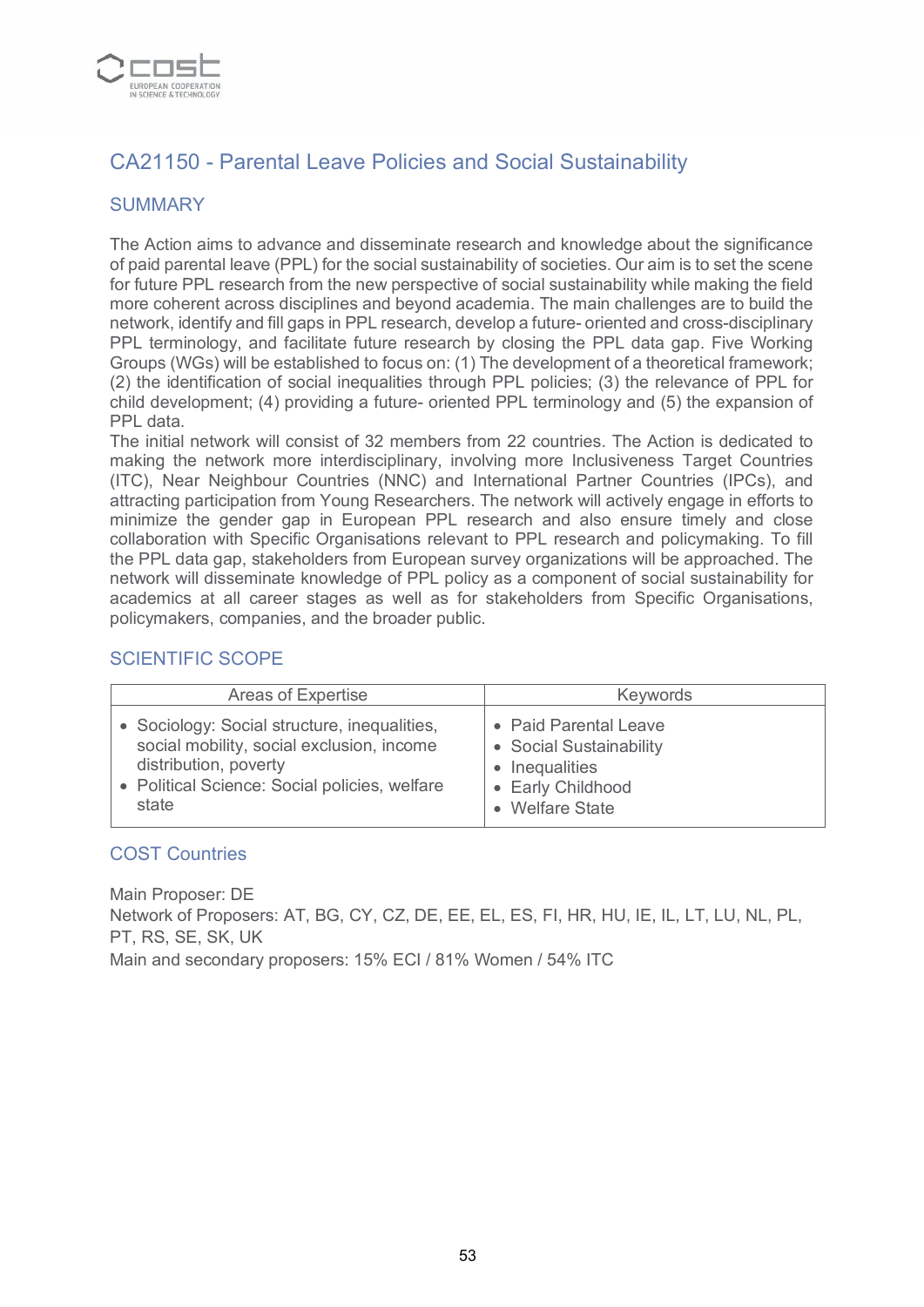

## CA21151 - GENERATION OF HUMAN INDUCED PLURIPOTENT STEM CELLS FROM HAPLO-SELECTED CORD BLOOD SAMPLES

#### **SUMMARY**

HAPLO-iPS aims to create a collaborative network to provide a framework for hiPSC generation of hiPSC homozygous for frequent HLA haplotypes, compatible with a significant percentage of the population to be used for cell therapy clinical trials and to create a data collection system (REGISTRY) for such lines.

HAPLO-iPS will establish an European-based excellence network on hiPSC-derived cellbased medicines that not only will boost the state-of-the-art of this research field if not will also contribute to Europe worldleadership through the medical, scientific, economic, and social development of Europe and strengthening Europe's competitiveness capacities. This network includes all the relevant stakeholders: hiPSC generation/banking centres, CB banks that will supply cord blood units; manufacturing centres (GMP complying), immunology experts, chemistry and manufacturing controls, regulatory bodies, National Agencies, and ethics experts. The challenge will be approached essentially by networking with all the stakeholders involved sharing knowledge, standardizing methodology and developing an educational training programme for researchers.

HAPLO-iPS is also promoting the participation of researchers from less research-intensive countries as a significant percentage of the members are from ITC countries. ITC participants will have access to research facilities, training courses, mentoring of ITC young researchers and will participate spreading excellence and widening participation programme. Furthermore, Key leadership positions in the Action Management are reserved to COST ITC.

Overall, this proposal will pioneer new approaches that will foster the progress of a haploselected hiPS generation of therapeutics by the development, implementation and exploitation of a registry with all the information for the benefit of patients.

#### SCIENTIFIC SCOPE

| Areas of Expertise                       | Keywords                                                                                                 |
|------------------------------------------|----------------------------------------------------------------------------------------------------------|
| • Biological sciences: Stem cell biology | • human induced Pluripotent Stem Cells<br>(hIPSC)<br>• Cord Blood samples<br>• HLA homozygous haplotypes |

#### COST Countries

Main Proposer: ES Network of Proposers: BG, CZ, DE, ES, FR, HR, HU, IT, NL, NO, PL, PT, SE, SI, TR, UK Main and secondary proposers: 16% ECI / 51% Women / 50% ITC

International Cooperation

**European RTD Organisation:** Germany

Industrial Dimension

**SMEs:** CZECH REPUBLIC, HUNGARY

**Large companies:** ITALY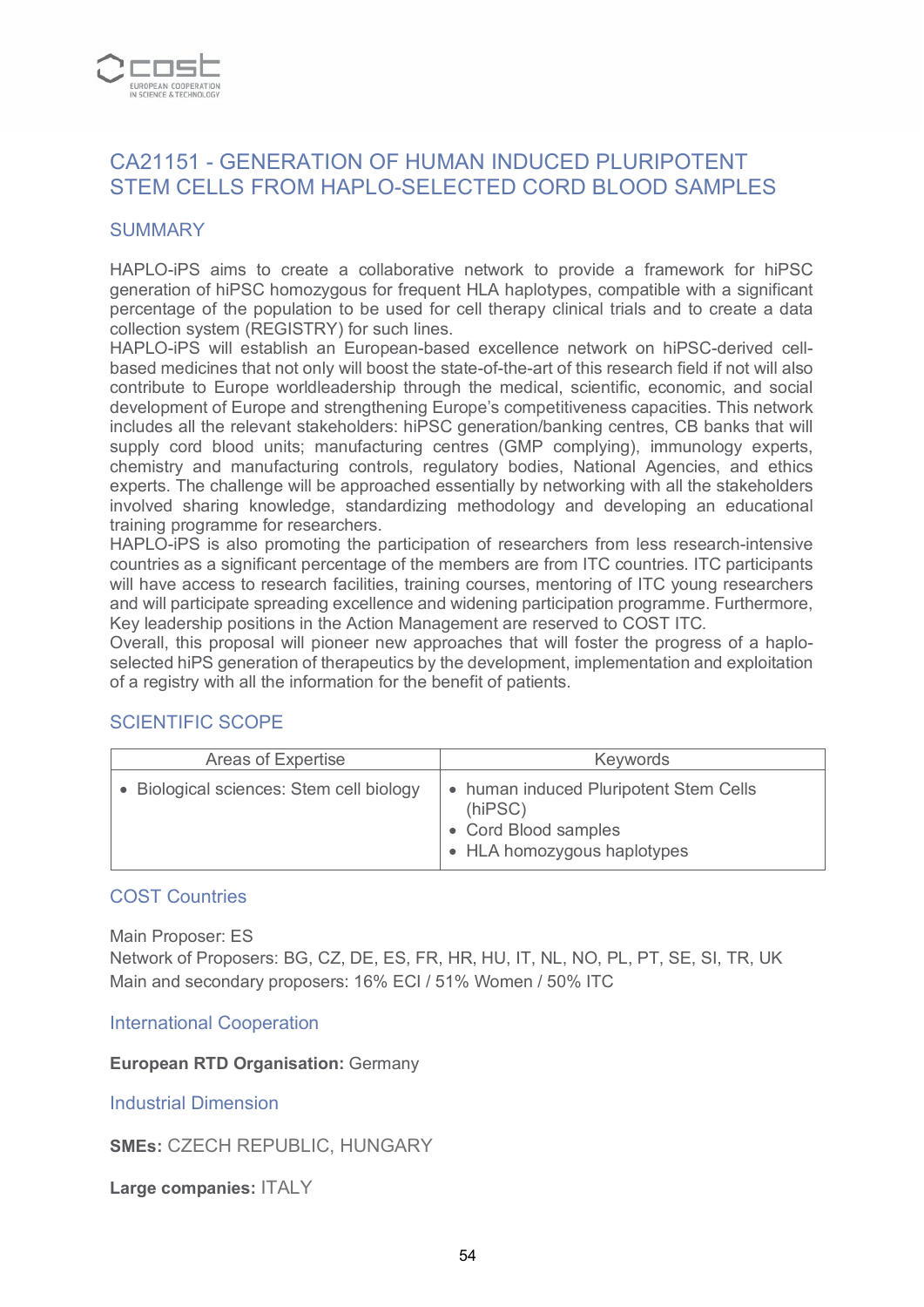

# CA21152 - Implementation Network Europe for Cancer Survivorship Care

### **SUMMARY**

Almost one in three individuals will develop cancer during their lifetime with almost 20 million European citizens having survived cancer. After completion of chemotherapy, radiotherapy, or immunotherapy many cancer survivors experience ongoing physical, cognitive, and emotional issues and have continuing need for support and care. It is widely acknowledged across Europe that the current model of hospital based oncology care has inadequate capacity and limited time to provide follow-up that meets endorsed survivorship practice guidelines and is no longer adequate to address the chronic and complex survivorship needs of individuals and their families. The EU's Cancer Mission "aims to improve access to quality of life and survivorship support in all Member States". The main aim of this COST Action is to systematically support the sustained translation of evidence-based interventions into routine clinical practice as part of a cross boundary, systems level cancer survivorship pathway which ultimately enhances the health and wellbeing of cancer survivors. This Network will use a cross-national comparative approach to map and make preliminary models outlining the contextual factors impacting on the: implementation of cancer survivorship care and associated risk-stratified pathways of survivorship care, and use of digital/electronic health solutions. This will be completed using an implementation science lens. Key outputs of this COST Action include: a sustainable web-based platform which hosts an integrated implementation science theory-based framework and toolkit to support the multi-level implementation of evidence-based cancer survivorship care across Europe. Through this Network the capacity and capability for cancer survivorship research and practice will be enhanced.

| Areas of Expertise                                                                                                                                                                                | <b>Keywords</b>                                                                                                                         |
|---------------------------------------------------------------------------------------------------------------------------------------------------------------------------------------------------|-----------------------------------------------------------------------------------------------------------------------------------------|
| • Health Sciences: Health services, health<br>care research<br>• Clinical medicine: Oncology<br>• Other engineering and technologies:<br>Sustainability for other engineering and<br>technologies | • cancer survivorship<br>• implementation science<br>· digital/electronic health solutions<br>• sustainability<br>• risk stratification |

### SCIENTIFIC SCOPE

#### COST Countries

Main Proposer: IE Network of Proposers: AL, BA, BE, BG, CH, EE, ES, FR, HR, IE, IT, LU, LV, PL, PT, RO, SE, SI, TR, UK Main and secondary proposers: 35% ECI / 61% Women / 60% ITC

#### International Cooperation

**International Partner Country:** Australia, Hong Kong SAR, Malaysia, United States

#### Industrial Dimension

#### **SMEs:** ITALY, UNITED KINGDOM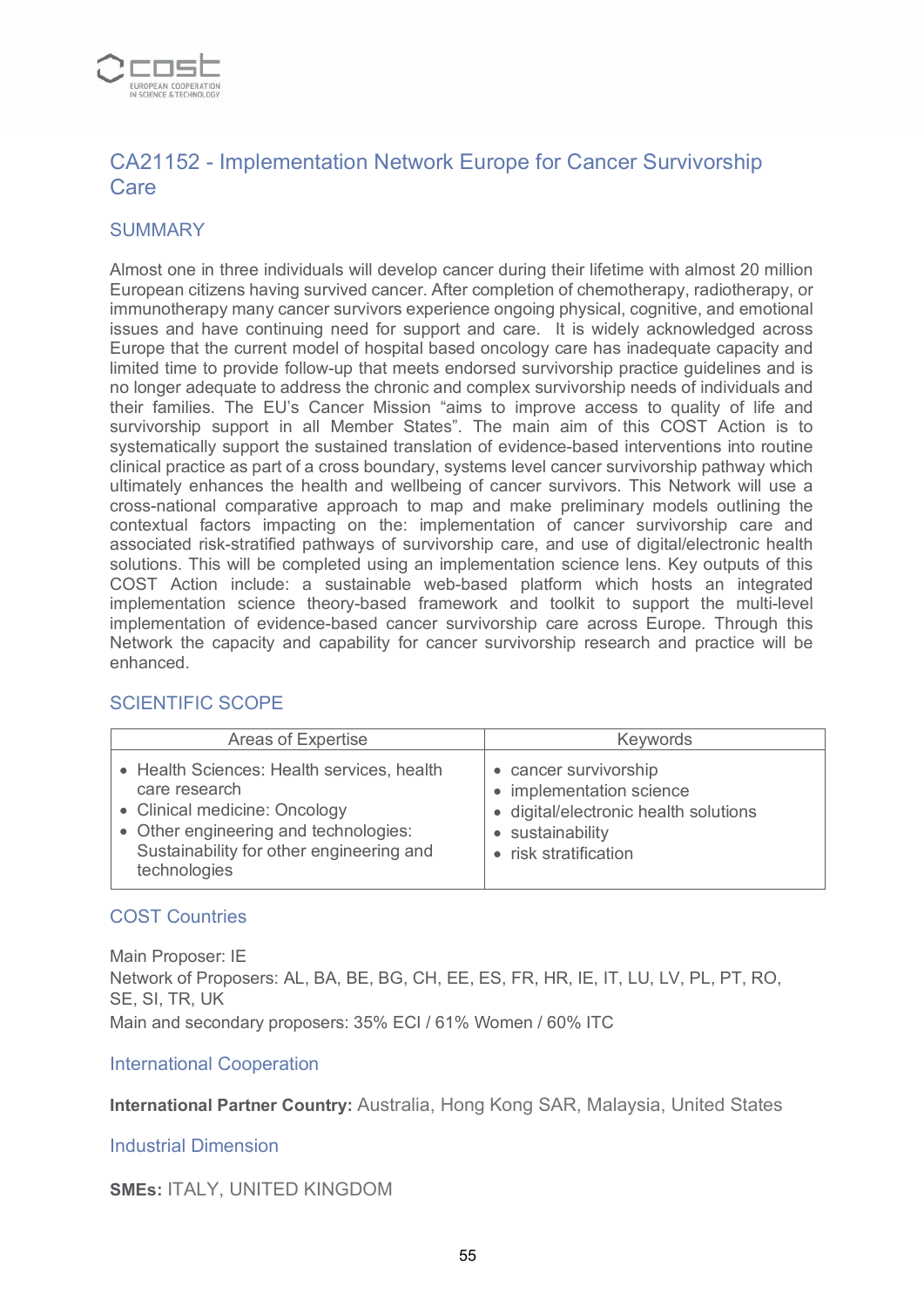

# CA21153 - Network for implementing multiomics approaches in atherosclerotic cardiovascular disease prevention and research

#### **SUMMARY**

The latest epidemiological data suggest that cardiovascular diseases (CVD) are still the leading cause of morbidity and mortality worldwide. In order to improve the CVD outcomes, we need new strategies that incorporate the complex interplay of different driving forces behind atherosclerosis pathophysiology in addition to the traditional risk factors. AtheroNET aims to consolidate and connect experts from different fields into European and international network that will focus on the use of multiple omics technologies and data integration through machine learning/artificial intelligence ML/AI approach to bring novel paradigms in prevention, diagnosis, and treatment of atherosclerotic cardiovascular disease (ASCVD). Current CVDrelated initiatives and networks are focused on specific aspects of CVD and/or specific methodologies. AtheroNET offers a comprehensive environment in which different stakeholders (basic scientists, clinicians, bioinformaticians, industry representatives, patients' representatives) will address current challenges by: Organizing multi-centric studies for crossvalidation of different genomic, transcriptomic, proteomic, and metabolomics traits related to atherosclerosis; Fostering joined research efforts through different European funds to investigate novel pathophysiological mechanisms, prognostic, diagnostic, and therapeutic ASCVD targets; Inter-sectorial cooperation with the private sector to commercialize novel scientific achievements and secure their delivery to the market; Organizing inter-laboratory dialogs and ring trials leading to standardization and harmonization of different wet-lab and dry-lab workflows; Utilizing specific ML/AI algorithms for data integration and design of innovative multiomics models.

Through the abovementioned steps, the Action will train the next generation of scientists ready to tackle upcoming challenges and provide opportunities for the transfer of novel omics technologies from bench to the bedside.

### SCIENTIFIC SCOPE

| <b>Areas of Expertise</b>                                                                                                                                                                                                                                            | Keywords                                                                                                                |
|----------------------------------------------------------------------------------------------------------------------------------------------------------------------------------------------------------------------------------------------------------------------|-------------------------------------------------------------------------------------------------------------------------|
| • Clinical medicine: Cardiovascular diseases<br>• Basic medicine: Genomics, comparative<br>genomics, functional genomics<br>• Basic medicine: Transcriptomics<br>• Basic medicine: Proteomics<br>• Computer and Information Sciences:<br>Machine learning algorithms | • Atherosclrosic Cardiovascular Diseases<br>• Systems biology<br>omics<br>• Machine learning<br>• Personalized medicine |

### COST Countries

Main Proposer: RS Network of Proposers: AT, BA, BE, CY, DE, DK, EL, ES, HR, HU, IS, IT, LU, MT, NL, PL, PT, RO, RS, SI, TR, UK Main and secondary proposers: 25% ECI / 52% Women / 54% ITC

#### International Cooperation

**International Partner Country:** Australia, Brazil, United States

Industrial Dimension **SMEs:** AUSTRIA, SLOVENIA, SPAIN **Large companies:** BOSNIA AND HERZEGOVINA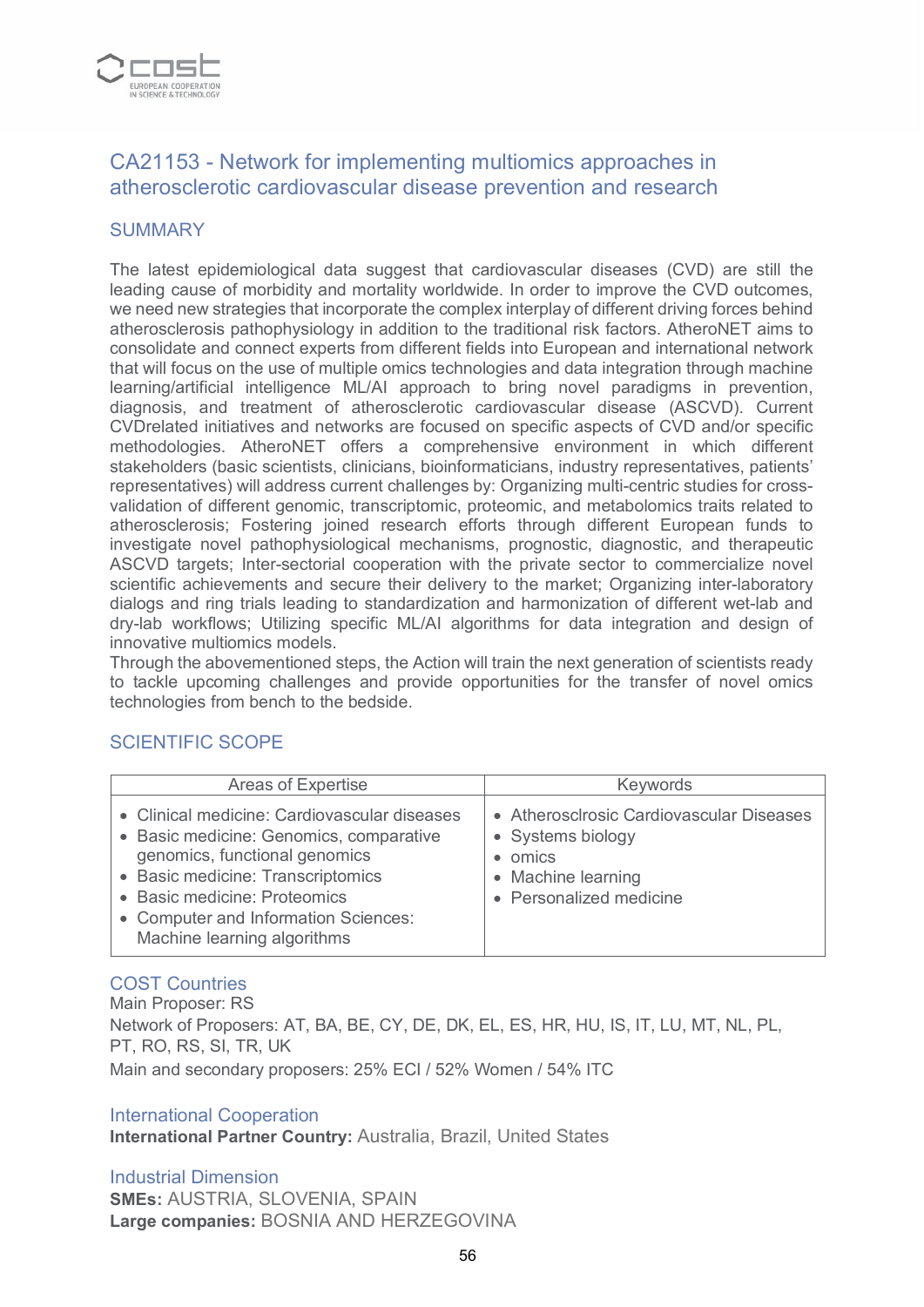

# CA21154 - Translational control in Cancer European Network

### **SUMMARY**

The TRANSLACORE Europe Action will bridge disciplines and expertise across Europe in order to advance an emerging field in cancer biology : translational control in cancer. It will provide a unique opportunity to understand this biological process leading to reconsider our view of gene expression control in this disease and deliver novel therapeutic opportunities.

Translational control plays a major role in numerous physiological processes by defining the proteome, maintaining cell homeostasis, and controlling cell fate (stemness, proliferation, growth, differentiation). Acquisition of alterations resulting in translational reprogramming provides novel mechanisms by which aberrant cells escape normal physiology and favor development of cancers.

Therefore, translational control has the potential to provide innovative strategies and therapeutic avenues improving the management and health outcomes for patients with cancer. However, there is a lack of mechanistic detail to describe translational control and its contribution to the disease processes. TRANSLACORE Europe will consist of a consortium of universities, international research institutes, basic scientists, clinicians, Biotech, Pharma companies and patient associations that provides cutting edge infrastructure and world-class learning environment for broad high-quality education in various research disciplines. By implementing collaborative and cross-disciplinary partnerships, resource pooling and knowledge sharing, this structural framework aims at achieving breakthroughs allowing to accelerate secure robust transfer of academic findings to improve human health of patients with cancer. TRANSLACORE Europe will help to improve cancer management and to maintain a competitive environment for European research in the field of protein synthesis control.

### SCIENTIFIC SCOPE

| Areas of Expertise                        | <b>Keywords</b>                 |
|-------------------------------------------|---------------------------------|
| • Biological sciences: Protein synthesis, | • Translational control         |
| modification and turnover                 | • RNA biology - Therapeutic RNA |
| • Biological sciences: RNA synthesis,     | • Cancer biology                |
| processing, modification and degradation  | • Ribosome                      |
| • Biological sciences: Proteomics         | • Epitranscriptomics            |

#### COST Countries

Main Proposer: FR Network of Proposers: BE, CZ, DE, DK, EE, EL, ES, FR, HR, IT, LT, ME, NL, PL, PT, RO, RS, SE, TR, UK Main and secondary proposers: 19% ECI / 48% Women / 50% ITC

#### Industrial Dimension

**SMEs:** FRANCE, ITALY, NETHERLANDS, UNITED KINGDOM

**Large companies:** FRANCE, GERMANY, TURKEY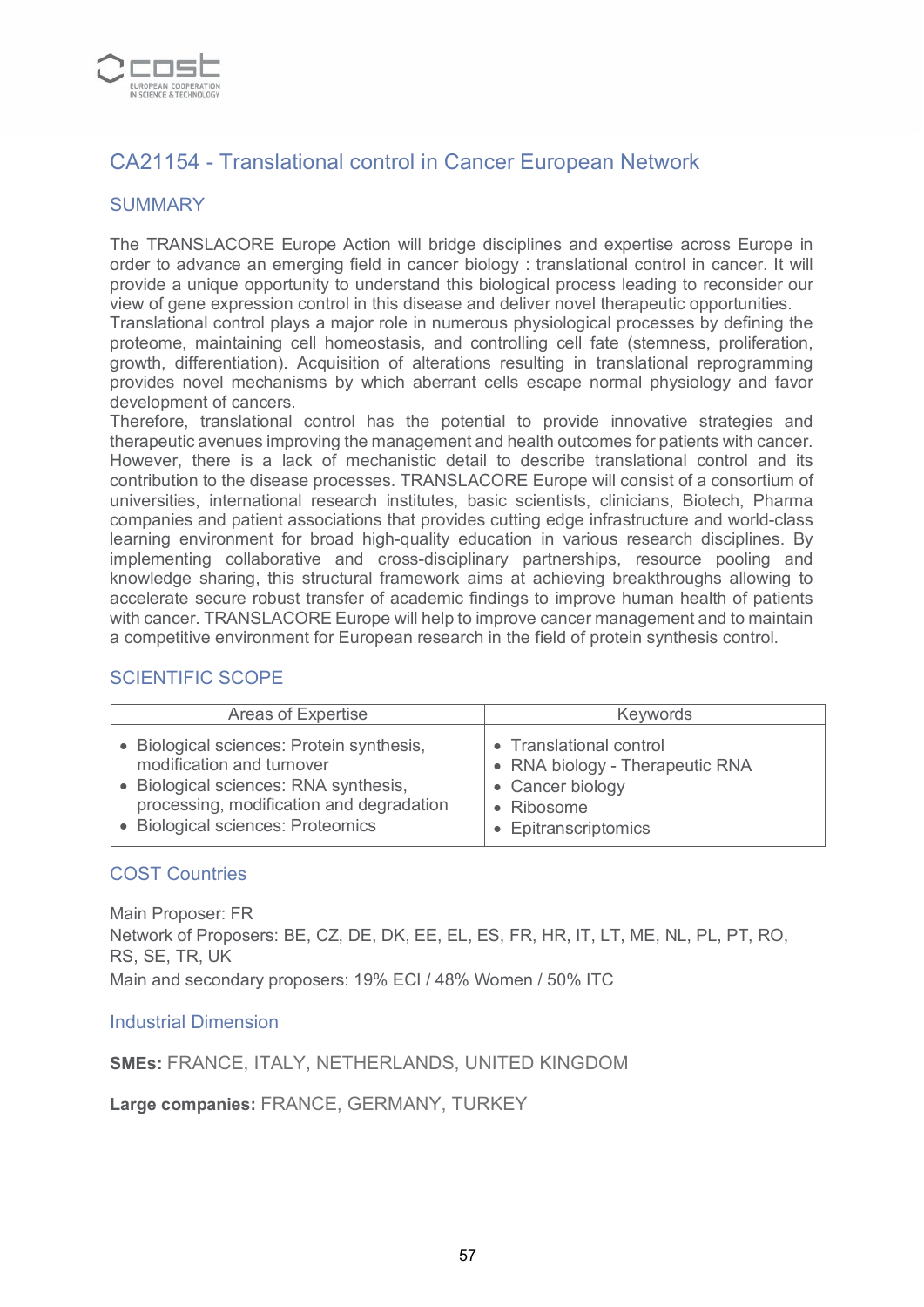

# CA21155 - Advanced Composites under HIgh STRAin raTEs loading: a route to certification-by-analysis

#### **SUMMARY**

Climate change challenges have driven an ever-increasing use of composite materials, including hybrid and metamaterials, in structures prone to extreme dynamic events. HISTRATE aims to lay the scientific and technological foundations for the creation and implementation of a robust framework for the certification- by-analysis of advanced composite structures subject to high strain rate loading, e.g., impact and blast. A paradigm shift in simulation comprehensiveness, high strain rate testing protocols and smart sensing tools is needed to replace the complex, laborious building block approach for validation and product certification with approaches based on simulations which require less tests. In this way, composition and performance adjustments should be allowed without recertification.

Realisation of this aim heavily relies on knowledge available within the HISTRATE network, which now gathers 80 European and non-European, academic and industrial experts active in the wide field of composites. HISTRATE will strongly encourage interaction between the partners by stimulating the exchange and cross-fertilisation of knowledge both across industrial sectors and expertise fields, including material and component testing, measurement and monitoring techniques, modelling methodologies, standardisation and certification. By combining the available knowledge on high strain rate response at different length scales, i.e., from the material constituents to the structure, HISTRATE will radically transform the way we discover, develop, and design ultra-high-performance, durable, safe, sustainable, and novel advanced composites for use in real high strain rate loading applications. The participation of leading actors in the field provides the basis and impetus for the adaptation of this new approach in industry.

| Areas of Expertise                                                                                                                                                                                                                                                        | <b>Keywords</b>                                                                                   |
|---------------------------------------------------------------------------------------------------------------------------------------------------------------------------------------------------------------------------------------------------------------------------|---------------------------------------------------------------------------------------------------|
| • Materials engineering: Characterization methods of<br>materials for material engineering applications<br>• Materials engineering: Structural properties of materials<br>• Materials engineering: New materials: oxides, alloys,<br>composite, organic- inorganic hybrid | • composites<br>• high strain rate loading<br>• certification<br>testing<br>$\bullet$<br>modeling |

#### SCIENTIFIC SCOPE

#### COST Countries

Main Proposer: BE Network of Proposers: AT, BA, BE, BG, CY, CZ, DE, DK, EE, EL, FR, HR, HU, IL, IT, LT, LU, LV, ME, NL, PL, PT, RO, RS, SE, SI, SK, TR, UK Main and secondary proposers: 26% ECI / 27% Women / 62% ITC

#### International Cooperation

**International Partner Country:** Italy

#### Industrial Dimension

**SMEs:** ARMENIA, CYPRUS, GERMANY, GREECE, ITALY, LUXEMBOURG, SERBIA, SLOVENIA, UKRAINE

**Large companies:** BELGIUM, CZECH REPUBLIC, GERMANY, ISRAEL, NETHERLANDS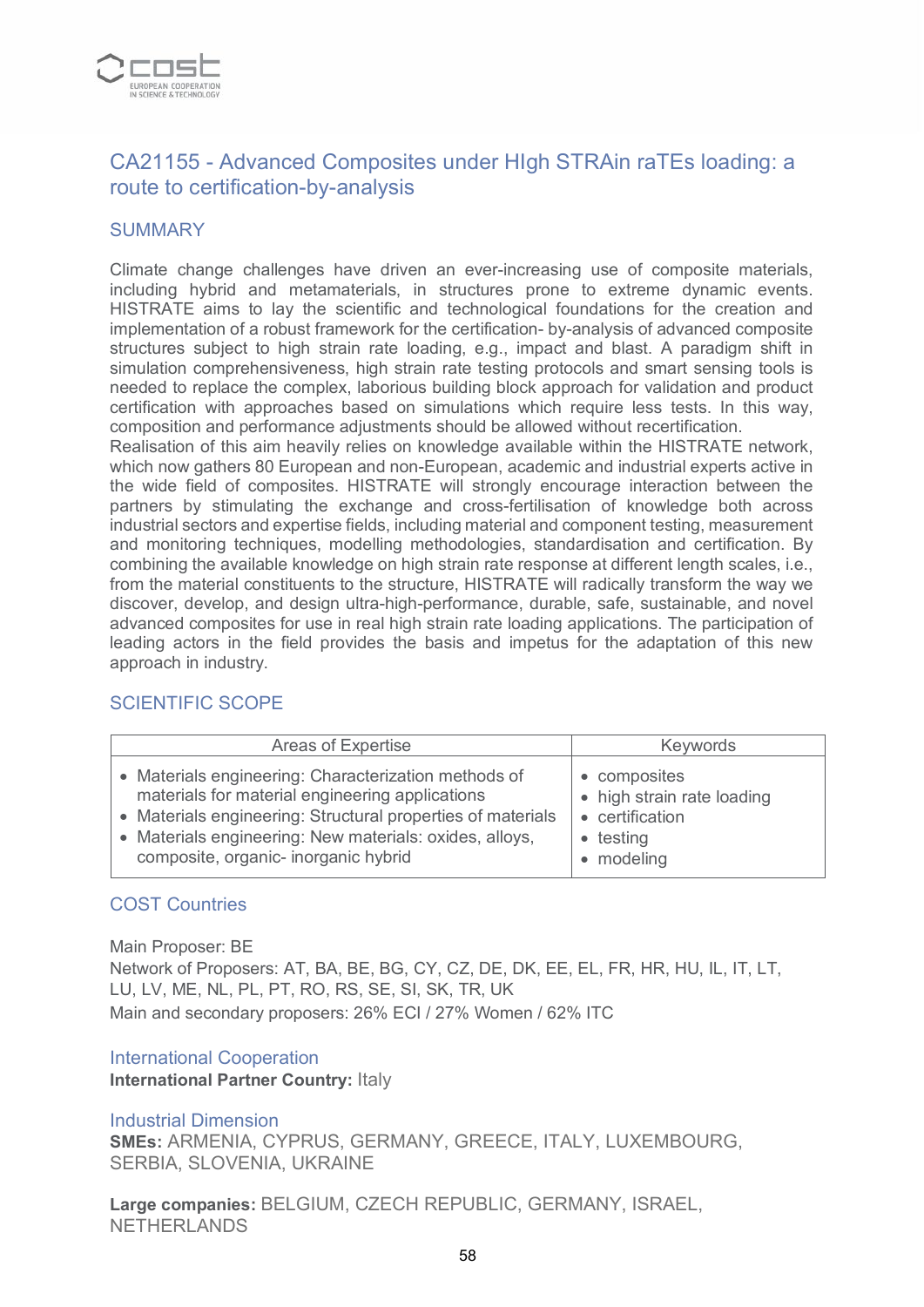

### CA21156 - european network for FOstering Large-scale ImplementAtion of energy GEostructure

### **SUMMARY**

Energy geostructures are a special type of ground heat exchanger installed within ground contact structures, such as retaining walls, piles, tunnels and other buried infrastructure. Thy are a relatively mature technology whose physical behaviour has been studied, including at a number or pilot sites.

However, both technical and non-technical barriers still prevent actual implementation at a large scale. This applies both in terms of quantities and in geographical reach. Some of the challenges may be related to:

Integration issues, including of shallow geothermal energy with other renewables, and of energy geostructures with other shallow geothermal sources.

Upscaling from the mastering of individual structures to the planning of geothermal district heating and the connection with the city scale.

Sustainability in the long term in terms of Environmental Impact Assessment and knowledge of the long term energy performance.

The absence of a database of knowledge regarding existing energy geostructures, their implementation, characteristics and performance.

Retrofitting of existing buildings and/or existing geostructures.

Non technical issues related to legislation, financial incentives, social impact, lack of standardization or under-developed skills in the workforce.

In addition, the full potential of this technology is not explored and some opportunities still have to be investigated. Among them are the waste heat storage or the balance of energy loads at district scale.

The aim of this COST Action is to gather all needed information to reduce these barriers and foster development by creating a multi-disciplinary network between the different stakeholders (local authorities, communities, developers, designers, academics, contractors, …).

#### SCIENTIFIC SCOPE

| Areas of Expertise                                                                                | <b>Keywords</b>                                                                                                                      |
|---------------------------------------------------------------------------------------------------|--------------------------------------------------------------------------------------------------------------------------------------|
| • Civil engineering: Sustainable engineering,<br>adaptation to long-term environmental<br>changes | • Energy geostructures<br>• large scale implementation<br>• long term energy performance<br>• Environmental Impact<br>• Retrofitting |

#### COST Countries

Main Proposer: FR Network of Proposers: CH, CY, EL, ES, FR, IT, LT, MK, NL, NO, PL, PT, RO, RS, SE, SI, SK, UK Main and secondary proposers: 24% ECI / 32% Women / 50% ITC

#### Industrial Dimension

**SMEs:** FRANCE, NETHERLANDS, ROMANIA

**Large companies:** FRANCE, ROMANIA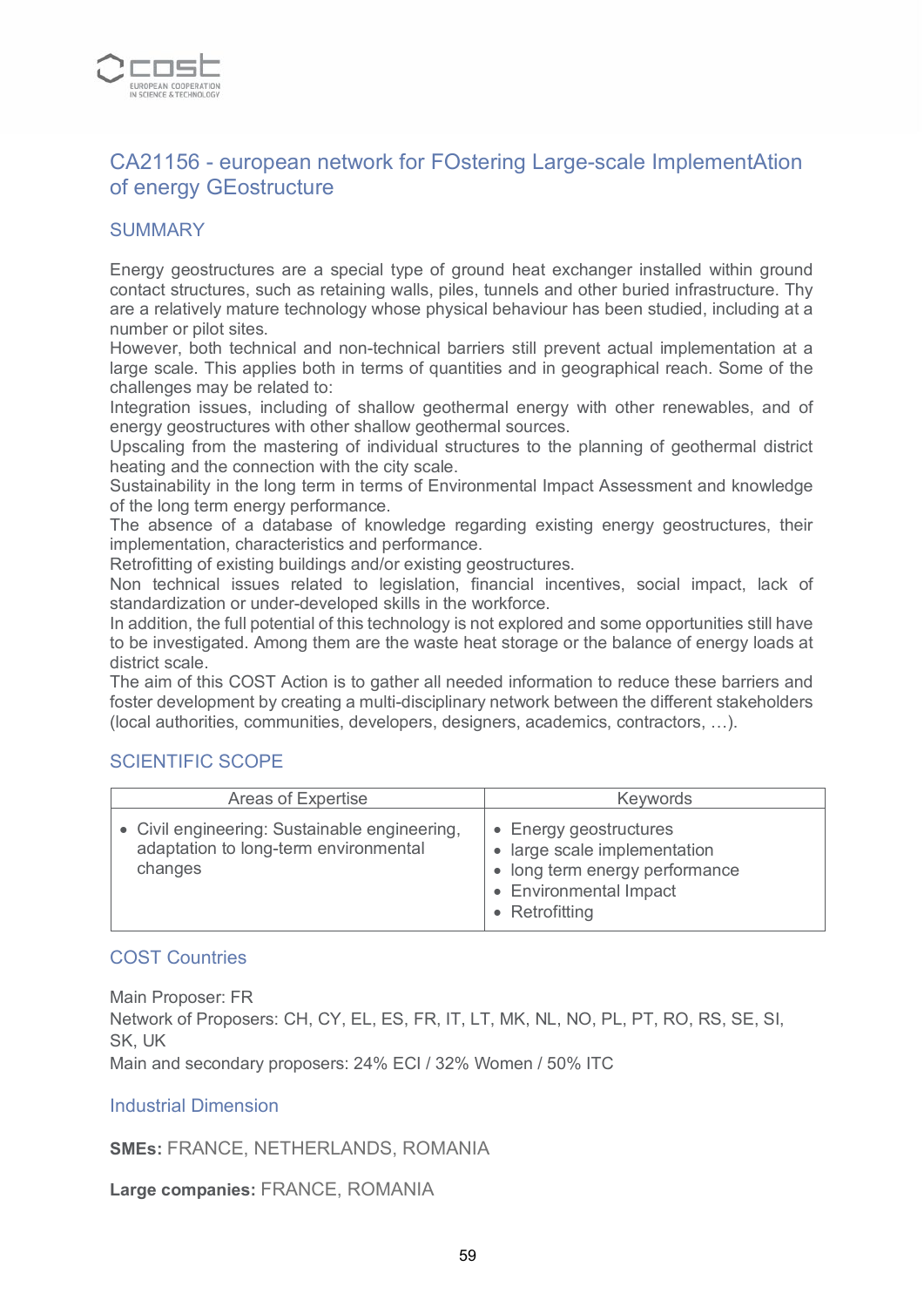

# CA21157 - European Network for Innovative Woody Plant Cloning

### SUMMARY

In vitro culture of woody plants is leaving the academic laboratories and is now being developed in a range of commercial applications in horticulture and forestry that respond to the challenges of climate change and changing global food and wood consumption habits. It is therefore urgent that the research challenges, public acceptance, risk assessment and commercial application are confronted now in order to establish a well informed scientific community, policy makers and market place. This proposal concerns the following challenges, whose solution will have a significant scientific, social and economic impact: How can we overcome recalcitrance in a lot of woody plants? What are the best tools for diagnosis, sanitation and storing clean stocks? How can the production of elite clones be scaled up at a acceptable price? What are the real risks of this technology and how can the public be informed so that they appreciate and accept the applications? How can foresters and landowners be persuaded to invest in planting poly- clonal forests? Taking these aspects into account, it seems more than urgent to us to set up a European network to connect the researchers involved from various domains, so that they can share innovations and develop new research strategies, assess the risks of the technology and improve communication with stakeholders and the general public.

### SCIENTIFIC SCOPE

| Areas of Expertise                                                                                                                                                                                                            | <b>Keywords</b>                                                                  |
|-------------------------------------------------------------------------------------------------------------------------------------------------------------------------------------------------------------------------------|----------------------------------------------------------------------------------|
| • Agricultural biotechnology: Biotechnology<br>(non-medical)<br>• Agriculture, Forestry, and Fisheries:<br>Agriculture related to crop production, soil<br>biology and cultivation, applied plant biology,<br>crop protection | • Woody<br>$\bullet$ shrub<br>• biotechnology<br>• somatic<br>• micropropagation |

#### COST Countries

Main Proposer: BE

Network of Proposers: AL, BE, BG, CZ, DE, ES, FI, FR, IT, LV, NO, PT, RS, SE, SK, TR Main and secondary proposers: 7% ECI / 70% Women / 50% ITC

#### International Cooperation

**International Partner Country:** Argentina, New Zealand

**European RTD Organisation:** Luxembourg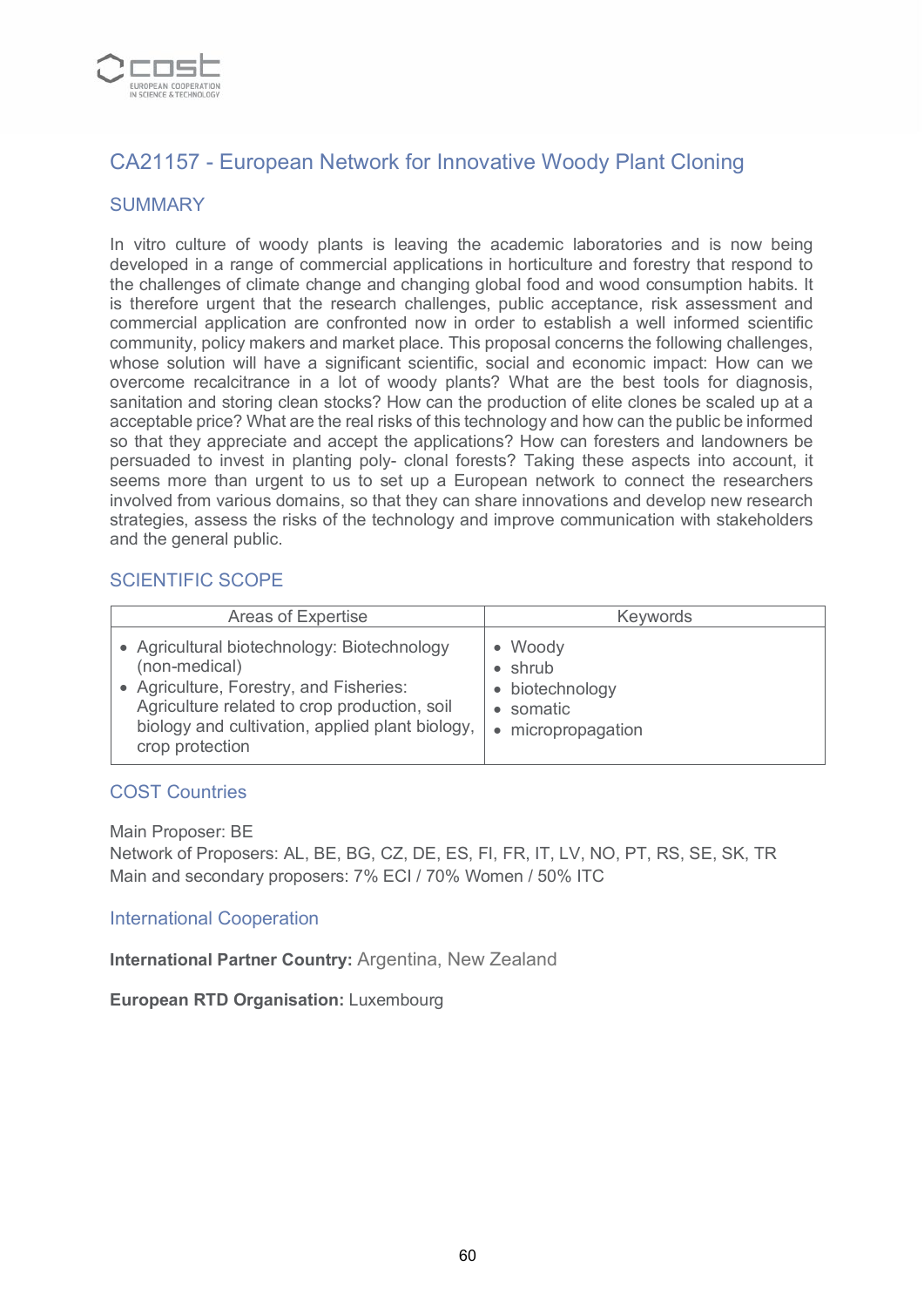

# CA21158 - Enhancing Small-Medium IsLands resilience by securing the sustainability of Ecosystem Services

#### **SUMMARY**

European islands are hotspots of biological and cultural diversity, which, compared to mainland, are more vulnerable to climate change, tourism development, uncontrolled land use changes and financial crisis. These factors have increasingly resulted in severe impacts on socio-economic and environmental services. Projected climate and land use change will impact on islands' biodiversity but also on ecosystem services and in turn on the quality of life of island inhabitants. Even if the existing techniques can adequately predict climate-induced ecological changes of the larger islands, this is not the case for small and medium size islands where there is a need for refinement.

Although ecosystem services (ES) assessments have been carried out worldwide in different geographical areas, islands are still underrepresented. Despite the islands's importance and vulnerability, efforts to date have focused solely on the pressures they face. Still we know little about ES supplies, flows and demands and their spatio-temporal variability, whilst integrated approaches that consider ES cross island realms (terrestrial, marine and their interface) remain scarce. Moreover, the current conceptual approaches guiding ES mapping and assessment need further refinement to account for the complex manifestations of nature and culture arising from peoples' interaction with island spaces.

The aim of this action is to provide a platform for coordinated interdisciplinary research on several aspects of mapping and assessment of ES in small and medium European Islands in order to synthesize and strengthen the knowledge base for conservation of island realms and contribute to their sustainable development.

### SCIENTIFIC SCOPE

| Areas of Expertise                                                                                                                                                                                                                                                  | <b>Keywords</b>                                                                      |
|---------------------------------------------------------------------------------------------------------------------------------------------------------------------------------------------------------------------------------------------------------------------|--------------------------------------------------------------------------------------|
| • Earth and related Environmental sciences:<br>Terrestrial ecology, land cover change<br>• Agriculture, Forestry, and Fisheries:<br>Conservation biology, ecology, genetics<br>• Social and economic geography: Spatial<br>development, land use, regional planning | $\bullet$ islands<br>• ecosystem services<br>• resilience<br>landscapes<br>seascapes |

#### COST Countries

Main Proposer: CY Network of Proposers: BG, CY, DE, DK, EE, EL, ES, HR, IL, IS, IT, LT, LV, MT, NO, PL, PT, RS, TR, UK Main and secondary proposers: 15% ECI / 38% Women / 55% ITC

International Cooperation

**International Partner Country:** China, South Korea

Industrial Dimension

**SMEs:** MALTA, SERBIA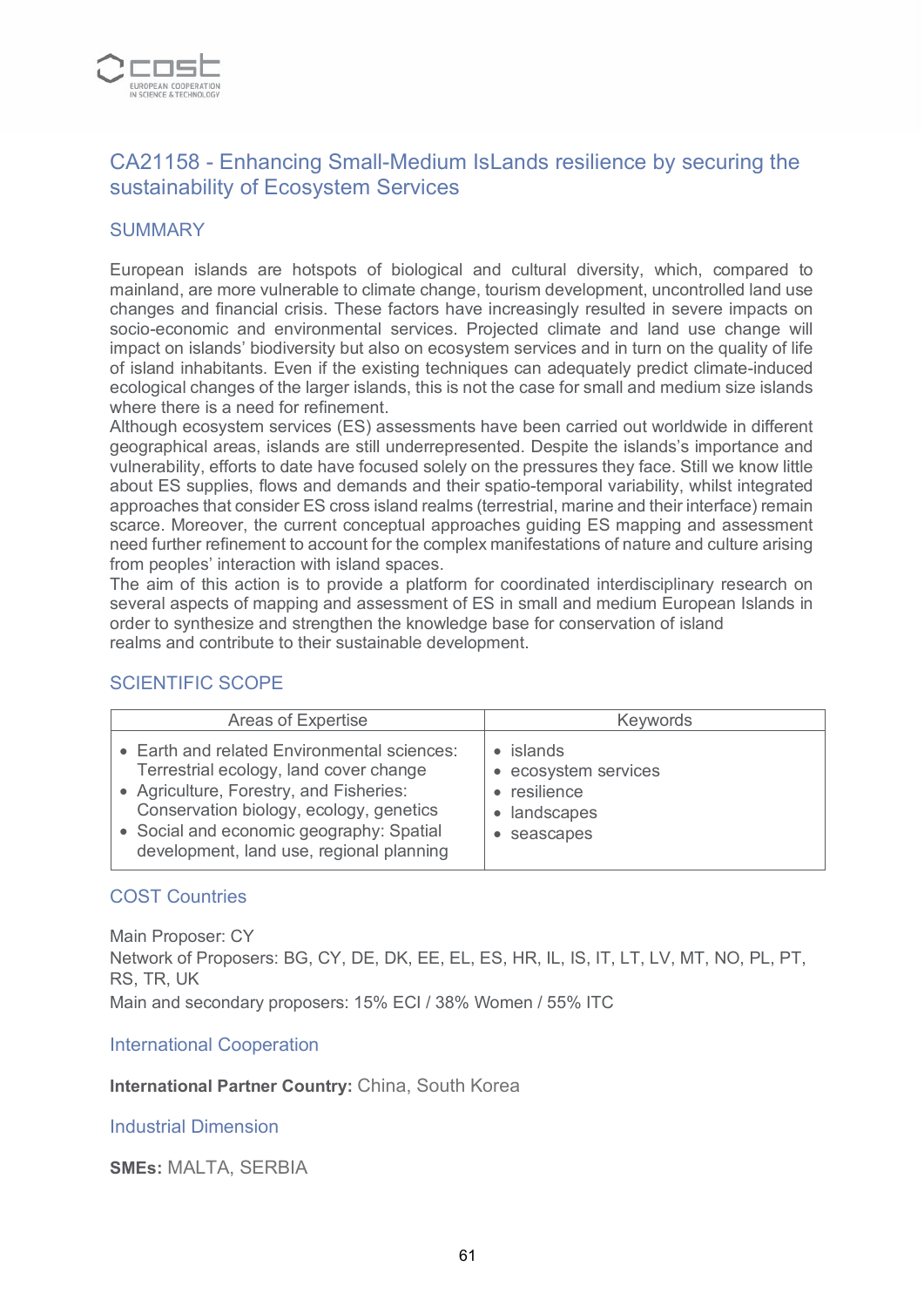

# CA21159 - Understanding interaction light - biological surfaces: possibility for new electronic materials and devices

### **SUMMARY**

Various biological surfaces are known to be covered by elaborated micro- and nanostructures, serving a number of functions (e.g. anti-reflective, structural coloration, anti- fouling, pro- or anti-adhesive, etc.) and inspiring numerous industrial applications. Recent years have witnessed a remarkable boost in research in this field. To a large extent, this boost owes to the increasing interdisciplinary of approaches being applied to the study of structured biosurfaces. Sciences as different as classical zoology and botany are inseminated with the advances in genetics and molecular biology; biologists collaborate more and more with nanotechnologists, materials scientists and engineers - all these contribute to the widening of the horizons of research on micro- and nano-structured biological surfaces, and to biomimetic and bioengineering applications of these surfaces in industry. We aim at 'riding the wave' of these developments with our proposal. The main goal of the COST Action "Understanding interaction light - biological surfaces: possibility for new electronic materials and devices" is to bring together scientists coming from distinct disciplines into this vibrant field of research, focusing on the photonic effects of nano-and micro-structuring of biological surfaces and their bionic applications. Our consortium will ensure cross-inspiration among the different participants coming from different research fields and will boost innovation in research and eventual industrial developments.

#### SCIENTIFIC SCOPE

| Areas of Expertise                                                                                                                                                                                                                                    | <b>Keywords</b>                                                                                |
|-------------------------------------------------------------------------------------------------------------------------------------------------------------------------------------------------------------------------------------------------------|------------------------------------------------------------------------------------------------|
| • Materials engineering: Biomaterials, metals,<br>ceramics, polymers, composites<br>• Electrical engineering, electronic<br>engineering, Information engineering: Micro-<br>electronics, optoelectronics for electrical and<br>electronic engineering | • photonics<br>• biological surfaces<br>• nanostructures<br>• microstructures<br>• biomimetics |

#### COST Countries

Main Proposer: PL

Network of Proposers: AT, CH, DE, LU, LV, NL, PL, PT, SI, UK Main and secondary proposers: 8% ECI / 25% Women / 50% ITC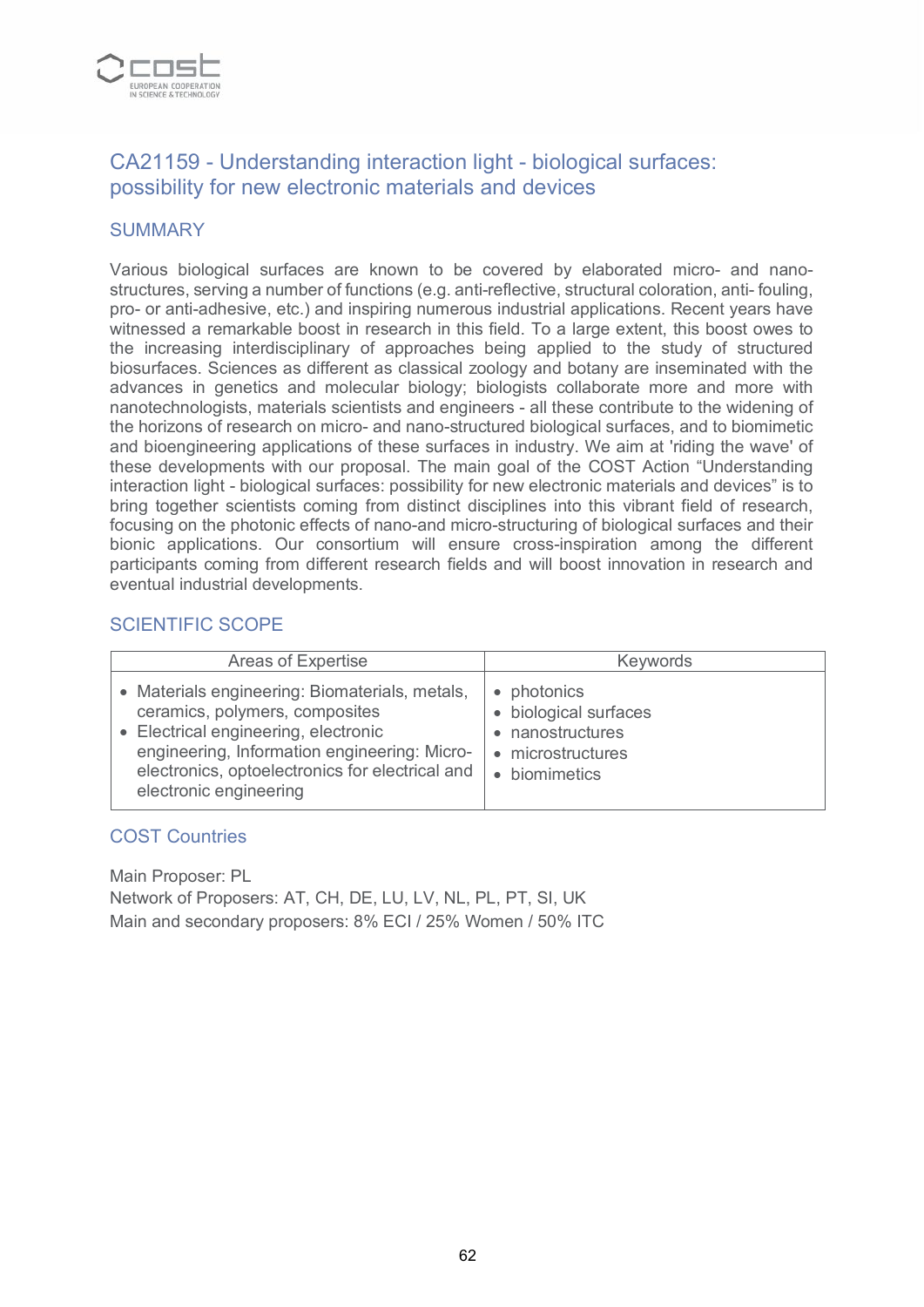

# CA21160 - Non-globular proteins in the era of Machine Learning

### **SUMMARY**

Protein structure prediction has long been considered the "Holy Grail" of structural biology. The recent success of AlphaFold has ushered in a new era of highly accurate structure prediction, bringing to light the secrets hidden in the three-dimensional structures of globular proteins, increasing our understanding about their structural features and molecular function. However, a large proportion of the proteomes from all domains of life are rich in sequences that do not fold into regular structures, commonly known as non- globular proteins (NGPs). NGPs comprise intrinsically disordered regions, repeats, low- complexity sequences, aggregation-prone and phase-separating sequences, and are implicated in a range of agerelated diseases. Their heterogeneous structural states and low sequence complexity challenge current experimental structure determination techniques and machine learning (ML) methods for structure prediction, making the molecular understanding of their sequencestructure-dynamics-function relationship difficult. The recent improvements of ML approaches and advances in determining NGP structural ensembles call for a timely re-assessment of the interplay between experiments and computation. The ML4NGP Action aims to establish an interdisciplinary pan-European network to favour this interplay, fostering experimental frameworks designed to provide information to computational methods, and novel computational methods developed, trained and benchmarked with experimental data. ML4NGP will enhance the primary experimental data generation (WG1), promote integrative structural biology approaches (WG2), benchmark the state-of-the-art ML methods (WG3) and improve the functional characterization of NGPs (WG4). The Action will support its scientific objectives through policies that sustain free knowledge exchange, inclusiveness and training of young researchers who will lead future innovations in this field.

### SCIENTIFIC SCOPE

| Areas of Expertise                                                                                                                                                                                                                                                       | Keywords                                                                                         |
|--------------------------------------------------------------------------------------------------------------------------------------------------------------------------------------------------------------------------------------------------------------------------|--------------------------------------------------------------------------------------------------|
| Biological sciences: Structural biology<br>(crystallography, NMR, EM)<br>• Computer and Information Sciences:<br>Machine learning algorithms<br>• Biological sciences: Biophysics<br>• Biological sciences: Bioinformatics<br>Biological sciences: Computational biology | • Structural Biology<br>• Machine Learning<br>• Computational Biology<br>• Non-globular proteins |

#### COST Countries

Main Proposer: IT

Network of Proposers: AL, AT, BA, BE, BG, CY, CZ, DE, DK, EE, EL, ES, FI, FR, HU, IE, IL, IS, IT, LT, LV, ME, NL, PL, PT, RS, SE, SI, SK, TR, UK Main and secondary proposers: 64% ECI / 40% Women / 50% ITC

#### International Cooperation

**International Partner Country:** Argentina, India, Japan, United States

#### Industrial Dimension

**Large companies:** DENMARK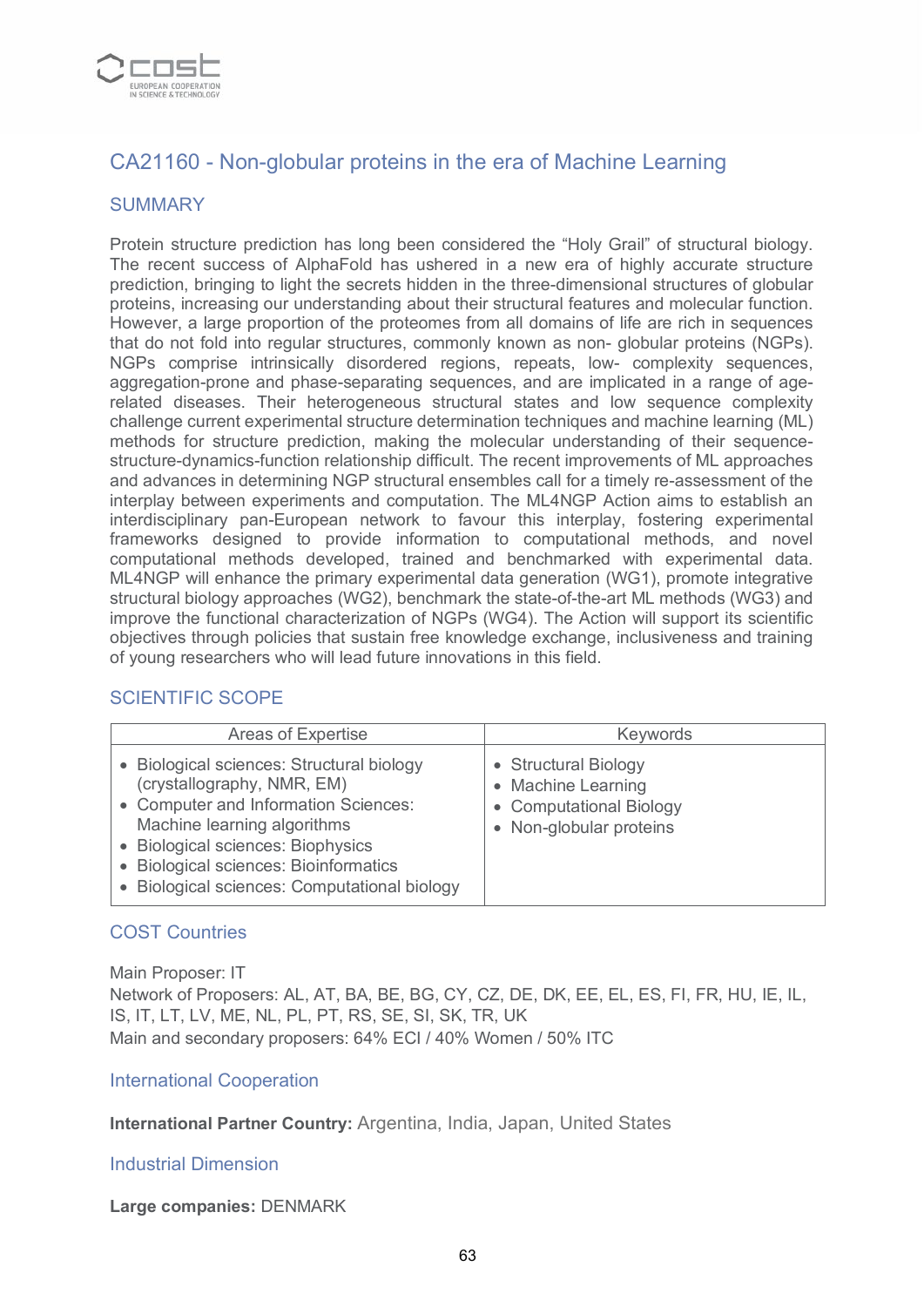

# CA21161 - A new ecosystem of early music studies

### SUMMARY

Early music, in all its breadth, and all its experimental dimensions, has been foundational to musicology as an academic discipline, and continues to play, in changing configurations, an essential role in the training courses and research programmes of musicologists. EarlyMuse aims to take this academic and artistic movement in new directions in both research and training by strengthening collaborative practices between all the stakeholders. Rethinking the scientific and experimental field, as well as the material and symbolic value of early music and its modes of promotion in the digital age and in the post-pandemic period, offers tremendous opportunities to revalorize a major part of European musical heritage. In order to address these challenges in all their complexity and diversity, the consortium brings together academic partners from 23 countries, with a network of music culture professionals and an industrial partner. EarlyMuse intends to chart new paths that will strengthen the unique place of early music in Europe, both in our intellectual and cultural practices and in its global appeal. Specifically, EarlyMuse will address six challenges: (1) scientific, (2) educational, (3) professional, (4) structural, (5) economic and (6) societal. The project will transform the scientific field, redraw the place of early music in higher education, attract original talent, deploy tools useful to emerging creative industries, and define public policy in the field of culture.

### SCIENTIFIC SCOPE

| Areas of Expertise                              | <b>Keywords</b>       |
|-------------------------------------------------|-----------------------|
| • Arts: Performing arts                         | • Musicology          |
| • Arts: Databases, data mining, data curation,  | • Early music         |
| computational modelling                         | • Music education     |
| • Other humanities: Cultural heritage, cultural | • Performance studies |
| memory                                          | • Creative industries |

#### COST Countries

Main Proposer: FR Network of Proposers: AT, BE, BG, CH, CY, CZ, DE, EL, ES, FR, HR, HU, IT, LT, LV, NL, PL, PT, RS, SE, SI, SK, UK Main and secondary proposers: 10% ECI / 40% Women / 52% ITC

International Cooperation

**International Partner Country:** United States

Industrial Dimension

**SMEs:** GERMANY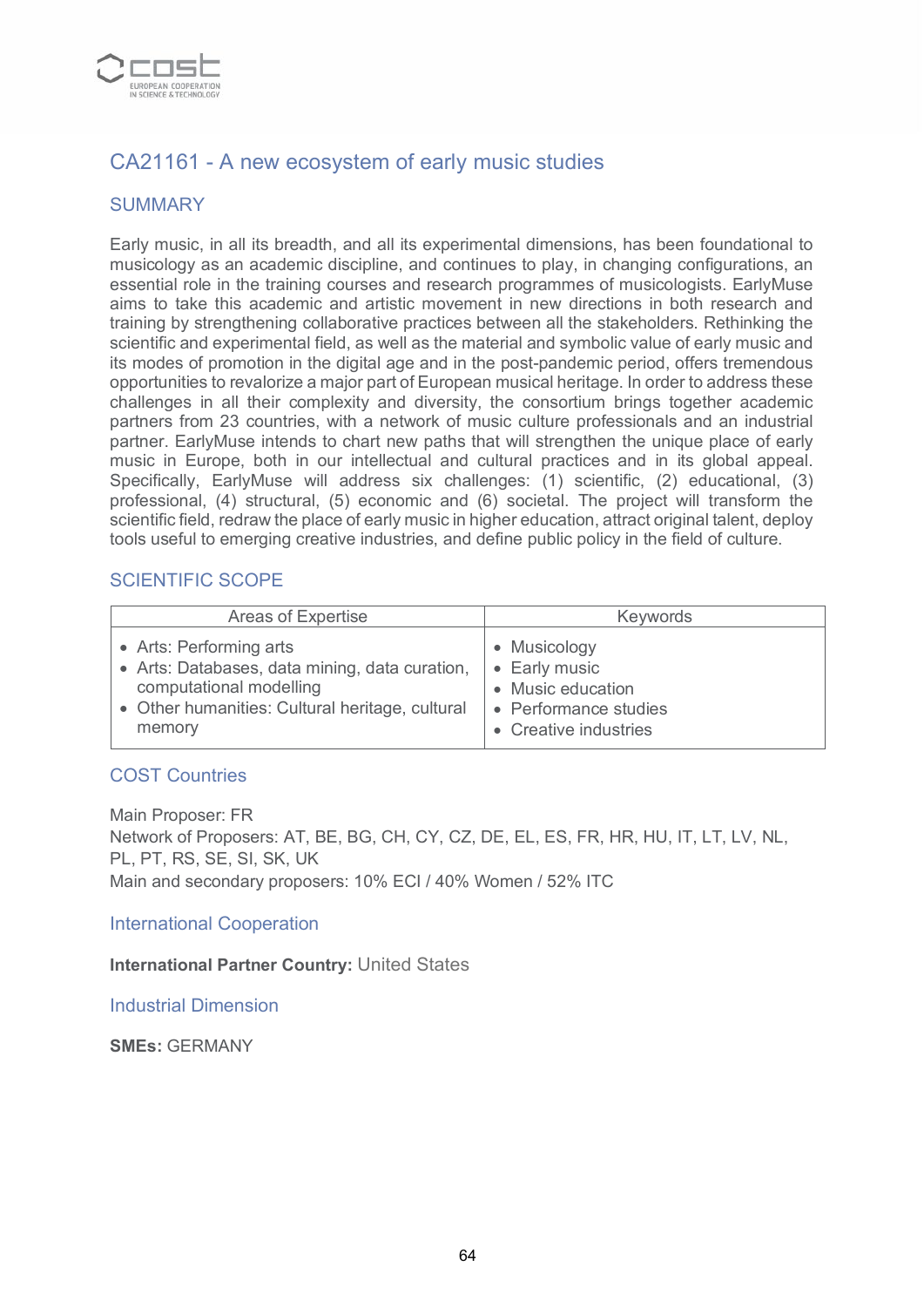

# CA21162 - Establishing a Pan-European Network on Computational Redesign of Enzymes

### **SUMMARY**

Enzymes are essential for life, enabling the required biological chemistry to occur. Owing to their unparalleled chemical and eco-friendly properties, enzymes are also industrially relevant. For example, enzymes are applied in food and pharma, while they are also included in laundry detergents. Despite their staggering chemical potential, the industrial use of enzymes is lagging behind. This is mainly because enzymes do not tolerate the conditions of their potential applications. To exploit their industrial use, enzymes have to be improved to withstand these process conditions often with additional tuning of their activity. This is typically accomplished by directed-evolution, which is laborious because it requires the experimental screening of massive mutant libraries to find the desired variants. This has been addressed by the development of computational enzyme engineering tools that show great promise by harnessing the power of a computer to create and screen large virtual libraries or to predict beneficial mutations. This dramatically speeds up and improves the efficiency of a protein redesign campaign. The COZYME (COmputationally assisted design of enZYMEs) Action comprises a Pan-European collaborative network aimed at developing and implementing state-of-the-art computational tools for rapid enzyme improvement. This will solve a key bottleneck in biotechnology: the exploitation of industrially relevant enzymes. Specifically, the Action focuses on three issues:

1. Improvement of generic enzyme properties such as stability and solubility;

2. Optimization of catalytic properties e.g. activity and stereoselectivity;

3. Advancement of experimental approaches to generate and evaluate computational predictions;

4. Train young researchers in developing and utilizing computational tools.

#### SCIENTIFIC SCOPE

| Areas of Expertise                                                                                                       | <b>Keywords</b>                                                        |
|--------------------------------------------------------------------------------------------------------------------------|------------------------------------------------------------------------|
| • Biological sciences: Biochemistry<br>• Industrial biotechnology: Biocatalysis<br>• Biological sciences: Bioinformatics | $\bullet$ Enzyme<br>• Computational<br>• Engineering<br>• Biocatalysis |

#### COST Countries

Main Proposer: NL Network of Proposers: AT, CZ, DE, ES, HR, IT, NL, PL, PT, RS, SK Main and secondary proposers: 8% ECI / 50% Women / 54% ITC

#### Industrial Dimension

**SMEs:** AUSTRIA, SPAIN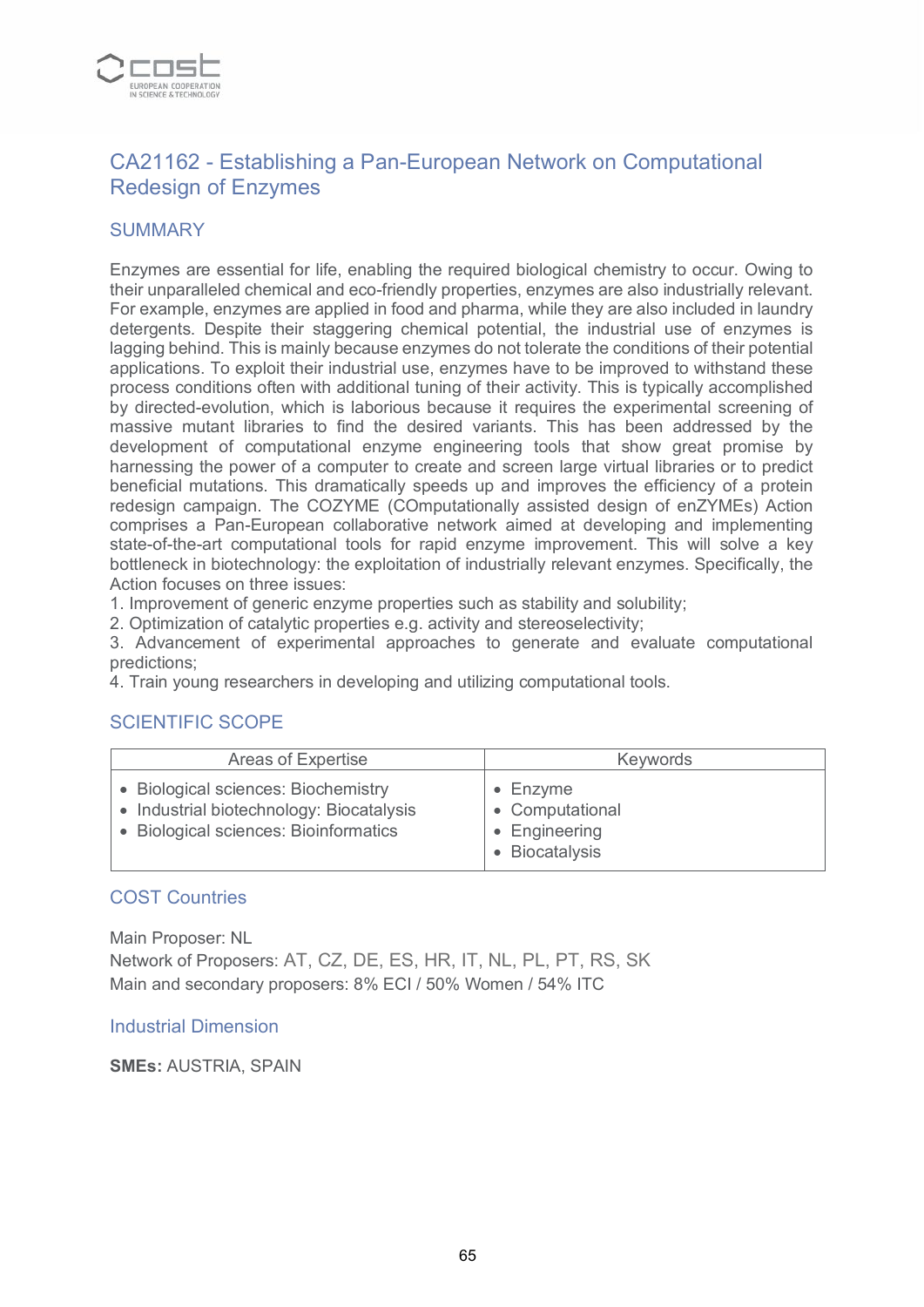

# CA21163 - Text, functional and other high-dimensional data in econometrics: New models, methods, applications

#### **SUMMARY**

This Action will integrate cutting-edge analytic developments involving innovative sources of information, such as text, functions, perceptions or imprecise data, in econometrics. Highdimensional, complex and unstructured economic datasets cannot be fully exploited hitherto by the existing methodologies. An international network of experts, spanning the disciplines of econometrics, mathematics, statistics and computer science, will be created, with the aim of establishing and implementing new efficient inferential procedures for using such information in econometric modelling and forecasting. User-friendly and freely available software will be produced. These results will enable applied econometricians to mine textual information gathered from newspapers, articles, opinions and sentiments recorded by poles, in combination with other complex and traditional data. New techniques for analyzing the evolution of economic indicators will help to improve forecasting.

Valuable insights into economic issues will provide ample prospects for further research, as vast sources of data are still noticeably under-exploited. The potential to enhance economic data analysis will be fostered by a training programme for Early Career Investigators, and by intensifying connections among academics, stakeholders, and policy- makers. The impact will not be limited to economics and finance. The interaction with experts in other areas, such as environmental sciences or health, will facilitate the transfer of knowledge and technology. Emphasis will be given to sensor data and indicators that will alert to the vulnerability of commercial enterprises and social groups to extreme events associated with environmental hazards. Such indicators will include those relating to mortality risks.

#### SCIENTIFIC SCOPE

| Areas of Expertise                                                                                                                                                                                                                                                                    | <b>Keywords</b>                                                                                                                                               |
|---------------------------------------------------------------------------------------------------------------------------------------------------------------------------------------------------------------------------------------------------------------------------------------|---------------------------------------------------------------------------------------------------------------------------------------------------------------|
| • Economics and business: Econometrics,<br>statistical methods applied to economics<br>• Mathematics: Statistics<br>• Mathematics: Numerical analysis<br>• Computer and Information Sciences:<br>Mathematics applied to computer science,<br>mathematical aspects of computer science | • text data, functional data, high-<br>dimensional data<br>• econometrics models and applications<br>• statistical inference<br>• computing<br>· data science |

#### COST Countries

Main Proposer: CY Network of Proposers: AL, AT, BE, BG, CH, CY, CZ, DE, DK, EE, EL, ES, FI, FR, HR, HU, IE, IT, LU, NL, NO, PL, PT, RO, RS, SE, SI, SK, TR, UK Main and secondary proposers: 19% ECI / 38% Women / 50% ITC

#### International Cooperation

**International Partner Country:** Hong Kong SAR, United States

#### Industrial Dimension

#### **Large companies:** BULGARIA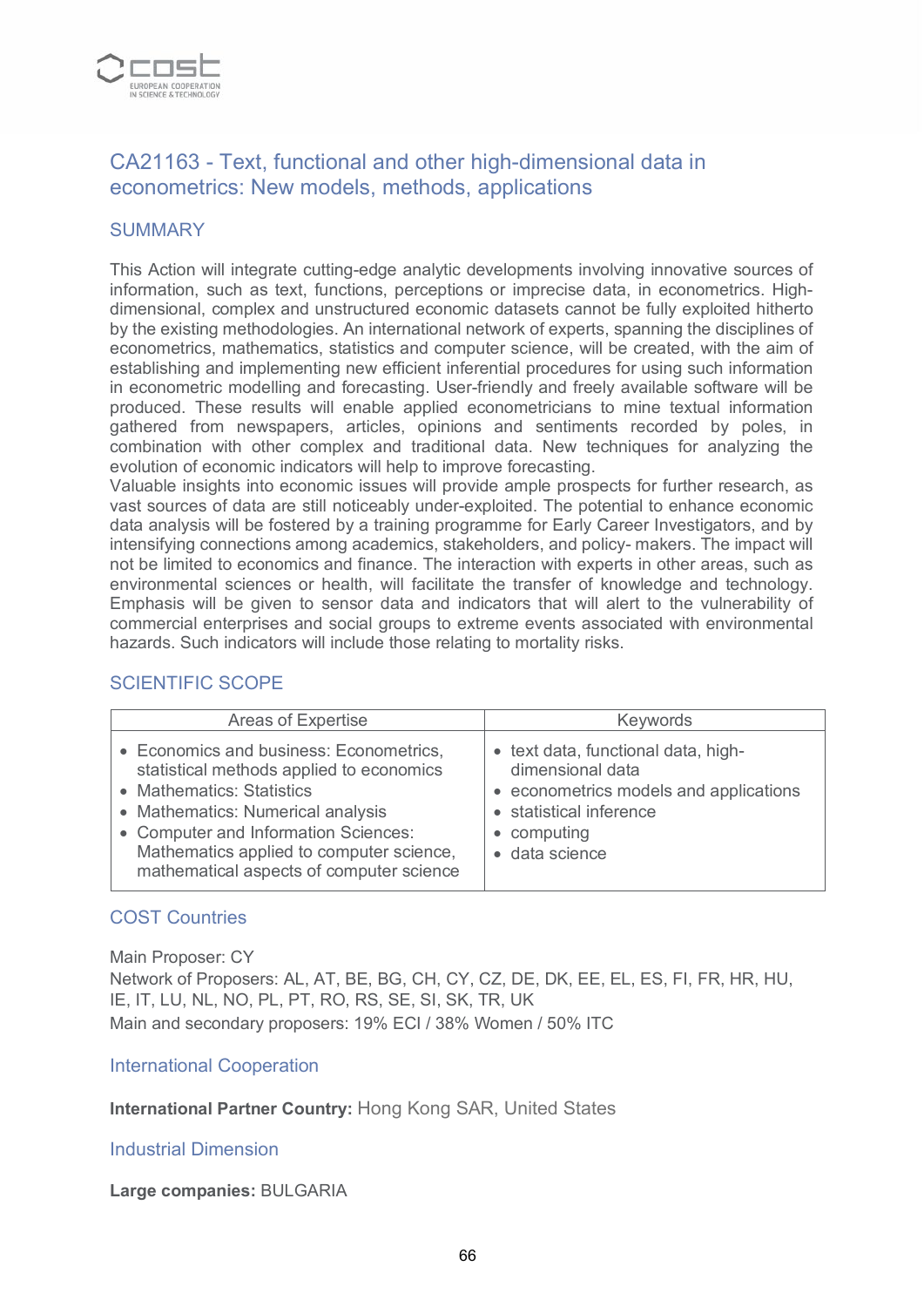

# CA21164 - TowArDs an improVement in diAgNostiCs and trEatment strategies for TB control

#### **SUMMARY**

Tuberculosis (TB) has been the leading cause of mortality from an infectious disease globally before Coronavirus Disease 19. The unprecedented pandemic is a major setback for TB programs and its impact has been tremendous in terms of disruption of timely diagnostic and intervention services, drop in notification numbers, treatment interruptions, inadequate patient's treatment follow-up and increase in mortality. In order to mitigate this impact more efforts and resources have to be allocated. Currently, no COST Action exists to address the complexity of TB management, offering an advantage to this proposal. The ADVANCE-TB is a research network that offers opportunities for collaboration between clinicians, academic researchers from interdisciplinary backgrounds, industry and non- governmental organizations to achieve breakthroughs difficult to obtain by individual partners, allowing a better understanding of the underlying host-pathogen mechanisms, enabling the transfer of basic science into innovative applications and allowing product development and clinical validation. The Action focus on 1).developing best clinical practices and experimental standardization protocols, including harmonized biobanking procedures; 2).stimulating the development and optimization of products for diagnostic and therapy/monitoring; 3).disseminate knowledge and allow capacity-building through different types of workshops, training schools and short-term scientific missions, prioritizing early career investigators. The tasks are distributed in 4 working groups (WG). Briefly, WG1 will be focused on the characterization of patient's cohorts, WG2 will be devoted to the development and evaluation of novel diagnostic methods, WG3 will be centred on the design of novel therapeutical strategies and WG4 will be responsible for dissemination and communication activities.

#### SCIENTIFIC SCOPE

| <b>Areas of Expertise</b>                                                                                                                                                                                                                                                                                                                                                                                         | Keywords                                                                                             |
|-------------------------------------------------------------------------------------------------------------------------------------------------------------------------------------------------------------------------------------------------------------------------------------------------------------------------------------------------------------------------------------------------------------------|------------------------------------------------------------------------------------------------------|
| • Clinical medicine: Prevention and treatment of infection by<br>pathogens (e.g. vaccination, antibiotics, fungicide)<br>• Clinical medicine: Microbiology<br>• Medical engineering: Medical laboratory technology<br>(including laboratory samples analysis diagnostic<br>technologies)<br>• Medical engineering: Diagnostic tools (e.g. genetic, imaging)<br>• Health Sciences: Public and environmental health | • tuberculosis<br>• latent tuberculosis<br>infection<br>· diagnostics<br>• treatment<br>• biomarkers |

### COST Countries

Main Proposer: ES

Network of Proposers: DE, ES, FR, HR, IT, LV, MD, MK, NL, PL, PT, RO, RS, SE, UK Main and secondary proposers: 20% ECI / 63% Women / 53% ITC

#### International Cooperation

**International Partner Country:** Chile, Nigeria, Republic of Guatemala

Industrial Dimension **SMEs:** GERMANY, SPAIN, SWEDEN

**Large companies:** SPAIN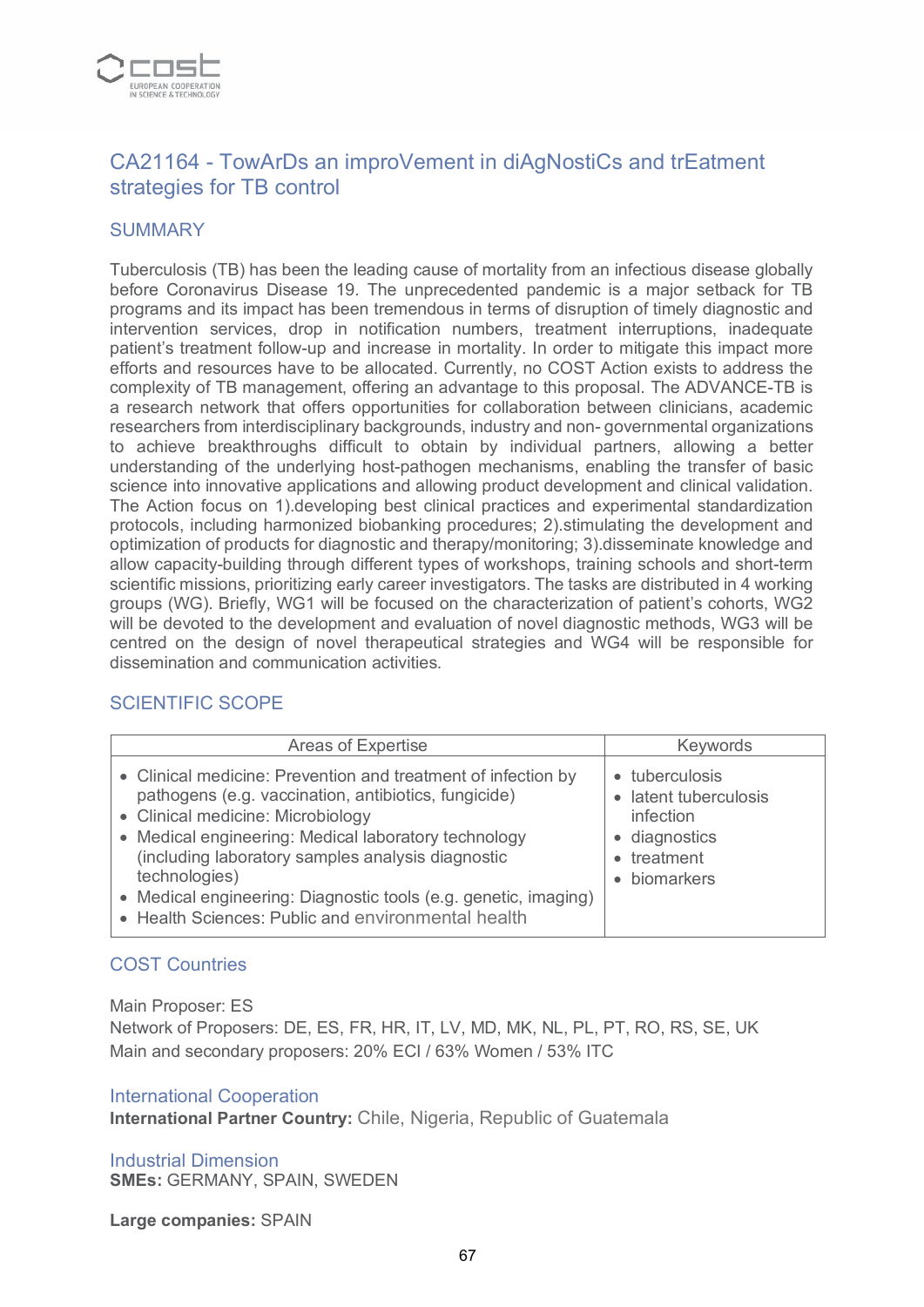

# CA21165 - Personalized medicine in chronic kidney disease: improved outcome based on Big Data

#### **SUMMARY**

The scientific aim of PerMediK is to support the development of a path towards personalized medicine in chronic kidney disease (CKD), based on multidimensional -omics data (Big Data). This field is mature enough (through the existence of ample molecular data, promising therapeutic targets, and markers) to move to the next step of clinical implementation, however, this is stalled by communication gaps, lack of proper multi- disciplinary interactions, and maintenance of isolated rather than coordinated activities. This Action provides the urgently needed multi-disciplinary communication/dissemination platform bringing together a collation of pan-European expertise, representing diverse scientific fields (nephrology, several –omics areas, bioinformatics, biomarker and drug development), origin (academia, industry, links to policymakers and patient groups) and career levels. It will base upon developments and findings of several previous and ongoing European research initiatives, allowing maximal use of existing resources and coordinating activities on all critical aspects of CKD personalized medicine (from the selection and validation of CKD relevant datasets and algorithms to establishing their translational value). The expected impact includes accelerating the introduction of new technologies and therapies for the benefit of CKD patients, hence tackling a major global health problem, guidance for future research in personalized medicine, boosting innovation and European capacities. Even more: educating Early Career Investigators in the exponentially growing area of precision medicine and through the PerMediK 'inclusive' mindset, disseminating know-how and tools from centres of excellence to researchers and geographical areas with no regular access to such capacities, promoting European research as a whole.

| Areas of Expertise                                                                                                                                                                                                          | Keywords                                                                                              |
|-----------------------------------------------------------------------------------------------------------------------------------------------------------------------------------------------------------------------------|-------------------------------------------------------------------------------------------------------|
| • Clinical medicine: Nephrology<br>• Basic medicine: Systems biology<br>• Basic medicine: Databases, data mining,<br>data curation, computational modelling<br>• Biological sciences: Molecular biology and<br>interactions | Omics<br>• System Biology<br><b>Big Data</b><br>• Computational Modelling<br>• Chronic kidney disease |

### SCIENTIFIC SCOPE

### COST Countries

Main Proposer: DE Network of Proposers: AL, AT, BE, BG, CY, CZ, DE, DK, EE, EL, ES, FR, IE, IT, MK, NL, PL, PT, RO, RS, TR, UK Main and secondary proposers: 9% ECI / 32% Women / 50% ITC

#### International Cooperation

#### **International Partner Country:** Australia

#### Industrial Dimension

#### **SMEs:** AUSTRIA, BULGARIA, FRANCE, GERMANY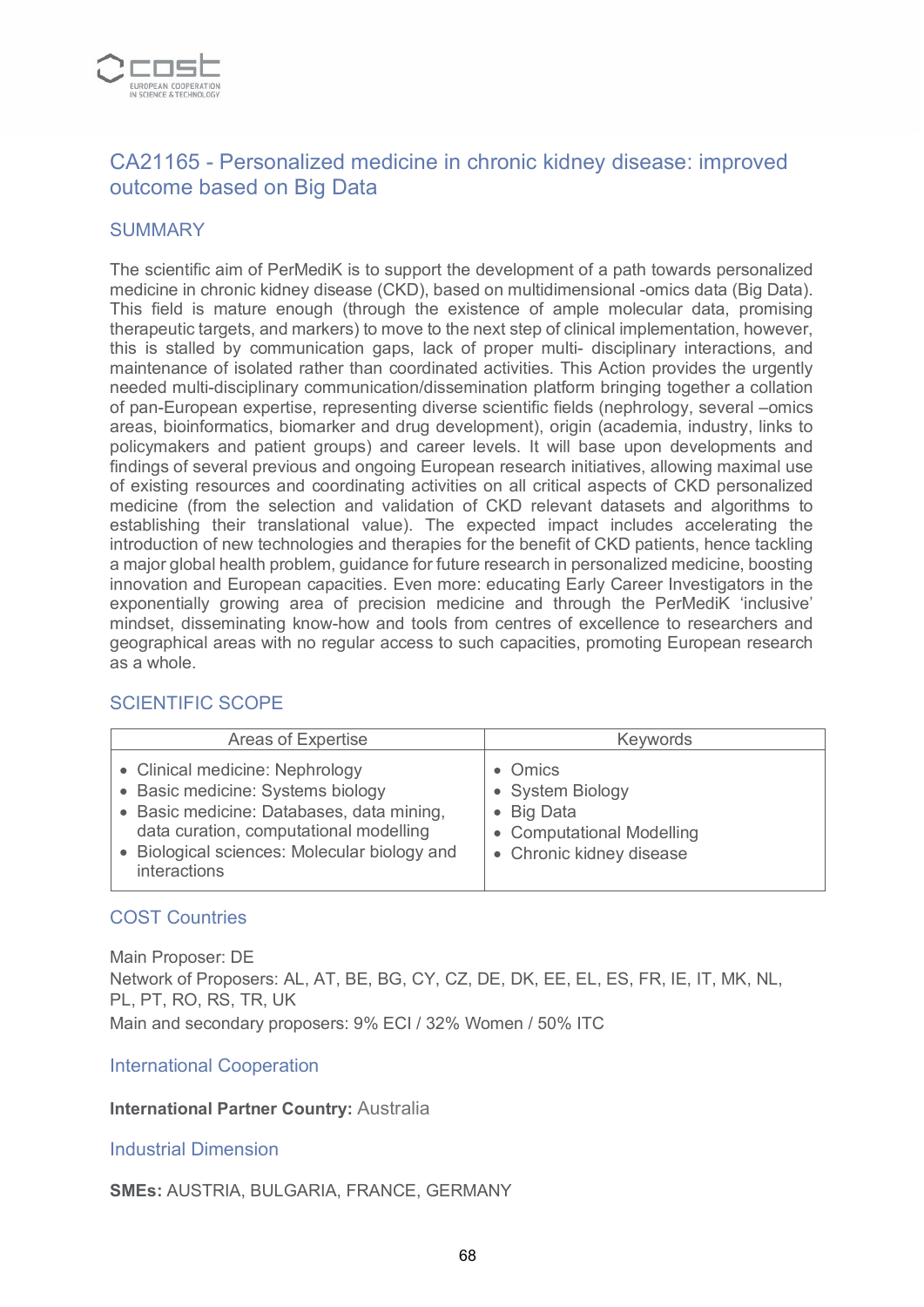

### CA21166 - Social Sciences and Humanities for Transformation and Climate Resilience

#### **SUMMARY**

SHiFT proposes the creation of a transdisciplinary Hub to address existing challenges in advancing timely societal transformations in the face of climate change. It includes the delivery of a plan of action-focused missions, initiatives, and digital content creation. The Hub comprises a core group of SSH transdisciplinary researchers and practitioners and their extended networks with a focus on unfolding the benefits of engaging with transformation in practice ideas across different social, political, economic, environmental, and technological contexts. Recognising from the onset that these categories have blurred demarcations in practice and exploring the nexus between these and their impact on different systems and regimes. The SHiFT Hub will focus on:

- Knowledge exchange and shared learning about 'critical practice', achieved by identifying and engaging with 'real-world' problem-solving that promote flexible, adaptive, multi-scalar and multiple time-frame terminologies drawing from learning by doing in action approaches, tacit and experiential knowledge and hybridizations;
- Expanding networks and cooperation through inclusive, cross-sectoral, crossdisciplinary, and contextual exchange. It will leverage various social planes from offline and online environments, to contribute and draw from existing collaborative platforms, as well as tuning in and widening climate action networks to explore critical exchange dialogues and partnerships;
- Improve transfer capabilities by leveraging best practices in online and offline communication, engagement, and co-creation with and through art and society to enhance knowledge sharing, and embodied experience in teaching and learning. Promote further transfer value through the identification of collaborative working tools and creative processes.

#### SCIENTIFIC SCOPE

| <b>Areas of Expertise</b>                                                                                                                                                                                                                                                                                                                                                                                   | <b>Keywords</b>                                                                                                                      |
|-------------------------------------------------------------------------------------------------------------------------------------------------------------------------------------------------------------------------------------------------------------------------------------------------------------------------------------------------------------------------------------------------------------|--------------------------------------------------------------------------------------------------------------------------------------|
| • Philosophy, Ethics and Religion: Philosophy, history<br>of philosophy<br>• Social and economic geography: Socio-economic<br>aspects of environmental sciences<br>• Sociology: Anthropology, ethnology, cultural studies<br>• Arts: Performing arts<br>• Media and communications: Media and<br>communications, social aspects of information<br>science and surveillance, socio-cultural<br>communication | • Societal Transformation<br>• Social Science and Humanities<br>• Critical Practice<br>• Transdisciplinarity<br>• Climate Resilience |

#### COST Countries

Main Proposer: PT Network of Proposers: AT, BE, BG, CZ, EE, FR, HU, IE, IT, NO, PL, PT, SI, SK Main and secondary proposers: 36% ECI / 70% Women / 57% ITC

#### Industrial Dimension

**SMEs:** AUSTRIA, POLAND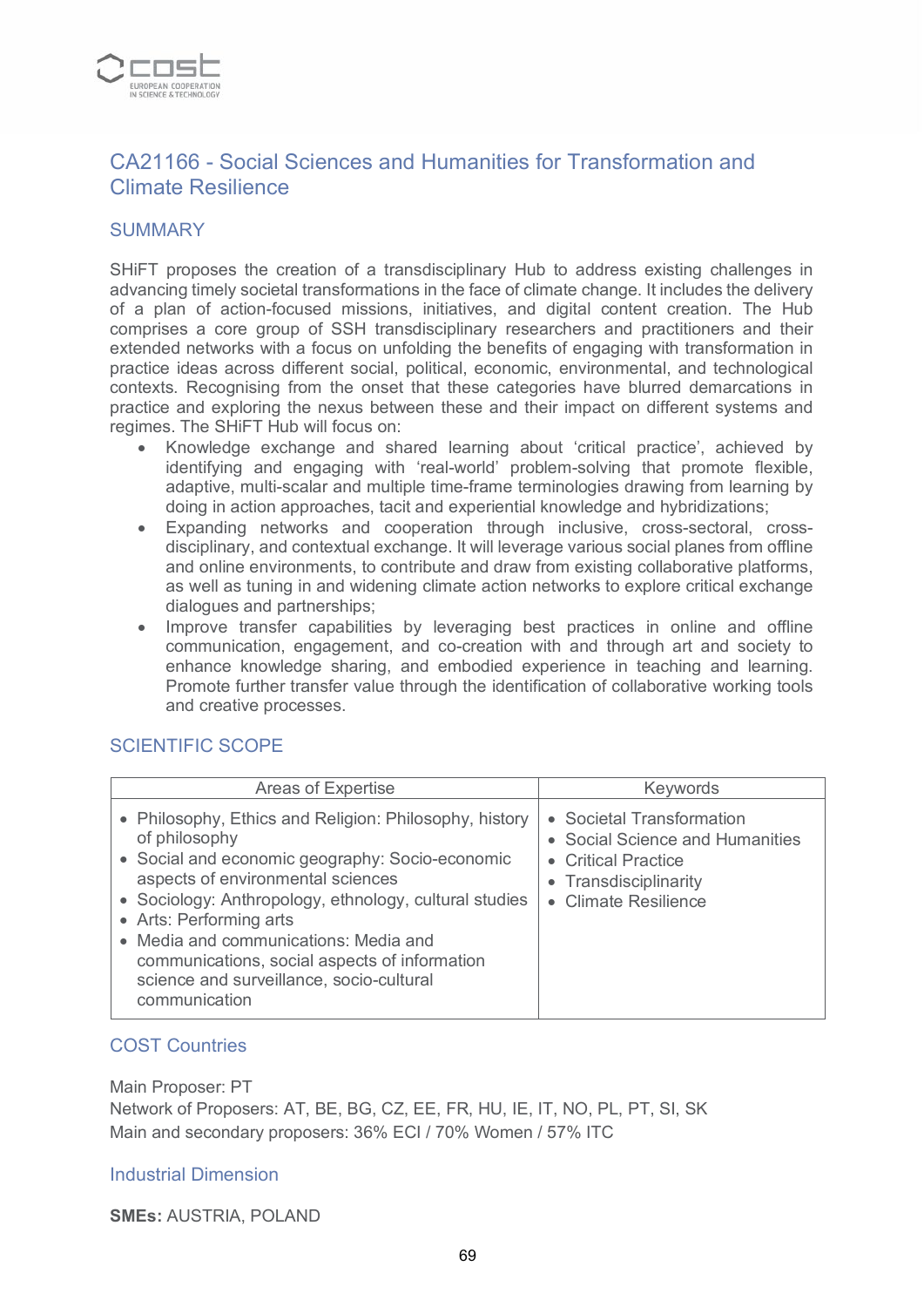

# CA21167 - Universality, diversity and idiosyncrasy in language technology

#### **SUMMARY**

Efficient access to the constantly growing quantities of data, especially of language data, largely relies on advances in data science. This domain includes natural language processing (NLP), which is currently booming, to the benefit of many end users. However, this optimization-based technological progress poses an important challenge: accounting for and fostering language diversity. The UniDive Action takes two original stands on this challenge. Firstly, it aims at embracing both inter- and intra-language diversity, i.e. a diversity understood both in terms of the differences among the existing languages and of the variety of linguistic phenomena exhibited within a language. Secondly, UniDive does not assume that linguistic diversity is to be protected against technological progress but strives for both of these aims jointly, to their mutual benefit. Its approach is to: (i) pursue NLP-applicable universality of terminologies and methodologies, (ii) quantify inter- and intra-linguistic diversity, (iii) boost and coordinate universality- and diversity-driven development of language resources and tools. UniDive builds upon previous experience of European networks which provided a proof of concept for language modelling and processing, unified across many languages but preserving their diversity. The main benefits of the action will include, on the theoretical side, a better understanding of language universals, and on the practical side, language resources and tools covering, in a unified framework, a bigger variety of language phenomena in a large number of languages, including low-resourced and endangered ones.

#### SCIENTIFIC SCOPE

| <b>Areas of Expertise</b>                                                                                                                                                                                                                                                                                                                                                                      | <b>Keywords</b>                                                                                                       |
|------------------------------------------------------------------------------------------------------------------------------------------------------------------------------------------------------------------------------------------------------------------------------------------------------------------------------------------------------------------------------------------------|-----------------------------------------------------------------------------------------------------------------------|
| • Computer and Information Sciences: Artificial<br>intelligence, intelligent systems, multi agent systems<br>• Languages and literature: Linguistics: formal,<br>cognitive, functional and computational linguistics<br>• Computer and Information Sciences: Machine<br>learning algorithms<br>• Languages and literature: Linguistics: typological,<br>historical and comparative linguistics | • natural language processing<br>• language universals<br>• diversity<br>idiosyncrasy<br>language resources and tools |

#### COST Countries

Main Proposer: FR Network of Proposers: BG, CH, CZ, DE, DK, EE, EL, ES, FI, FR, HR, HU, IE, IL, IT, LT, LV, MD, MK, MT, NO, PL, PT, RO, RS, SE, SI, SK, TR, UK Main and secondary proposers: 24% ECI / 56% Women / 56% ITC

International Cooperation

**International Partner Country:** Australia, India, Japan, United States

Industrial Dimension

**SMEs:** LATVIA, UNITED KINGDOM

**Large companies:** GERMANY, INDIA, IRELAND, JAPAN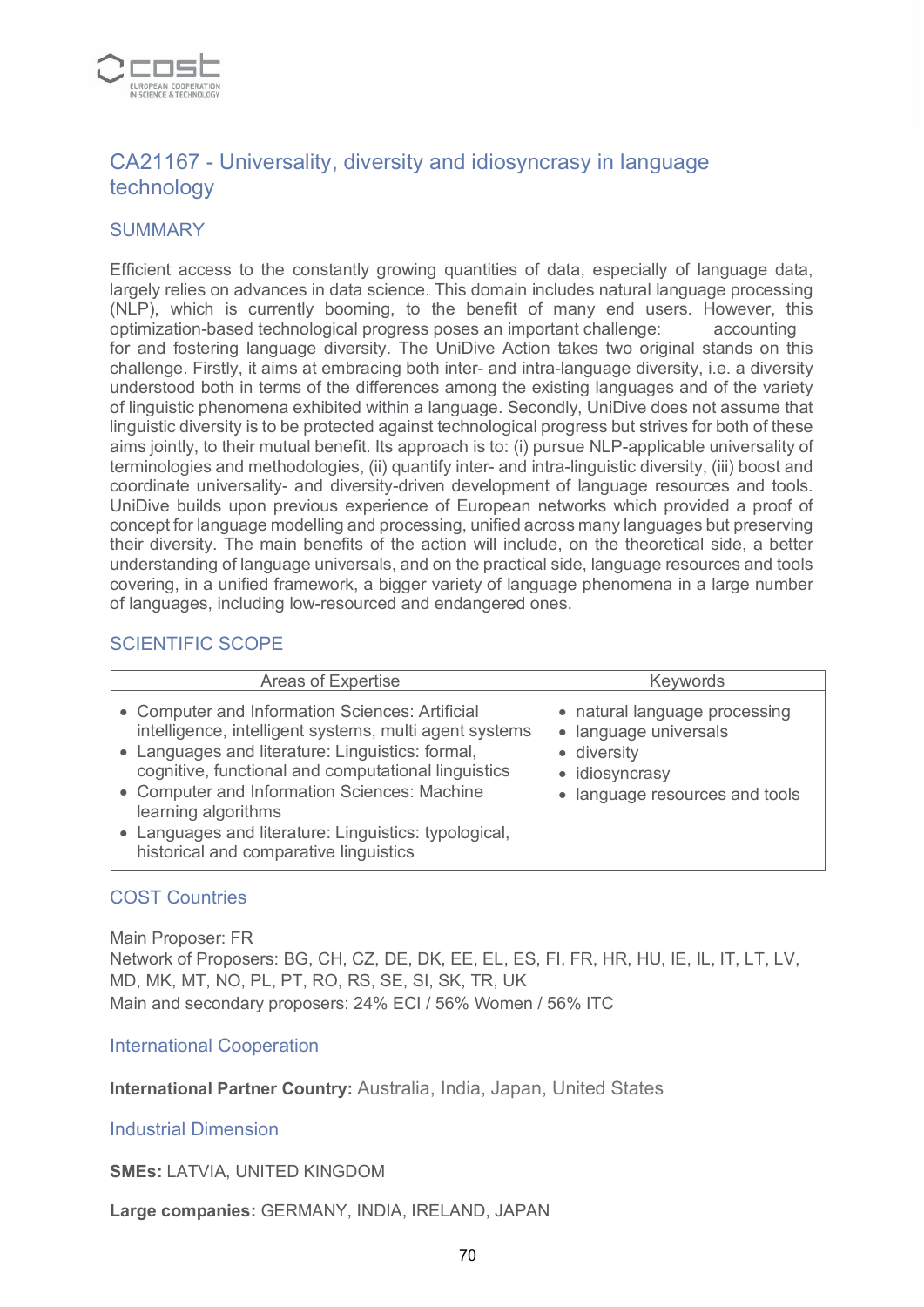

# CA21168 - Improving outcome of Juvenile Inflammatory Rheumatism via universally applicable clinical practice strategies

#### **SUMMARY**

Juvenile Inflammatory Rheumatism (JIR) is a family of rare and mostly lifelong diseases. Many affected patients will need long-term medication, develop significant morbidity and have an increased risk of dying at young age. Although evidence or consensus-based recommendations for diagnosis and treatment exist, they are difficult to implement in a reallife setting due to the variety of medical systems and financial capabilities. Additionally, physicians in many countries lack sufficient training in recognizing and treating these rare diseases in childhood.

The Action will collect diagnostic procedures, treatment plans and outcome measures applied in patients with 5 selected JIR-conditions herewith providing a picture of the current care provided internationally. Next, the Action members will develop consensus clinical practice strategies that are universally applicable and will guarantee the children with JIR to be offered the optimal treatment available in their country. Detailed clinical outcome data of these patients will be recorded in registries provided by the network. These outcomes will then be used to improve the treatment plans and initiate innovative research studies via 'plan-do-check-act' cycles as a continuous process.

The results of the Action will be disseminated at the end of every cycle inside and outside of the network. We will develop an international network of medical specialists and organize the training for the physician taking care of these patients. We also aim to force strategic decisions, regarding clinical care and licensing of specific immunosuppressive medication, from health authorities. This will improve the outcome of children with Juvenile Inflammatory Rheumatism worldwide.

| Areas of Expertise                                                                                            | Keywords                                                                                                                                                        |
|---------------------------------------------------------------------------------------------------------------|-----------------------------------------------------------------------------------------------------------------------------------------------------------------|
| • Clinical medicine: Paediatrics<br>• Clinical medicine: Rheumatology<br>• Clinical medicine: Innate immunity | • Juvenile Inflammatory Rheumatism<br>• Lupus Nephritis<br>• Autoinflammatory diseases<br>• PFAPA and SURF<br>• Systemic onset Juvenile Idiopathic<br>Arthritis |

### SCIENTIFIC SCOPE

#### COST Countries

Main Proposer: CH Network of Proposers: BG, CH, CZ, DE, EE, FR, HU, IT, LT, NL, PT, SI, SK, TR Main and secondary proposers: 13% ECI / 70% Women / 64% ITC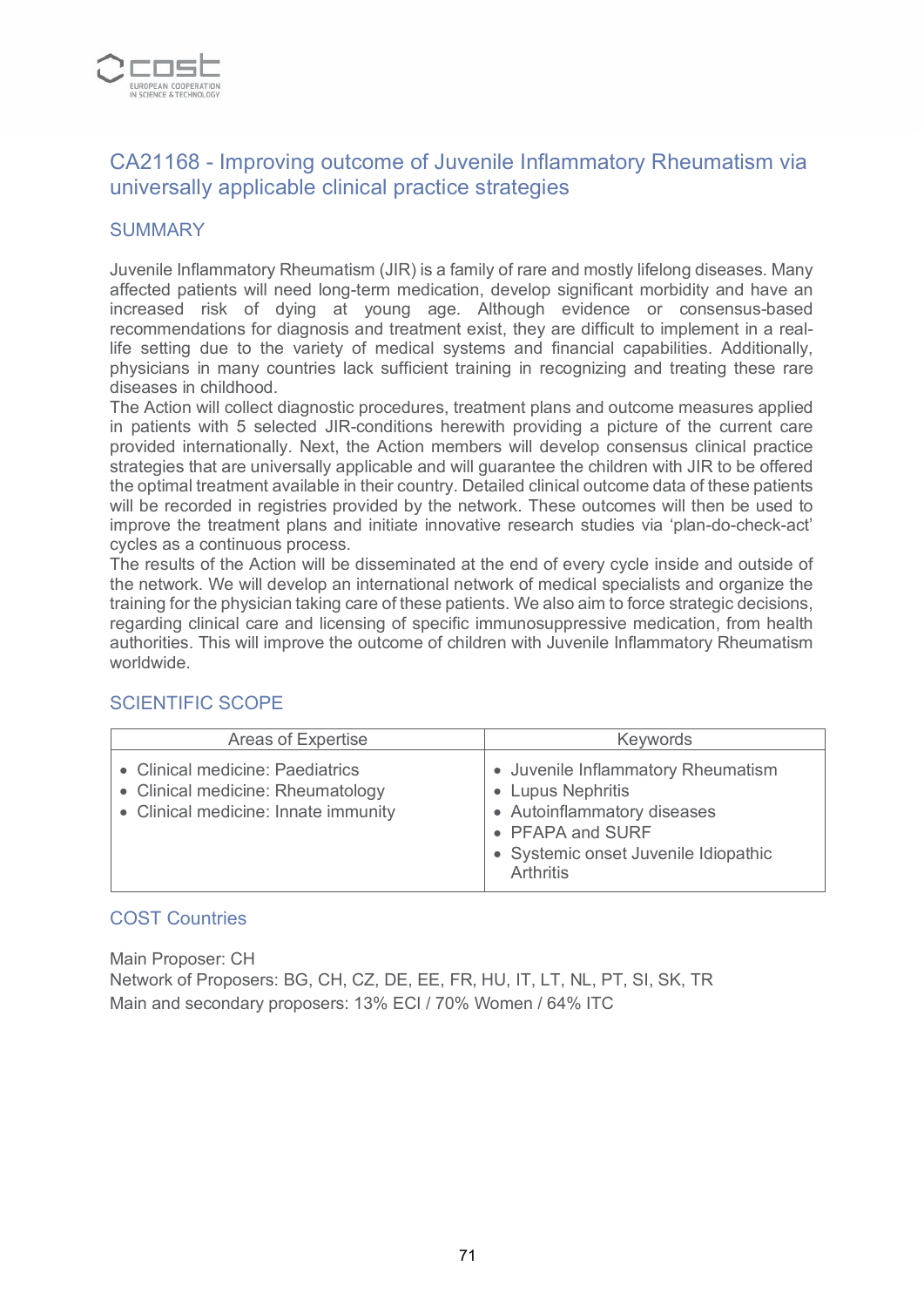

# CA21169 - Information, Coding and Biological Function: the Dynamics of Life

### **SUMMARY**

In the mid-twentieth century two new scientific disciplines emerged forcefully: molecular biology and information-communication theory. At the beginning cross-fertilization was so deep that the term genetic code was universally accepted for describing the meaning of triplets of mRNA (codons) as amino acids.

However, today, such synergy has not take advantage of the vertiginous advances in the two disciplines and presents more challenges than answers. These challenges are not only of great theoretical relevance but also represent unavoidable milestones for next generation biology: from personalized genetic therapy and diagnosis, to artificial life, to the production of biologically active proteins. Moreover, the matter is intimately connected to a paradigm shift needed in theoretical biology, pioneered long time ago in Europe, and that requires combined contributions from disciplines well outside the biological realm. The use of information as a conceptual metaphor needs to be turned into quantitative and predictive models that can be tested empirically and integrated in a unified view. The successful achievement of these tasks requires a wide multidisciplinary approach, and Europe is uniquely placed to construct a world leading network to address such an endeavour. The aim of this Action is to connect involved research groups throughout Europe into a strong network that promotes innovative and highimpact multi and inter-disciplinary research and, at the same time, to develop a strong dissemination activity aimed at breaking the communication barriers between disciplines, at forming young researchers, and at bringing the field closer to a broad general audience.

### SCIENTIFIC SCOPE

| <b>Areas of Expertise</b>                                                                                                                                                                                                                                                                              | Keywords                                                                                                                                      |
|--------------------------------------------------------------------------------------------------------------------------------------------------------------------------------------------------------------------------------------------------------------------------------------------------------|-----------------------------------------------------------------------------------------------------------------------------------------------|
| • Physical Sciences: Non-linear physics<br>• Mathematics: ODE and dynamical systems<br>• Chemical sciences: Applied mathematics,<br>statistics, non- computational modeling<br>• Biological sciences: Biological systems<br>analysis, modelling and simulation<br>• Biological sciences: Biostatistics | • Theoretical Modelling<br>• Complex Biological Systems<br>• Non-linear Dynamics<br>• Quantum and Classical Information<br>• Biological Codes |

#### COST Countries

Main Proposer: IT Network of Proposers: BA, DE, DK, ES, FR, HR, HU, IT, NL, PL, PT, RS, SE, SI Main and secondary proposers: 11% ECI / 23% Women / 50% ITC

#### International Cooperation

**International Partner Country:** Argentina, Mexico, United States